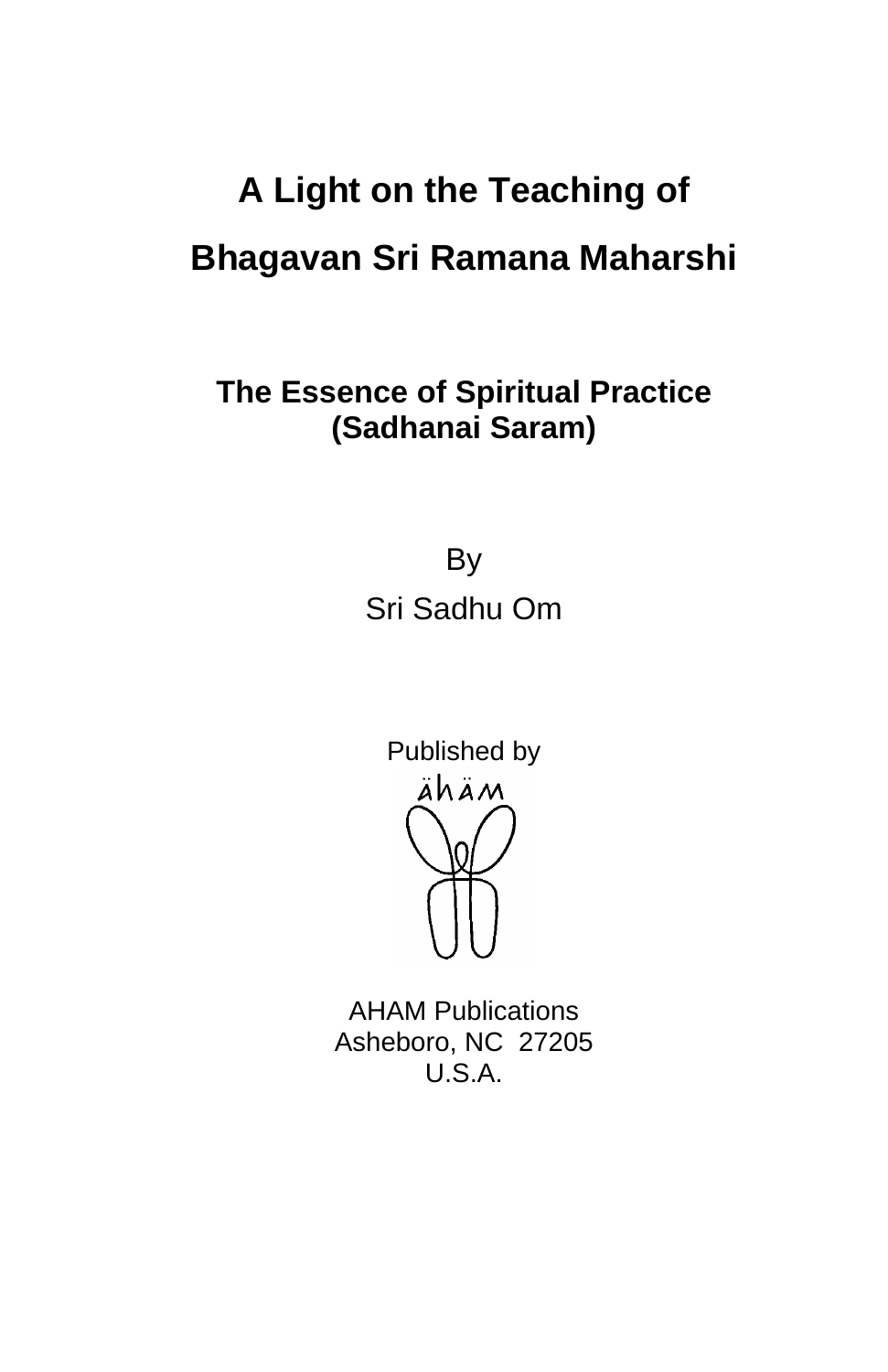First published in Tamil in 1983 Under the title, "Part Three – Sri Ramana Vazlu"

Translated from the original Tamil edition by Swami Sadhu Om and Michael James

Other English books by this author: "The Path of Sri Ramana Maharshi – Part One" "The Path of Sri Ramana Maharshi – Part Two"

Originally the book was to be called, "The Essence of Spiritual Practice" (*Sadhanai Saram*) However, before his passing in March 1985, Swami Sadhu Om chose to name it "A Light on the Teaching of Bhagavan Sri Ramana Maharshi"

This is the first fully-revised English printing.

Published by AHAM Publications Asheboro, NC 27205 • USA



ISBN: 1-888599-21-9

All rights reserved. No part of this book is to be used or reproduced in any manner without prior written permission, except for brief quotations embodied in articles and critical reviews. For further information, contact the publisher:

> AHAM Publications • 4368 NC Hwy. 134 Asheboro, NC 27205 • USA Phone: (336) 381-3988 • Fax: (336) 381-3881 E-mail: ahamcntr@asheboro.com Web site: www.aham.com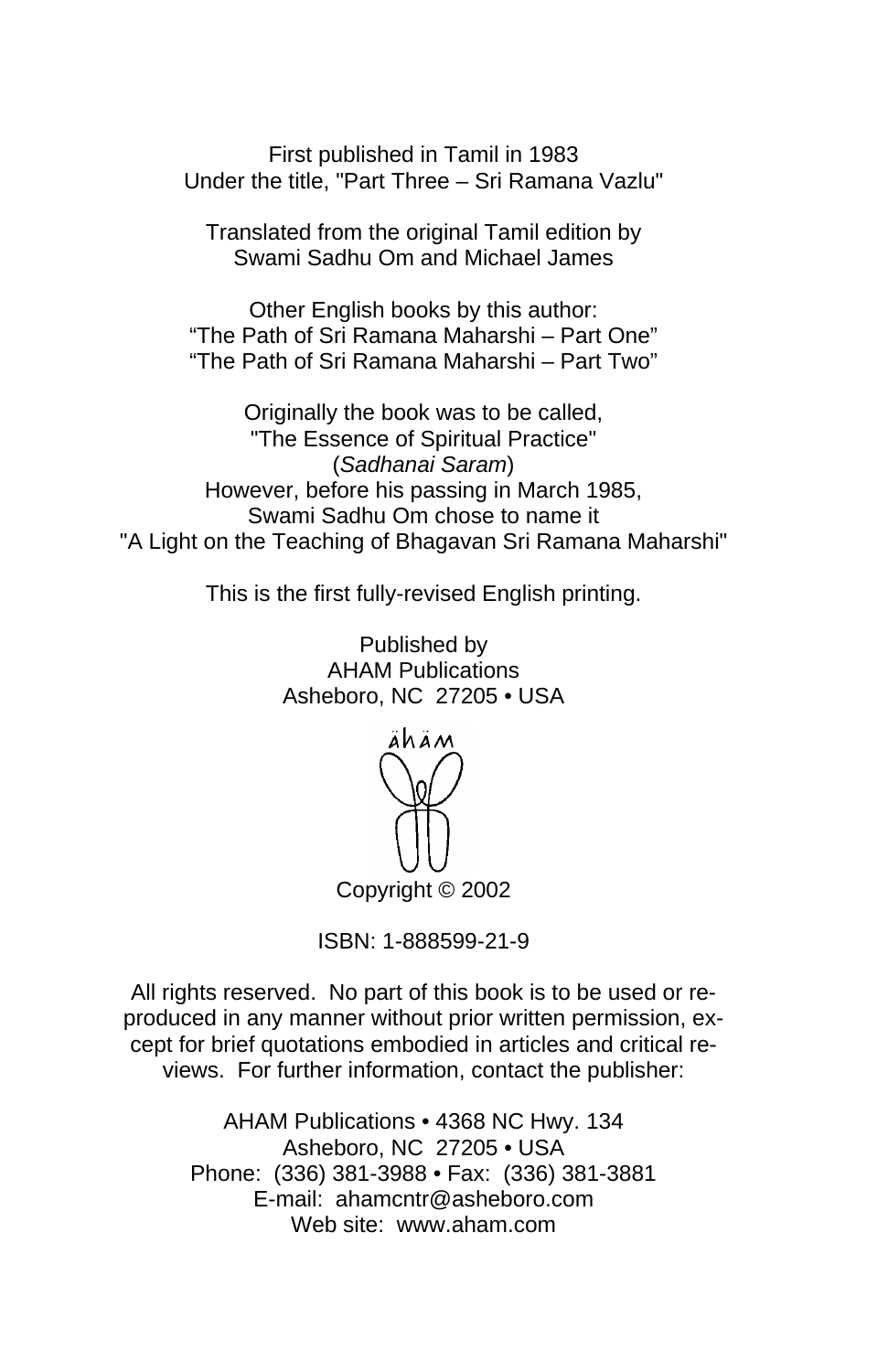# **Table of Contents**

| Photo of Bhagavan Sri Ramana Maharshi xiv |
|-------------------------------------------|
| The Essence of Spiritual Practice         |
|                                           |
| Forty Verses on Renunciation 92           |
| Glossary of Sanskrit and Tamil Words105   |
|                                           |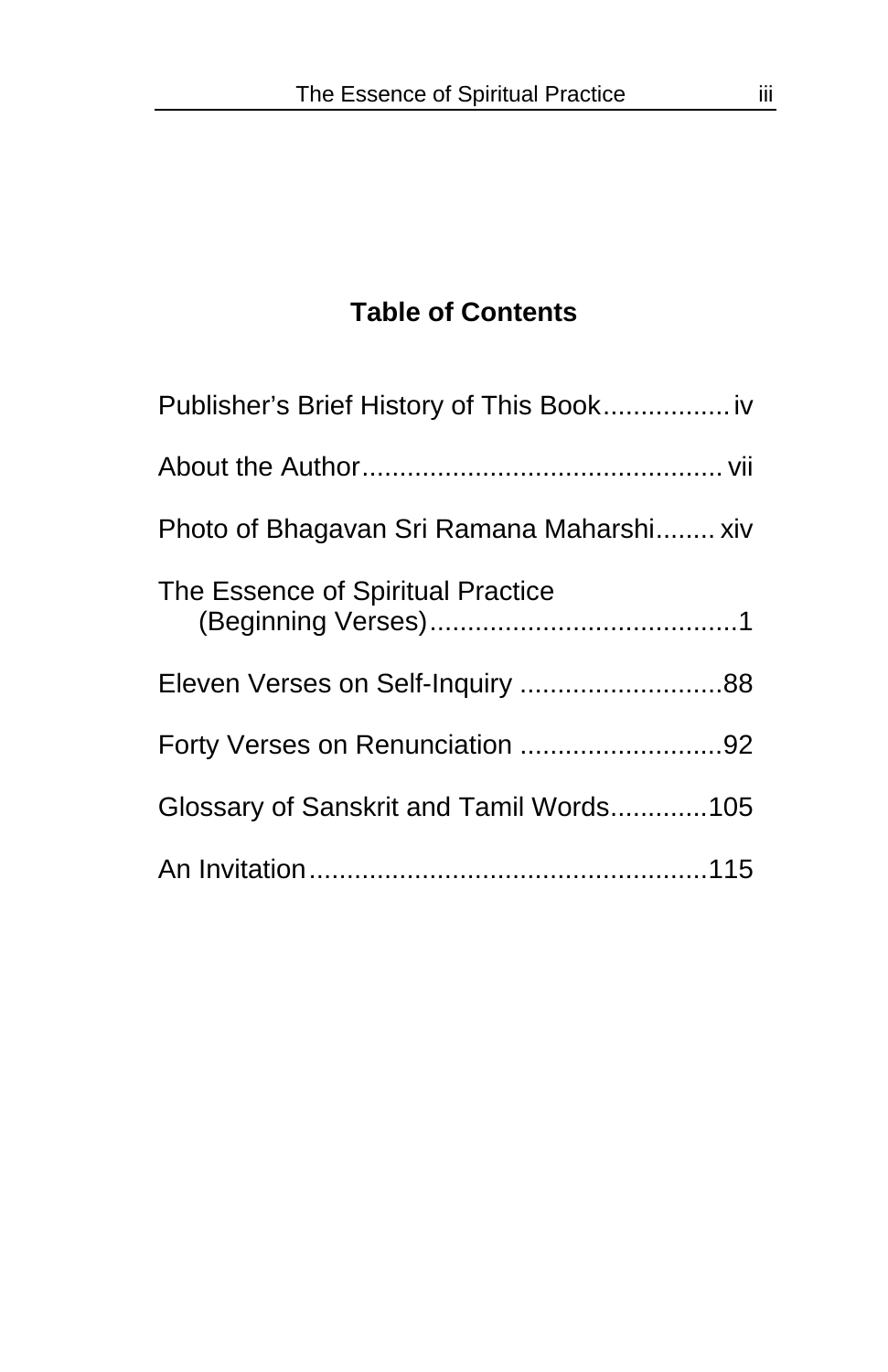## **Publisher's Brief History of This Book**

After Bhagavan Sri Ramana Maharshi left the body in 1950, many of His devotees came to recognize Swami Sadhu Om, the author of this book, not only as one of the foremost disciples of Sri Bhagavan who lived outside the ashram, but also as someone with the rare gift of explaining His teachings in an easy, clear and simple manner that could be not only understood, but also easily practiced by all sincere seekers of true Self-knowledge. Thus, many of His devotees began to approach the Swami seeking clarification of all aspects of Sri Bhagavan's teachings. This also included among other things the proper use of the method of Self-Inquiry in one's practice.

Finding the Swami's explanations clear, and easy to understand, some seekers made notes of his oral replies, and others collected and preserved his letters answering their questions and doubts. Realizing how useful Swami Sadhu Om's explanations would be to all sincere seekers of truth, one of the devotees of Sri Bhagavan, the late Dr. R. Santanam, took great pains over several years to gather together many of the letters written by the Swami and many of the notes taken by those who had visited him, and requested him to edit all the letters and notes and present them in the form of a book.

Since the material gathered by Dr. Santanam consisted of replies given under various different circumstances, to devotees who were on various different levels of understanding and who were deal-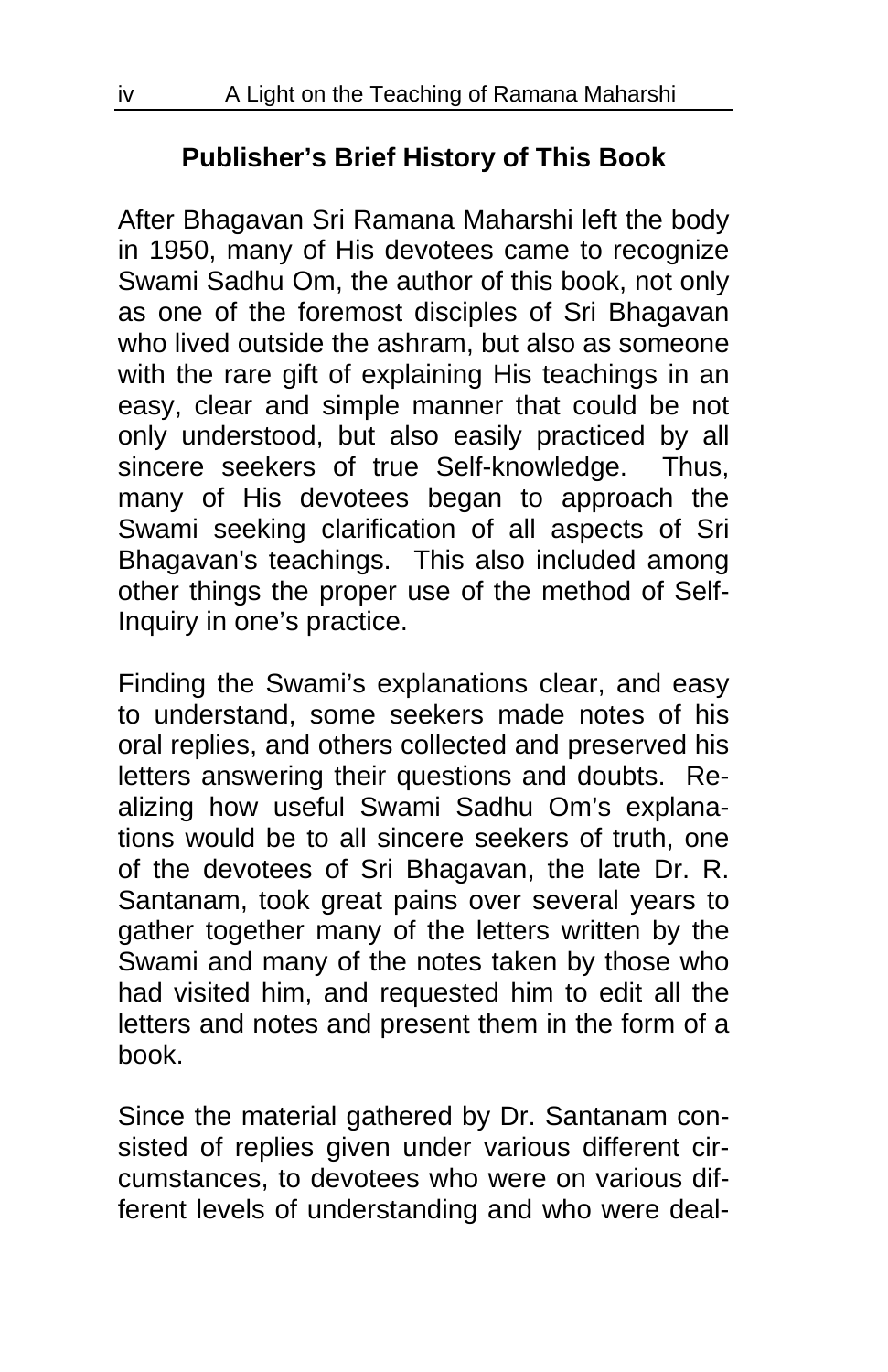ing with various diverse subjects – such as devotion, Self-Inquiry, *yoga, karma,* God, world, soul, birth, death, liberation and so on – Sadhu Om Swami felt it would not be appropriate to form a book consisting of so many miscellaneous ideas; and so he selected first only those ideas which were centered around the direct path of Self-Inquiry for his first book, leaving the others to be used later. In this regard, Swami's first book, *The Path of Sri Ramana – Part One*, first published in 1971 and now with later editions, is an outstanding contribution extended to all devotees and admirers of Sri Bhagavan on the method of Self-Inquiry, which is His primary Teaching.

When Part One of *The Path of Sri Ramana* in both Tamil and English began to reach the hands of devotees of Sri Bhagavan living in various corners of the world, some of them began to ask Sri Sadhu Om Swami, "Why does this book deal only with the path of Self-Inquiry? Why have you not written about the path of self-surrender, and various other aspects of Sri Bhagavan's teachings, such as the truth He revealed about the nature of God, world, creation, *karma* and so on?" The result being that Sri Sadhu Om once again took up the material gathered by Dr. Santanam, and from the various replies which he had set aside while editing Part One, he compiled *The Path of Sri Ramana – Part Two*, which consists of three chapters, namely; (1) "God and the World," (2) "Love or *Bhakti,"* and *(3)"Karma,"* followed by a number of explanatory appendices. Part Two was first published in English in 1976. It is planned by this publisher to publish a newer revised edition.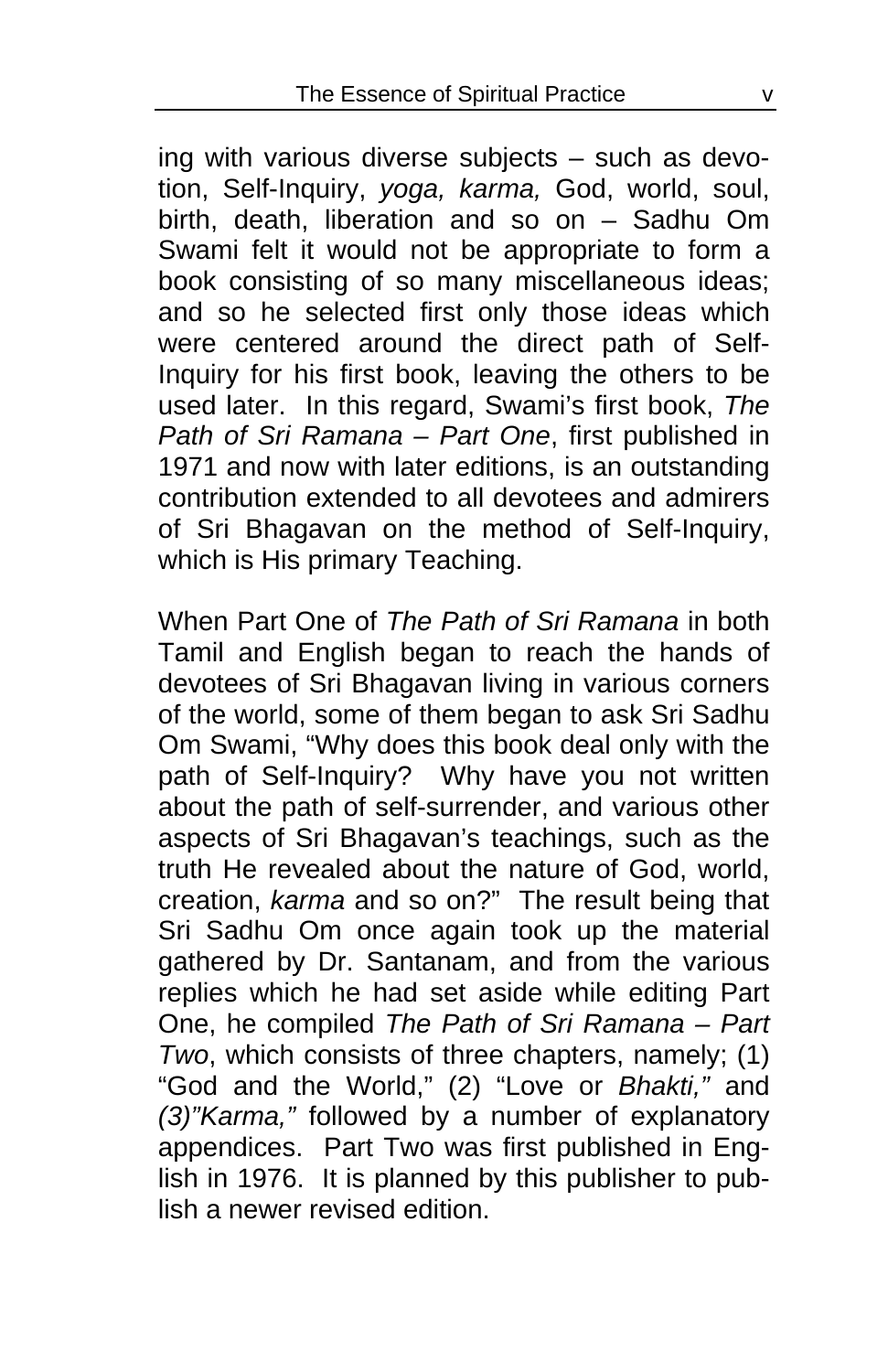While replying to the questions on spiritual practice put to him by Tamil devotees of Sri Bhagavan, Sri Sadhu Om Swami sometimes replied by writing verses and songs, which Dr Santanam gathered together under the title *Sadhanai Saram* (The Essence of Spiritual Practice). *Sadhanai Saram* was first published in Tamil in *1983* as the third part of *The Path of Sri Ramana – Parts One and Two*  (called *Sri Ramana Vazhi* in Tamil).

In 1984-5, when the third Tamil edition of *The Path of Sri Ramana* – *Parts One and Two* were being printed, Sri Sadhu Om revised both parts, and added many fresh explanations, which he had given in reply to questions raised by devotees who had read the earlier editions of the two books in Tamil and English.

Michael James, a longtime devotee of both Sri Bhagavan and Sri Sadhu Om, continued the editing and translations of these added explanations, poems and songs into English after the Swami's death in 1985. The edited content of these conscious topics make up this first English edition, they now being a complete book.

Michael James, who managed Sri Sadhu Om's small ashram after he died, stated that it was the Swami's wish that these revised explanations of Sri Bhagavan's teaching be titled, *A Light on the Teaching of Bhagavan Sri Ramana Maharshi*, which is being honored here.

.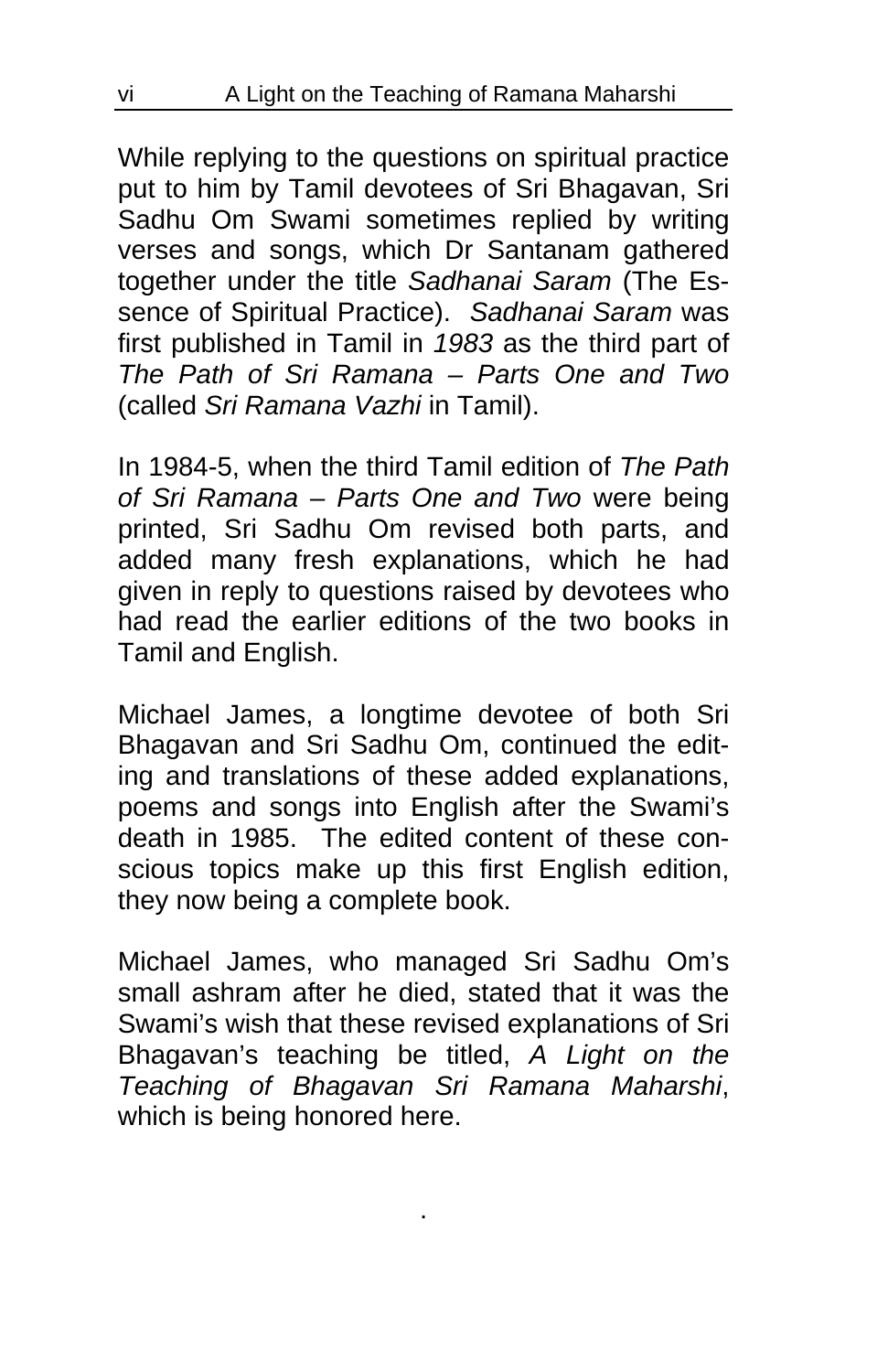#### **About the Author**

Sri Sadhu Om Swami came to Bhagavan Sri Ramana Maharshi from the district of Thanjavur in the South India state of Tamil Nadu. This region is famous as a center of Tamil learning and culture.

From his early childhood, his life was inclined primarily toward spiritual interests, showing great reverence towards saints and sages. Even in later years, he filled his students and listeners with stories about their lives. In his early teens, he was by grace already an inspired Tamil poet, which inspiration came to him at the young age of fourteen.

His meeting and association with Sri Bhagavan Ramana brought his natural poetical aptitude to its full fruition, and up till the time of his death in March 1985, he composed around six thousand songs and verses, singing his devotion to his Guru Ramana, by depicting the unique glory and the beauty of His life, or expounding His philosophy in the most undiluted form in a language that was a marvel of simplicity and clarity, and that cannot fail to move one's heart and make us want to know more about Sri Bhagavan Ramana, and about His instructions (*upadesa*).

When answering questions on spiritual matters, Swami's replies showed that it was only through the grace of his guru, Ramana, that he was able to do full justice to all the many subtle points brought up; and to reveal the answers that addressed all the various standpoint's of the different listeners,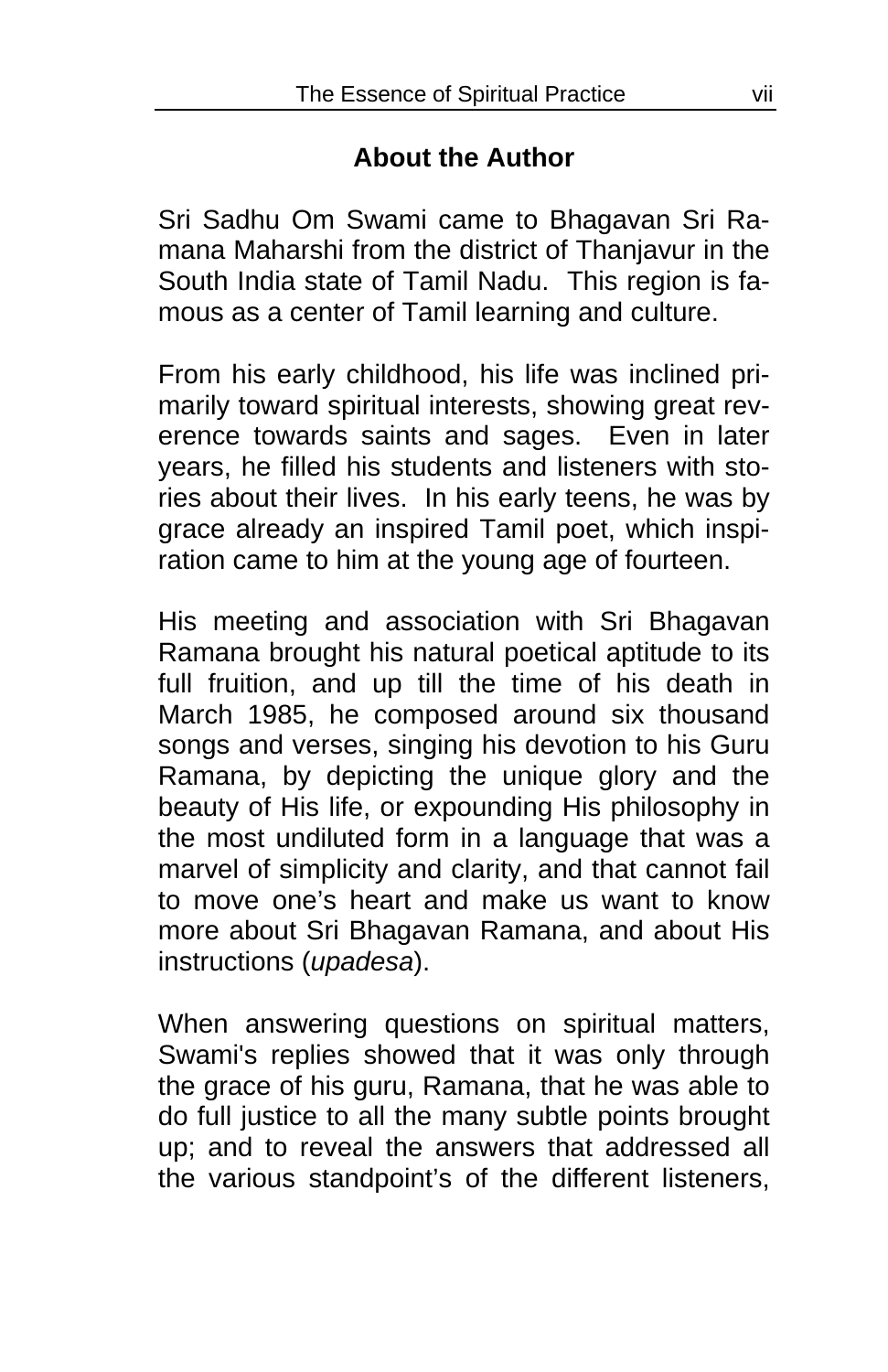which was accomplished with a refreshing and joyful originality.

His association with Sri Bhagavan lasted only five years due to his master's death. As Sri Bhagavan says, "For men under the powerful glance of the Guru, as coal takes time to ignite, and charcoal is proportionately quicker, gun powder ignites immediately." The latter example proved to be true in the case of Swami Sadhu Om, whose enlightenment came about from being with his master for only this comparatively short period.

The deep spiritual insight shown in this book, and in his other books, clearly proves that Swami Sadhu Om does not fall into the category of ordinary seekers, those that Sri Muruganar, Sri Bhagavan's chief disciple referred to in verse 101 or his "Garland of Guru's Sayings":

> *"…who stay unmoving near the Master of consummate knowledge, age and die while their ego's darkness tarries like the steady shadow lurking at the lamppost's foot. Such is perhaps their rawness, still from former births persisting."*

Although his was a relatively brief association with Sri Bhagavan Ramana, through his longstanding association with Sri Muruganar – himself a great Tamil poet who became instantly enlightened by the presence and grace of Sri Bhagavan – Swami Sadhu Om was able to absorb the import of Sri Bhagavan's words of wisdom in the terse classical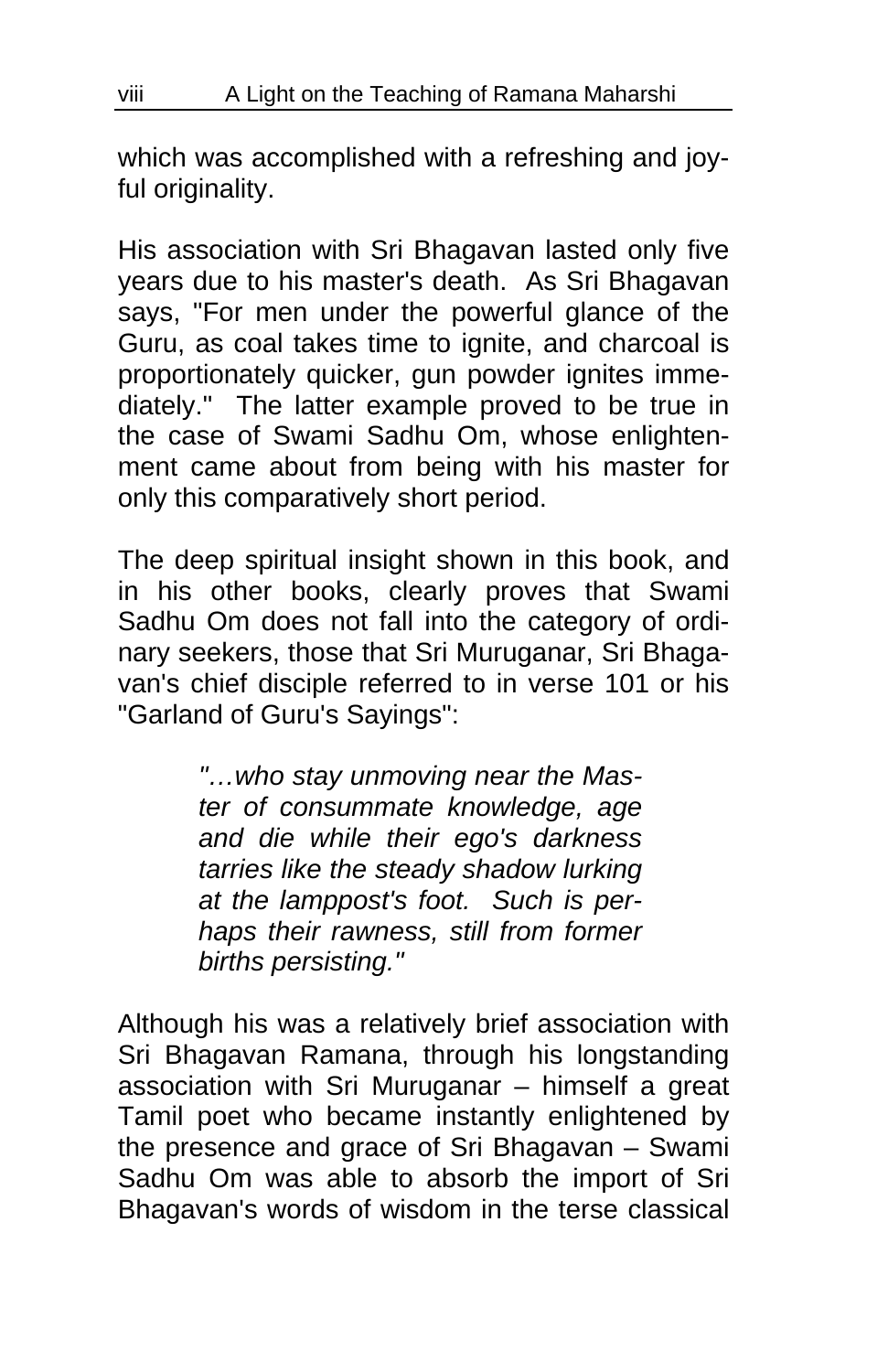Tamil language in which He spoke and shared his teachings. Moreover, the Swami's whole-hearted devotion to his guru, and his one-pointed adherence to His teachings, make him a fit channel for Sri Bhagavan's grace to both flow and fill him with its rich abundance. And it also causes the listener or reader to be filled with the near same richness of Sri Bhagavan's grace.

This means Swami Sadhu Om had the three essential qualifications to explain the teaching of Bhagavan Sri Ramana Maharshi to those who came to him looking for clarification. Although he professes to not have a high command over English, his native language being Tamil, with the help of the three essential qualifications – i.e., having lived in close proximity to Sri Bhagavan Himself, having also a clear understanding of even the classical Tamil language used by Sri Bhagavan, and having himself realized and directly experienced the Wisdom and Truth as shared by Sri Bhagavan – he was well able to detect the faulty understanding of those who, per force, must depend only on the English versions in their approach to the teachings of Sri Bhagavan Ramana.

Some people tend to gauge the real worth of each devotee of Sri Bhagavan by the number of years they lived with Him, since having a long relationship in close proximity with the Guru is usually a major criterion for being qualified to teach or advise others in the proper use of His teaching; although the time a disciple has spent in the physical presence of his Sadguru is not a criterion by which one can judge his spiritual attainment.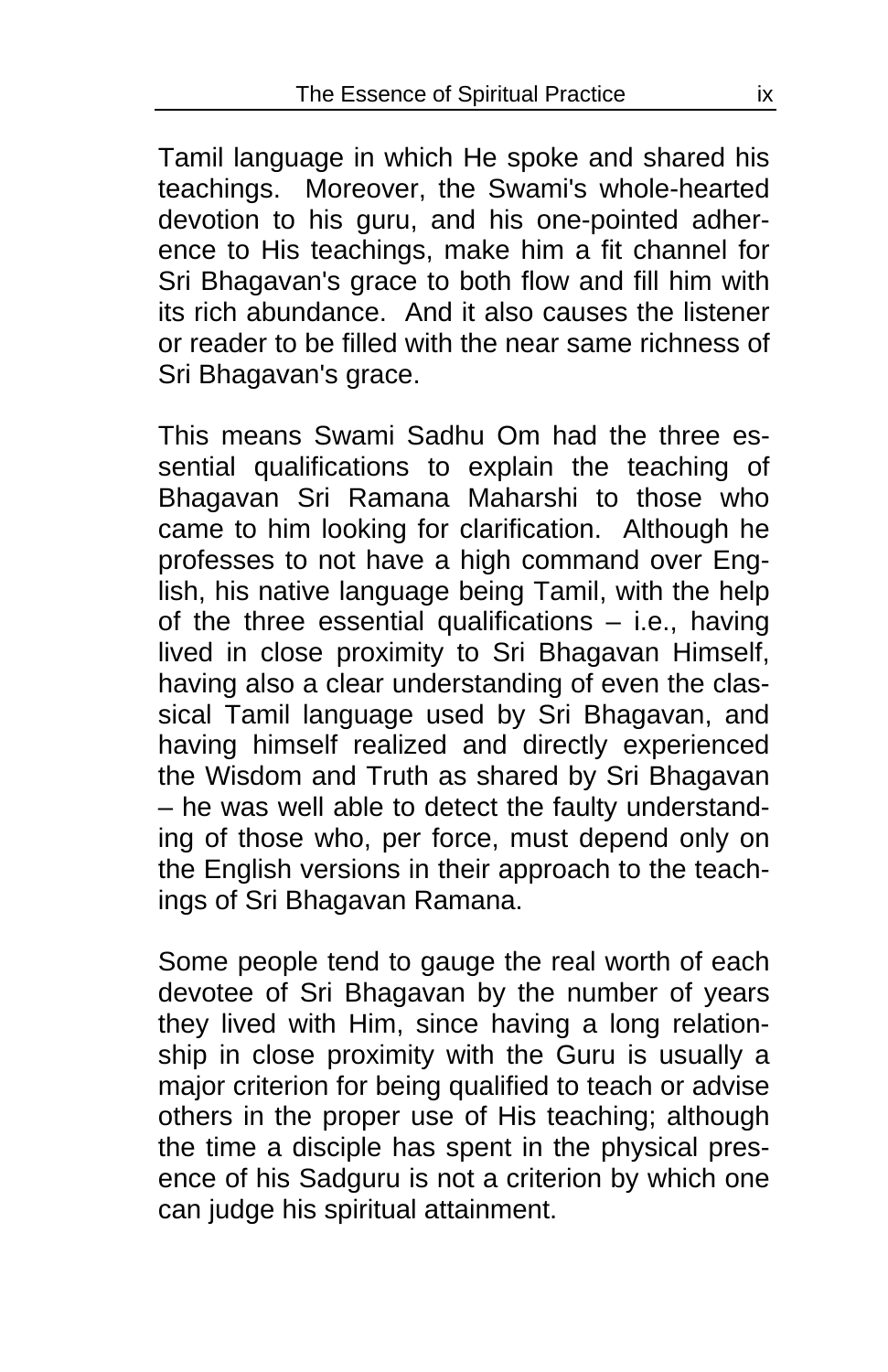When one such person once asked Sri Sadhu Om Swami in a slightly disparaging manner, "You lived with Sri Ramana for only five years; are there not many who lived with Him for many more years than you did?" he replied, "Yes, I am indeed ashamed about it, because when even five seconds were more than sufficient for the divine Power shining in the Presence of Sri Bhagavan to quench the spiritual thirst of mature souls, if five years were necessary in my case, does it not show my state of immaturity?".

This reply was typical of the unassuming and selfeffacing attitude of Sri Sadhu Om Swami. In spite of his versatile genius as a Tamil poet of surpassing excellence, a talented musician, a melodious and sweet-voiced singer, a lucid writer of prose, and a brilliant philosopher endowed with a deep spiritual insight and a power of expressing the truth in a clear, simple and original manner, he never sought for himself any recognition or appreciation from the world. In fact, his life was a perfect example of strict adherence to the principal precept taught by Sri Bhagavan, namely that we should deny ourself at every moment of life by giving no importance to our own individual entity, and should thus completely erase our ego.

Though some of Sri Sadhu Om Swami's writings in both prose and poetry were published during his lifetime, and though many more have been published in Tamil after he shed his physical body in March 1985, his attitude towards the publication of his writings was quite different from the attitude of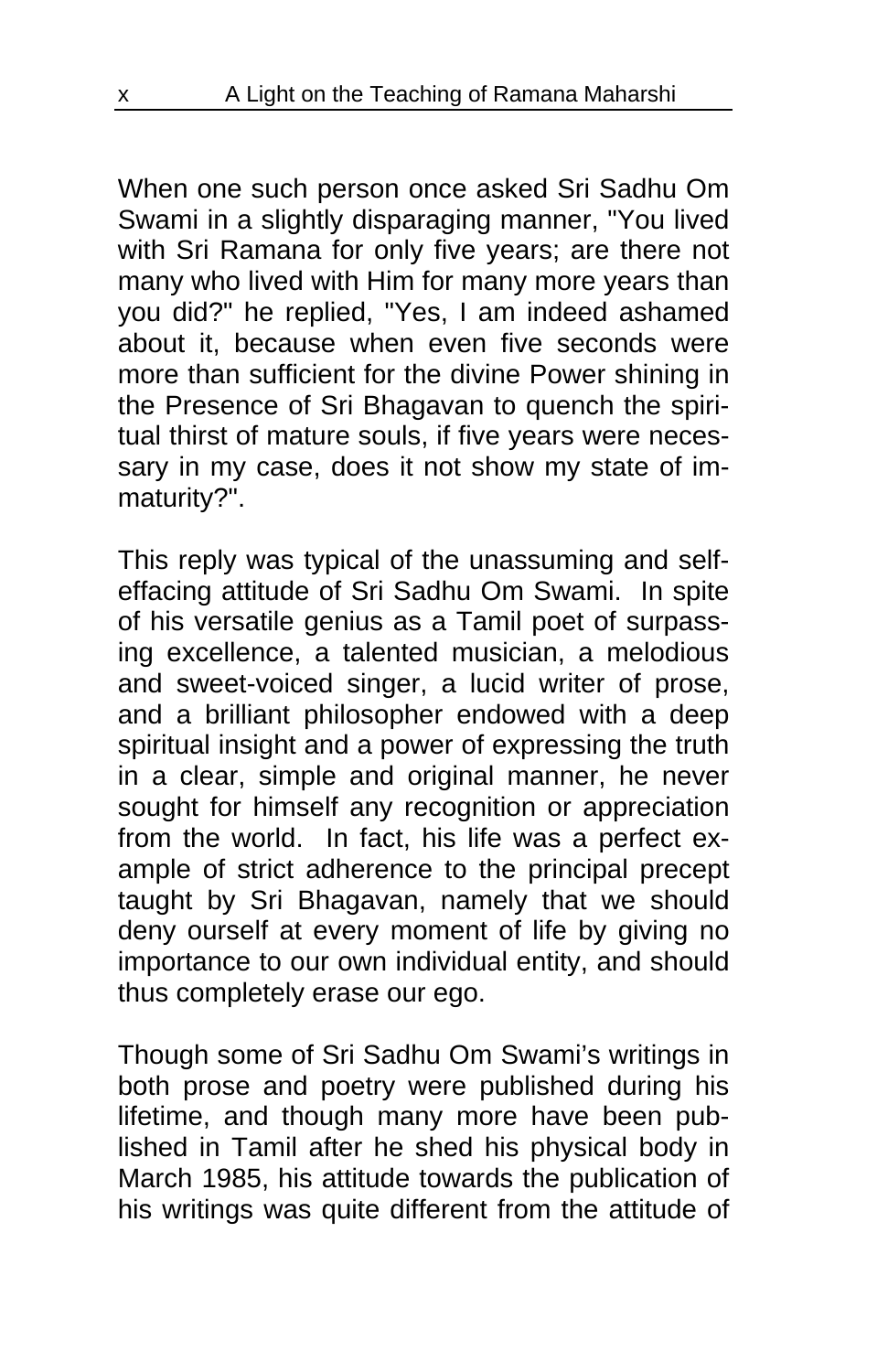many other writers of spiritual or philosophical books, who of their own accord seek to share their knowledge with the world by writing and publishing books. "We should not open the door unless it is knocked" was the principle underlying all his acts. Unless he was questioned with sincere earnestness, he would not speak or write anything about spiritual matters.

Sri Sadhu Om often used to say, "We should not run after the world; we should not look outwards at the world, we should look inwards at Self. Those *sannyasis* (spiritual seekers) that run after the world achieve neither the world nor Self (God). If we try to chase after our shadow, we will never catch it; but if we go towards the sun, our shadow will automatically come running behind us. Those *sannyasis* that are always attending to the world with the aim of teaching the world became spoilt in the end…".

An invitation once came to Sri Sadhu Om from an earnest seeker in U.S.A., "Will you not come to the West and guide us?" His attitude is shown clearly in his reply, which ran as follows: "It is unnecessary for the Reality to run after the world. Moreover, according to the great truth discovered and revealed by Sri Ramana Bhagavan, a good person leading a simple yet highly spiritual life, and passing away unknown to the world, does far greater good to the world than all the political and social reformers and all the platform-heroes of philosophy. A truly enlightened life will surely help earnest seekers even though they may be living in a remote comer of the world and even without any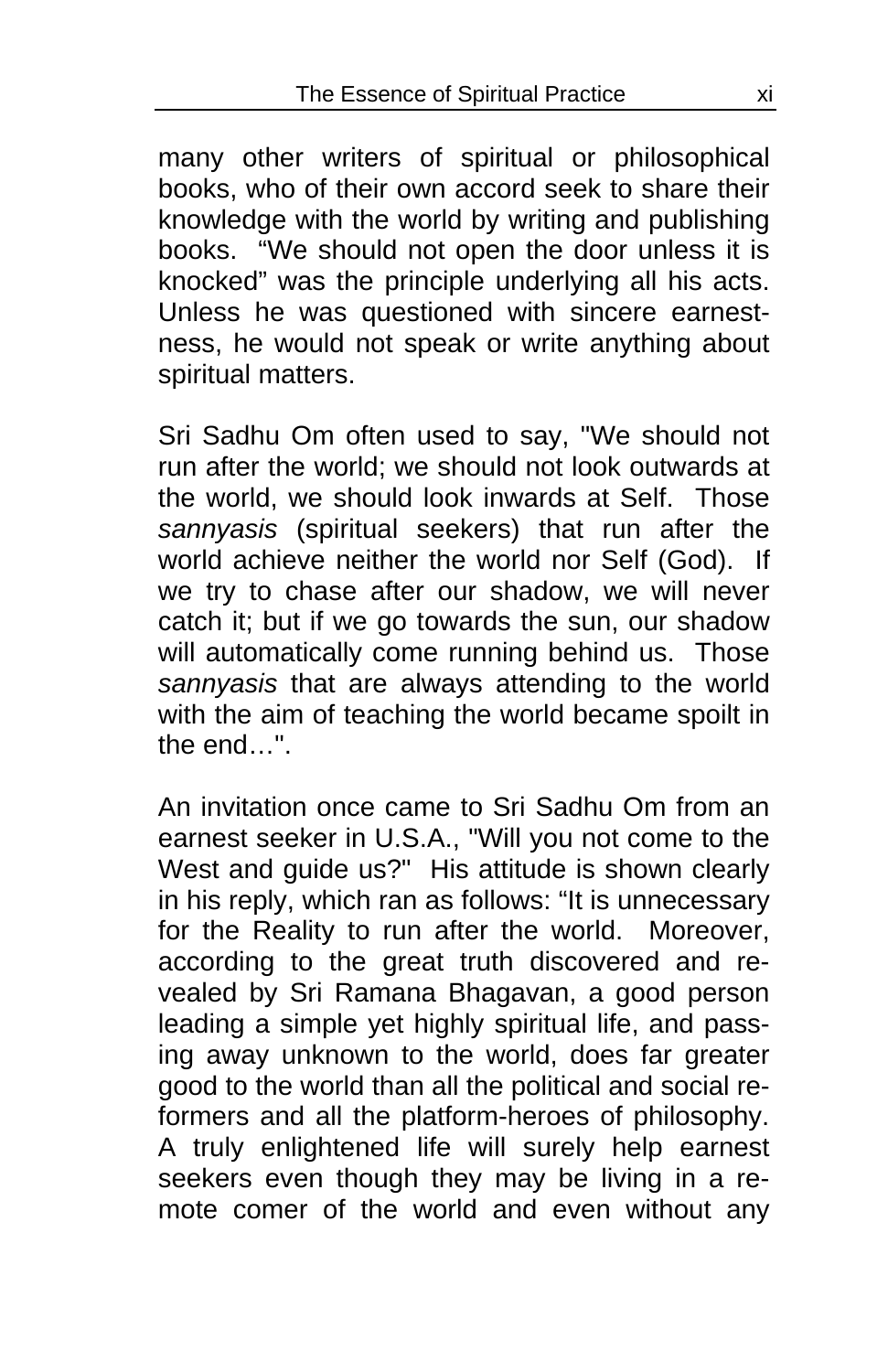physical contact, communications, magazines or writings. This is Sri Ramana Bhagavan's method of teaching the world through speech-transcending Mystic Silence, the greatest Power. Is it not up to us to follow the footsteps of our Guru, Sri Ramana? So, why should I think of going anywhere? As He who has guided me to His home is the Father, Lord, and inmost Self of one and all, does He not know best how to guide home earnest seekers, wherever they may be? Why then should an ego rise with the thought "I should guide people?" If such an 'I' were to rise, would it not be a selfconceited attempt to belittle the Grace of Sri Ramana, the one reality? Therefore, the thought of going to the West or the East, or here, there or anywhere else, has never occurred to me and will never occur to me!"

Thus, Sri Sadhu Om stood as an example of how those who wish to follow Sri Bhagavan should conduct their lives. Because of his self-effacing attitude, he was always indifferent to the publication of his writings either in Tamil or in English. When he answered the questions of those who came to him asking him how to practice the path of Self-Inquiry, he never expected that his replies would one day become a book. At no time did he ever have the least intention that he should write a book.

When aspirants asked him questions about spiritual matters, he would sometimes reply, "Since you ask me, I can answer, but only in accordance with the teachings of Sri Bhagavan. Do not expect me to give replies in such a manner as merely to please you. I can tell you only what I have come to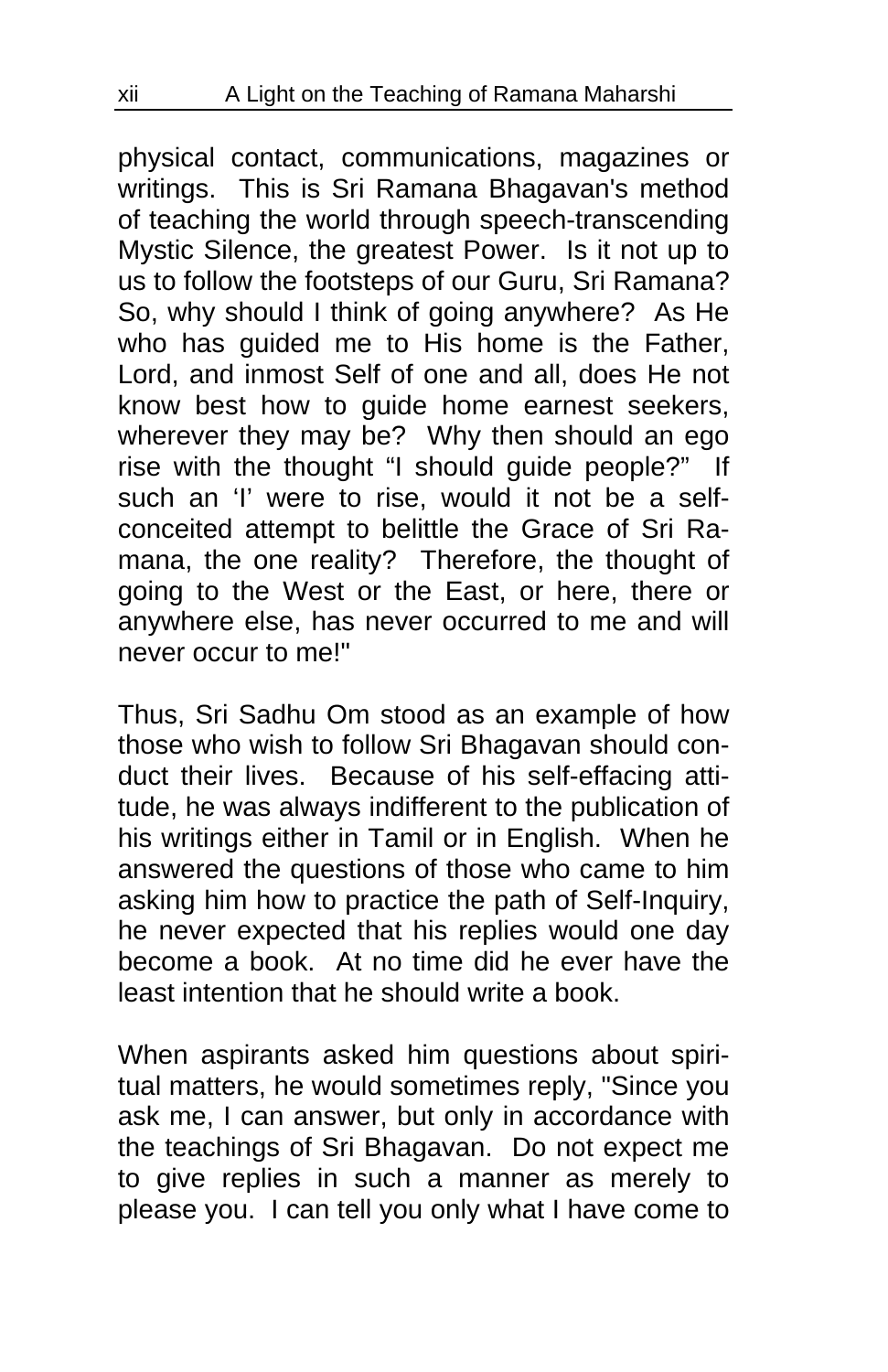know from Sri Bhagavan. If you ask about paths other than Sri Bhagavan's path of Self-Inquiry, I can also explain about them, but only in the light of Sri Bhagavan's teachings. His teachings alone are the authoritative *sastras* (scriptures) for me. If the world chooses not to accept my ideas, it does not matter; let it throw them away."

Sri Sadhu Om was never concerned in the least about what others thought of his views, nor about whether or not his ideas would be valued by the world. Regarding the books that were published in his name, he once said, "I told whatever I know only for those who asked me. I do not object if they wish to share these ideas with others by printing them in the form of books. But I have not come to the world for writing books. I am not a writer, nor do I have any desire to become a writer. If the world likes to have these ideas, then it is its own responsibility to publish them."

Therefore, this book is published only for those who appreciate Sri Sadhu Om's unswerving adherence to the clear and direct path brought to the world by Sri Bhagavan Ramana.

(Note: This message is comprised in part of information about the author contained in the fourth edition of his book, *The Path of Sri Ramana – Part One,* published by Sri Ramana Kshetra, (Kanvashrama Trust). Tiruvannamalai, India.)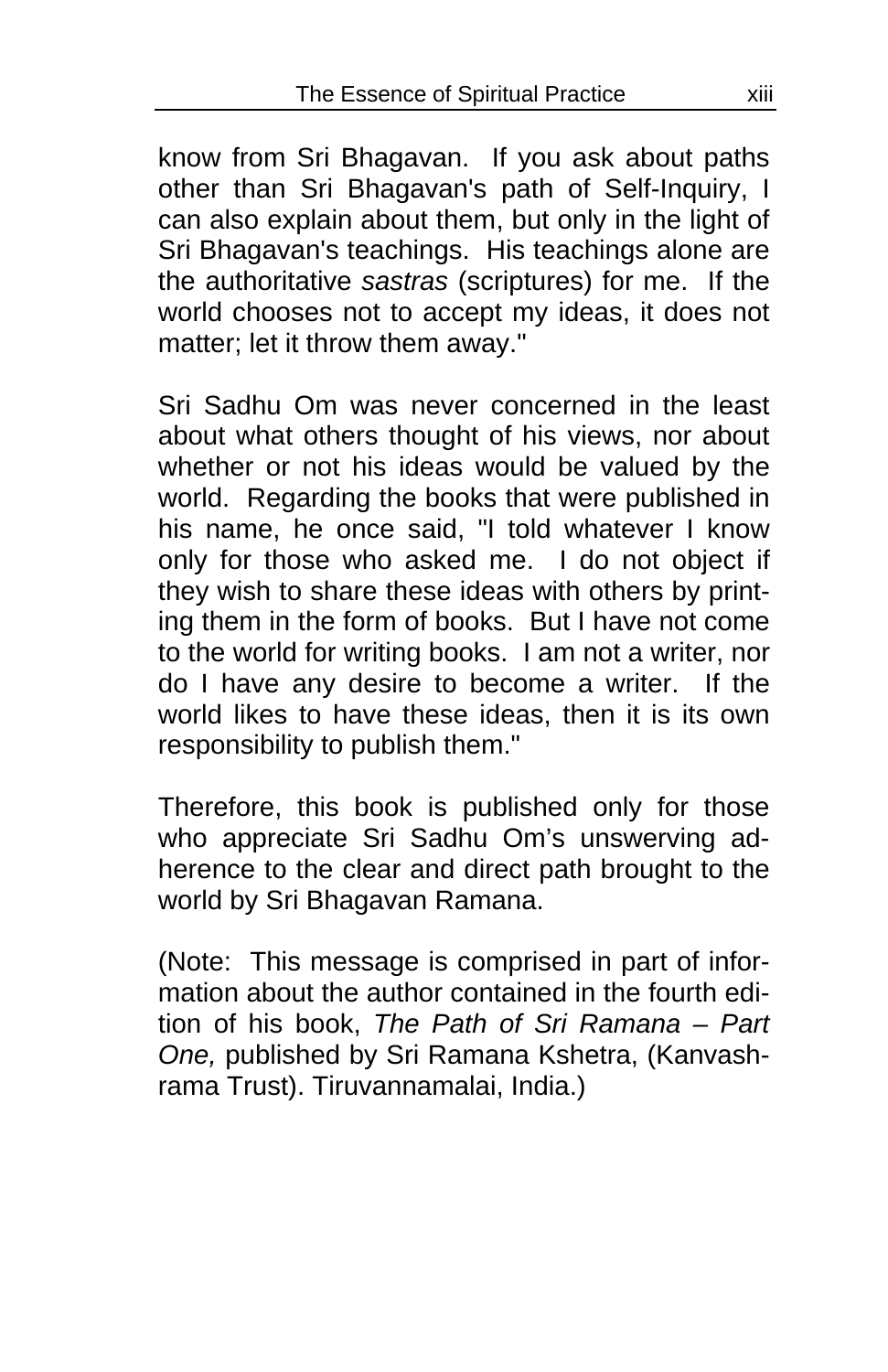

**Bhagavan Sri Ramana Maharshi**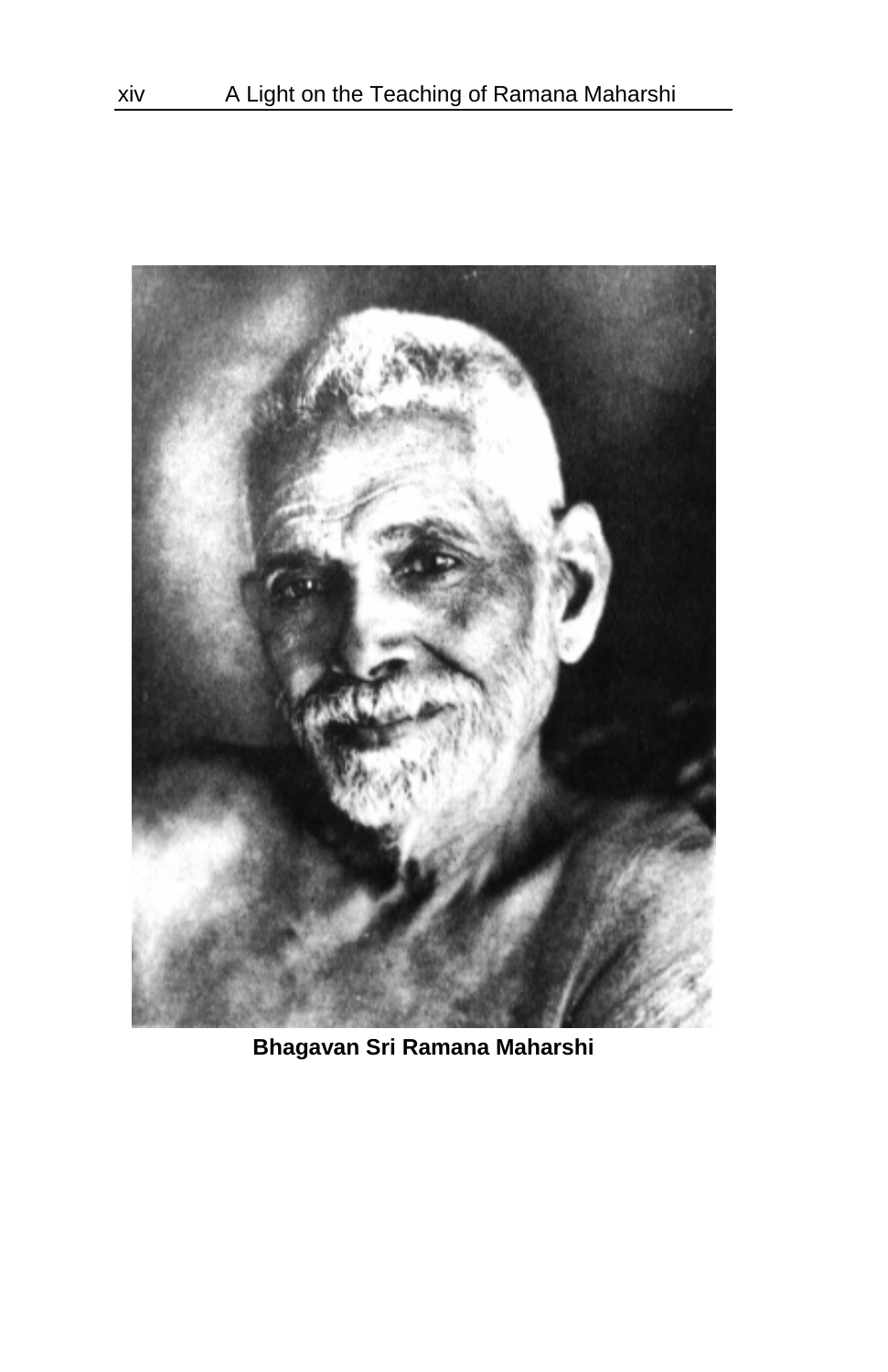# **A Light on the Teaching of Bhagavan Sri Ramana Maharshi**

Om Namo Bhagavate Sri Arunachalaramanaya

# **1. The Essence of Spiritual Practice (Sadhanai Saram)**

The Essence of Spiritual Practice is a collection of Tamil poems and songs composed by Sri Sadhu Om, a direct disciple of Bhagavan Sri Ramana Maharshi. It consists of a total of 523 verses, most of which were written in reply to questions raised by aspirants on various aspects of spiritual practice. The whole work is divided into 86 chapters and contains numerous clues and ideas of encouragement and advice to help aspirants who are following the paths of Self-inquiry and self-surrender, the two principal paths taught by Bhagavan Sri Ramana. Sadhanai Saram was first published as a book in Tamil, and an earlier English translation of it was serialized in The Mountain Path.

# **1. Invocation**

1. O Sri Ramana, bestow Your Grace upon me so that I may in experience flawlessly attain the unequalled and unsurpassed essence of the practice (*sadhana*) of Self-knowledge, the excellent path "Who am I?" which you have discovered to be the central and foremost among all the various paths.

2. O Sri Ramana, the Heart, who through Your Grace protects me at every moment by guiding me along the correct path, rise from within and teach me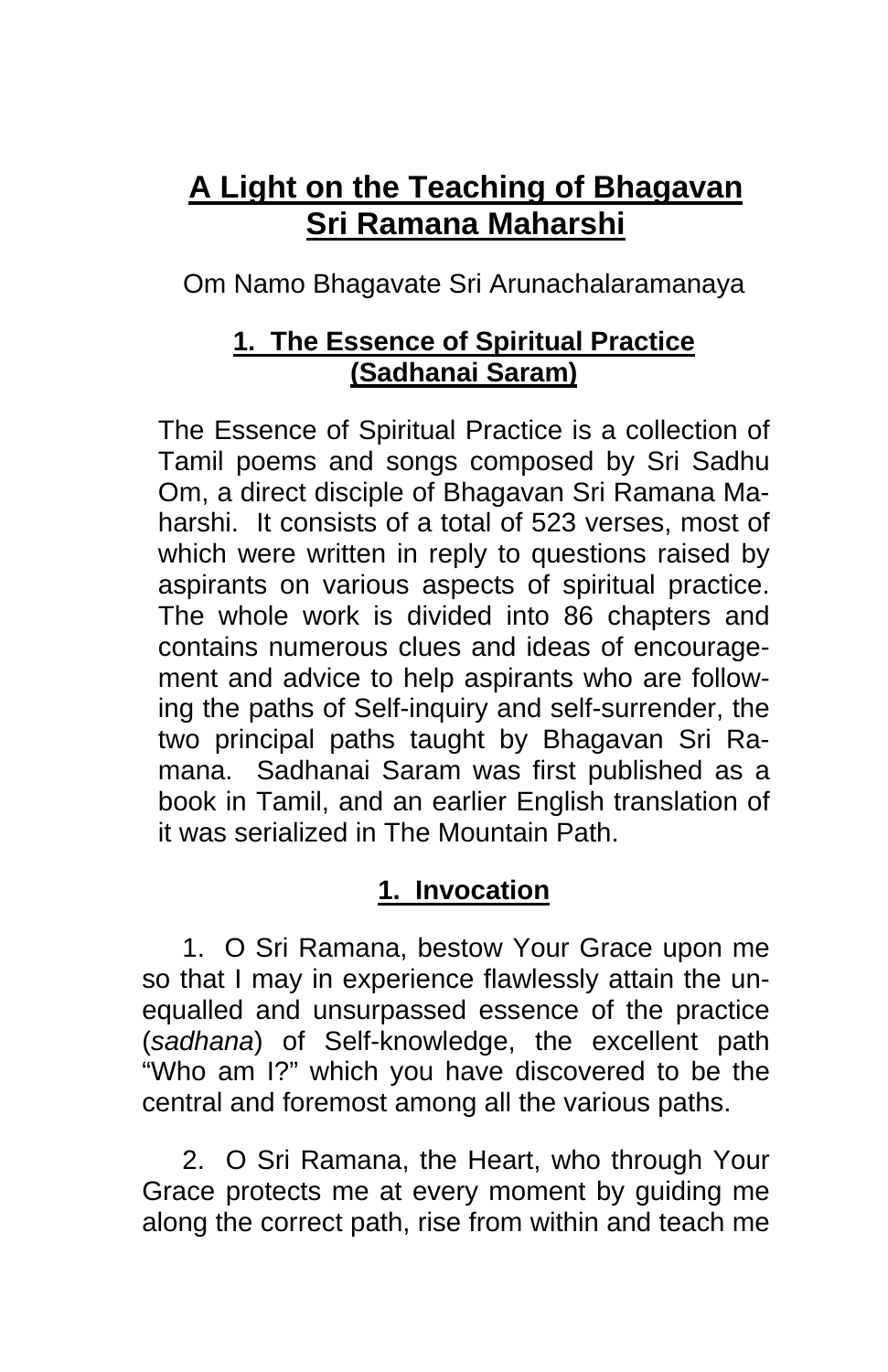the true import of Your divine and unequalled teachings so that I may know them in their undefiled pristine purity.

# **2. The Greatness of This Birth**

3. Among countless births, one like this birth of ours is very rare to achieve. Ah! When Lord Ramana has assumed a sacred body on earth, we have attained the blessed boon of becoming slave to His Holy Feet.

4. However many crores of births they may take, it is indeed very difficult for anyone to have the opportunity of gaining such a great benefit as that which is gained in this birth of ours, in which we have come to the Feet of Bhagavan Ramana, who is a rare treasure for the world. So great is the benefit of this birth.

# **3. The Wealth of Sri Ramana**

5. The wealth of the almighty Sri Ramana's enlightenment (*Jnana*) is a treasure that is ever available to be plundered by all people who want it; and, however much it is plundered, it will never decrease even in the least. However, only good people who are true devotees know how to plunder it; and though other people who are too immature go near that treasure, they cannot see anything there.

# **4. The Grace of Sri Ramana**

6. Sri Ramana, the Bestower of Grace, will never give the least dissatisfaction to those who weepingly pray to Him, "Make me Your possession."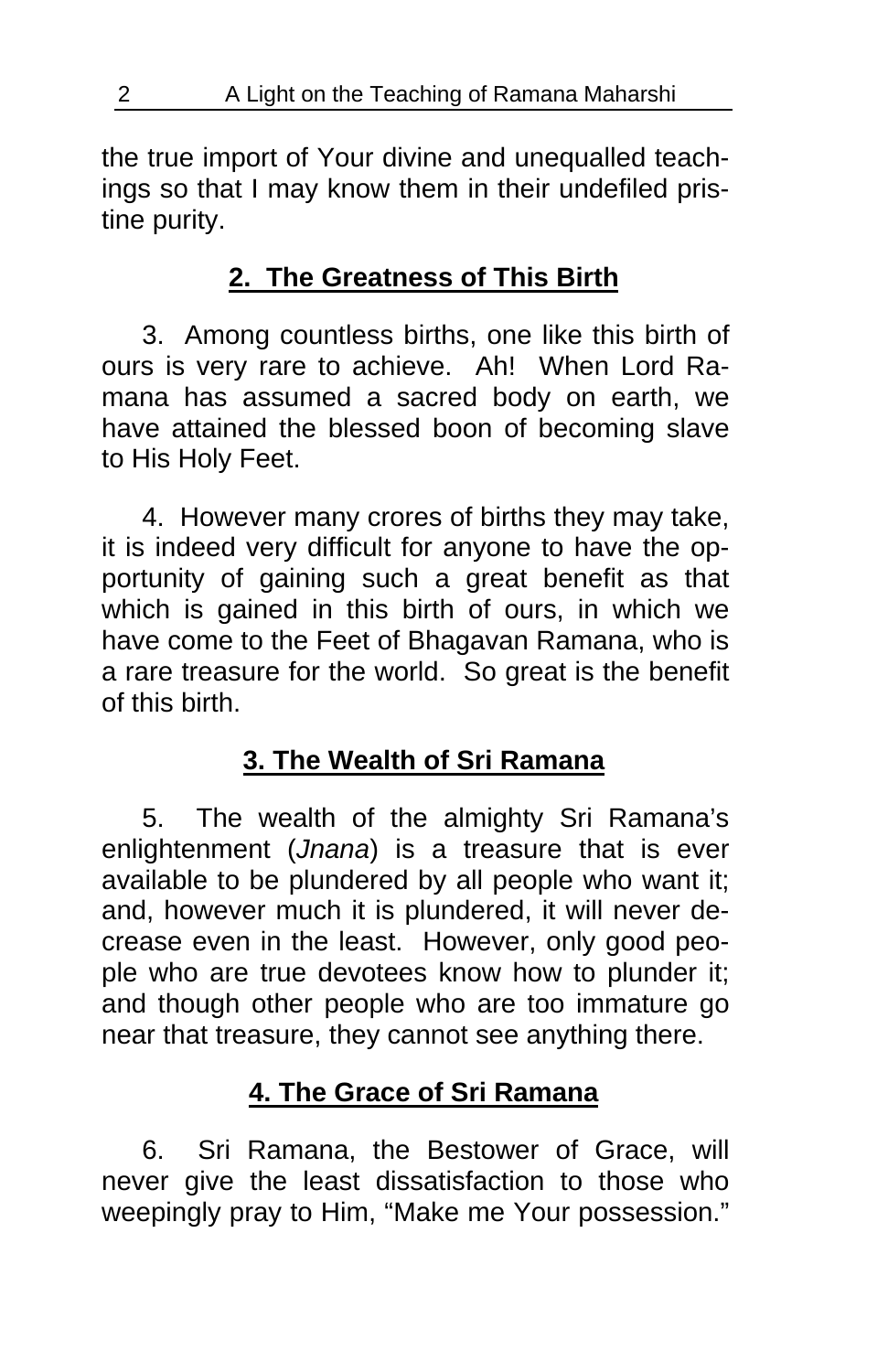I know that our Lord uses countless inexpressible tricks in order to protect and save those who have become His slaves.

7. What our Lord uses to save us are tricks of Grace. Even by the skill of our intellects, it is impossible for us to know all those tricks. If He wishes, even an ocean will enter and disappear into a mustard seed. Therefore, as soon as the glance of Sri Ramana's Grace falls upon us, the Supreme Reality will be revealed.

8. Since He is not bound by time or even by the limitation of place, He will not wait for some suitable time or suitable place to bestow His Grace upon His devotees. He has far greater compassion than even a compassionate mother, who has no plan that she will give her baby milk to drink only when it cries (and hence, even without our crying for it, He will bestow His Grace upon us of His own accord).

9. O Bhagavan, innumerable are the wrongs (the mistakes and misfortunes) from which I, this poor creature, have escaped by Your Grace unknown to myself. You know all of them, but I do not know anything except enjoying the bliss of being saved by Your Grace.

10. O Sri Ramana, those who have taken refuge at Your Feet are protected perfectly not only on one or two occasions but on more than a crore of occasions. From many incidents that happen in their life, this is a truth that is clearly known to the hearts of Your devotees.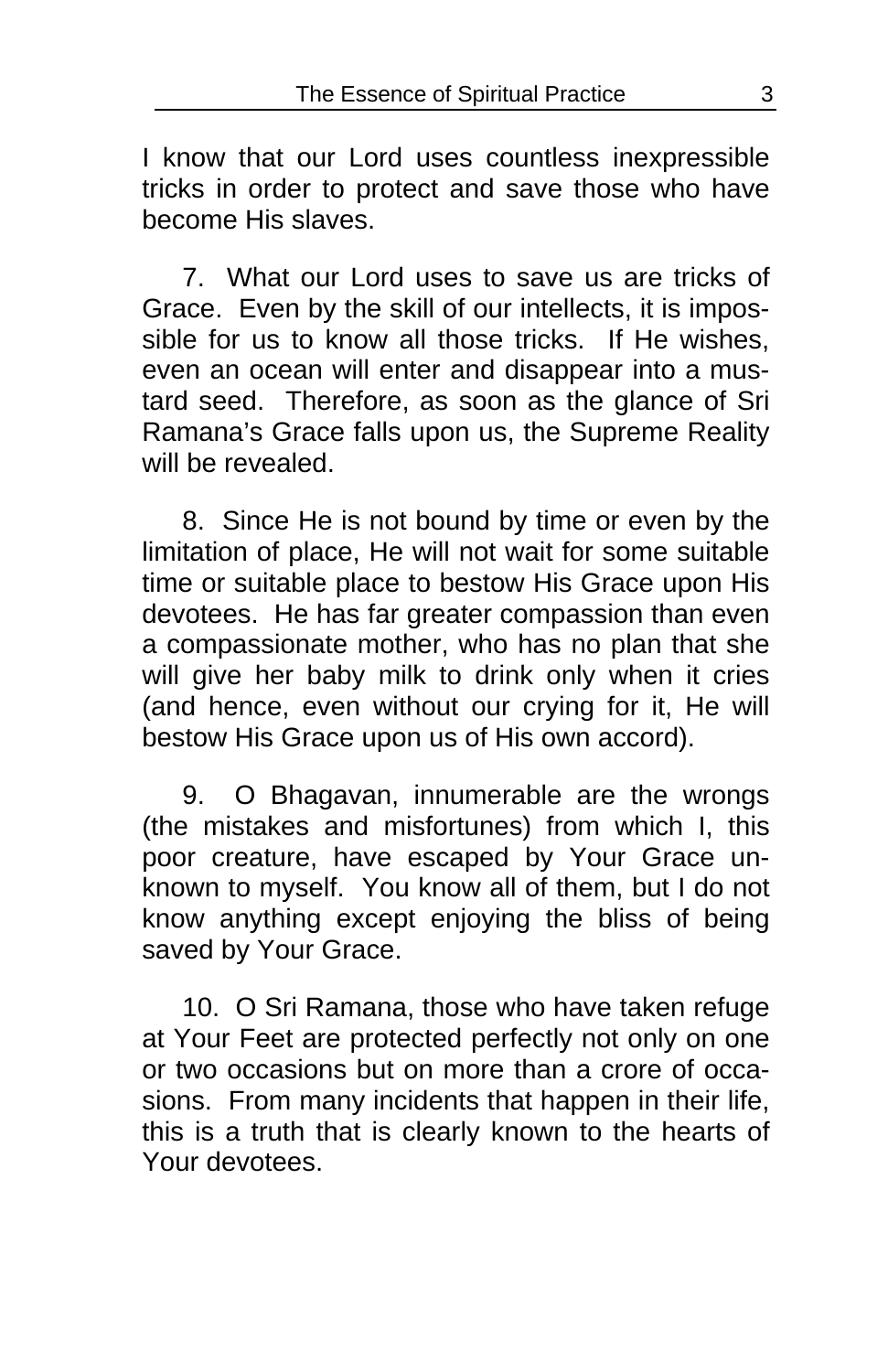11. The state of abiding in the Heart as the Heart as it is (that is, as the adjunctless and thoughtfree existence-consciousness "I am") is the ineffable and most excellent state. He, who nurtures the fruit of such Self-abidance by sowing the seed of clarity of mind and by watering it with divine Grace, is only our Self-realized or Celestial Preceptor (*Sadgurudeva*), Sri Ramana.

12. We and all our possessions, beginning with the body, are in truth only the possessions of Sri Ramana. When the responsibility of saving us and protecting our possessions is borne by Him alone, why should we worry about anything in our life on this earth thinking it to be either pleasure or pain? Where is any such thing as wrong, evil, harm or suffering now?

# **5. All That He Does is Happiness for Me**

13. The almighty Sri Ramana, who exists within the heart of everyone, who unfailingly helps me at all times, and who cannot be banished from my mind even for a moment, has brought me close to Him only to take me as His slave. Therefore, whatever He now does with me is only happiness for me; how can anything that He does hereafter appear to me as something undesirable or painful?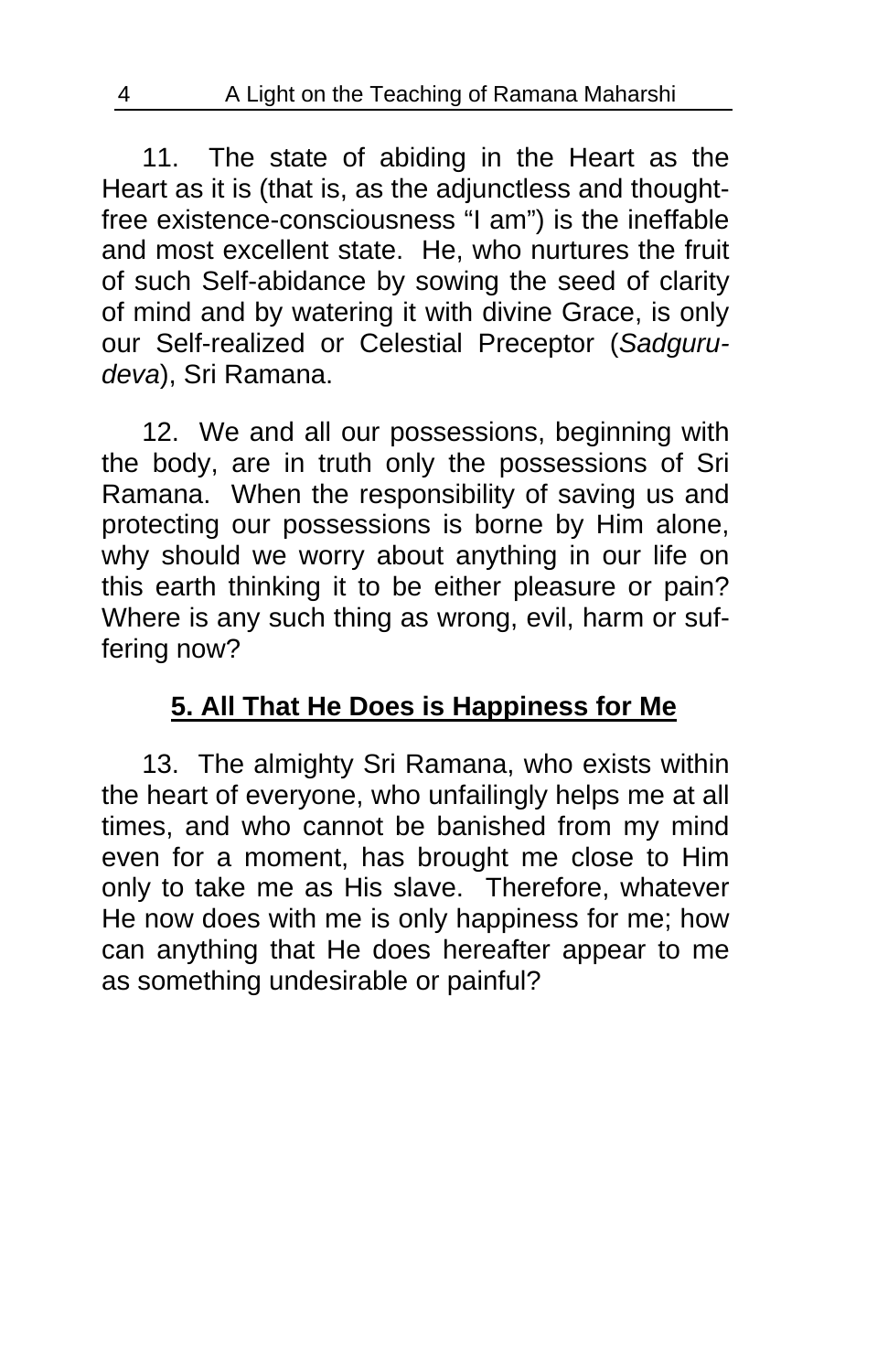#### **6. Leave it to Him**

14. He knows the best of all, Leave it to Him, be calm; Believe Him most of all, Then rests the mental storm.

Explanatory paraphrase: Our *Sadguru* (Selfrealized Guru, or guide) Sri Ramana, alone knows what is best for us. Therefore, entrusting all our burdens and cares to Him, we should always remain peaceful and calm. If we believe Him more than we believe anyone or anything else, knowing that He alone is the Supreme all-knowing, all-powerful and all-loving reality, then, at that very moment, we will attain that perfect pace in which the raging storm of thoughts will have come to an end, forever.

#### **7. Grace Alone is of Prime Importance**

15. The ego is only a trivial entity; besides, it is unreal (*asat*) and powerless (*asakta*). It is a mere adjunct which rises and subsides. Therefore, what foolishness it is to think, "The spiritual practice (*sadhana*) done by the strength of this ego will by itself bestow the goal of life; the supreme power of divine Grace is not of any consequence (and is not necessary in order for one to attain the goal)"!

Note: Not believing Grace, but thinking one's own individual effort alone to be of very great consequence, is mere foolishness.

16. Is not the unreal help which one unreal man renders to another unreal man, experienced by everyone in this world as real? Therefore, O *Sadguru*,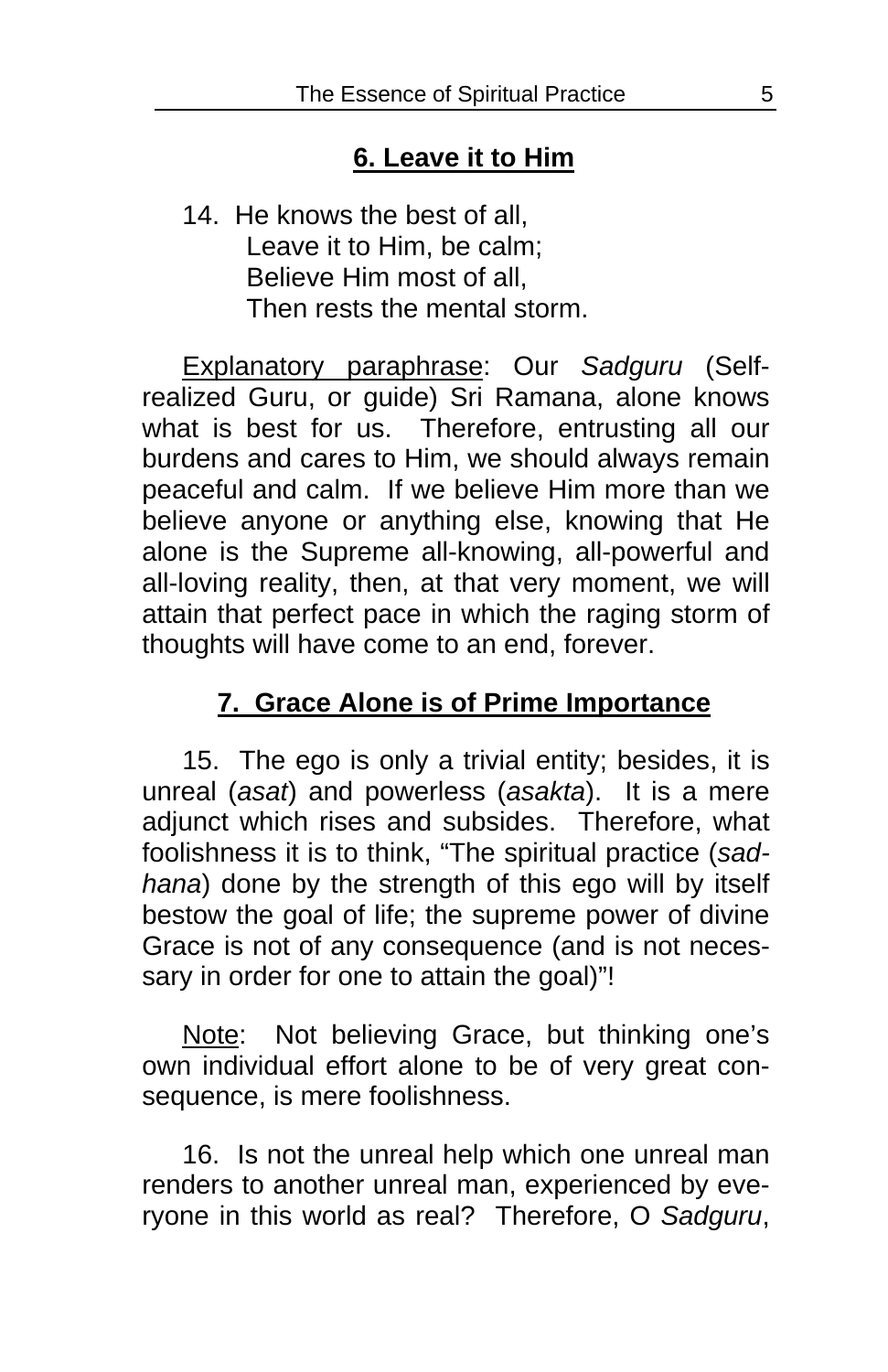the embodiment of Grace, the sole reality, is it impossible for You to save me by dispelling the unreal ego? What doubt or wonder is there in Your being able to help me thus?

Note: A man or *jiva* is merely an unreal appearance, and hence whatever help he may seem to render to another man is also unreal. But when such unreal help rendered by an unreal man is experienced by everyone as real, why should we doubt the ability of the *Sadguru*, who alone is truly real, to render us the real help of destroying the unreal ego? Such help from the *Sadguru* will certainly be experienced by us as more real than the help that we feel is rendered to us by others.

17. Unless our Lord, Sri Ramana, who is the form of God, Himself bestows His divine Grace, who can by his own effort attain that heroic state of firmly abiding as Self, having clearly known one consciousness other than the body to be the real "I"?

#### **8. What is Worthy to be Desired?**

18. The great wealth that exists in enlightened sages (*Jnanis*) is only the subtle secret of how to be still, abiding in perfect peace as the mere thoughtfree existence-consciousness "I am." Therefore, how wretched it will be if one greedily desires to attain from them mere worldly pleasures, such as gold, wealth or fame, which will only make one suffer in delusion.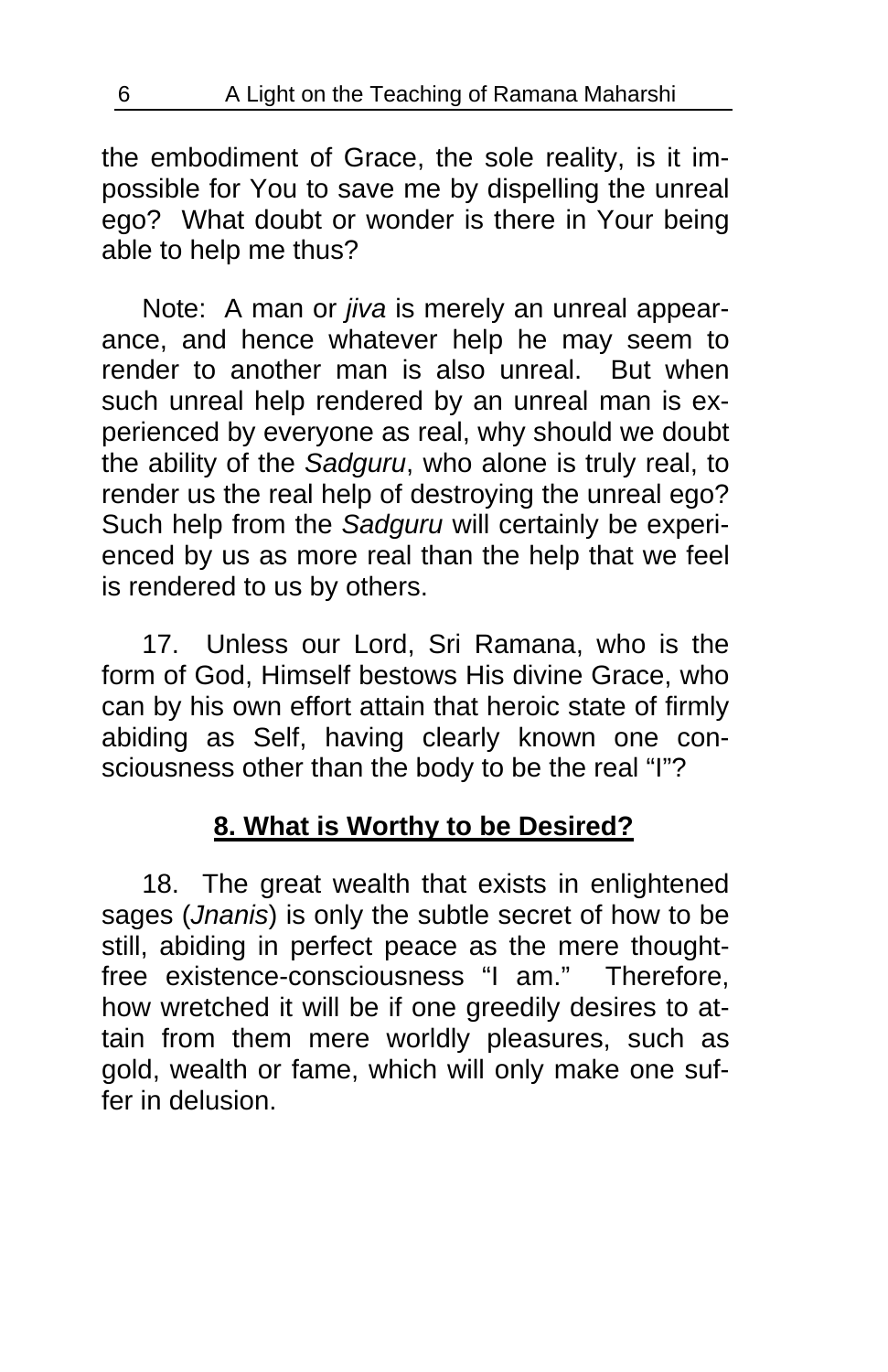#### **9. Sense-Pleasures are Worthless**

19. Instead of eating the fruit that is in your hand, why do you desire to eat the unreal fruit which is seen in a mirror and which is merely a reflection of the fruit in your hand? Is the reflected fruit an object which can be eaten and give real enjoyment? Similarly, instead of drowning deep within the heart by keenly attending to Self and thereby enjoying the bliss of Self which is ever shining there, why do you desire to enjoy the pleasures experienced through the five senses of this perishable body, which are merely an unreal reflection of the true happiness within you?

#### **10. Endeavor and Result**

20. For those who seek (and make effort to attain) Self, not only Self but also all other benefits will automatically be attained in full. But if one desires and makes effort to attain worldly objects (either through worldly endeavors or through spiritual practices), know that they will be attained only partially and to the extent of one's endeavor, and that Self will not be attained at all.

#### **11. The Goal**

21. If we deeply ponder over the natural yearning of all living beings to remove their miseries (through some means or other), it will be decidedly known that the sole aim for which the whole world is striving is only to remain always in perfectly imperishable bliss.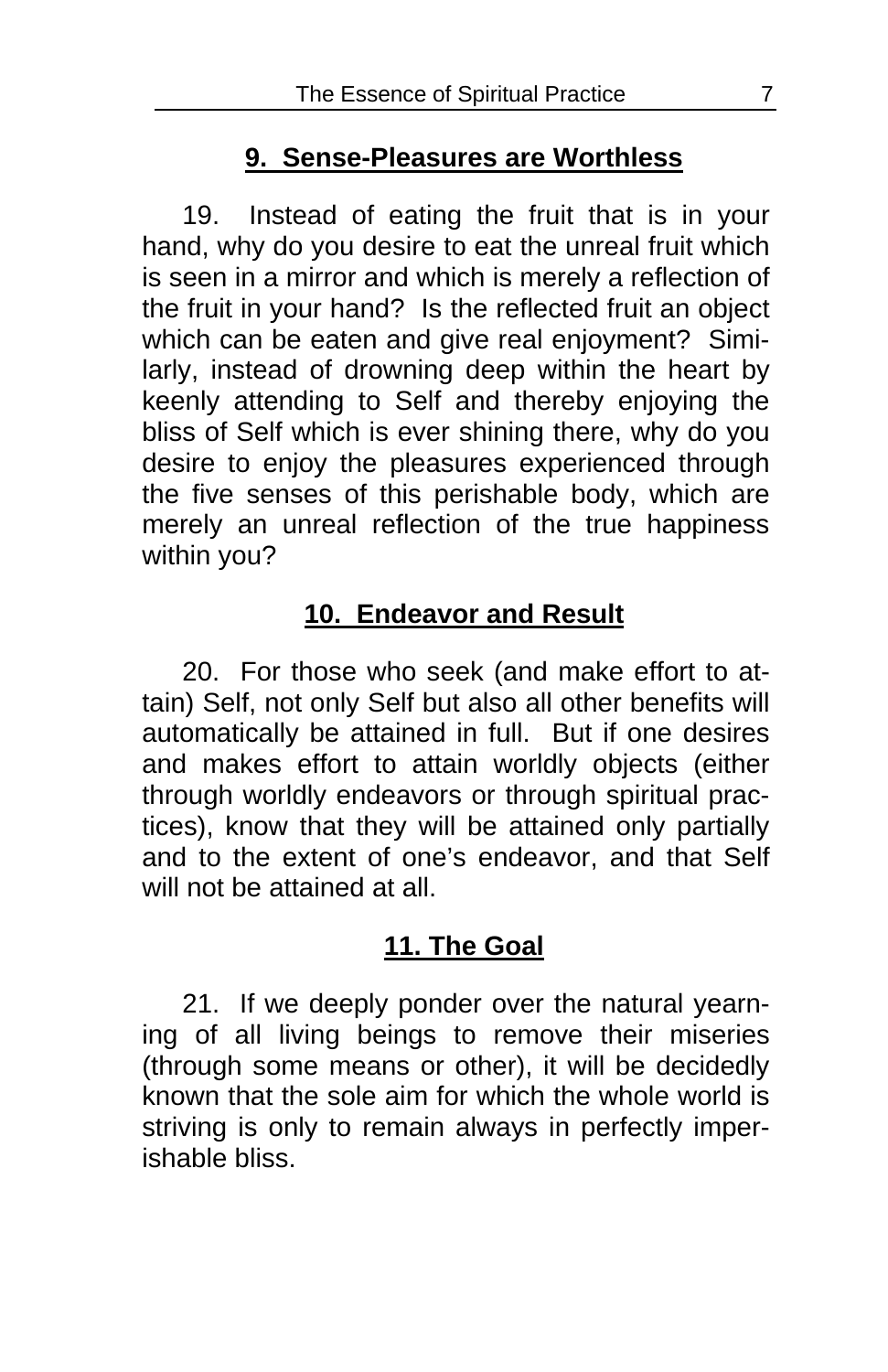22. If the people of the world still do not cease making efforts, the conclusion we must come to is, that they have not yet attained perfect happiness, is it not? Whoever among the people has obtained complete contentment and has therefore ceased making any kind of effort is truly one who has attained all that is to be attained.

# **12. Which Do You Like?**

23. Having limited and transformed oneself into a body, and having transformed the knowledge gathered through the five senses of that body into the world, one sees that world, which is nothing other than one's own real Self, as objects which are other than oneself, and one is thereby deluded with likes and dislikes for those objects. Such confusion alone is what is called the world-illusion (*jagatmaya*).

24. The non-dual state in which you do not see yourself as the body and as the any objects of the world, and in which you clearly know that that which exists is only you, who are one, this alone is the state of God. Whichever you like is possible (that is, by your own unlimited perfect freedom (or *paripurnabrahma-swatantra*), it is possible for you to remain in whichever one of these two states you like – either in the state of delusion (*maya*), in which you are deluded by seeing yourself as many, or in the state of God, in which you realize yourself to be the one non-dual reality).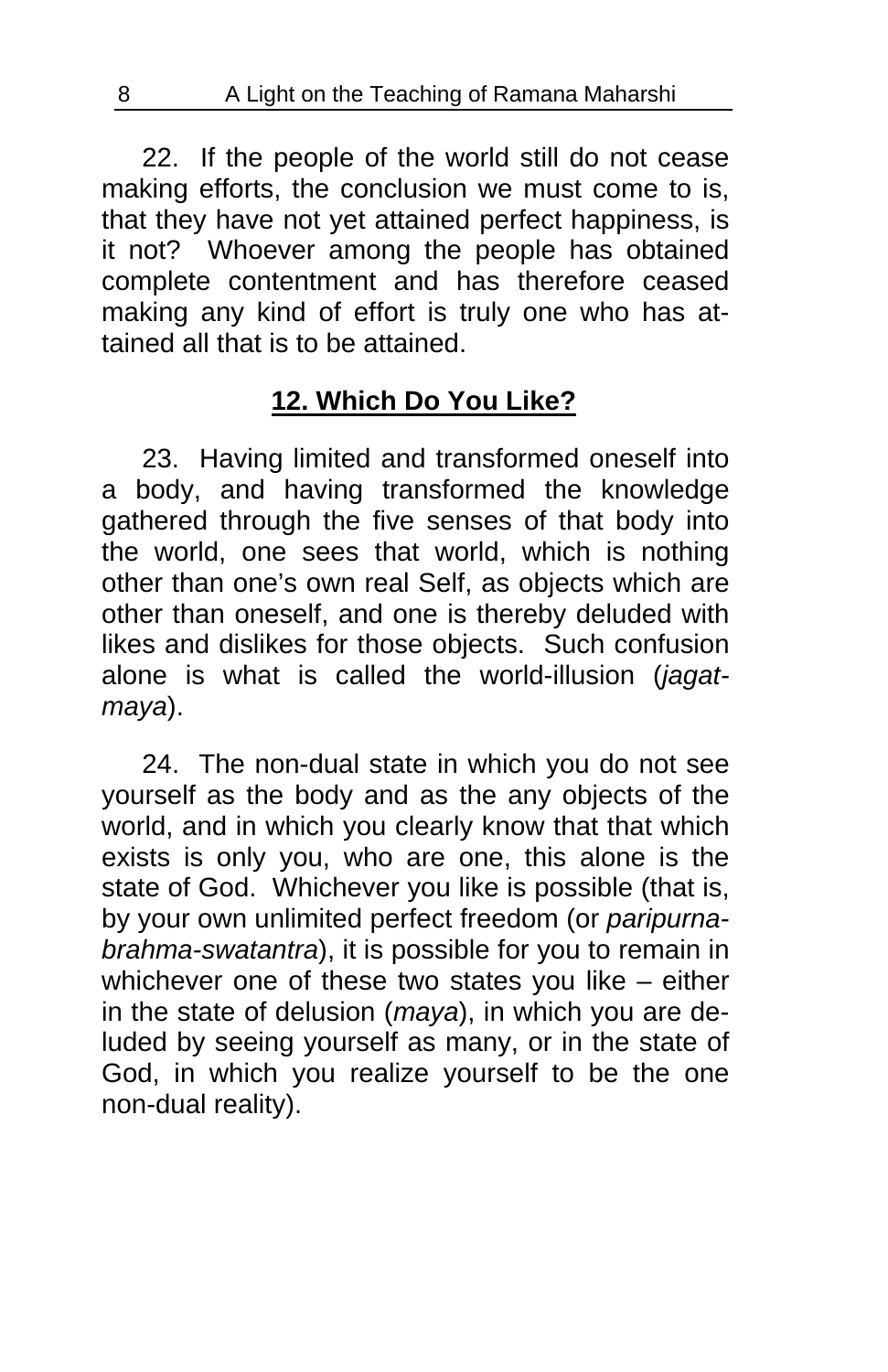#### **13. The Nature of Desire**

25. When by one's own inexpressible power one imaginarily sees the one real Self as many objects (the soul, world and God) and thinks oneself to be one among those objects, then one's own natural self-love, which transcends thought, will assume the form of a thought and will appear to oneself, the individual who imagines thus, as desires for those objects, which are seemingly other than oneself.

Note: What is called "love" is truly nothing but the non-dual love (*ananya priya*), which the real Self has for itself in the state in which it alone exists and shines. And what is called "desire" is nothing but the dual love (*anya priya*), which springs towards other objects, which are truly not other than Self, in the state in which the one real Self seems to be many objects. Therefore, the only way to put an end to desire is for one, by means of one's own perfect freedom (*brahma-swatantra*), to use one's own inexpressible power to see Self as one and not as many. In order to see Self thus as One, as it ever really is, one must cease attending to the many objects which seem to be other than oneself, and must instead attend only to the first person singular feeling "I".

26. Of all things, is not oneself the most beloved? When one limits oneself by imagining oneself to be a body, one sees all these things (the world and God), which are truly nothing but one's own Self, as objects other than oneself, and hence one has desire for those objects. That desire is only a distorted form of the true self-love that is one's own very nature.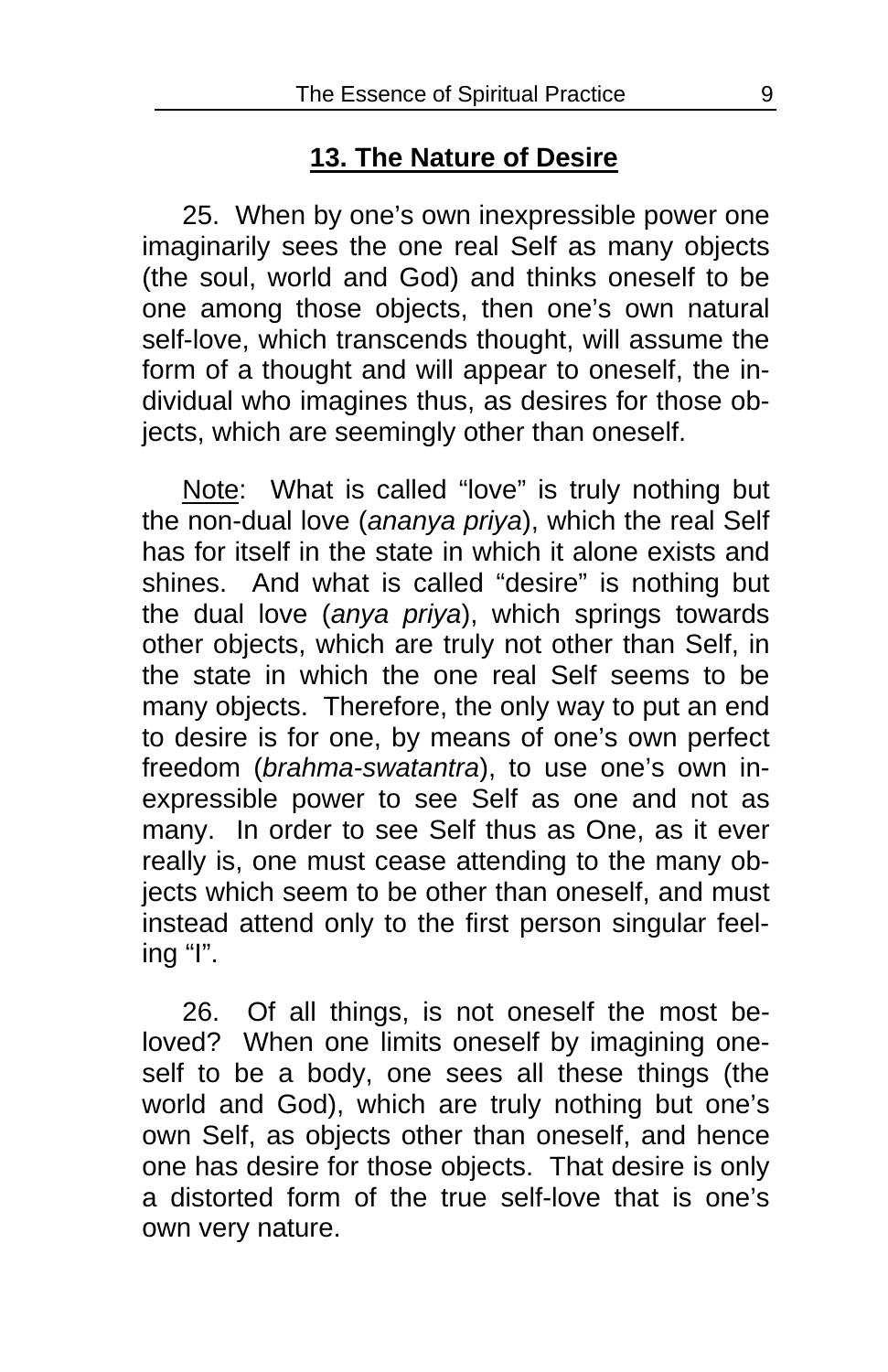27. The love, which one always has for oneself, is not a thought; that supreme love is one's own real Self that is existence-consciousness-bliss (*sat-chitananda*). When a wrong knowledge rises in the form of a thought whereby one mistakenly sees the one Self as many objects which are seemingly other than oneself, even the true self-love will become a petty thought in the form of desire.

28. When self-love, which is not a thought, forsakes its own real nature of mere being and springs towards other things in the form of desires, it becomes ever-moving thoughts. When love remains as the thought-free love for Self instead of becoming thoughts in the form of desires for other things, that state of Self-abidance is true *tapas* (austerities or severe spiritual discipline).

29. This original love for Self, which has now become the three desires, will cease to assume the form of thoughts and will remain as supreme bliss only by means of Self-realization, the state in which one sees all the five elements and the entire world constituted by those elements, as not other than oneself.

Note: The three basic human desires are: (1) the desire for relationships (*uravu-asai*)*,* that is, the desire for relatives, wife, husband, children, friends or any kind of human relationship, whether sensual, emotional or otherwise; (2) the desire for possessions in any form whatsoever (*porul-asai*); and (3) the desire for praise, that is, the desire for fame, honor, esteem or any kind of appreciation from others (*puhazh-asai*). The reason for classifying these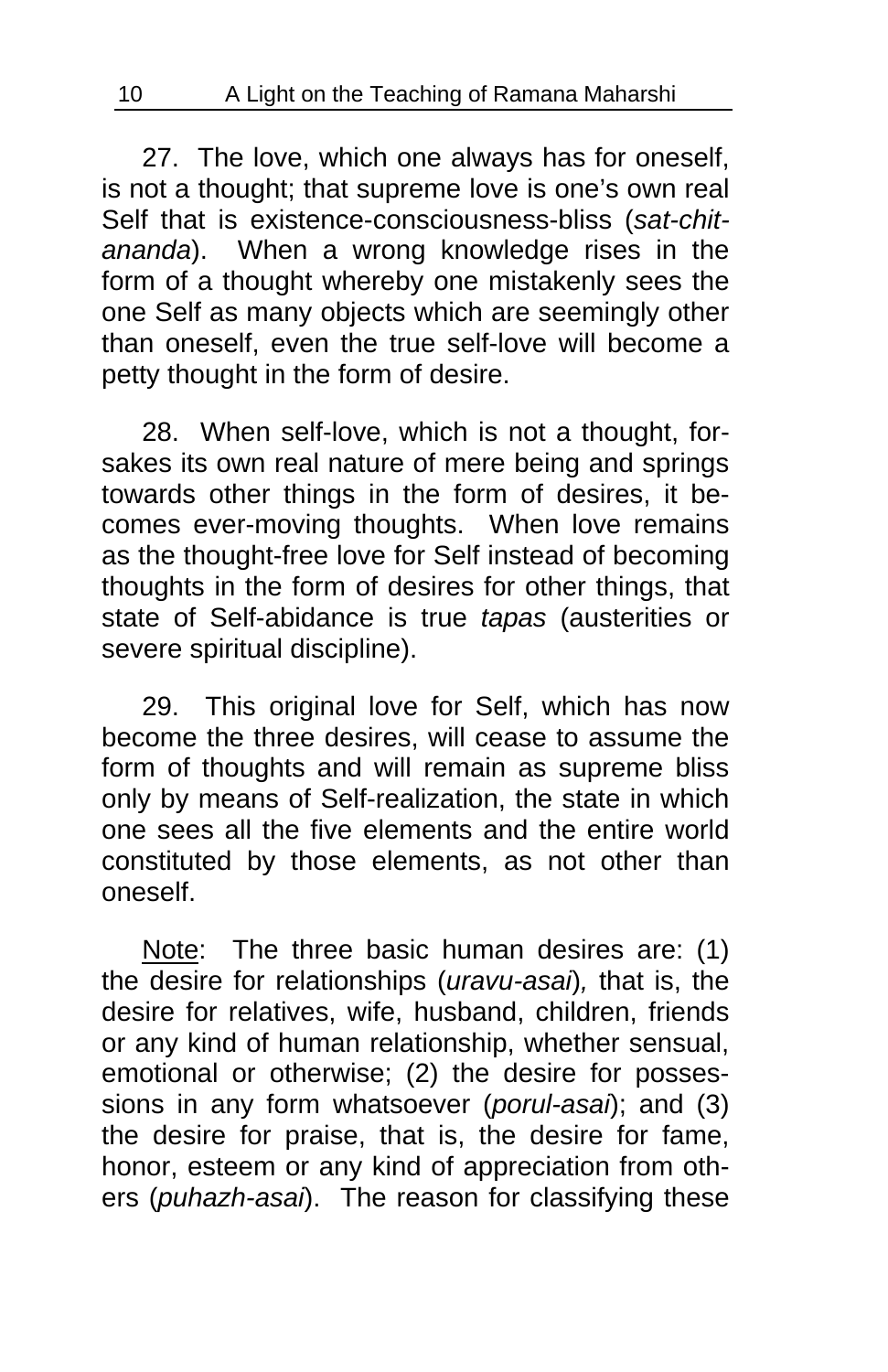three desires is explained in more detail in verses 102 to 109 of this text.

30. The love for happiness is only the love for Self, because Self alone is happiness. But if one imagines that this world, which is nothing but Self, is something other than oneself, then on account of self-love the objects of the world will seem to be objects of pleasure, and hence the love for that Self, which appears as objects other than oneself, will assume the form of desire. This is the great wrong.

31. When the true knowledge dawns that everything is only "I", then the extroverted love which desirously springs towards other objects, will remain pervading everywhere in the form of mere Being and will no longer spring towards anything else. The love that thus remains as mere Being, having ceased to move in the form of thoughts, alone is Siva, who is Self.

32. Since Self is happiness itself, so long as one sees other things, which are in truth only Self (but whose names and forms are a mere appearance), how can one not think that those other things are pleasurable? This alone is the reason why all living beings, beginning with celestial beings and including men and all other creatures, are drowning and burning in the great fire of desires for external objects.

33. When our true nature of mere being is transformed into the nature of rising as an ego, know that the three real aspects of our nature, namely existence, consciousness and bliss, will seemingly become their opposites, namely non-existence, igno-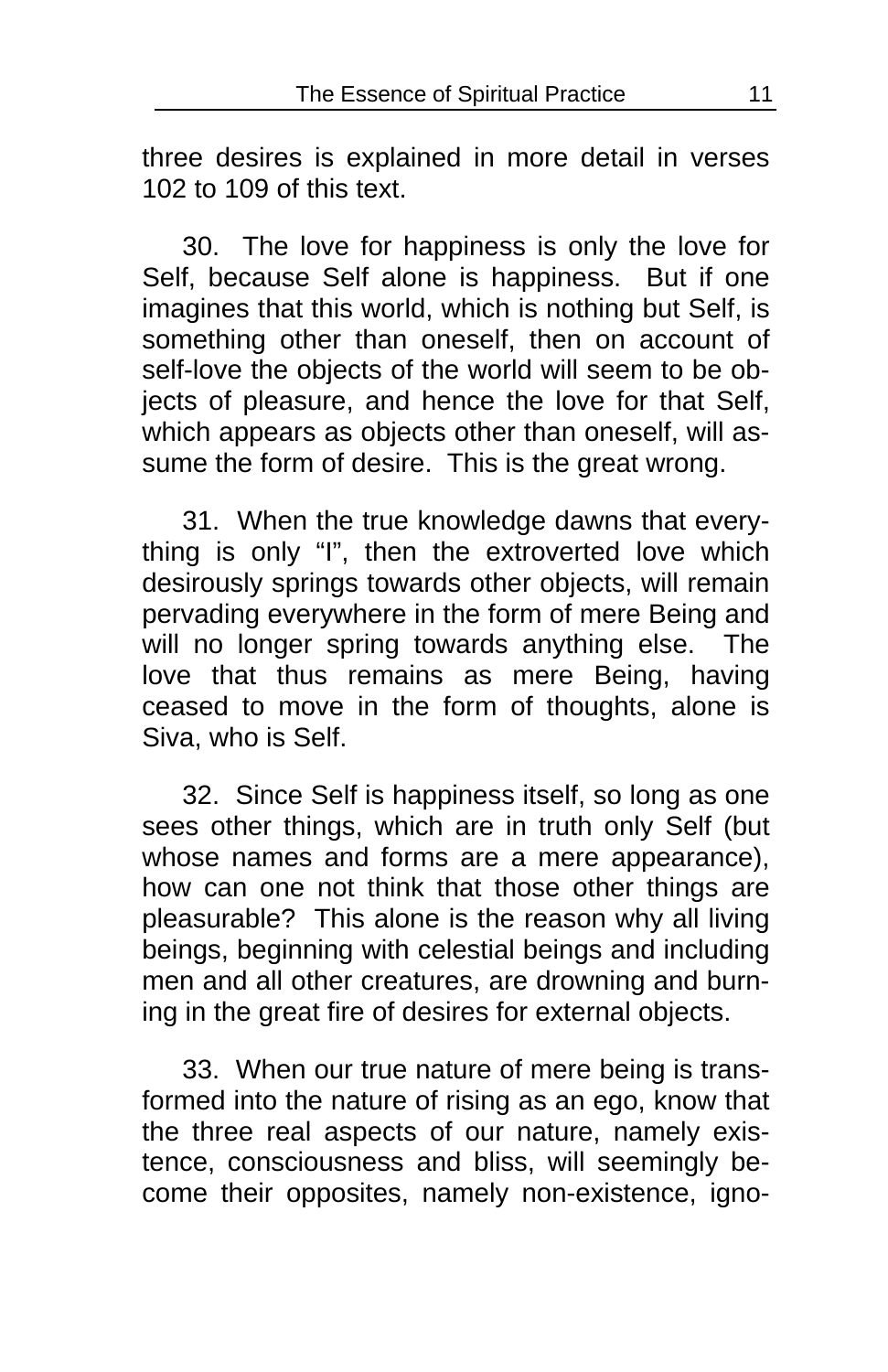rance and misery, and will thus assume the form of the dyads (the pairs of opposites).

34. Just as a single ray of white light becomes seven different colors when it passes through a prism, so the single and undivided existenceconsciousness "I am" is seemingly diffracted into the triads (the *triputis,* or three factors of objective knowledge, namely the knower, the act of knowing and the objects known) when it passes through the petty senses.

35. When we limit our true nature of undivided existence-consciousness-bliss by wrongly accepting an insignificant body to be "I", desire arises for those objects of the world that are favorable to this limited "I", and aversion arises for those objects which are not favorable to it. This desire and aversion are a twofold reflected shadow of our real nature, which is bliss (*ananda*) or love (priya).

Note: Though in the realm of cause and effect happiness and love appear to be two different things, each being the cause of the other, in the state of Self-knowledge they are realized to be one and the same. That is why existenceconsciousness-bliss (*sat-chit-ananda*) is alternatively known as being-luminosity-love, or *asti-bhatipriya*. When our nature to "be" is mistaken as a nature to "rise," the bliss aspect of our nature appears as the dyad pleasure and pain, which automatically gives rise to desire and aversion, or likes and dislikes. Thus, likes and dislikes are a two-fold reflection of the bliss or love aspect of our true nature. (Compare with Letters from Sri Ramanasramam of April 11, 1946 (pp. 55) and Sept. 25, 1947 (pp. 253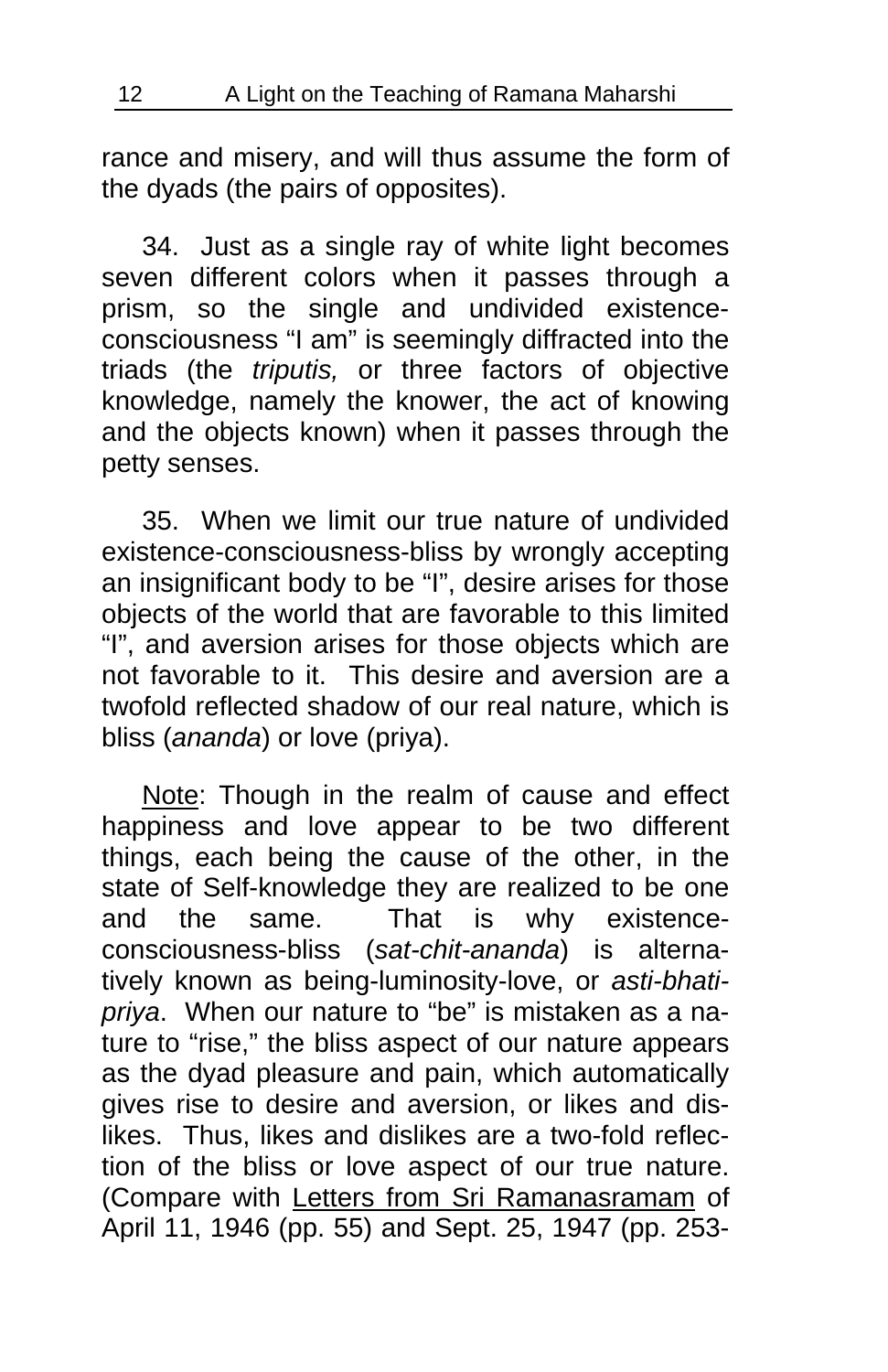4); also with Sri Bhagavan's Tamil translation of Drik-Drisya Viveka, v. 20).

36. Likes and dislikes are a dyad which arises as a reflection of bliss (*ananda*); existence and nonexistence are a two fold appearance assumed by the ever-indestructible existence (*sat*); knowledge and ignorance are a dyad which arises as a reflection of consciousness (*chit*); know this truth by abiding as Self, which is existence-consciousness-bliss.

37. Only by the experience of Self-knowledge will all desires be burnt and destroyed in such a manner that they can never again revive. Nobody has ever overcome the power of desires merely by fighting and struggling for any number of years against the wandering nature of the five senses.

38. Know that this indeed is the reason why our Father, Guru Ramana, always gave the advice "Know yourself" and unfailingly taught the path of Self-inquiry as the most powerful practice (*sadhana),* and as the only weapon to destroy all the desires existing within us.

#### **14. The Three Desires**

39. In Sanskrit, they classify the desire for wife, son and wealth (*thara-putra-dhana*) as the three desires, whereas in Tamil they classify the desire for land, women and gold (*man-pen-pon*) as the desires. But on scrutiny, these are found to be not three desires but only two. Let me say what are really the three desires born out of the darkness of ignorance. Listen.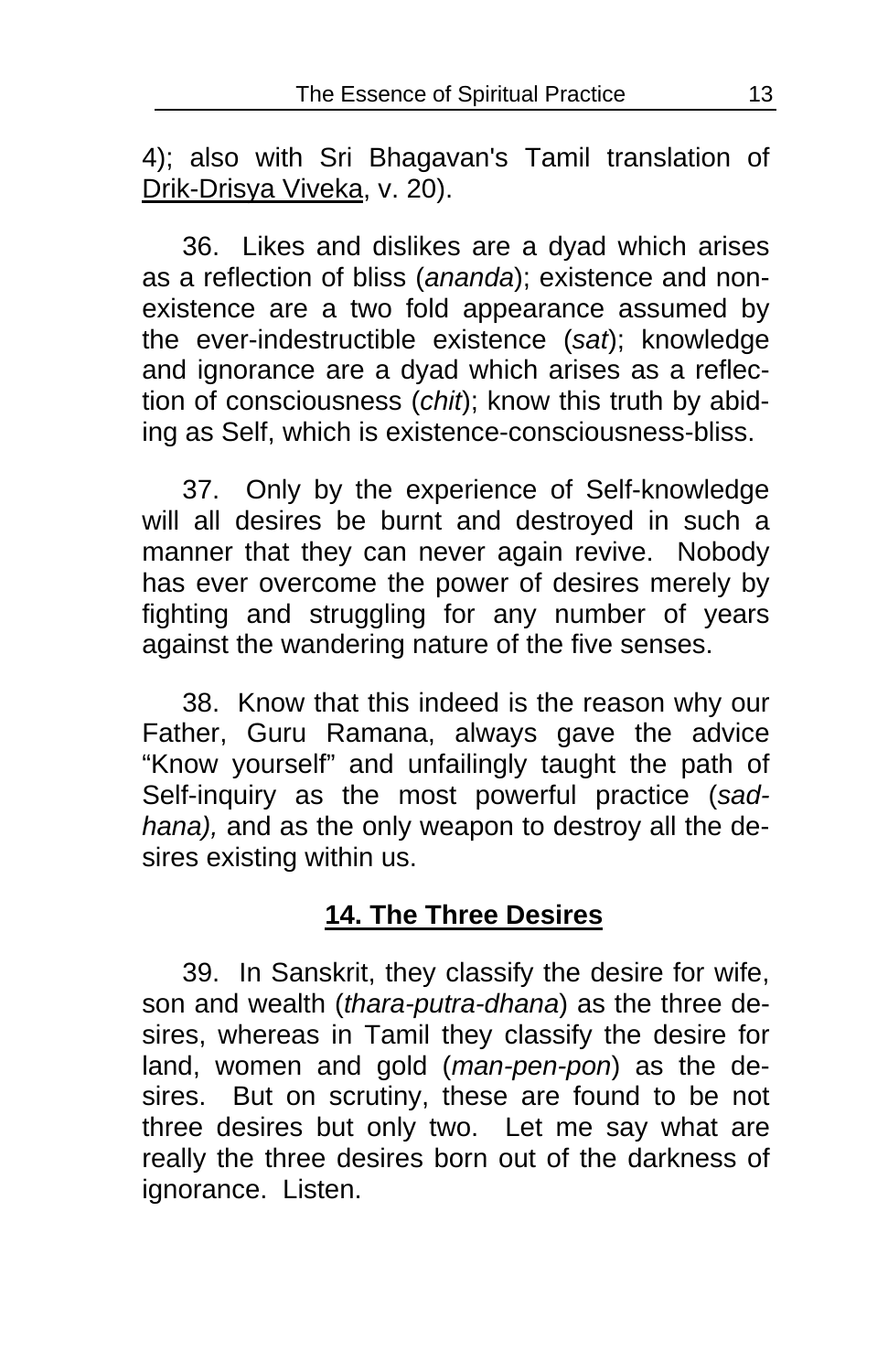Note: The three desires classified in Sanskrit and the three classified in Tamil can each be reduced to two desires, namely loving relationships *(uravu-asai)* and material possessions *(porul-asai)*, as explained in the next verse.

40. The desire that we have for wife or women and the desire for son can be taken as one desire, namely the desire for relationships (or *uravasai*); likewise, the desire for gold, the desire for wealth and the desire for land can be taken as one desire, namely the desire for material possessions (or *porulasai*). What then is the third of the three desires? It is only the evil desire for praise, fame, honor, appreciation or recognition (or *puhazh-asai*), which makes one hanker after the proud and vain glory of feeling "I have renounced the desire for all these four – wife, son, land and gold".

41. The desire for loving relationships (*uravasai*) the desire for material possessions (*porul*-*asai*) and the desire for honor (*puhazh*-*asai)* are the unacceptable three desires. More than the first two desires, the third one is very dangerous. Know that the non-rising of the ego, which rises either with the feeling "I am having this particular desire" or with the feeling "I have renounced this particular desire," is alone true renunciation.

42. Even after renouncing, with a little discrimination, love for relationships and love for material possessions, many wise people become a prey to this desire for name and fame, which has the power to destroy their discrimination. Therefore, know that true renunciation is only the state in which the ego- "I" does not rise, having renounced the liking to en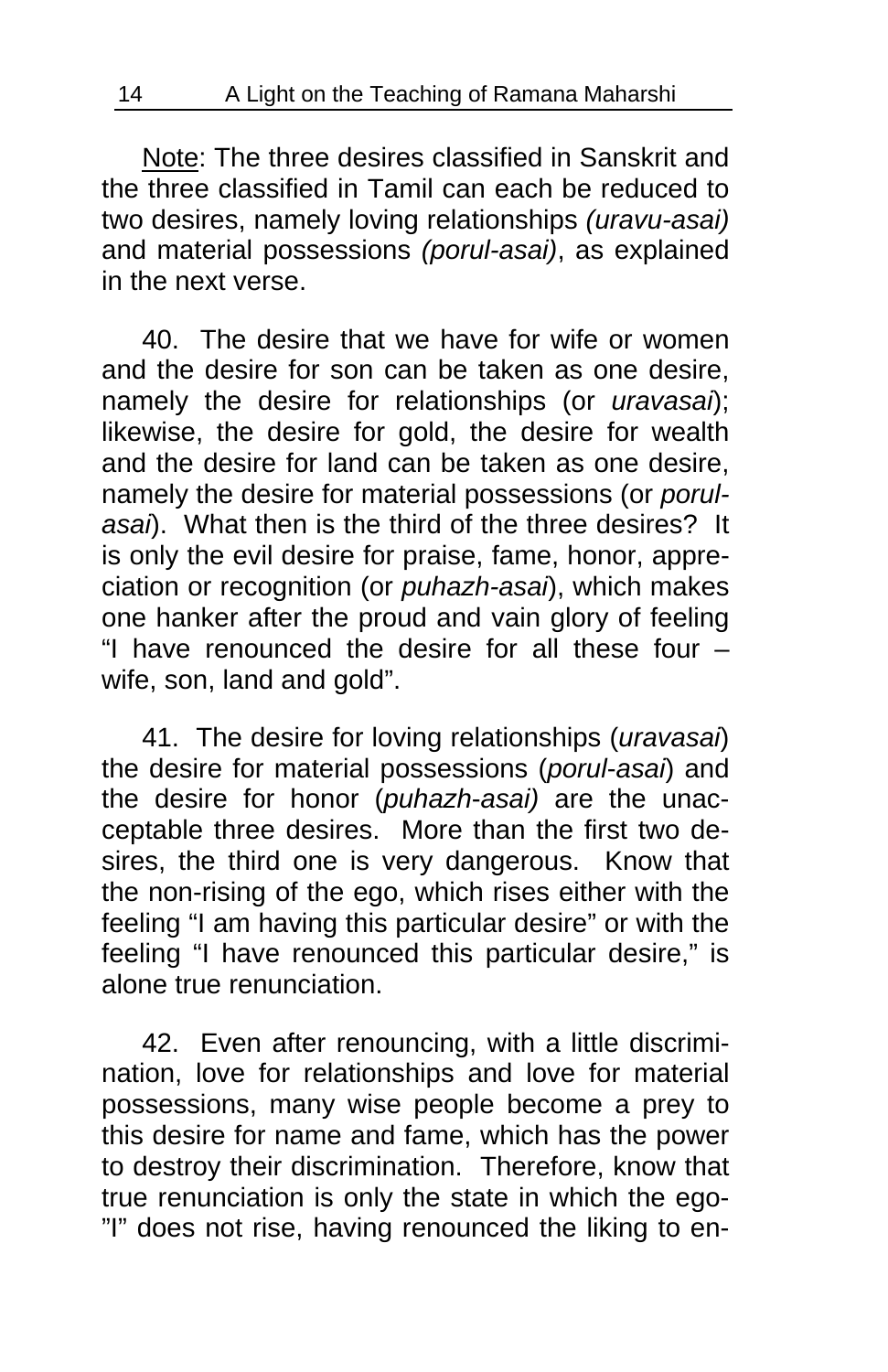joy even the honor *(puhazh)* that results from the renouncing of relatives and possessions.

43. Wise people say that the desire that one should become an object of honor *(puhazh)* is indeed despicable. Why? The joy which results from that honor is experienced by oneself, is it not? Therefore, even the desire for that honor is only selfishness. Hence, the state that is devoid of the ego, which feels "I" and "me," is alone the state that is acceptable to Sages.

Note: When the Sage Tiruvalluvar sang, in verse 236 of Tirukkural, "If you take birth, take birth with fame (*puhazh*); for those without fame, not taking birth is better than taking birth", he was addressing only those people who desire to take birth in this world, and not spiritual aspirants, who have no desire for taking birth.

44. Those who experience the sufferings that result from desire for relationships and desire for material possessions will finally one day or other become disgusted with these desires and renounce them. But the desire for honor (*puhazh*) that comes to one is a very treacherous delusion (*maya*) that is skillful in concealing and not showing the dangerous harm that lies in itself. Therefore, people will find more and more joy in this desire for power and honor (*puhazh-asai*) and will not shrink from it.

Note: When the mind experiences intense suffering due to the diseases which result from the desire for women or due to the enmity which results from the desire for sons, it will sooner or later automatically gain a liking to renounce them. Similarly, on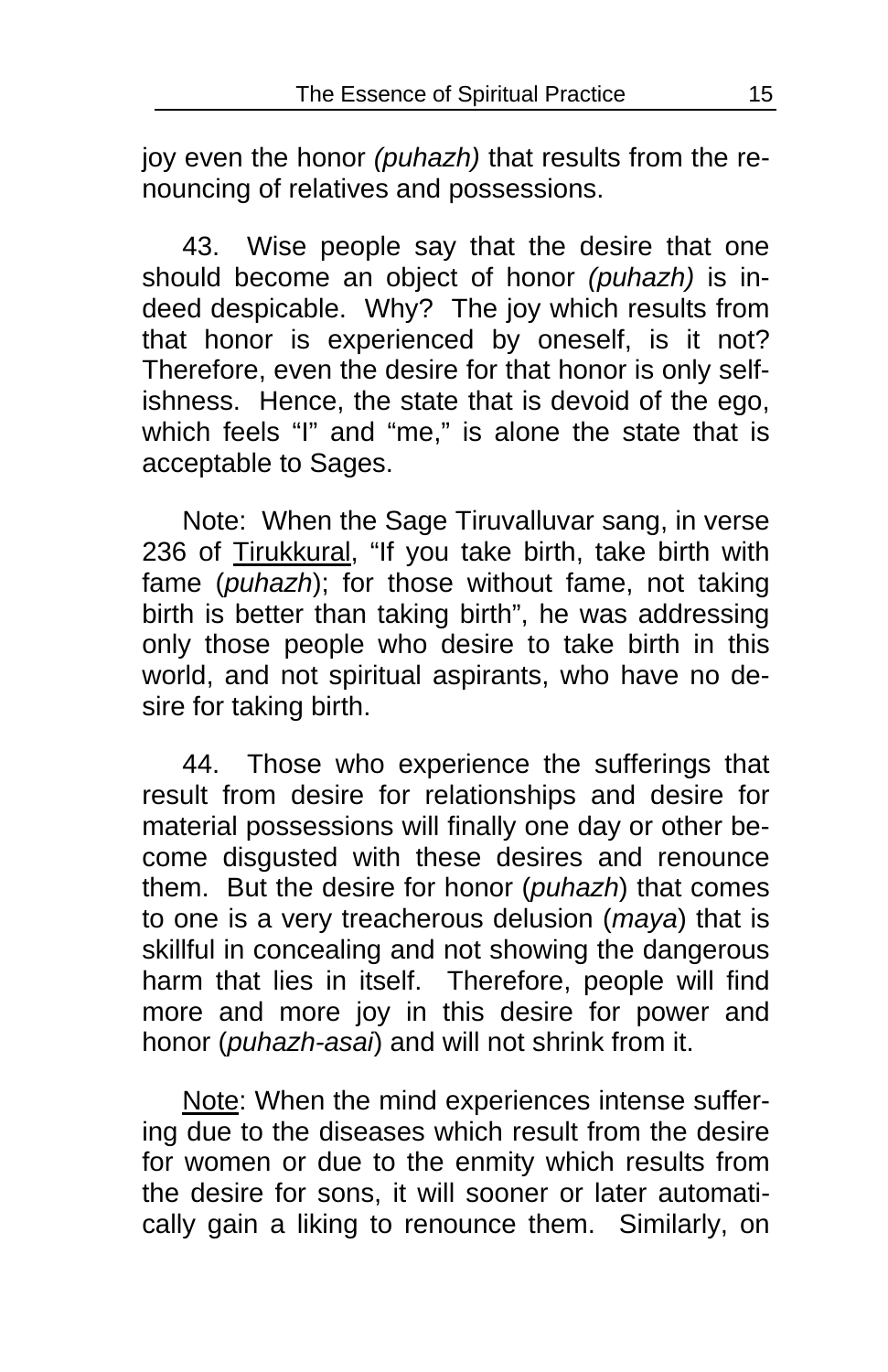account of the endless misery that results from having desire for gold, land and wealth, the mind will sooner or later automatically gain a liking to renounce such possessions. Thus desire for relationships and material possessions (*uravasai* and *porulasai*) will one day or other reveal the dangerous harm that lies in themselves. But when desire for honor, name and fame (*puhazh*) is experienced more and more, it will make the mind feel only a delusion of joy, and hence the dangerous harm that lies hidden in it cannot easily be discerned by the mind. That is why Sri Bhagavan warns us in verse 37 of Supplement to Reality in Forty Verses (Ulladu Narpadu Anubandham), "Even though all the worlds have been renounced as mere straw, and even though all the scriptures have been mastered, for those who have come under the sway of the wicked harlot called praise, honor, recognition or appreciation*,* ah, to escape from slavery to her is indeed very difficult!"

45. If a person who thinks, "I, who am exalted in many ways, am a separate individual; my fame (*puhazh*) is flourishing among many people," pauses and considers carefully about himself, inquiring "Who am I, this separate individual?" his ego will perish, and thus he will conquer and destroy all desire along with its root.

46. Trying to destroy the three desires while retaining the ego, the feeling "I am this body", which is the root of all rising, is utter foolishness, just like trying to cross a river riding upon a crocodile as a raft. The destruction of the ego, the original sin, is alone the destruction of the threefold fire of desire. Therefore, in order to destroy all the three desires, the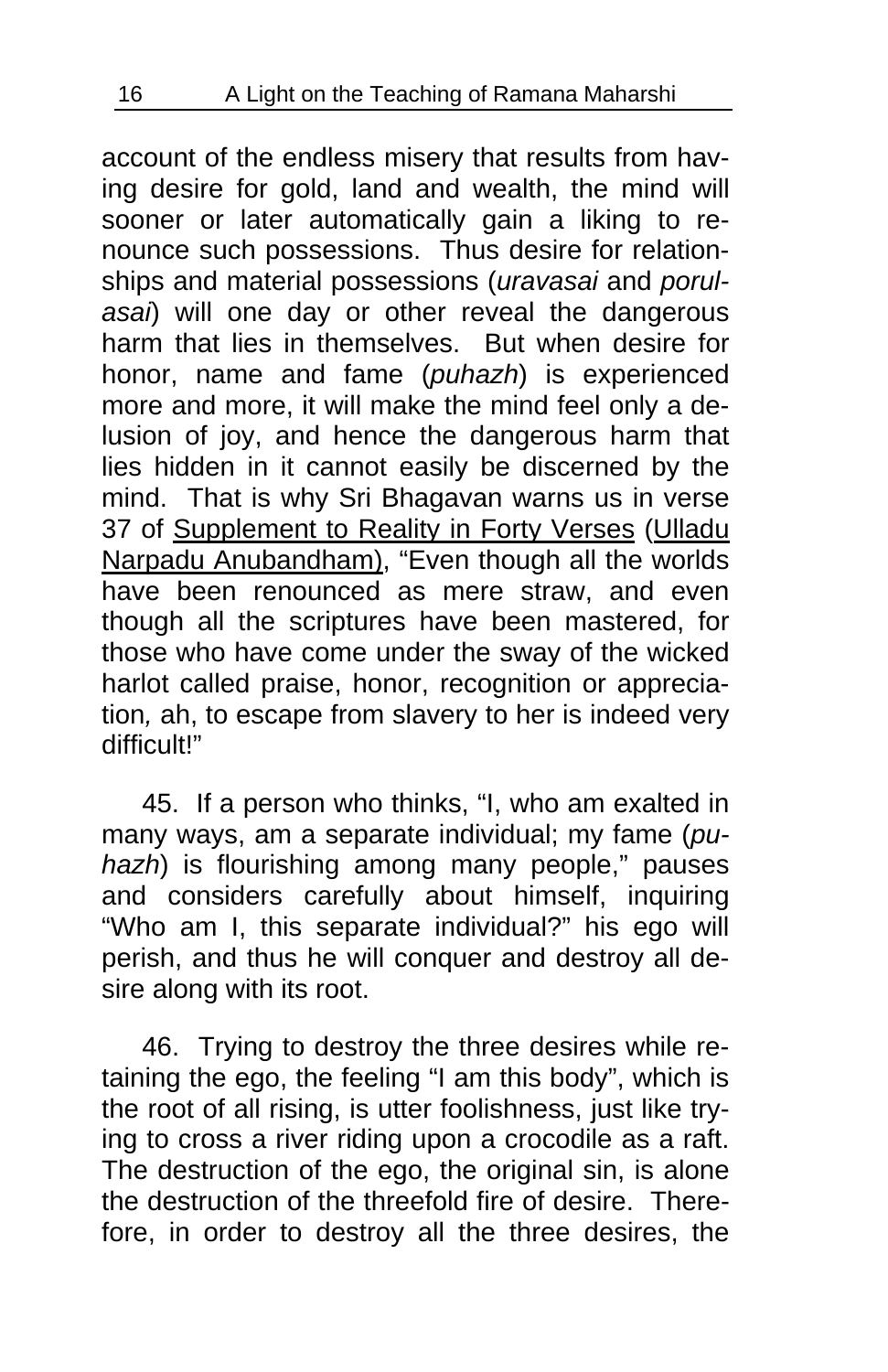only way is to destroy oneself by inquiring, "Who am I, who have these desires?"

### **15. The Way to Attain Good Qualities**

47. If one wishes to attain all the elevated and pure qualities (*sattva-gunas*) by training the mind, one will certainly fail in one's attempts, no matter how long one may try. But if one takes to the practice of Self-attention, which will destroy the mind, and if one thereby transcends the three ordinary qualities, purity (*sattva*)*,* activity *(rajas*) and inertia (*tamas*), the true quality of abiding steadfastly as the reality (*sat-guna*) will automatically shine forth and flourish in one; (and in the outlook of others one will then appear to be endowed with all pure [*sattvic*] qualities).

48. If ordinary people strenuously practice for many eons without wasting even a moment, they may develop a few of the good qualities which are gracefully brimming over and pouring forth from one who has attained the treasure of Self-knowledge and who has thereby transcended the qualities; yet, if any trivial tests come their way (for the ordinary people) they will fail to remain established in those qualities.

49. Good qualities and bad qualities are not qualities given by God, but are only qualities born of the mind (that is, they are the expanded form of the tendencies [*vasanas*] which one has accumulated in one's mind through one's own free-will and acts). The empty space of Self-knowledge that is completely devoid of all good and bad tendencies is, alone, what is called *sat-guna*.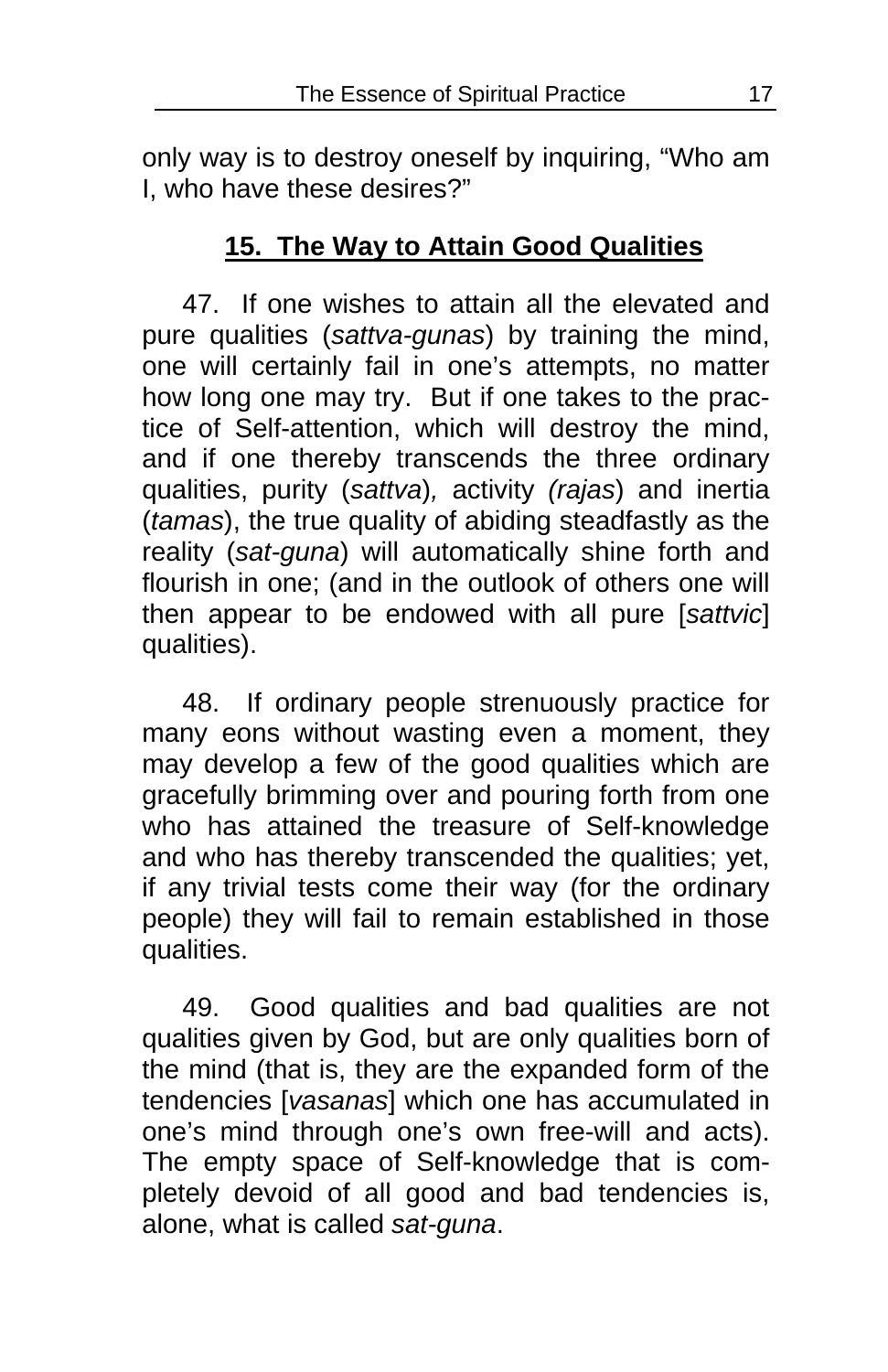50a. Those fortunate people who have attained a perfect *Guru* will not toil in vain to cultivate good qualities in the mind; they will only cultivate the practice of Self-inquiry, which will draw the mind within and destroy it, and thereby they will not allow the mind to rise in the form of thoughts. To attain the unequaled and unsurpassed nature (of abiding eternally as Self), there is no way other than the practice of making the mind humbly subside through devotion and inquiry.

50b. In the life if a sage (*Jnani*) who has transcended the qualities, the actions of His body (which happen spontaneously and without His thinking), will sometimes make it appear as if He is lacking good qualities. However, such actions appear to be real only because of the imagination in the mind of the ignorant (*ajnani*) who sees them; and hence they are merely a deceptive reflection of his own impure mind.

50c. Those who have bad qualities in them will see only bad qualities even in the sage (Jnani). If one could see one's own defects, as clearly as one sees the defects of the others who are in front of one, then would any evil befall one?

#### **16. Sat-Sanga – Association With the Real**

51. Our association (*sanga*) with the reality (*sat*) alone is true *sat-sanga*. Since Self-alone is the reality, abiding in the Self-alone is the best *sat-sanga*  (conscious company or association). Moreover, since those great aspirants (*Sadhus*) who have realized Self, the reality, cannot be other than Self, they too are the reality itself. Therefore, approach such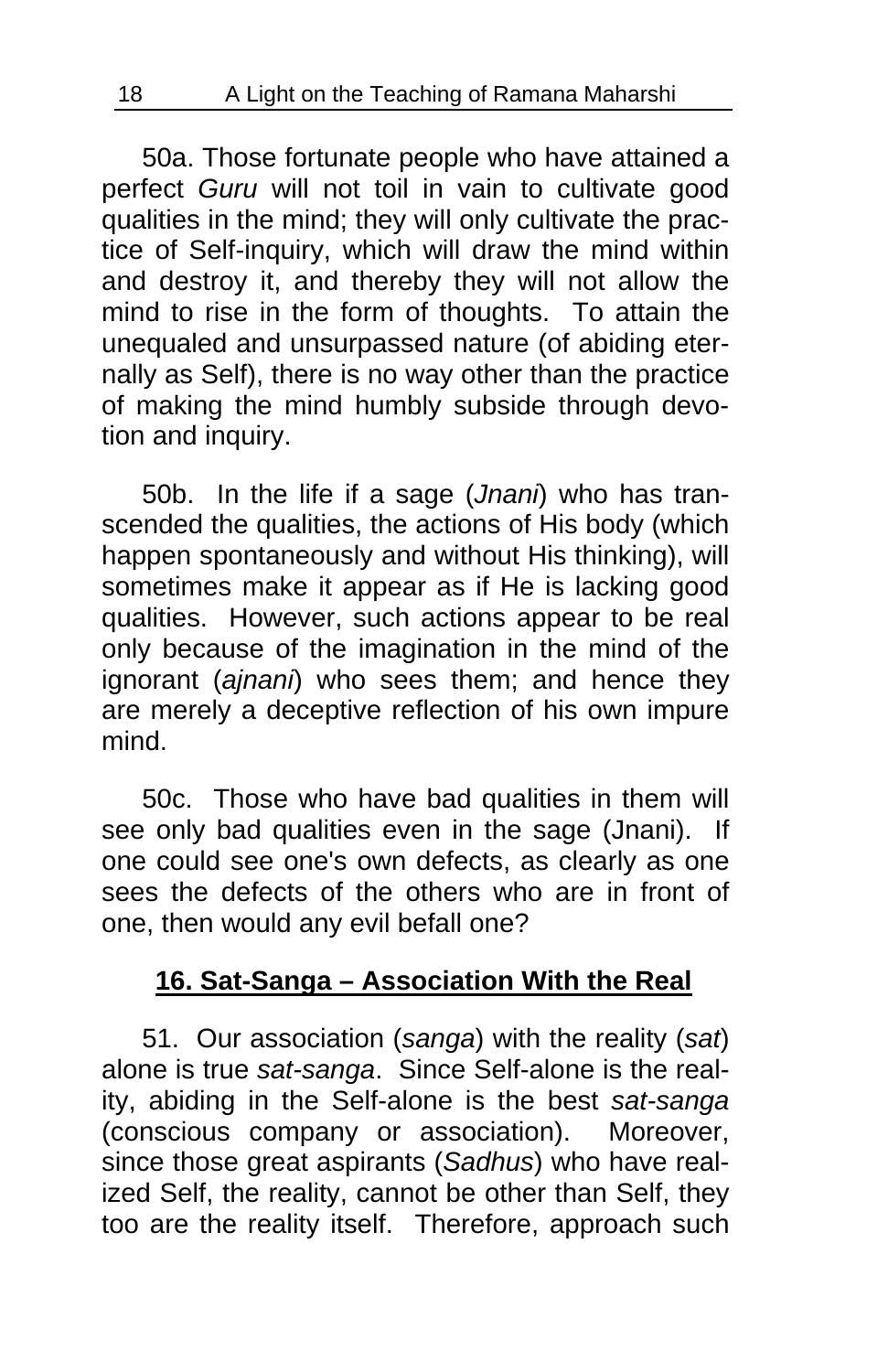Self-realized Ones (*Sadhus*) and remain with them as their devoted slave.

Note: Refer to Talks With Ramana Maharshi page 242 and Day by Day With Bhagavan, page 236 (published 7-16-46), to see where Sri Bhagavan has expressed the ideas given in this verse.

52. If you do not have the power to abide in Self, the reality, remain with love in the constant company of *Sadhus* who have known the reality. If you do not have even the good fortune to be in their company, have contact at least with the teachings of such *Sadhus* by constantly studying those books that contain the words (works) they have spoken. Studying such books is also *sat-sanga* (conscious association).

53. What are those books, the study of which is to be considered as *sat-sanga*? They are only those books that will clearly impress upon you, "Self alone is the reality, so always abide in Self." "In order to abide in Self, practice only Self-inquiry and do not follow any other path." "Practice Self-inquiry now, itself; turn and dive within."

54. If, in the name of conscious association (*satsanga*), you gather together all kinds of people, said "holy gathering" will consist only of a crowd of people who are skilled in oratory, or who have studied innumerable books, or who have mastered the sixtyfour mundane arts (*apara-vidyas*); all of which are unreal products of the mind's power of imagination. Reject all such gatherings, knowing that they are not at all true conscious company (*sat-sanga*).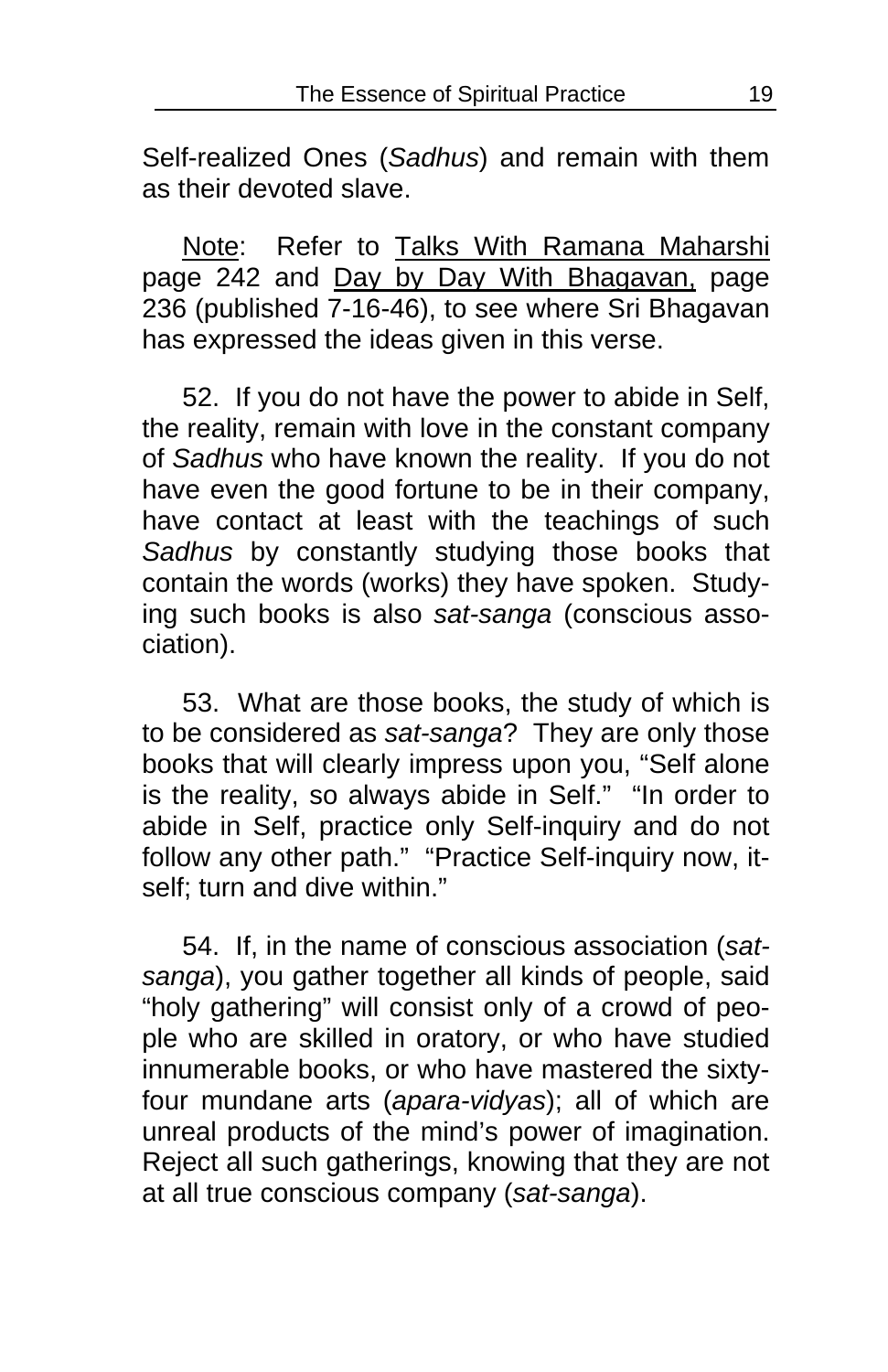55. Rather than associating with such people, thinking their company to be *sat-sanga*, it is better for you to remain alone without associating with anyone; because such solitude or non-association will help you at least gradually to gain more and more detachment.

56. For those who have been blessed with the rare and great good fortune of gaining true *satsanga*, all the heaps of gold in the seven worlds cannot be compared with that treasure called *satsanga*, because by such *sat-sanga* they will cross the ocean of ignorance (*ajnana*), which is so difficult to cross, and thus they will attain in this very life the unequaled state of liberation, which is so difficult to attain.

Note: Compare verse 2 of Supplement to Reality in Forty Verses, in which Sri Bhagavan says, "that supreme state (of liberation) that is praised (by all the scriptures) and that is attained here (in this very life) by the clear Inquiry (*vichara*) that arises in the heart when one gains association with a sage (*Sadhu*), is impossible to attain by (listening to) preachers, by (studying and learning) the meaning of the scriptures, by (doing) virtuous deeds or by any other means".

57. Though your mind lacks the strength of discrimination or dispassion (*viveka* and *vairagya*) required to withdraw itself from the false attraction of the pleasures of this unreal world, your mind will naturally and spontaneously become mature to the extent to which you humbly and lovingly come very close and associate with enlightened sages (*Jnanis*), who abide as the reality (*sat*).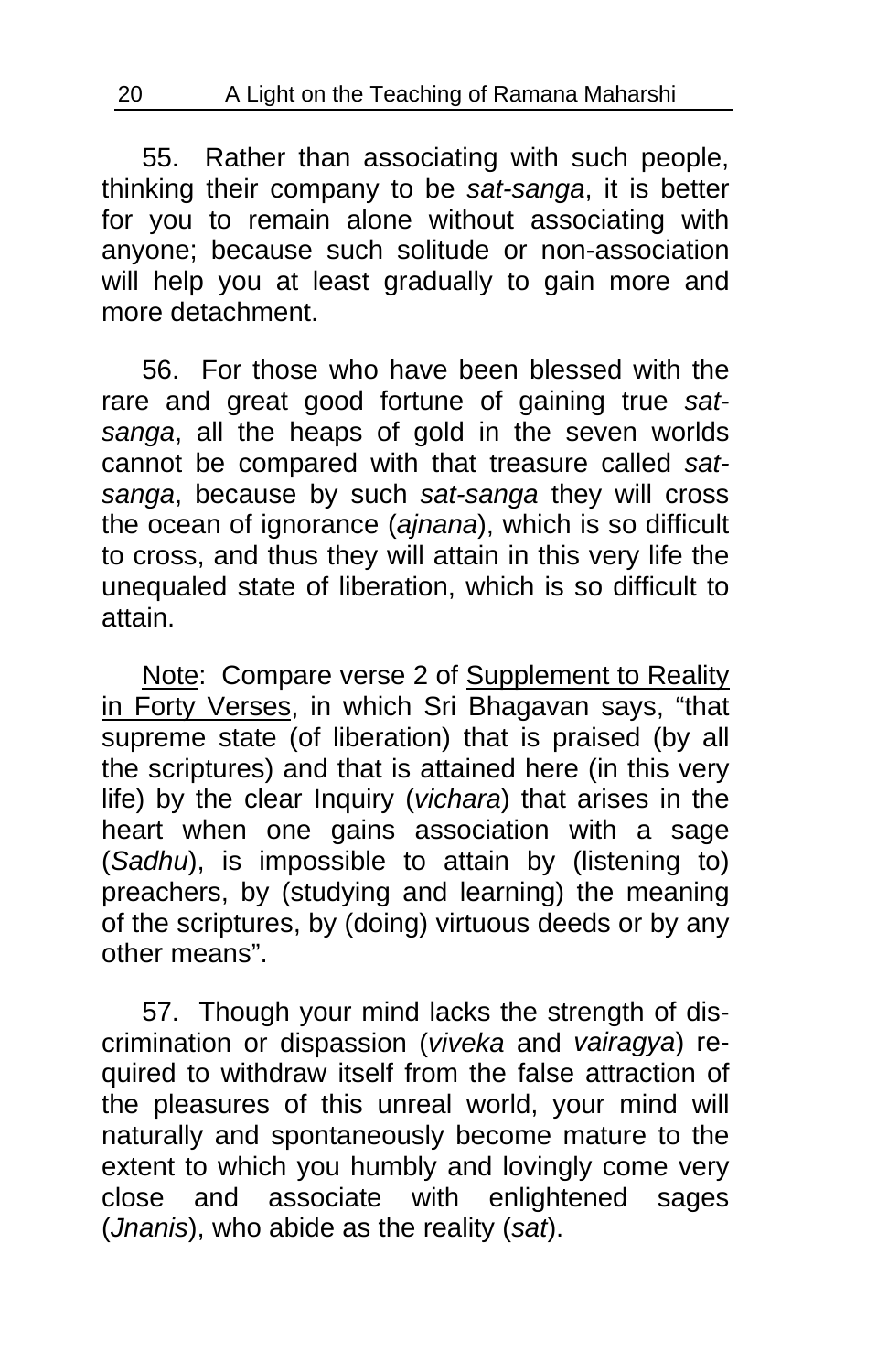58. If you ask how, just as even a fresh plantain tree will become dry and catch fire when it comes in close proximity to a raging forest fire, so the minds of those who associate with *Jnanis* will, unknown to themselves, be made by that association to attain great love to attend to and abide in Self.

59. When we gain association with a person who knows and abides as the reality (called a *Satpurusha*), we will be able to know very clearly that real devotion to God, and steadfast discrimination between the eternal and the ephemeral, are steadily rising up and increasing in our hearts automatically, and without our own effort.

60. We should not believe that we have by our own efforts and practice (*sadhana*) brought about the rising of such pure devotion and clear discrimination that we are thus able to experience in our hearts. This true devotion and discrimination are spontaneously and naturally kindled in our hearts, not by our own efforts, but only by the power of the Grace of that *Sat-purusha* who is living close to us, and who appears as if he is someone other than us.

61. Just like a mother who feeds her sleeping child even without the child knowing that he is being fed, the Grace of the *Sat-purusha* enters our hearts in a manner that cannot be known by us even if we have the most subtle and powerful of intellects, and thereby His Grace reforms us and brings about the destruction of our mind. Ah! His Grace is beyond all limits and cannot be gauged by anyone.

62. Having understood the greatness of *satsanga*, which is revealed by the true words uttered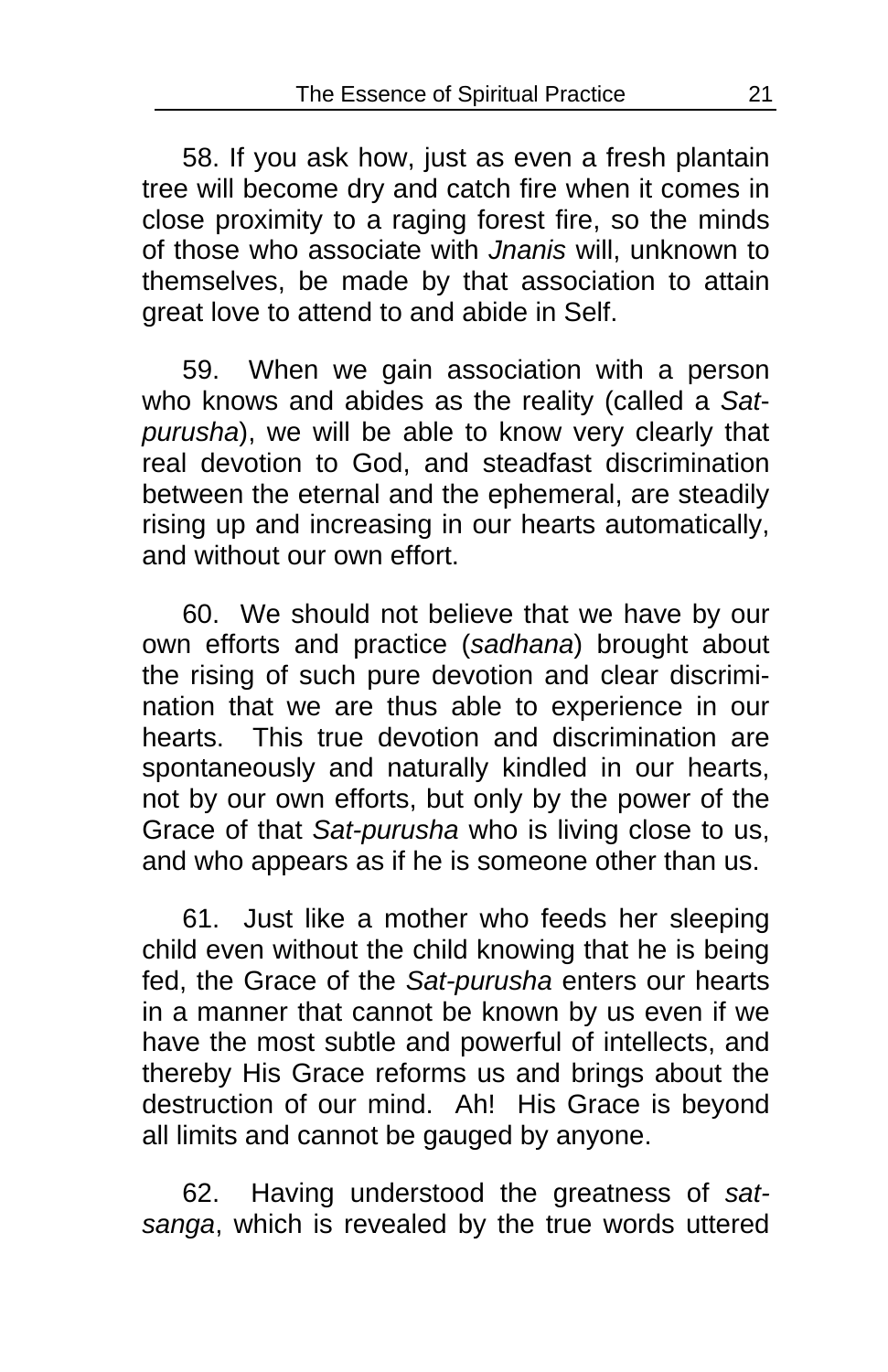by our *Sadguru*, Sri Ramana, who is the Lord of the universe, "When the excellent cool, southern breeze itself is blowing, say, what is the use of holding a hand-fan?" Let us live taking refuge in Arunachala, the Hill of *sat-sanga*.**\*\***

Note: "hand-fan?" Refer to Supplement to Reality in Forty Verses, verse 3.

**\*\*** Sri Bhagavan has revealed that Arunachala is the reality (*sat*) itself embodied in the visible and tangible form of a Hill. Therefore, taking refuge at the Feet of Arunachala is the highest form of conscious association (*sat-sanga*) that is available on the physical plane, and thinking of Arunachala with love is the highest form of *sat-sanga* that is available on the mental plane. Refer also to verses 63 to 70 of this work.

#### **17. The Greatness of Sri Arunachala Pradakshina**

63. Only those who abide firmly in the reality (*sat*) are Sages (*Sadhus*); those pure Sages are not other than Self, whose nature is realityconsciousness-bliss (*sat-chit-ananda*). Knowing the truth, that Arunachala is manifest here as the peerless gross form of the reality, remain here in order to associate with the reality.

Note: There is no form of external conscious company (*sat-sanga*) superior to that of residing near and doing *pradakshina* (circumambulation) around Arunachala.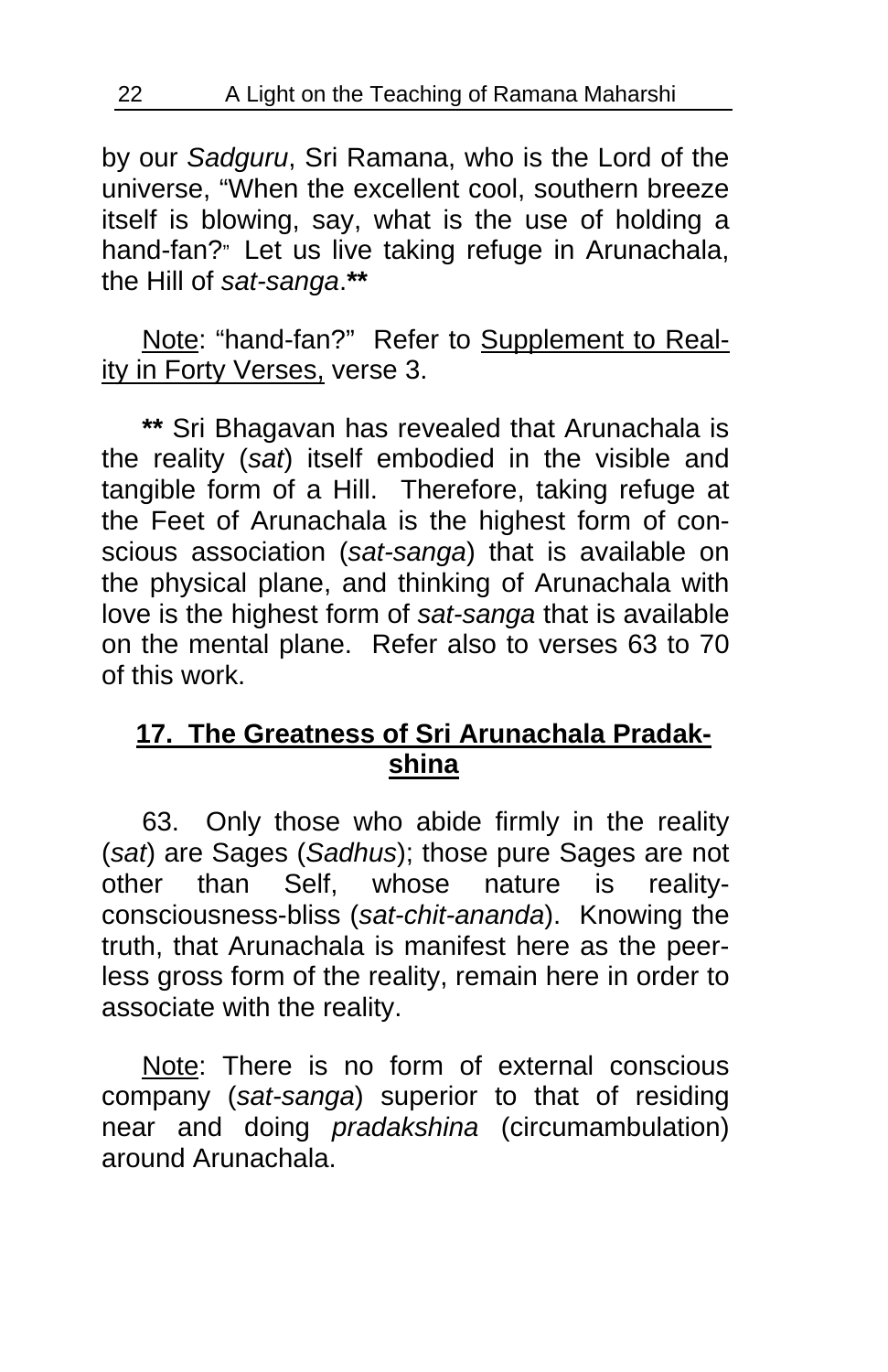64. If due to its wavering nature one's mind is confounded and bewildered, being unable to cling fast to the practice of Self-abidance, or to the path of devotion, or to the eightfold path of *raja yoga*, and if one is therefore seeking some good form of austere spiritual practice (*tapas*) as an effective and easy path along which he can make further effort, let him repeatedly and perseveringly come round this divine Hill Arunachala.

65. Any kind of action (*karma*) is a dual activity (*dvaita vritti*) that casts one further and further away from Self, the center of all. But unlike all other actions (*karmas*), doing *pradakshina*, or circumambulating around Arunachala is a dual activity that does not cast one away from Self, the sun of true knowledge. Therefore, do this.

Note: Having the peak of Arunachala as the center, however much one may do *pradakshina* around it, one is never going away from that center. Hence, since *pradakshina* keeps one ever in close association with the center, unlike other activities which cast one away from the center, it is described here as "a dual activity which does not cast one away".

66. If a cow that is tied by a long tether to a peg fixed in the ground grazes round and round that peg, it does not notice that the length of its tether is thereby decreasing as it becomes more and more twisted round the peg. Similarly, consider how can your mind notice that its outward-going tendencies are gradually decreasing and subsiding due to your coming round Arunachala?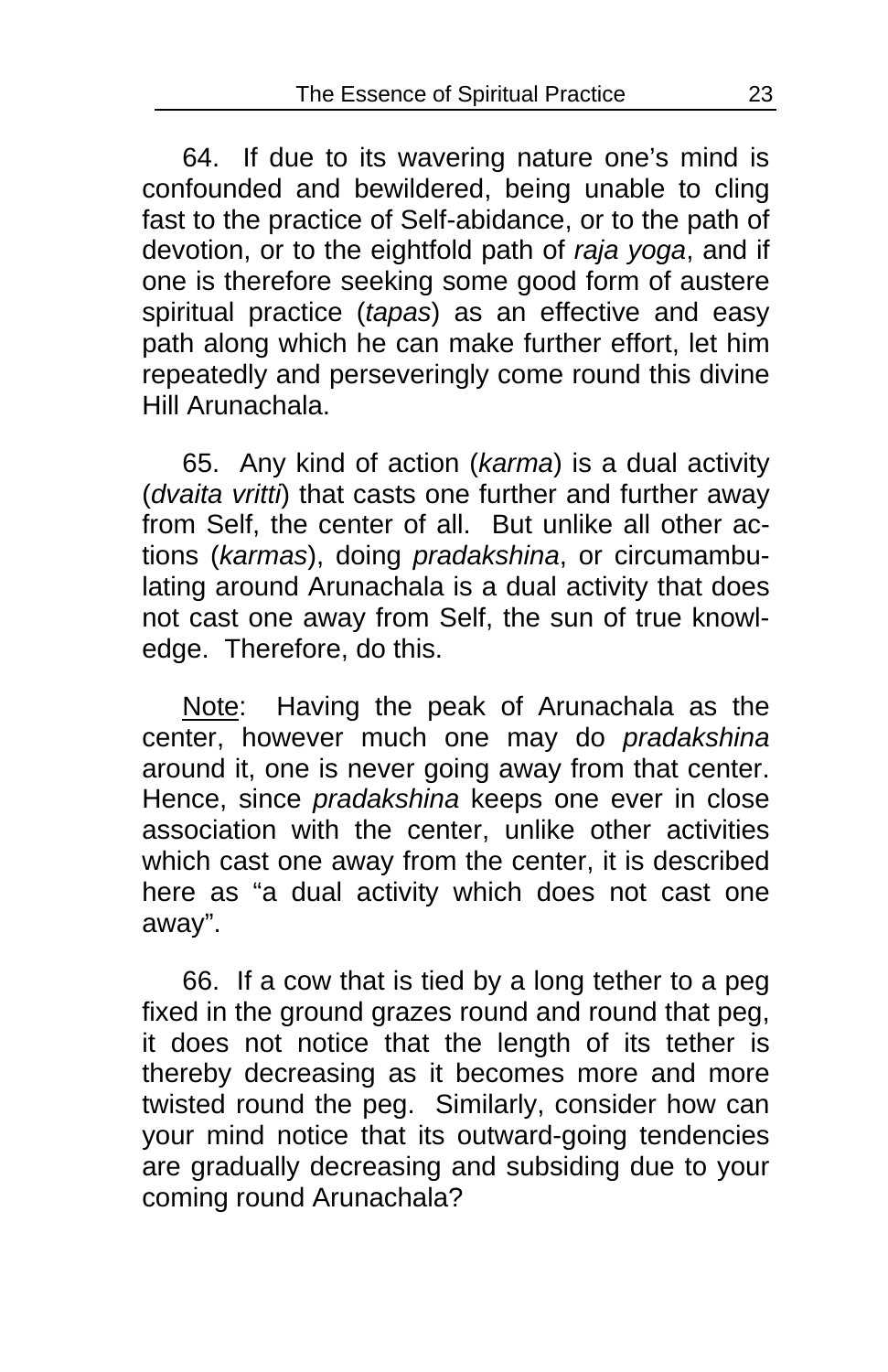67. When the cow goes round the peg more and more, the length of its tether will finally be reduced to nothing, whereupon the cow will be brought to a standstill, being unable to move away from the peg. Similarly, the mind of a devotee who with love does *pradakshina* around Arunachala (Annamalai), which is Self, the exalted space of true knowledge, will finally be brought to a standstill with its attention fixed motionlessly within upon Self, all its mental tendencies (*vasanas*) having subsided completely.

68. The fact that the mind of a devotee who does *pradakshina* around Arunachala will attain great love to abide attending to Self within, is a great truth clearly known by direct experience. Arunachala (Annamalai) is the blazing fire of *jnana*, which burns to ashes all the desires that give rise to future births.

69. When iron is rubbed against a magnet, the magnet turns the atoms of that iron, which were scattered and facing in many directions, and sets them all on a north-south alignment. By thus realigning the atoms in an orderly manner, the magnet transforms the iron into a magnet like itself. Similarly Arunachala, the magnet which is the space of supreme Self-consciousness, turns the mind of a devotee who does *pradakshina around* it, to face Selfwards and thereby transforms it into Self.

Note: Just as the magnetic quality of iron, which is its true nature, does not reveal itself so long as the atoms of that iron are scattered facing in many directions, so Self, which is the true nature of the mind, does not reveal itself so long as the mind is scattered outwards in many directions by worldly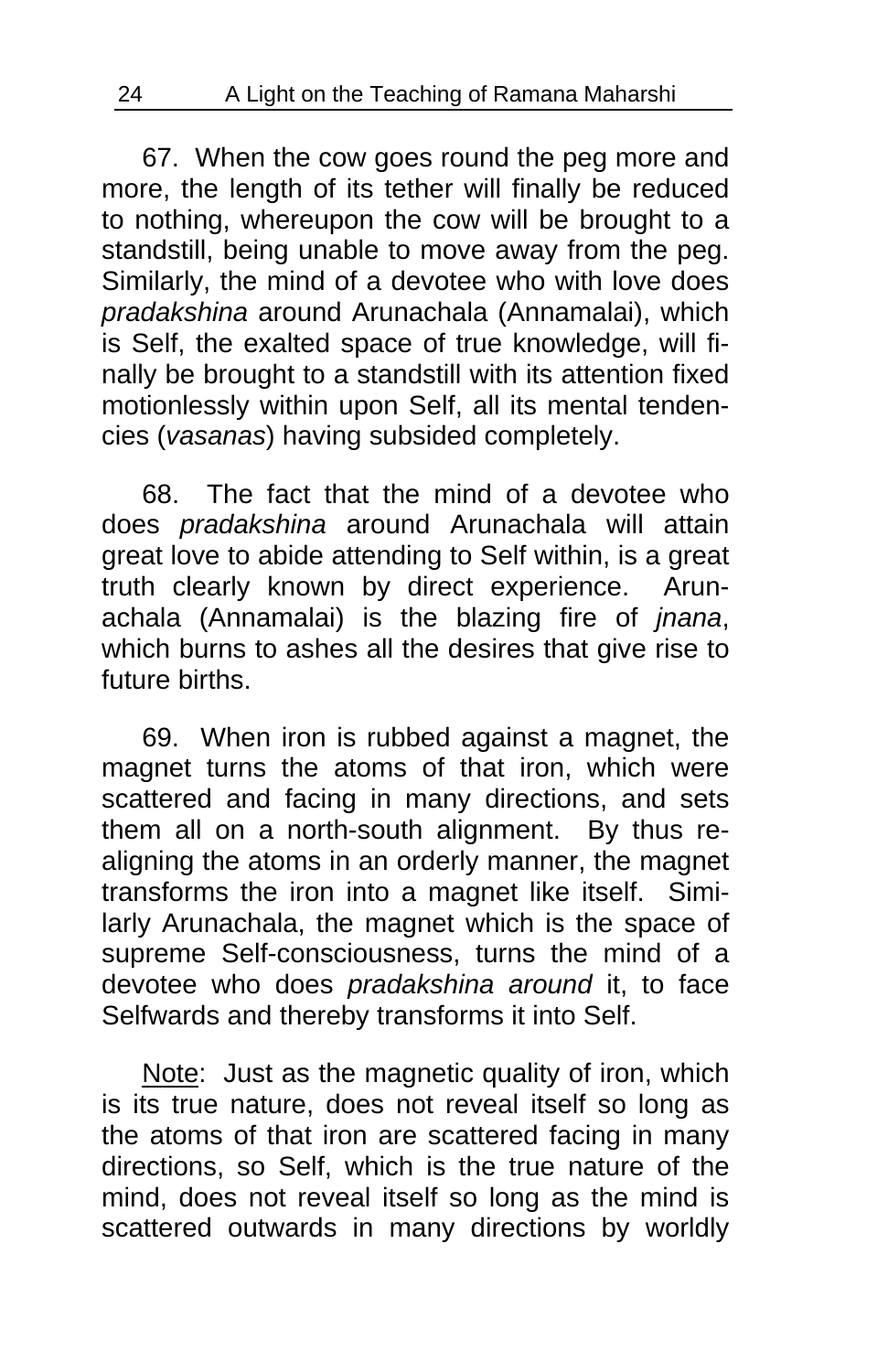desires. And, just as the true nature of iron reveals itself when it is rubbed against a magnet, so the true nature of the mind reveals itself when the devotee does *pradakshina* around Arunachala, the magnet of Self-consciousness.

70. The story of how king Vajrangada Pandiyan finally attained liberation (*mukti*), having lost all dampness in the form of his desires and attachments and having gained perfect purity of mind, even though in the beginning he had started to do *pradakshina* of Arunachala (Annamalai) in order to fulfill a selfish desire, can be cited as testimony for what has been said above.

### **18. Japa – Repetition of Mantras**

71. The benefit in repeating a holy name of God is not only to gain one-pointedness of mind, but is to surrender oneself to God to such an extent that one's heart melts and dissolves with ever-brimming love for Him while repeating His name.

72. Thinking once of the name of God with a steady one-pointed mind is more valuable than doing a thousand, thousand (or *crores*) of repetitions (*japa)* with a wandering mind. But calling intently upon God even once, with a mind surging with love for Him, is far superior even to doing a million (crore) of *japa* with a one-pointed mind.

73. While doing repetition (*japa*) of the name of God, there is one thing, called "love," which is to be mingled with it. If one knows correctly the way to do *japa* uniting love with the name of God, the result attained by that *japa* will be not only one-pointedness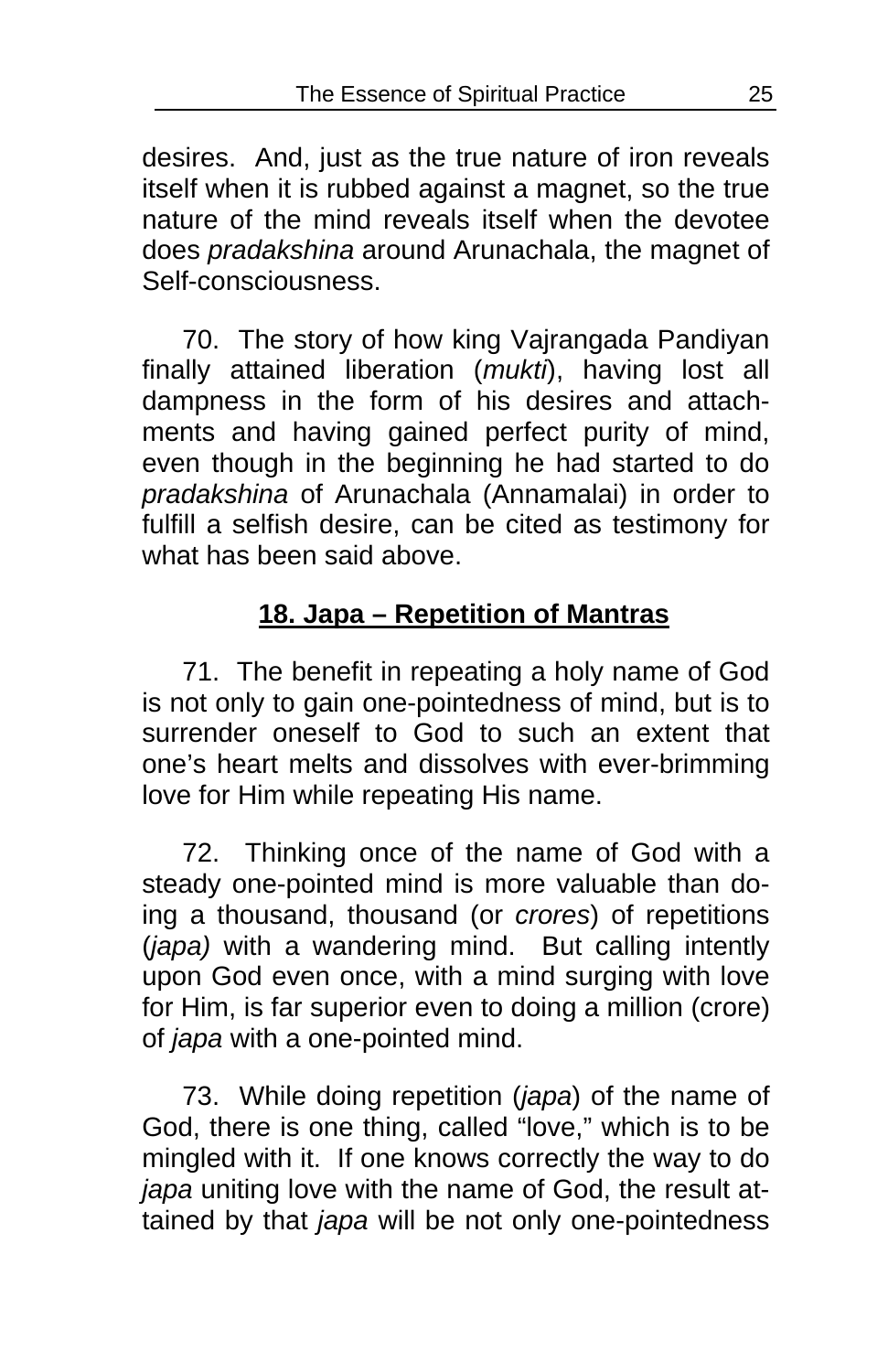of mind, that *japa* will bestow upon one the deathless state of union with God.

74. Uniting love with the name of God is giving of oneself, the ego "I," as an offering to His feet. **Love is we, and the name is He**. Thus, uniting love with His name is offering our self to Him, which is the principle of self-surrender (*saranagati-tattva*). By such self-surrender, the state of Self-abidance is attained.

75. *Japa* (repetition of mantra) can be classified as being of two kinds, namely knowledge (*jnana japa*) and devotion (*bhakti japa*). Repeating mentally "I, I" is knowledge, or *jnana japa*; repeating the name of God with love is devotion, or *bhakti japa*. The mind of one who has liking for *jnana japa* seeks to know the true import of the word "I" and merges in that. One who is earnest in doing *bhakti japa* loses his separate individuality, melting with love in the name of his Lord.

76. The mind, which seeks the true import of the word "I" while doing natural or *swarupa japa*, will lose itself and die in Self, the reality. Those who depend upon God, the embodiment of pure consciousness, and who melt with love while repeating His name, become the supreme bliss which is devoid of the ego "I", and thus they cease to exist as an entity separate from Him.

77. For those who follow the path of Self-inquiry, or *jnana japa*, renders all the help required to attain Self-knowledge. For those who follow the path of devotion, *bhakti japa* makes them unite with God. For which ever one of these two kinds of *japa* a lik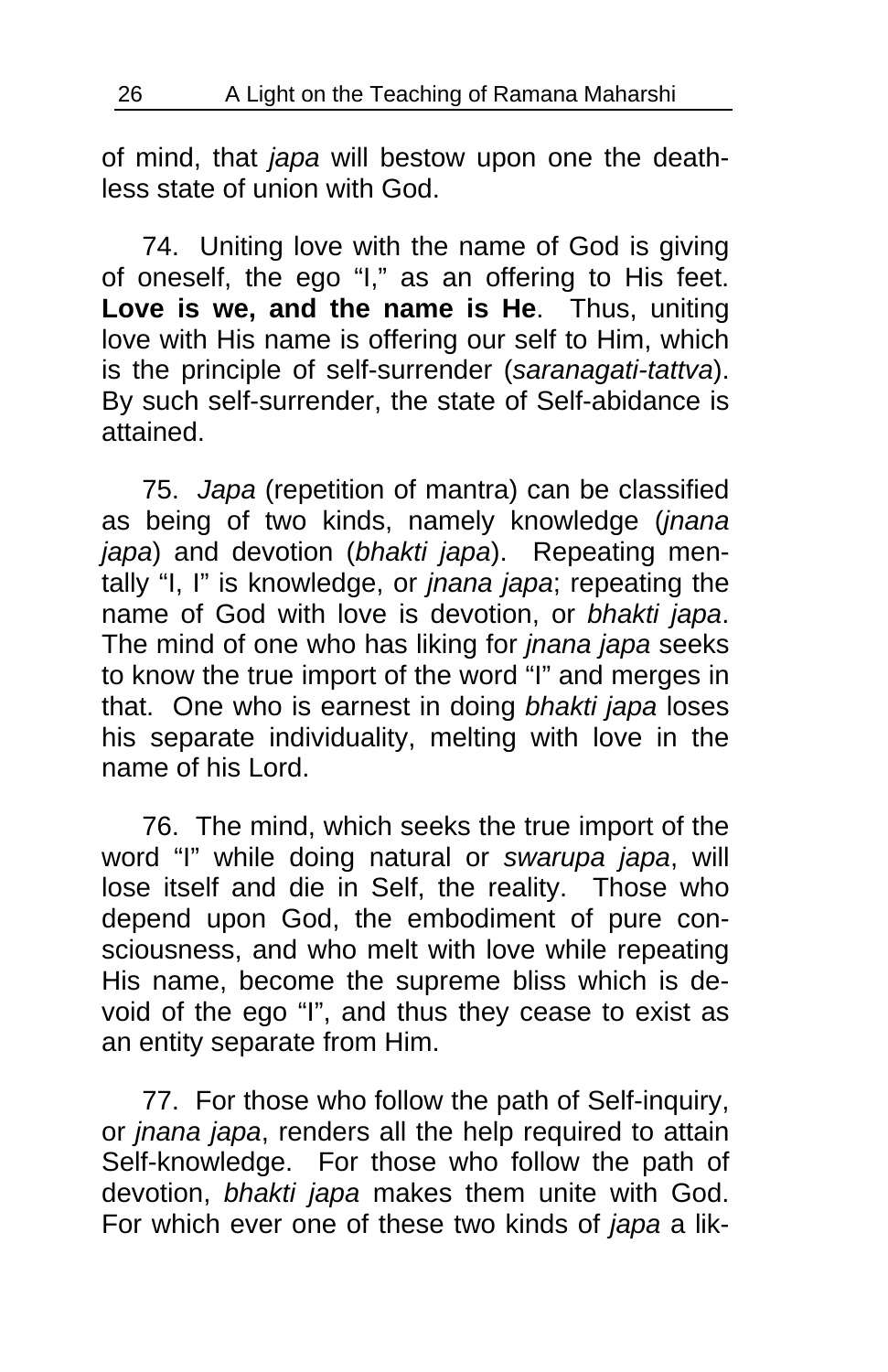ing naturally arises in a person, that kind of *japa* is suitable for him.

78. Our *Sadguru*, Lord Ramana, who is the real Self, has given us only two paths to follow, namely Self-inquiry and self-surrender. Knowing that *japa* is also thus of two kinds, adhere to whichever one suits you and thereby attain Self-abidance.

### **19. Devotion and Knowledge – Bhakti and Jnana**

79. To the extent to which love for God arises in one's heart, to that extent will one acquire knowledge about Him. And to the extent to which one knows the nature of God, to that extent will the mind gain steadfast love for Him. Thus, knowledge (*jnana*) will be increased by devotion (*bhakti*), and devotion (*bhakti*) will be increased by knowledge (*jnana*).

80. By means of our love for God, He will give us more knowledge of Him, and by means of our knowledge of Him, He will give us more love for Him. Therefore, of these two paths, *bhakti* and *jnana*, follow that one for which you first gain a liking, because that one path will lead you to follow the other one into the heart.

81. In the life of an aspirant who is seeking liberation, *bhakti* and *jnana* will be experienced as inseparable, like the two sides of one sheet of paper. Hence, each one is equal to the other. They are not two different things, for the true nature of both of them is one and the same; know that *bhakti* and *jnana* are merely two names for that one thing. Gar-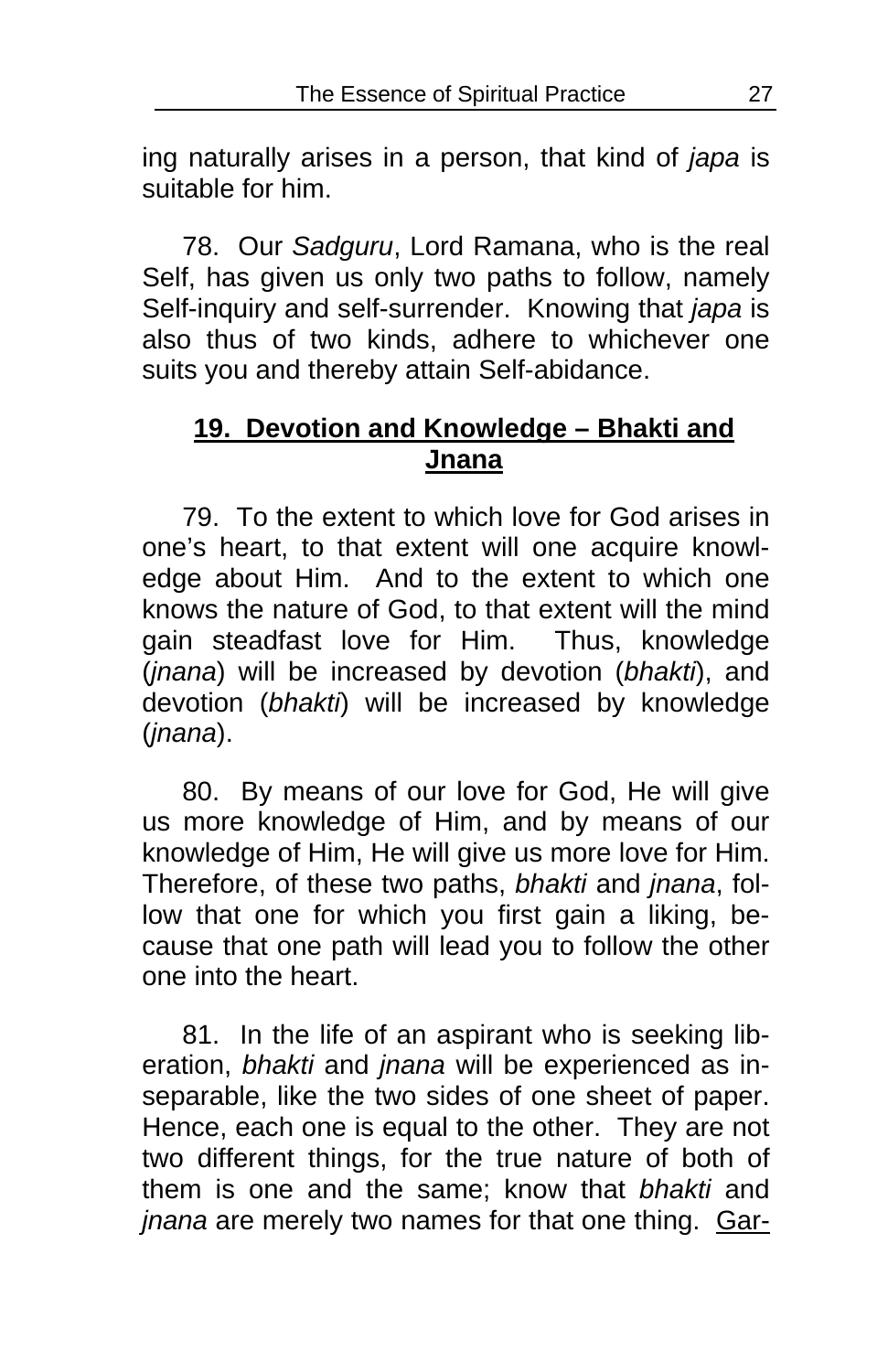land of Guru's Sayings (Guru Vachaka Kovai) verses 722, 731)

82. The state of abiding firmly in Self-alone is wisdom (*jnana*). Would it be possible to abide thus in Self if one did not have love for Self? Love for Self-alone is *bhakti*; abiding firmly in Self on account of that love alone is *jnana*. What difference is there between these two? Discriminate and know this truth. (Maharshi's Gospel p.24)

83. If there did not exist the power of gravity, which attracts and pulls everything towards the earth, would anything remain stable on earth? On scrutiny, devotion (*bhakti*) is found to be similar to the gravitational power of attraction, while the state of wisdom (*jnana*) is found to be similar to the state of objects remaining stable on earth as a result of that attraction. If either one of these two, the power of attraction or *bhakti* and the state of abidance or *jnana*, were absent, the other one would not exist.

84. An aspirant who practices Self-inquiry, which is the path of *jnana*, denies his own individuality by knowing, "I, this insignificant ego, am not the doer of any action"; while a devotee denies his own individuality by knowing, "God alone is the doer of all actions." Thus, since an aspirant who follows either of these two paths refrains from assuming the sense of doership, understand that these two paths are not different even during the time of practice, and follow either of them.

85. We should not allow our minds to become bewildered and confused by trying to deliberate and decide, "Which of these two, the practice of *bhakti* or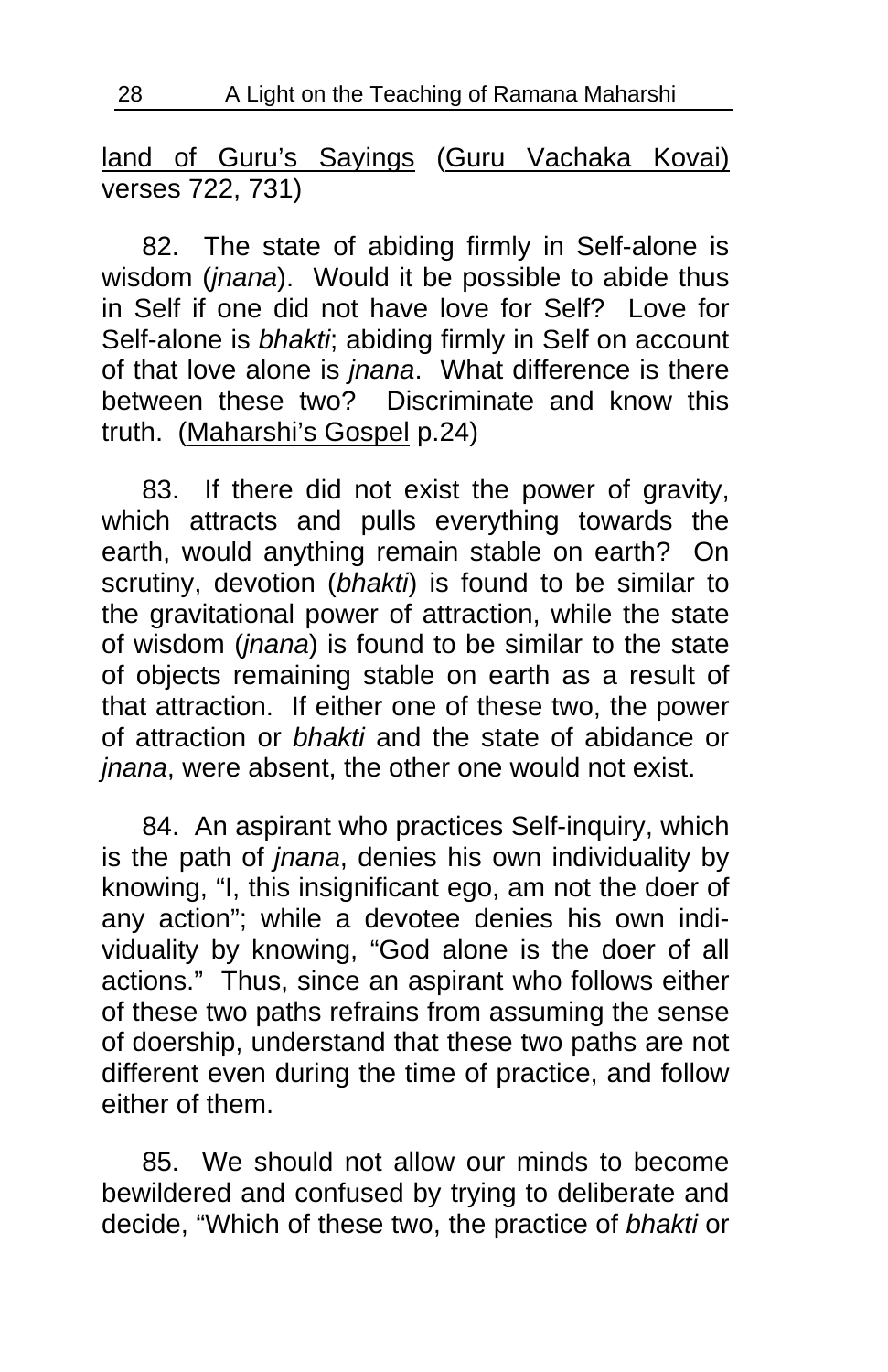the practice of *jnana* is the best means for attaining liberation?" For whichever path a liking arises in the heart of a person, for that person that path alone is the best.

86. According to the strength of habit continuing from former lives, in this life the mind will acquire a liking either for the path of devotion or the direct and unfailing path of Self-inquiry, and will feel that particular path to be the best and most suited to itself. Therefore, follow at least one of these two paths to its very end.

### **20. Inquiry Becoming Easy Due to Devotion**

87. When, having wept and wept with intense yearning for a long time, unceasingly thinking of and adoring the Gracious Feet (of the Lord), the mind which rises (as "I am so-and-so") dissolves and becomes pure, the blemishless Self-inquiry (*jnanatmavichara*) will become firmly settled (in the heart) and the experience of Self (*swarupa-anubhava*) will of its own accord arise very easily indeed. – Sri Muruganar

### Note: from Sri Ramana Jnana Bodham v.1286

88. O, you who say, "We have never seen you closing your eyes and practicing Self-abidance (*nishtha*); tell us, how did you attain the state of inner silence (*mauna*)?" Understanding the above verse, know the secret of (how to attain the true experience of) God, who is not seen even though one waits closing one's eyes (for a long time in expectation of seeing His true vision).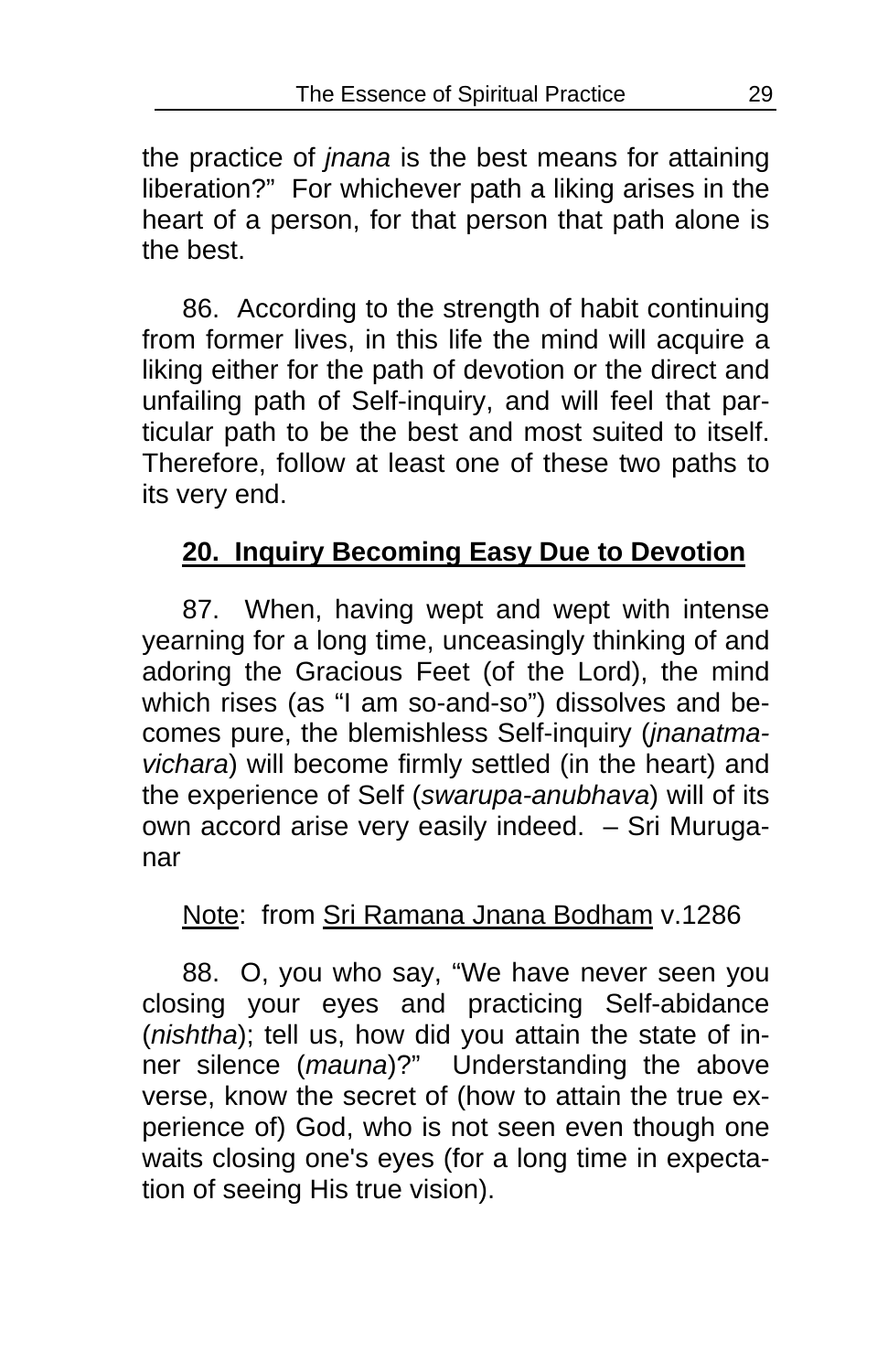Note: the previous verse is the answer to the above question

#### **21. Self-Surrender and Self-Inquiry**

89. Since the ego itself is everything (as revealed by Sri Bhagavan in verse 26 of Reality in Forth Verses), giving up the ego, the feeling "I am this body," by surrendering it to God, is lovingly surrendering everything to Him. Having once surrendered the ego to God, abiding in Self without taking it back again (that is, without again identifying the body as "I" or "mine") is true *tapas*.

90. Having surrendered the ego to God, if one takes it back again, that is the sin of stealing back what has once been given. Therefore, in order to avoid committing such a sin, practice Self-attention unfailingly, because only if one attends to the ego vigilantly and unceasingly will it drown in the heart so as never to rise again. Garland of Guru's Sayings verse 317)

91. Destroying the ego through Self-attention is alone the excellent path of self-surrender. Therefore, scrutinizing and knowing one's own Self is alone the proper method of practicing both selfsurrender, the path of devotion, and Self-inquiry, the path of knowledge.

Note: Compare with Who am I?; thirteenth paragraph, where Sri Bhagavan says, "Remaining firmly….surrendering oneself to God."

92. The path of knowledge, in which we scrutinize "Who am I?", is itself the path of devotion in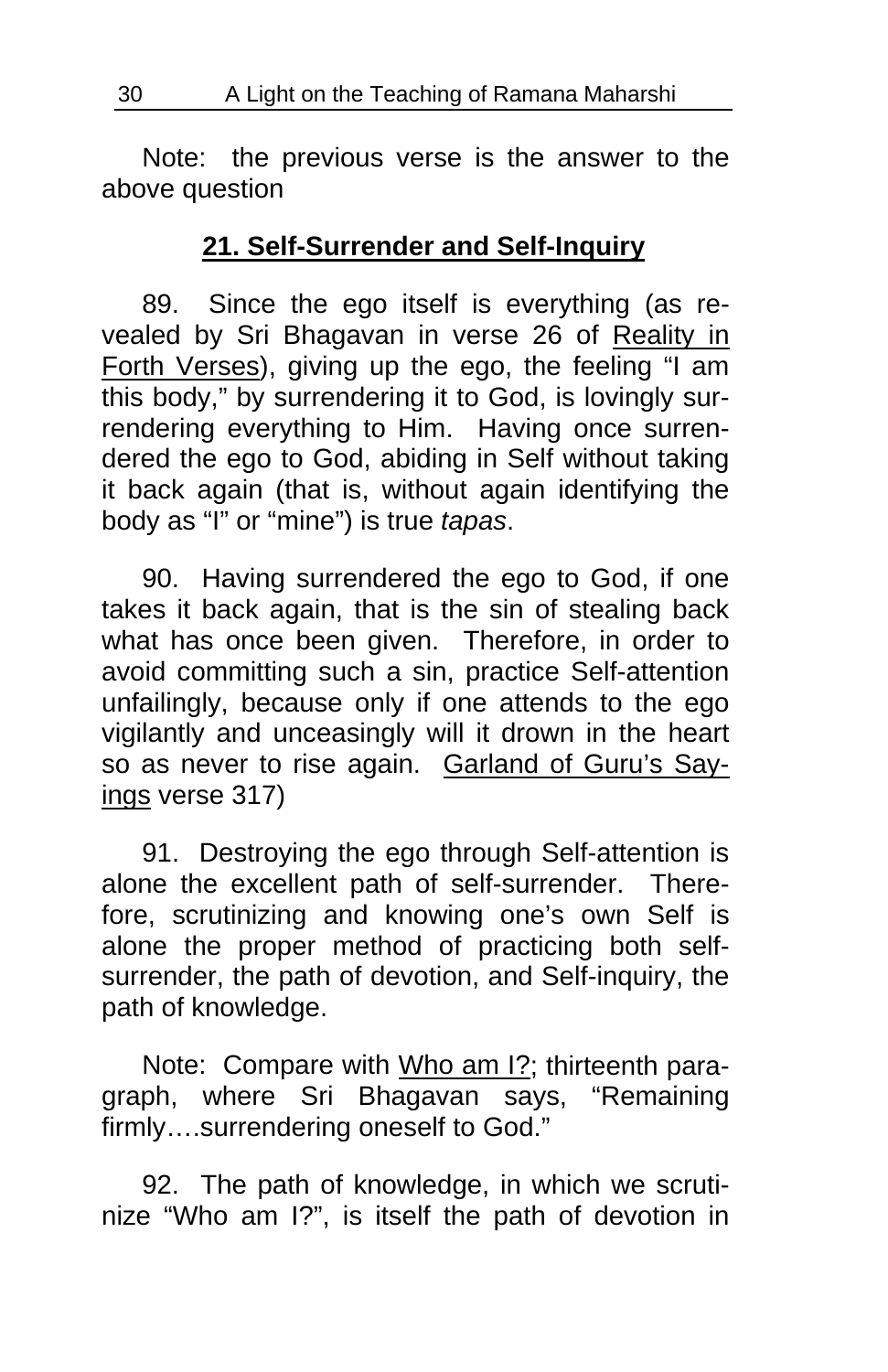which we have true love for God. Knowing thus, that Self-inquiry and self-surrender are one and the same, not only in their goal but also in their method of practice, follow the practice of Self-attention.

Note: In one of His stray verses, Garland of Guru's Sayings (or Guru Vachaka Kovai) verse B-13, Sri Bhagavan says, "Attention to Self is supreme devotion to God, because God exists as Self."

### **22. A Scrutiny of the Three States**

93. If we did not have the good fortune of having attained a human body, which enables us to experience daily the three states of waking, dream and sleep, how could we have the fitness to do Selfinquiry? Therefore, this human birth is indeed superior to all other births.

94. Except in this human body, all these three states are not experienced in one lifetime by any soul, whether *deva* (divine), animal or plant. Therefore, a very great boon indeed is the boon God has bestowed upon us in the form of this human birth, which is such a good opportunity enabling us to inquire and know the Self.

Note: Celestial beings (*devas*) experience only the waking state; animals experience only sleep and a dream-like waking state; plants experience only sleep**\*\***; and insentient objects like stones are always in a state like swoon. Only in the human birth, does one experience all the three states of waking, dream and sleep. Hence, even *devas* must take birth as human beings if they wish to attain Selfknowledge, the state of liberation.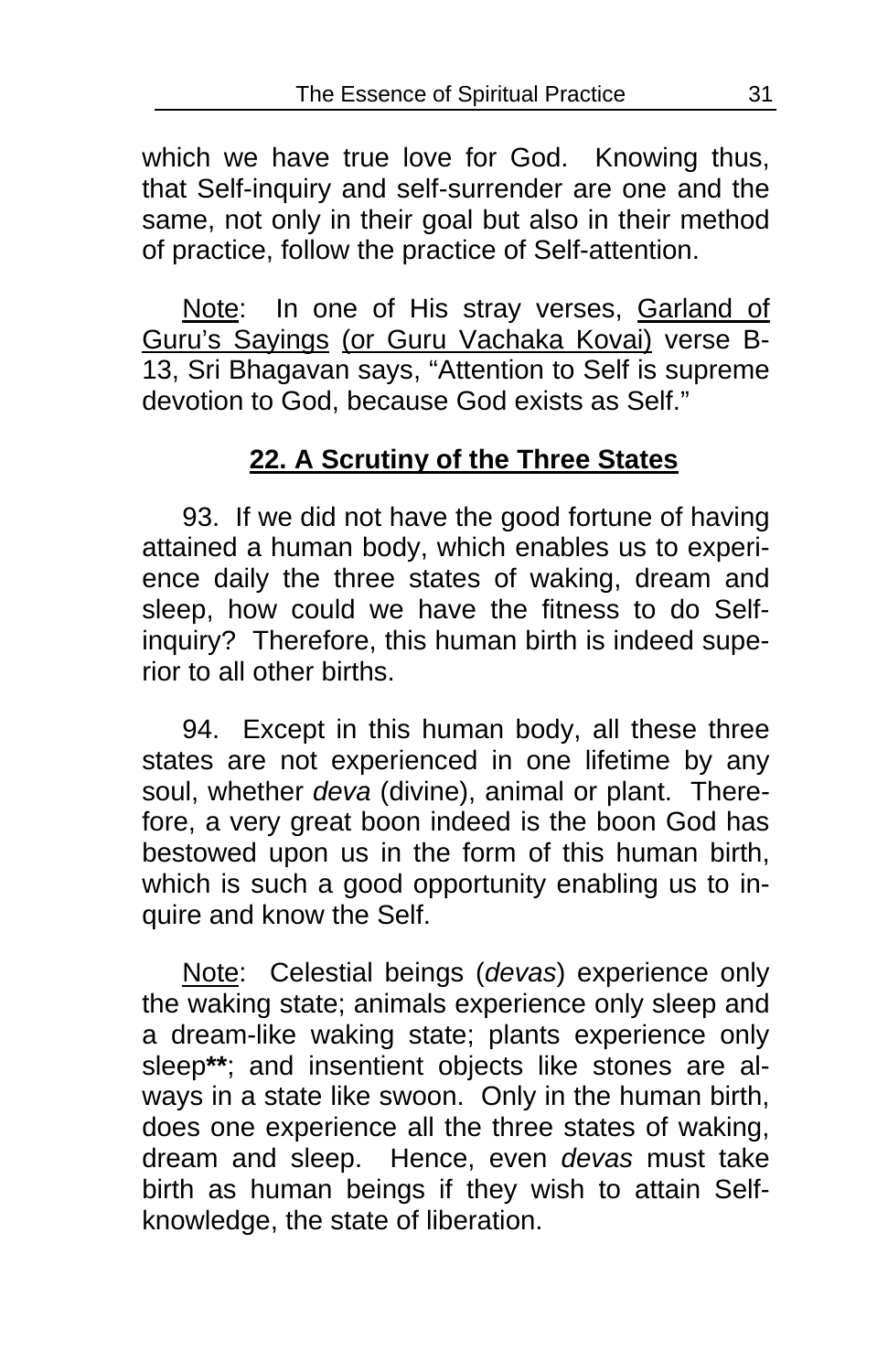**\*\***Note: Compare Talks, no. 617, p. 580.

95. The three states of waking, dream and dreamless deep sleep are experienced daily by all human beings, are they not? If we keenly scrutinize the nature of these three states, knowledge of the state of liberation, which is the reality of these three states, will be attained by us as a direct experience.

96. In the waking state we exist as "I am"; but in this state, beside us, so many second and third person objects of various kinds are also known by the mind. How have all these come here?

97. In dream also we exist as "I am", having become the one who sees everything there; but in that state also so many second and third person objects of various kinds are again known by the mind. How did all those come there?

98. In sleep also we exist as "I am"; however, in that state we do not see anything appearing as other than us. Therefore, our state of existing as "I am" alone shines always without ever slackening or being obstructed, whereas our state of knowing objects other than us undergoes change. Hence, our state of existing as "I am" is alone the one unchanging state.

99. The state of our existing as "I am", which shines in all the three states continuously and without ever coming to an end, is our exalted state of real knowledge; it is the state of *purna* (the Whole). Objects other than "I" do not exist in all the three states. Hence our own nature, the Self-existence "I am," alone is the reality which ever exists.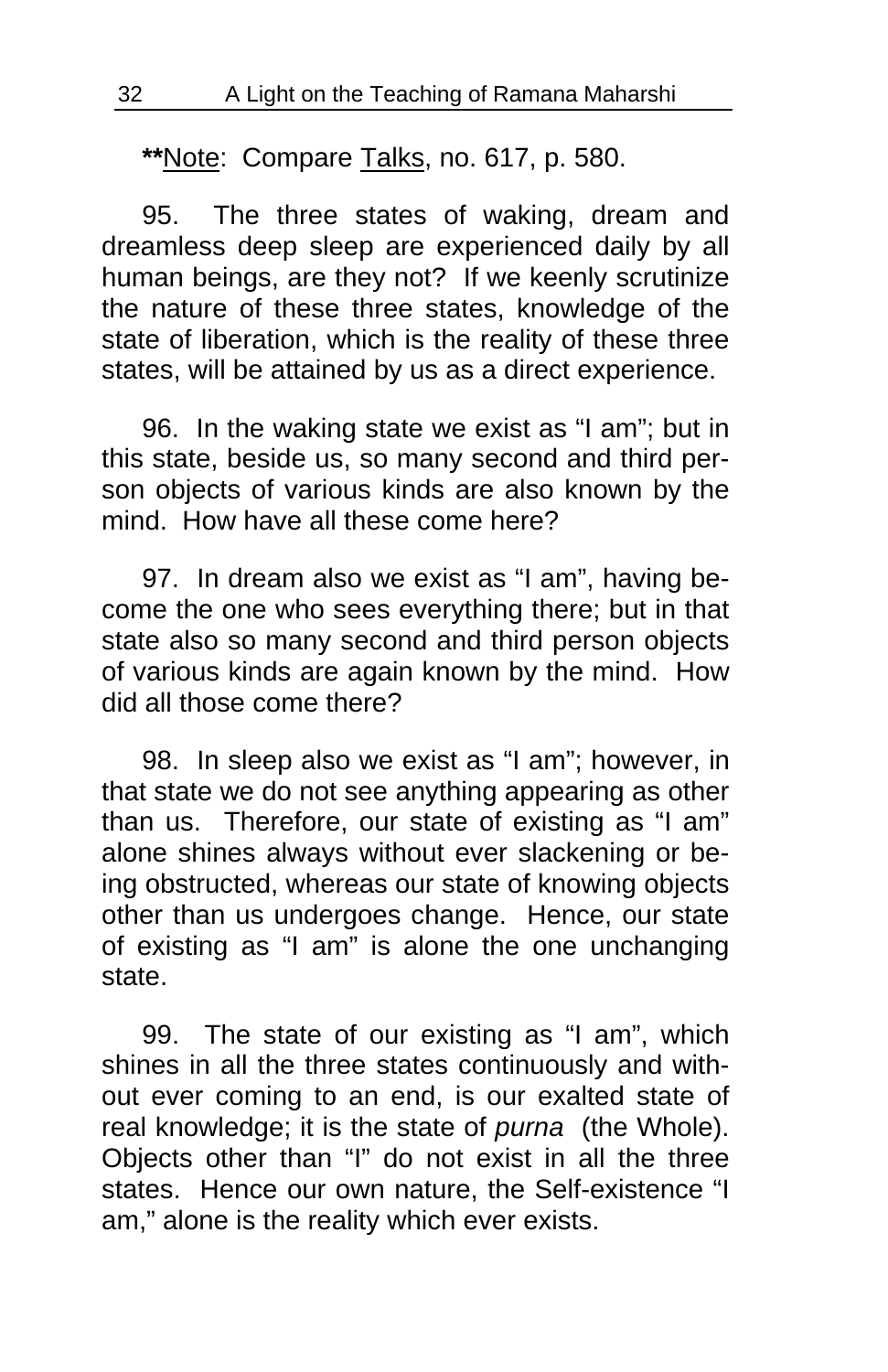100. Since objects other than "I," such as the body and world, do not exist unceasingly in all the three states, but rise and appear to exist only in between in the waking and dream states, they cannot be the reality, which exists always and without being obstructed. This conclusion arrived at by scrutinizing our experience in these three states, is the foundation for the practice of Self-inquiry.

101. These objects other than "I," which exist at one time and do not exist at another time, are truly non-existent even at the time when they appear to exist. When scrutinized, waking and dream are both found to be only one in nature, because the objects, which appear to exist in each of these states, unfailingly cease to exist in any other state.

102. That state, in which any object seen is not experienced as other than the one who sees, is alone the state of reality. If the seer, who is an unreal ego, rises, then only will all the unreal objects other than "I" rise, and seem to exist.

103. The dream-world – and the one who, living there identifying a dream-body as "I," and sees that dream-world – both together constitute the dream. The waking state is also like that; that is, not only this seemingly vast world that is perceived in front of us, as if existing as other than us, and also we, the *jiva* who sees this waking world, both together constitute the appearance of this dream, which is called the waking state.

104. In practice, waking and dream are only one and the same. Just as in waking the mind thinks, "I am this body," so in dream also the mind projects a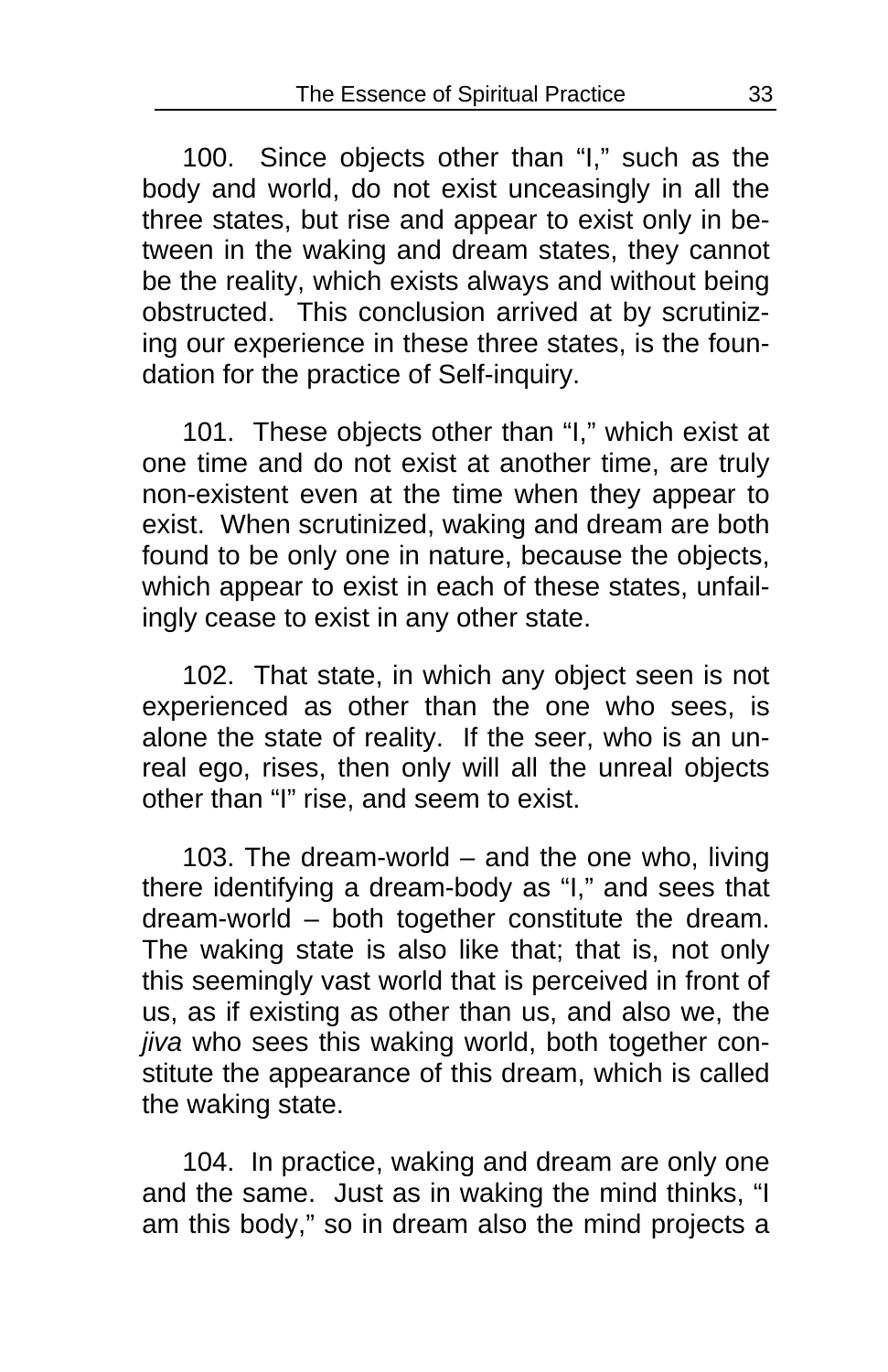body by its creative power of imagination and functions there, feeling "I am this body."

105. Until the root-tendency (*mula-vasana*) to identify a body as "I" ceases to exist, the appearances of the waking and dream states that arise due to delusion (*maya*) will not come to an end. If you, with a one-pointed mind keenly and incessantly attend to the consciousness of your existence, which shines as pure "I am," the root-tendency "I am the body," and all its products and other tendencies, will cease to exist.

106. To remain inactive forgetting the feeling "I am the body," is sleep. In the dense ignorance of this sleep, arises a creative imagination of the mind (*mana-kalpana*), and this alone is the cause for the appearance of dream. Therefore, it is the mind alone that projects a dream.

107. Similarly, in the long sleep of ignorance (*ajnana*), which has engulfed us due to our forgetfulness of our true state of pure Self-consciousness, an imagination in mind (*mana-kalpana*) rises identifying a contemptible fleshy body as "I", and this alone is the cause for the rising and appearance of this despicable waking state, which we are now experiencing.

108. Just as sleep alone is the cause for the appearance of dream, so the sleep of forgetfulness of our true Self-Knowledge is alone the cause for the appearance of this waking state. In this long sleep of Self-forgetfulness, many dreams in the form of countless births come and go.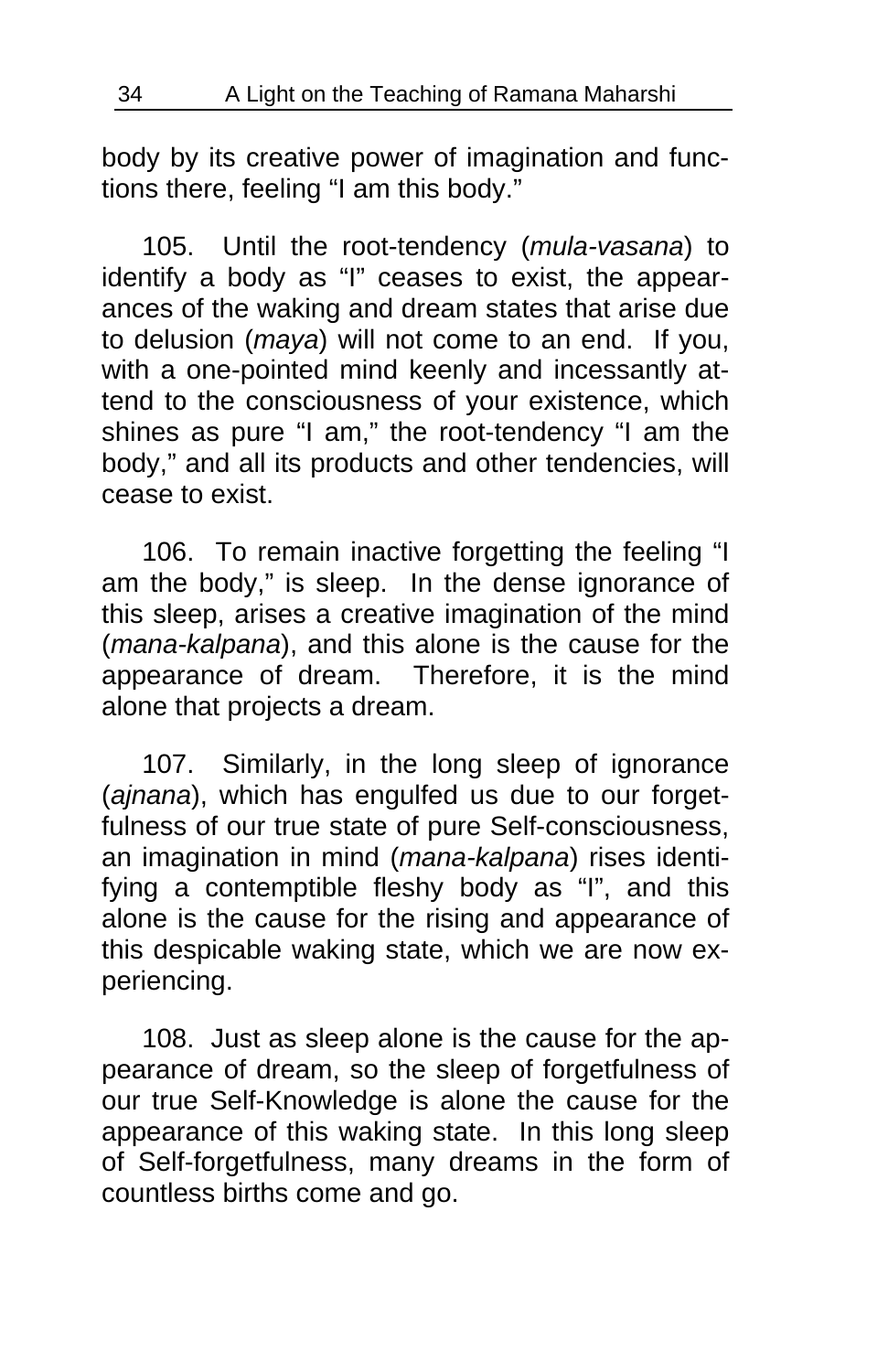109. Know that just like a person who without coming to the waking state, merges in deep sleep after the dream he was seeing has come to an end, if the dream of the present birth that this person has taken is brought to an end by death, before he attains the true waking state of Self-knowledge, he will merge again into the underlying ancient sleep of Self-forgetfulness.

110. Just like a person who was seeing a dream and who then leaves that dream and falls into deep sleep without coming to the waking state, if the waking-body dies before we attain the state of Selfknowledge, we will fall into a state like deep sleep. Just as a dream appears as soon as the mind of a person immersed in sleep rises and begins to wander, so after the death of this waking-body, as soon as the mind rises and begins to wander on account of its former tendencies, a waking state will again arise in which a body will seemingly exist as if "I".

111. Taking birth again, having come out of the delusion-enfolded state of death, and living a life of whirling about in this waking state, and finally dying without attaining Self-knowledge, is just like a person rising as "I" from deep sleep, seeing a dream again, and finally once again merging in sleep. You will not take birth again only if you awaken into the true state of Self-knowledge. Awaken thus.

112. If a person who has fallen asleep and is seeing a dream suddenly wakes up, by his awakening he will attain a state in which sleep and dream have both been dispelled. Similarly, if a person awakens from the present so-called waking state by attaining the exalted state of Self-knowledge, the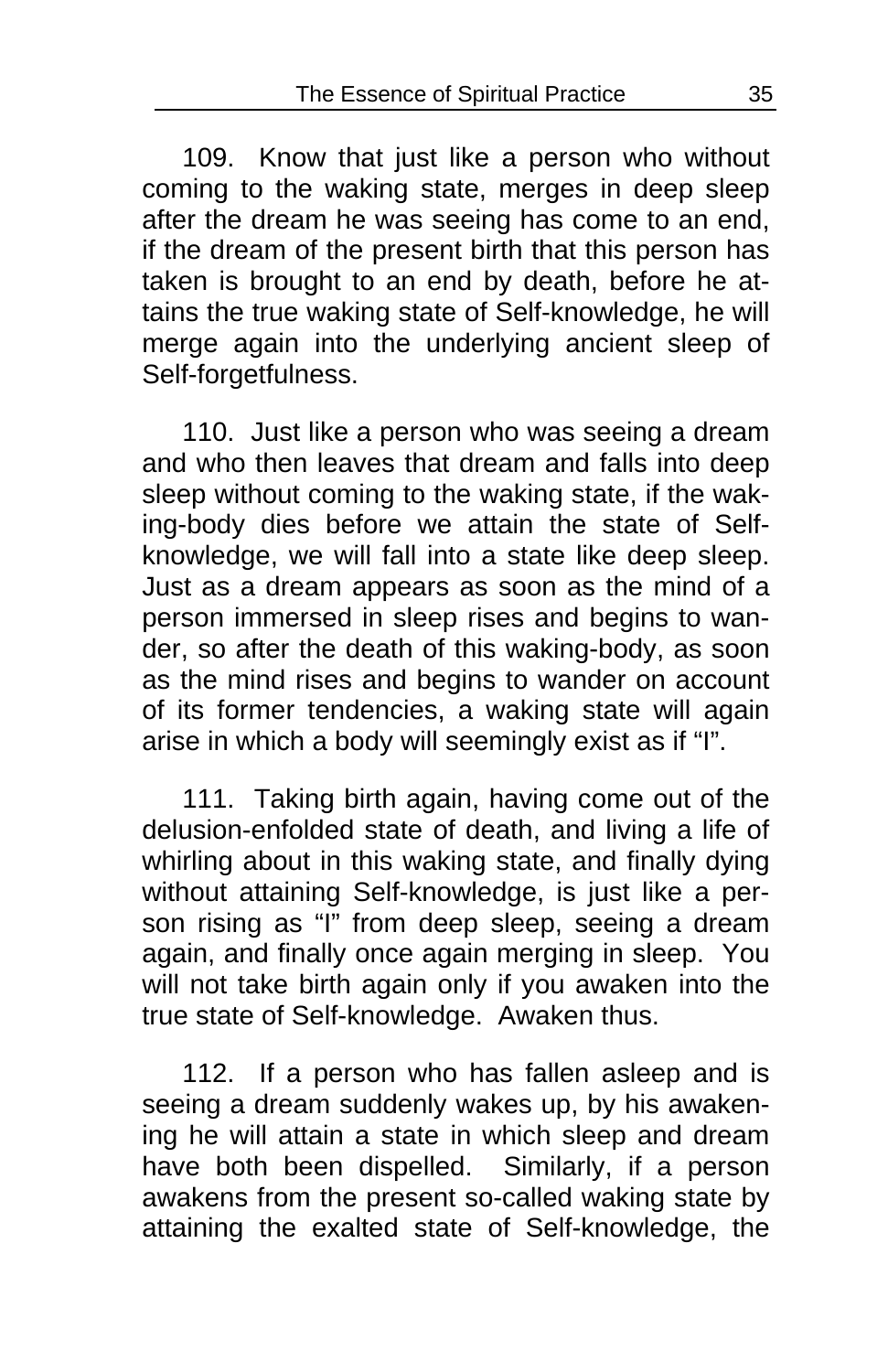dream of birth and death and the underlying sleep of Self-forgetfulness will both be dispelled, and he will thereafter never again undergo either birth or death. The state of real awakening (*turiya*), which he thus attains, and which transcends the three ordinary states of waking, dream and sleep, is the state of liberation.

113. If the power of attention, which sees the second and third person objects existing in dream, turns to attend to itself, both the first person (who sees the dream) and the dream will disappear; the sleep that is the cause for the rising of that first person will be dispersed, and the worthy state of true awaking will be experienced.

114. Similarly, if the power of attention, which knows the second person objects existing in the waking state, turns to attend to itself (the "I" who sees this waking state), the waking state will disappear; the long sleep of Self-forgetfulness which is the cause for the rising of the individual sense of "I" will be dispersed and the true waking state of Selfknowledge will be attained. Therefore, attend only to yourself, the first person consciousness "I."

 115. Even before the experience of the current destiny (*prarabdha karma*) which caused the appearance of a dream has come to an end, if the mind is struck by intense fear, joy or suffering, its power of attention will be driven Selfwards and return to the heart, whereupon waking will result.

Note: *Prarabdha* is that part of one's destiny (or *karma*) that has to be worked out in this life. *San-*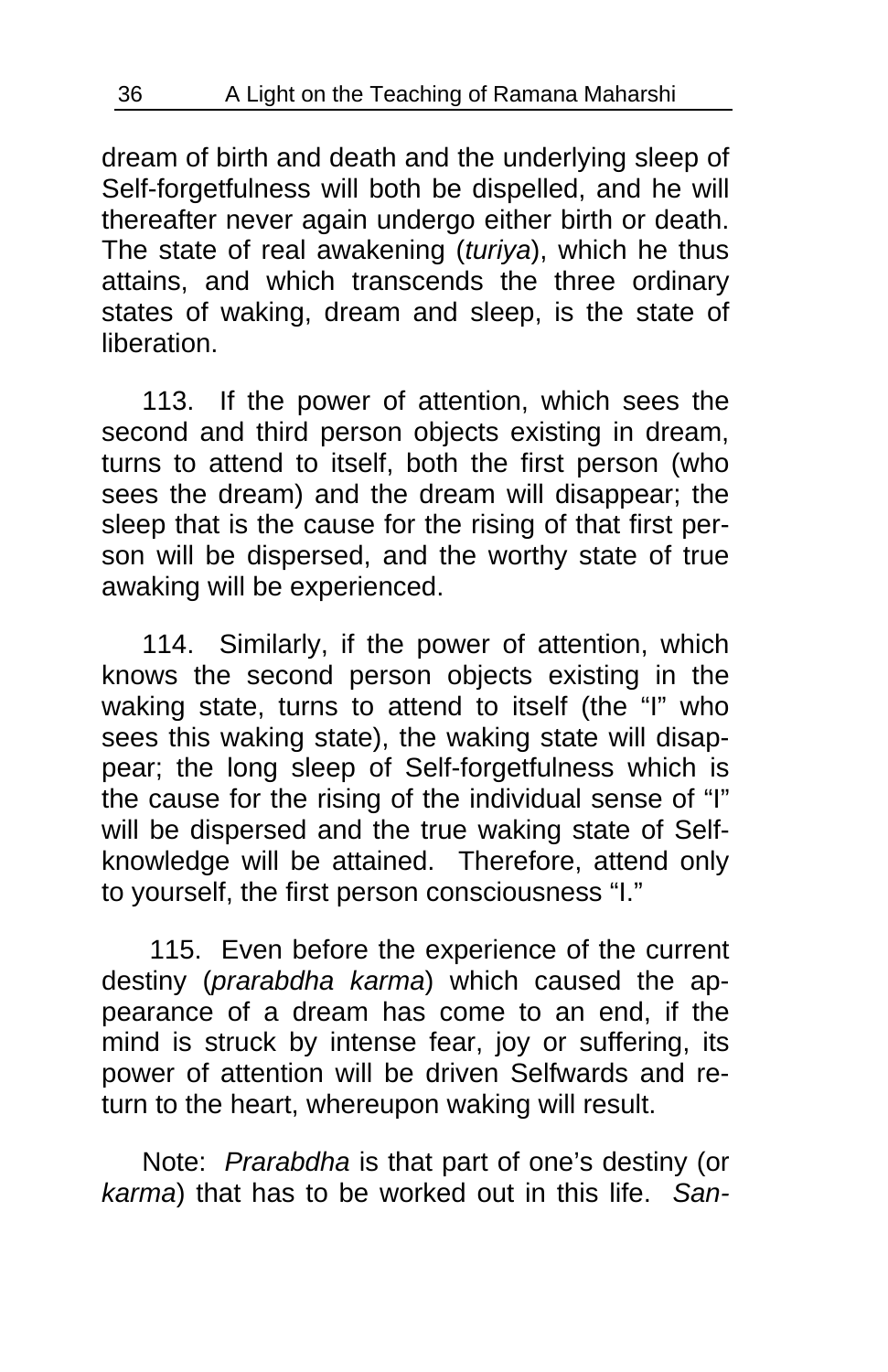*chita* is one's *karma* accumulated in former lives that has not yet taken effect.

116. Similarly, even before all the accumulated *sanchita karmas* have been exhausted by being experienced in the form of *prarabdha*, if in this present life, which was started by *prarabdha*, the mind either gains firm dispassion (*vairagya*), being unable to bear the severe sufferings of life, or experiences intense fear of death, it will turn Selfwards and merge in the heart; whereupon the true awakening of Selfknowledge will result.

117. When such intense fear or suffering are experienced, if the mind with mature discrimination (*viveka*) at once earnestly scrutinizes, "To whom does this fear or suffering arise?" then the extroverted power of attention, which was till then being dragged out towards objects other than itself, will turn inwards to face itself, whereupon the truly awakened life of Self-abidance will immediately be attained.

118. Just as all that happens in dream is experienced as real so long as one is seeing that dream, so all that is now happening in this waking state is experienced as real. If the dream comes to an end, all that was seen there will be known to be unreal. Similarly, for those who have awakened from this so-called waking state by attaining Self-knowledge, all the happenings in this state are clearly known to be unreal.

119. As soon as the inwardly awakened state of Self-abidance is attained, all the adjuncts in the form of the wrong identification that the actions of the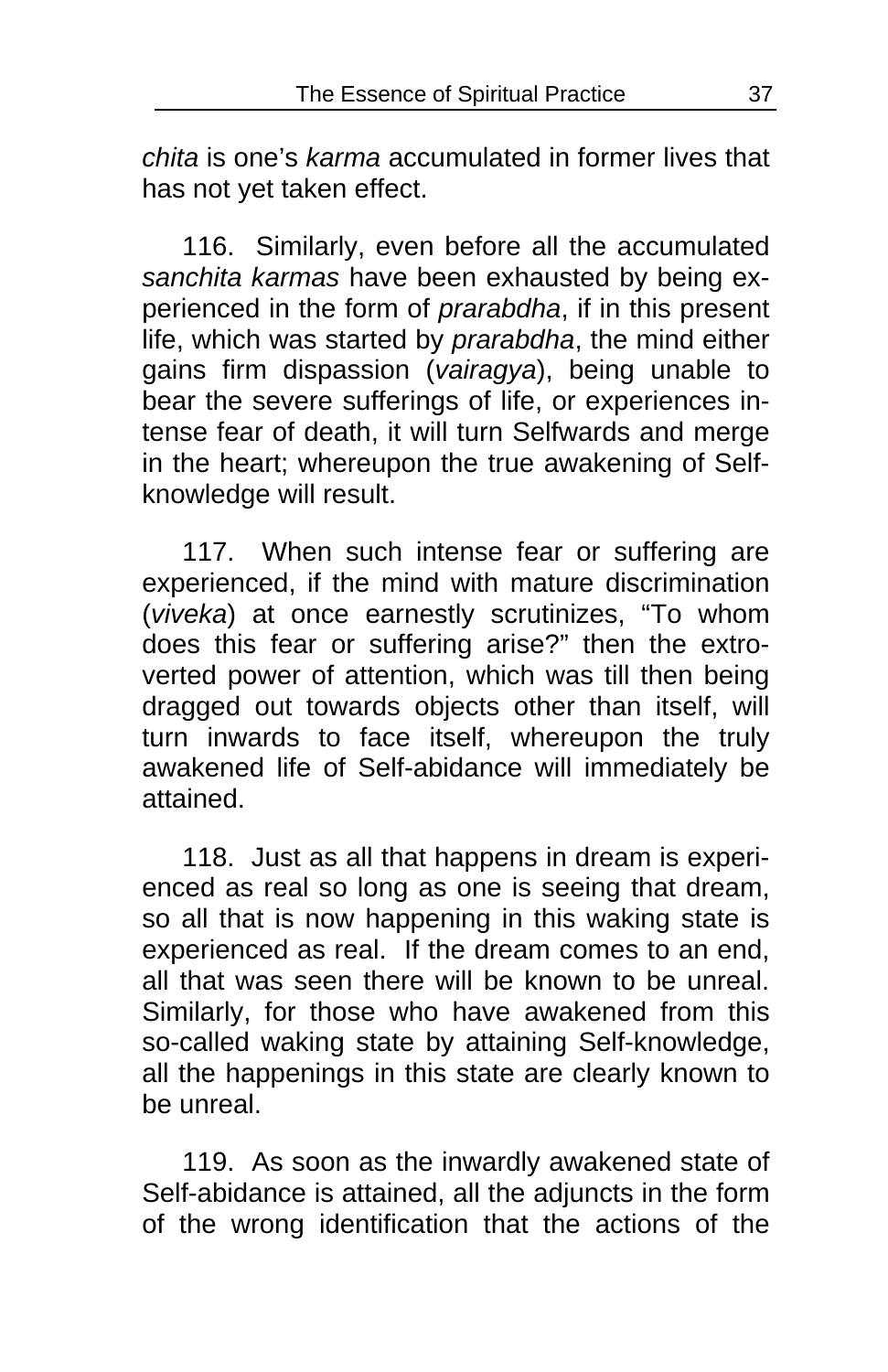body are one's own actions will become devoid of reality, being found to be mere superimpositions upon one's nameless and formless nature, just like the blue color superimposed upon the colorless sky; and the truth, that one is only the adjunct-free Self, will clearly shine forth.

120. Only in this real waking state of Selfabidance will true knowledge blossom in the form of the *ajata* experience, "No mundane dual activity such as birth and death has ever touched me; I am Self, the existence-consciousness which is ever devoid of the body and the senses."

121. The pure consciousness "I," which exists in sleep devoid of all adjuncts, is the Supreme Reality (*Brahman*). If we do not slip down from that state of pure consciousness due to attachment to the body (*dehabhimana*), that itself is the Supreme Abode (*parandhama*). If we remain, without leaving Self, that itself is liberation.

122. Though we think sleep to be a state of darkness, because no other objects are known there, know that it is not possible for anyone to deny his own existence in sleep. When you are able to affirm your experience in sleep, "It was darkness," "There were no thoughts" and "It was a happy state," is it not clear that you existed in sleep? To be able to affirm thus, who was that "you" who existed in sleep? Tell me.

123. Your ability to affirm all the three experiences mentioned above shows not only that you existed in sleep, but also that you knew these experiences there, does it not? This existence-knowledge,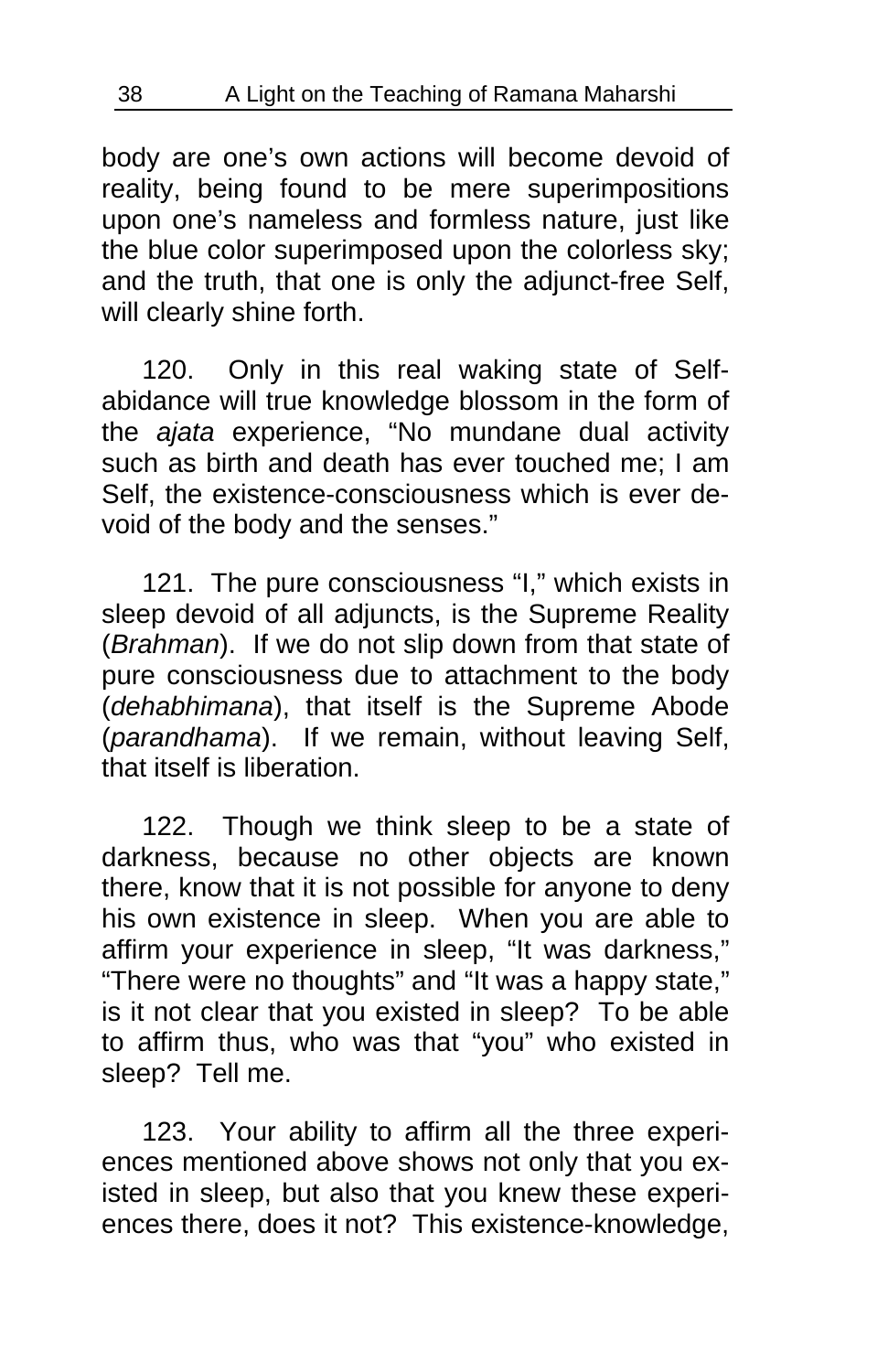which existed and was known in sleep, is indeed the peerless existence-consciousness (*sat-chit*), your own state, and the real nature of self.

124. In sleep, in which you existed solitarily as the mere existence-consciousness (*sat-chit*), you were the experiencer of sublime happiness devoid of even a single petty misery, even though you were separated from all the possessions and all the objects which you seek in the waking state for happiness, were you not? That happiness which you experienced in sleep is indeed bliss (*ananda*), your true nature.

125. To become a hero who abides as Self, the infinite reality (*paripurna Brahman*) whose nature is existence-consciousness-bliss (*sat-chit-ananda*), devoid of the experience of any body or any world, is the fruit to be gained by proper scrutiny of the three states of waking, dream, and sleep.

126. The supreme *Guru* Sri Ramana has given the above clues so that, having thoroughly scrutinized the three states, we may finally abide blissfully forever as Self, our own true nature which transcends the three states.

### **23. Superimposition of the Qualities of Self Upon the Ego**

127. If you ask, "After appearing in the waking state, how can this mischievous ego, which did not exist in sleep, say anything about the experience which existed in sleep?" let us scrutinize and see. Tell me, does not Self, which existed in sleep as the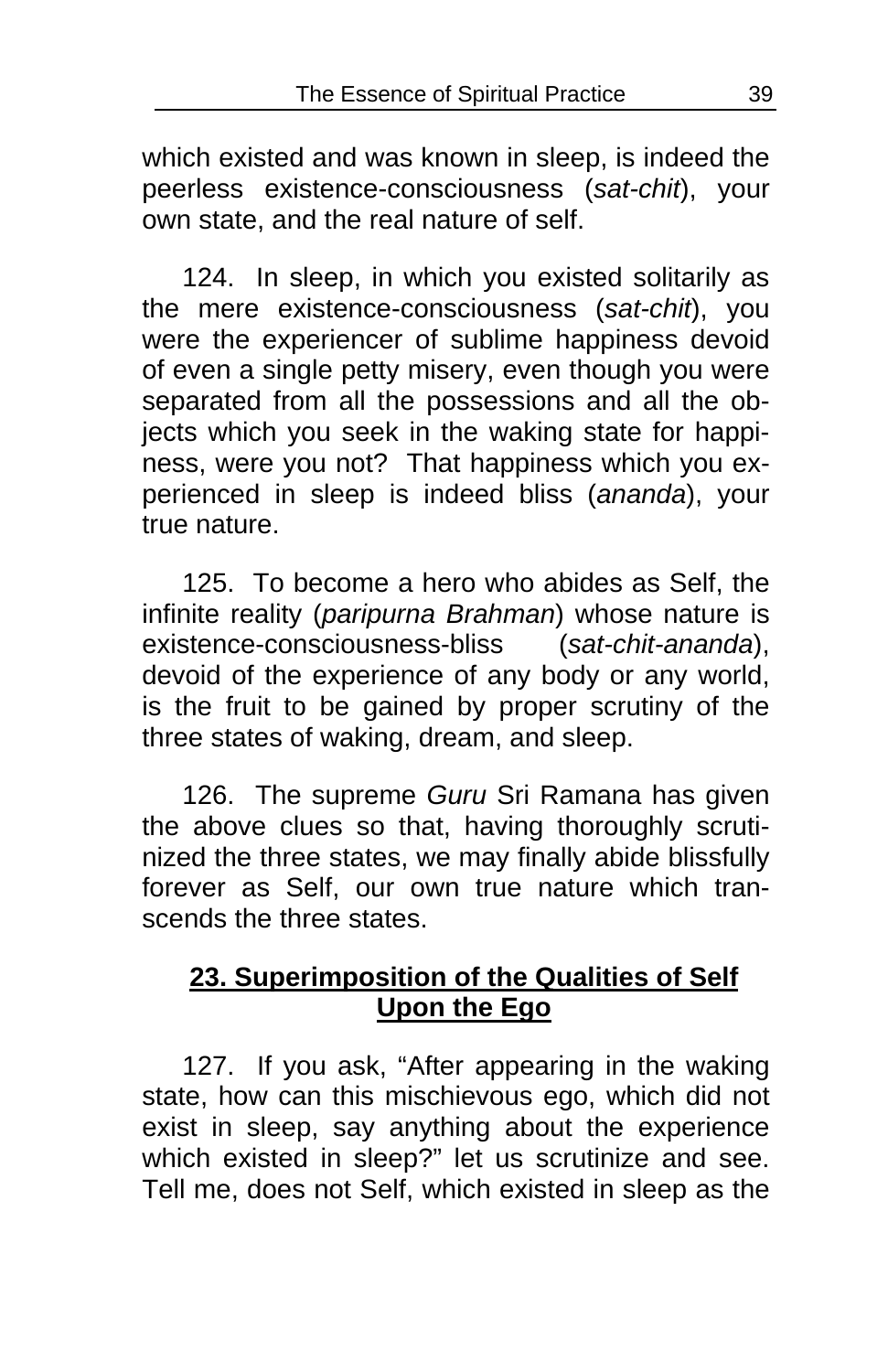existence-consciousness "I am," continue to exist without any impediment in this waking state also?

128. Except the knowledge of the first person singular, the existence "I am," all the multifarious knowledge which shine in the waking state, and which pertain to names and forms, are only knowledge belonging to the unreal ego. But the knowledge of one's own existence "I am," is the property of Self.

129. Though this insentient ego, which rises and dances like a ghost only in the waking state, cheats itself by making the Self-consciousness "I am," which Self alone experienced previously in sleep, appear to be its own here in the waking state, know that in truth that Self-consciousness "I am" is a quality belonging only to the Self.

130. Listen to another example of how the ego thus usurps the qualities of Self and makes them appear to be its own qualities: Though we have seen so many people dying, we always feel, "We will not die now; we will live for at least a little more time." Know that the ego feels thus only because its nature is to superimpose upon itself the qualities of the deathless Self.

131. The ever-shining first person existenceconsciousness "I was, I am, I will be", and the knowledge that one is never subject to any such thing as death, are both only the natural qualities of Self. But due to the mere presence of Self, the insentient ego, whose nature is to rise, dance and subside, usurps these qualities of Self and acts as if they were its own qualities.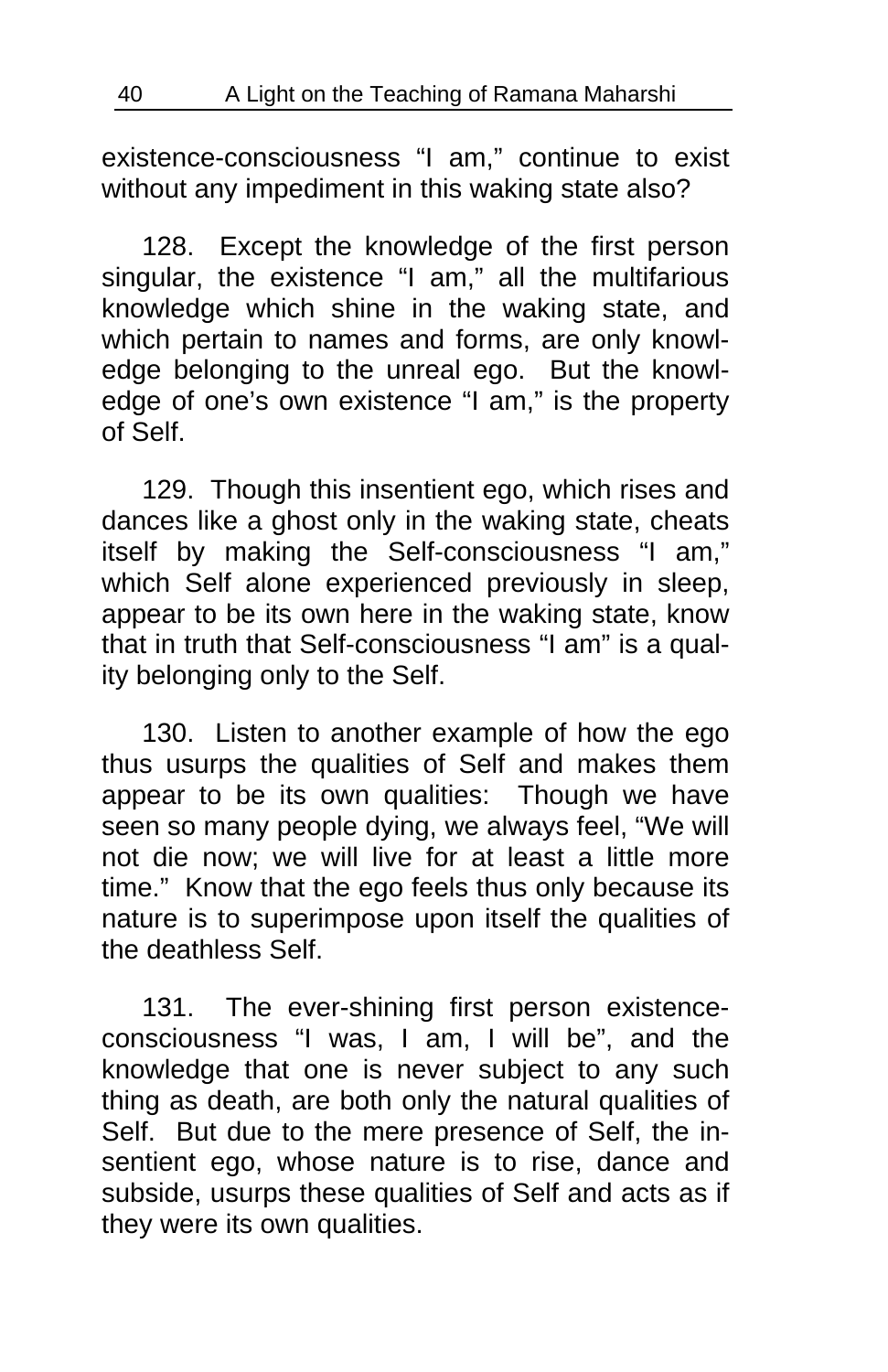132. This ego, which rises in the form "I am the body," lives only by usurping as its own both Self's nature of consciousness and the body's nature of insentience. Know that in this feeling, "I am the body," the consciousness "I am" is truly Self's own knowledge, whereas the ego's quality of rising and subsiding is the base nature of the body.

133. The ego, which rises and seems to exist only by usurping the consciousness "I am," which is the property of Self, makes a false show in the waking state in which it lives, saying, "I will not die; I did exist in sleep." This is a falsehood more vast than the sky. (But when the ego itself is false, is there any wonder therefore in its speaking only falsehood?)

# **24. The Body and Yoga**

134. If it is asked, "Why is it said in scriptures that for attaining Self-experience the human body is best?" it is in order to reveal that this body alone enables one to have the keen discrimination (*viveka*) to scrutinize the three states of waking, dream and deep sleep (and thereby to attain Self-knowledge).

135. (When the scriptures say a human birth is the best, they mean only what is said above and in verse 94 with its ensuing note). The saying, "After it has come to you, cherish this human body," is not at all the intended meaning. The destiny (*prarabdha),*  which has given you this human body, will cherish (or protect) it. (Therefore, without worrying about protecting the body) you should earnestly make effort to remove the delusion "I am this body" by intense inquiry (*vichara*).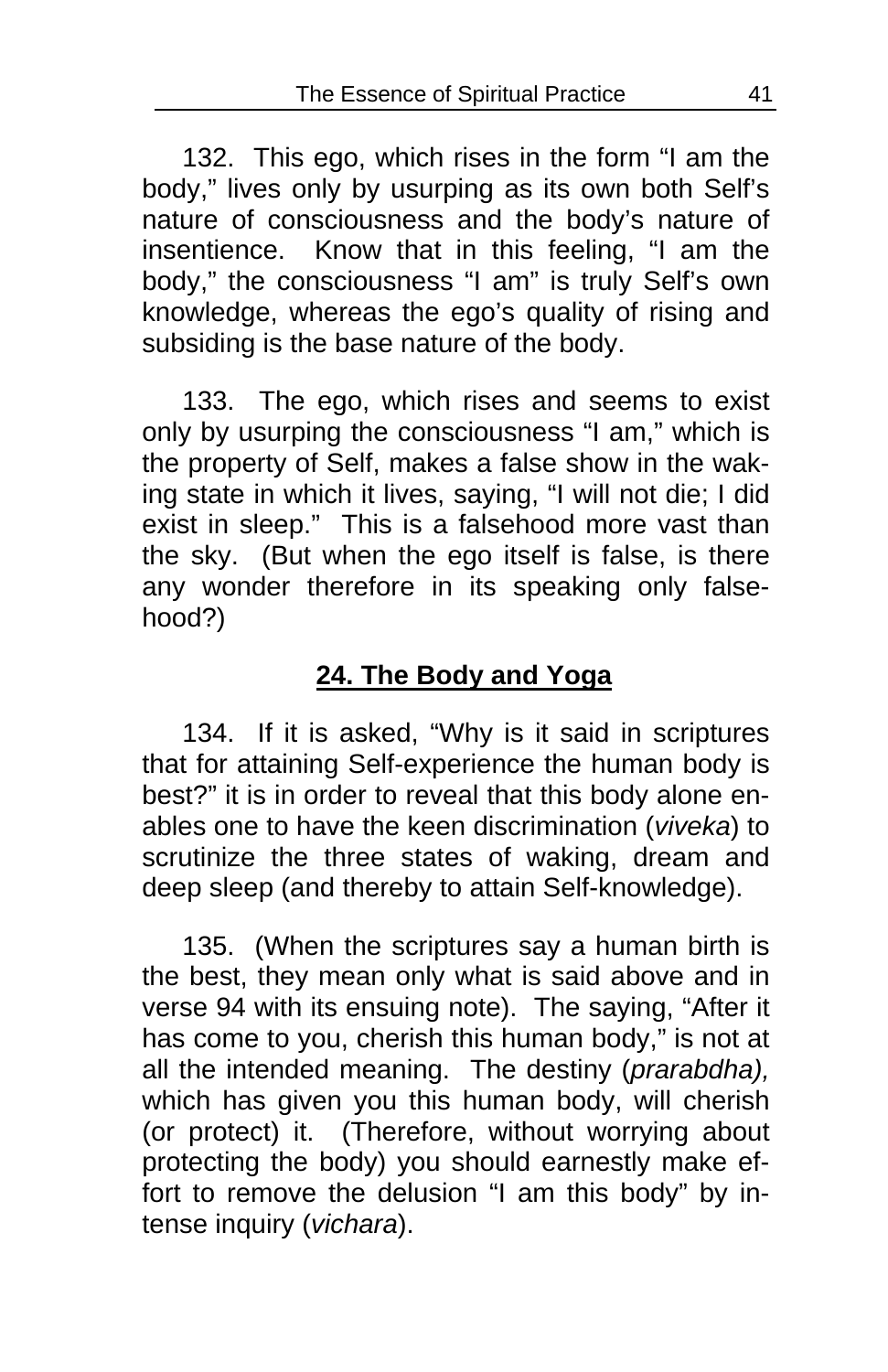136. A human body is necessary (in order for us to attain Self-knowledge); all right, it has now come to us. But if we still have a liking for this human body (and if we desire to make it healthy and strong), the attachment to it in the form "I" and "mine" will increase, and it will not help us in the least to destroy the feeling "I am this body" (*dehatma-bhava*). That (desire to protect the body and to make it healthy and strong) is indeed an obstacle (to the attainment of Self-knowledge).

137. These (ideas expressed in the above three verses) are an expanded elucidation to make us clearly understand the true import of the *Jnana*precept given by Sri Ramana in verse 12 of Supplement to Reality in Forty Verses, which says, "Trying to know the (real) Self and at the same time cherishing the (unreal and) perishable body, is like taking hold of a crocodile as a raft in order to cross a river."

# **25. The "Shop Rent"**

138. The rent, which we must give for this shop (our body), is simple, basic food, clothing and shelter. If we do not pay this rent, we will have to go out leaving this body, just like a merchant who has to vacate his shop when he does not pay the rent.

139. The worldly life that we live is similar to the business done by a foolish merchant who earns only enough to pay the rent. Only he who toils hard and thereby earns a profit that is many times greater than the rent, is a wise and skillful merchant. Like such a merchant, we should try to attain the great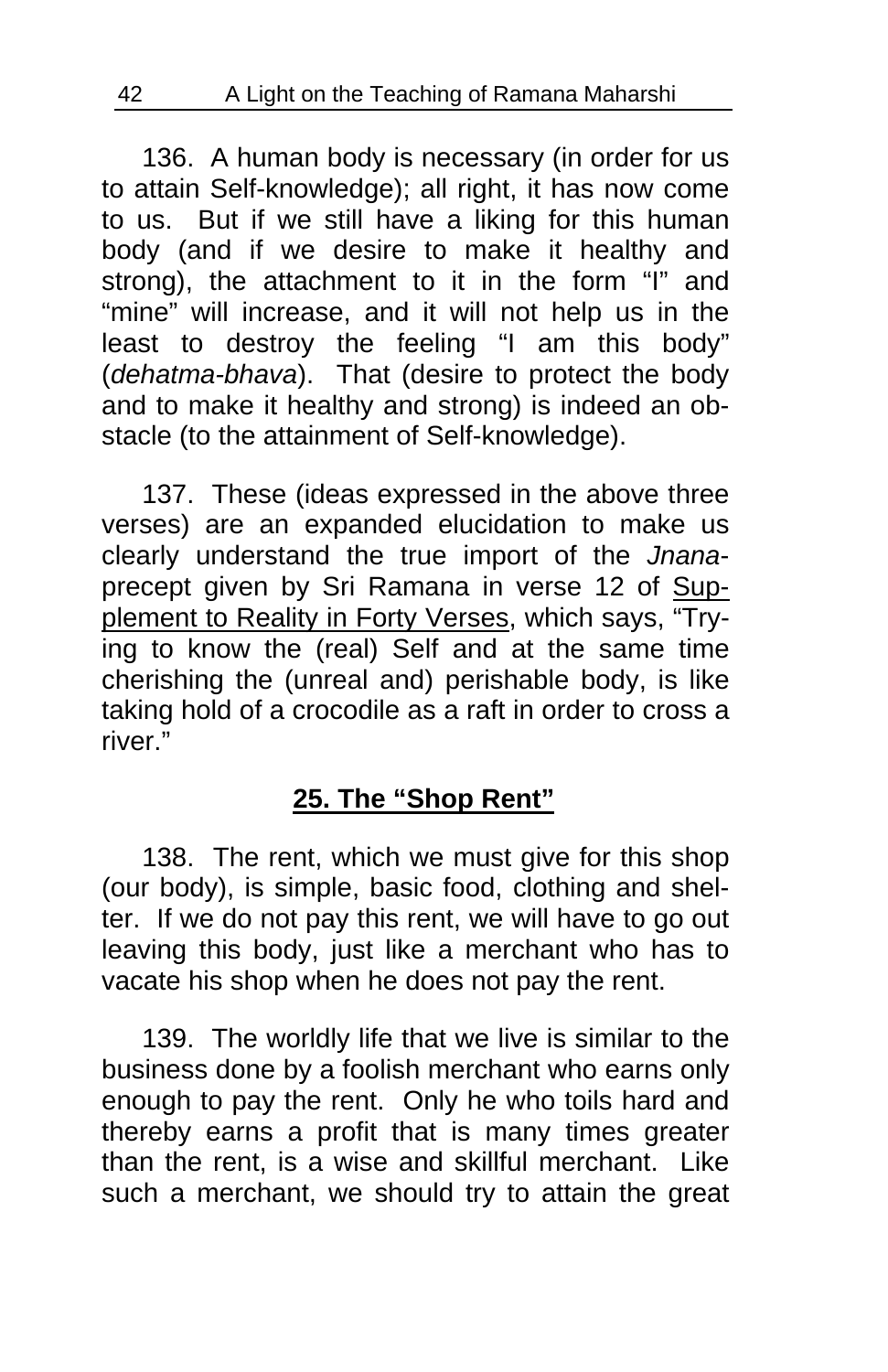profit of Self-knowledge before the death of this body.

Note: The reader may refer to The Mountain Path, January 1984, page 39, where the simile given in the above two verses is explained in more detail.

# **26. The Fear of Death**

140. If the fear of death truly comes and takes possession of the mind, that alone will be sufficient; the mind will then automatically turn and take refuge in the Supreme Lord. But know that this benefit will result only for those who possess good qualities, and not for those who possess evil qualities.

141. If the fear of death comes to those who are possessed of selfishness, and of skillfully cunning and perverted intellects, they will become unscrupulously wicked and will ruin themselves making great efforts to enjoy all the petty pleasures of the five senses before the body perishes.

142. But if the fear of death comes to people who have mature and exalted minds, they will scrutinize the connection that exists between the body and the soul, by keenly attending to their mind (the first person consciousness "I") in order to know "To what extent does this death affect us?"

143. Having understood, "If death is only the destruction of the body, then it is merely the state in which I, the soul, am separated from the insentient body," the mind of the aspirant will come to a bold determination, accepting thus, "Let me remain in the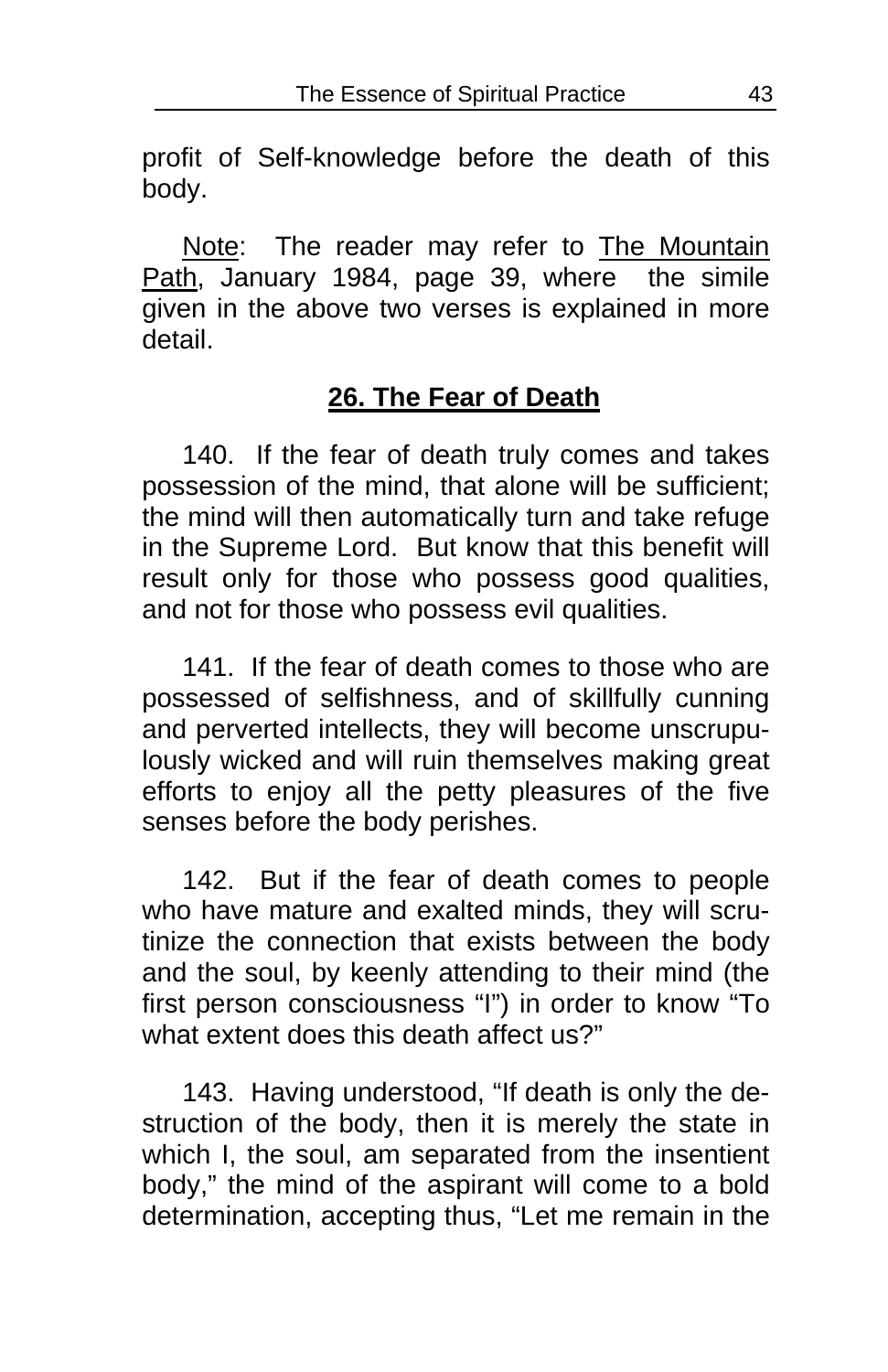same manner as I would be when death occurs in practice."

144. This bold determination is dispassion (*vairagya*). Only when it arises will true renunciation be attained. When true renunciation is thus attained as a result of the fear of death, then and there the divine Grace of the Guru will arise and function so as to separate us as other than this body – as Self, the nature of existence-consciousness (*sat-chitswarupa*). Thus, the attachment to the body as "I" (*dehabhimana*) will perish.

145. When the power of divine Grace functions thus, the true light of Self-consciousness, the one peerless reality, will shine forth, expanding and blossoming in the heart, whereupon in front of that brilliant light this world and our life as an individual in this world will disappear, being found to be a mere false appearance, just as in front of the sun the yellow stain of turmeric disappears from a white cloth.

146. Since the truth, "The death which comes is only for this filthy body, and is not in any way for us," will thus shine forth as one's own experience, the fear of death will thereafter never rise again.

147. Then patient forbearance (*udasina*) or indifference to mundane happenings, absence of all base qualities, fearlessness, the steadfast power of true love, and all the six exalted divine qualities (*bhagavat-gunas*) divine splendor, valor, glory, pure knowledge, divine prosperity and desirelessness, will shine in one clearly and harmoniously.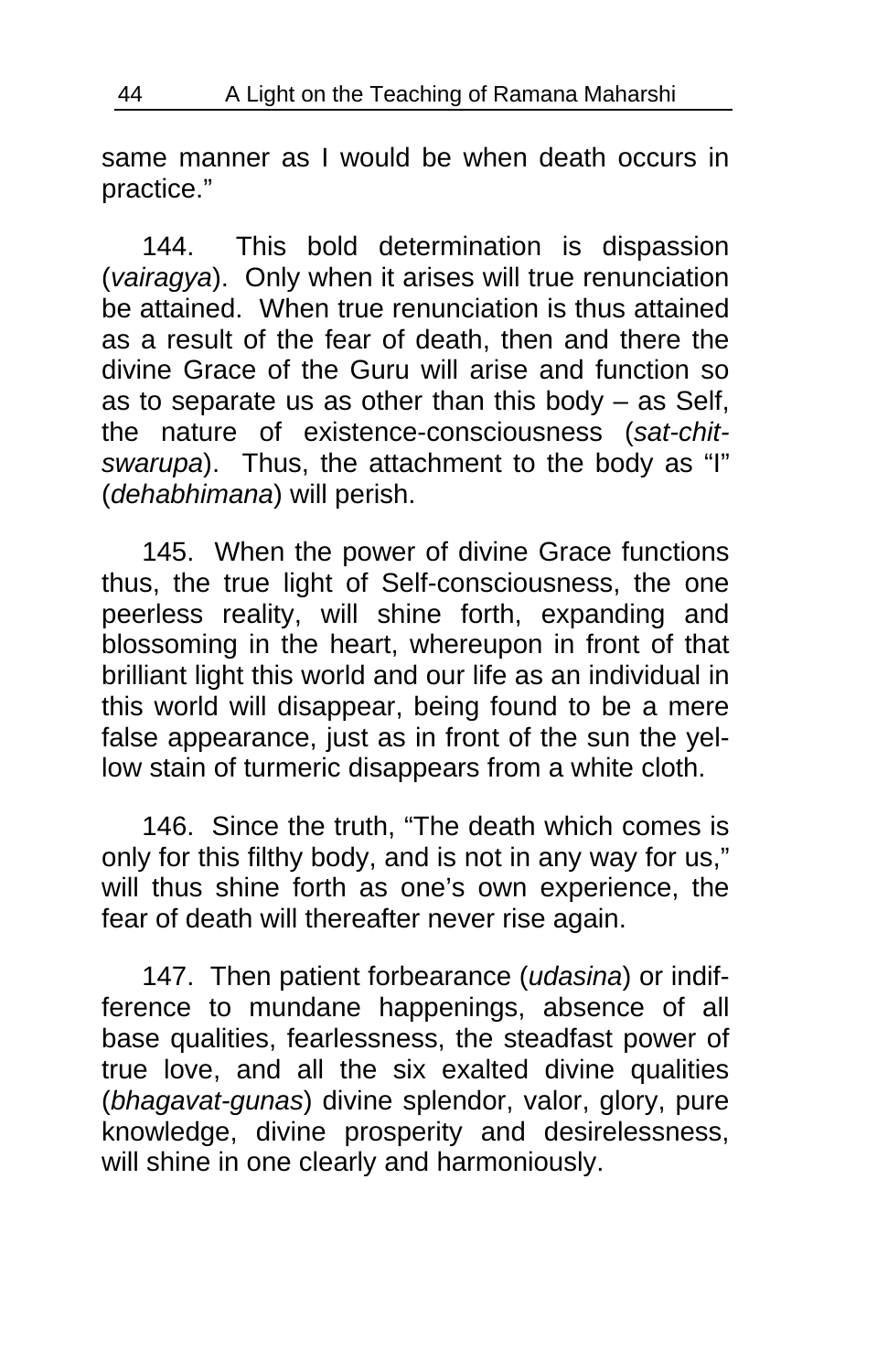148. After the death of the mind has thus been firmly attained as a result of the fear of the death of the body, since there is no law that the body should die as soon as the mind dies, in the outlook of others the body of the *Jivanmukta* will continue to live, yet his mind will have died due to the dawn of true knowledge.

149. The existence-consciousness "I am," which continues to live even after the mind has died, alone is the Supreme Reality (*Brahman*), which continues to exist even after the entire universe has been destroyed (*pralaya*). Since there is never even for a moment any such thing as death or destruction for this Self-consciousness "I am", know that this "I am" alone is the unending and indestructible supreme Self.

# **27. Birthlessness and Deathlessness**

150. Not thinking the body to be "I" is birthlessness; never forgetting the Self-consciousness "I am" is deathlessness. When and why will birth or death come to those who, abiding in the state of Selfknowledge, are ever devoid of thinking and forgetting?

151. Thinking of anything other than "I" is alone birth; not thinking of anything other than "I" is liberation (*mukti*). Will those who have learnt well the art of not thinking, and who thereby abide firmly in the thought-free state, come again under the sway of thought? The practice of refraining from seeing oneself as the many objects of this world is alone perfect practice (*sadhana*). If one achieves success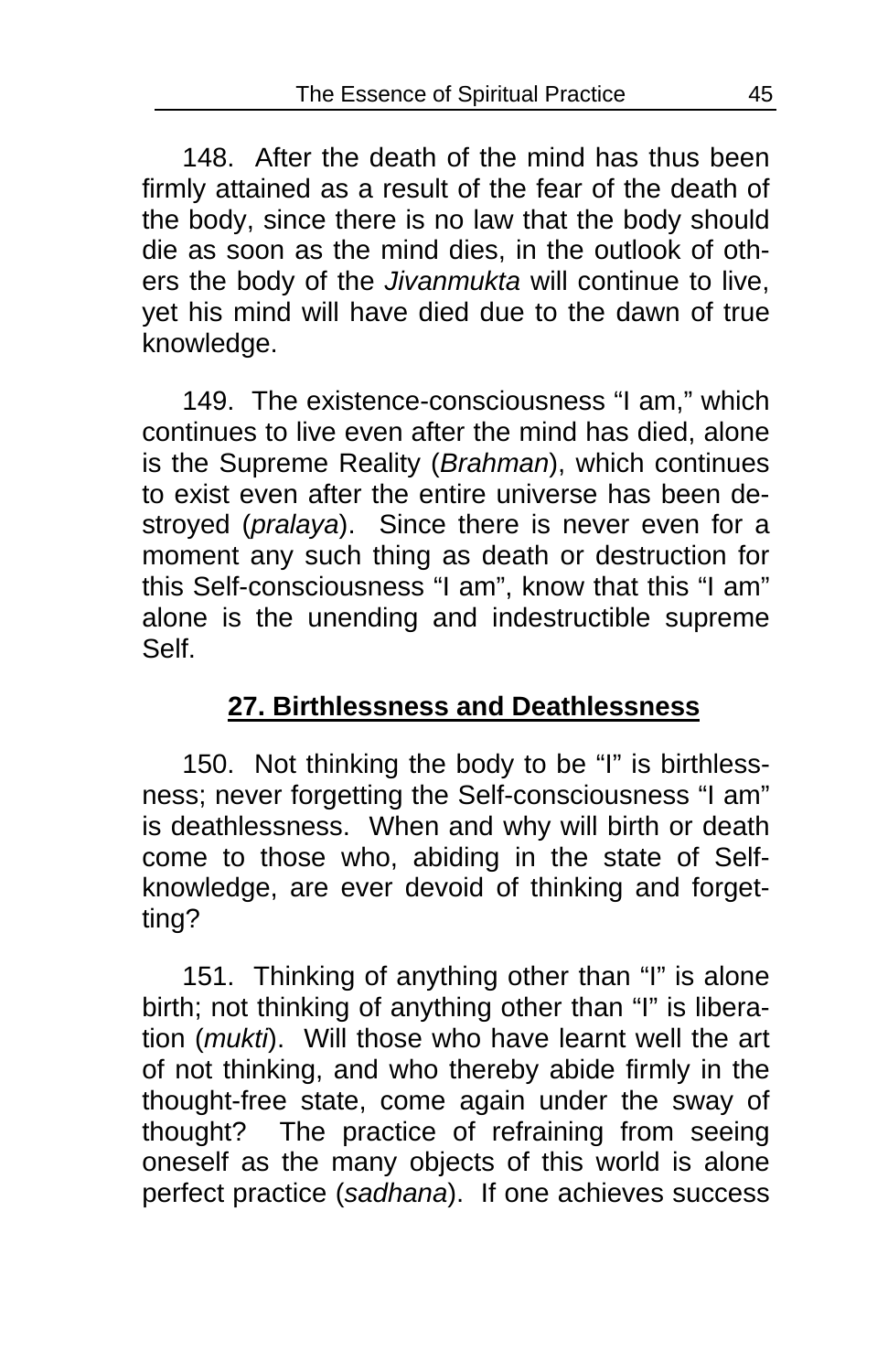in this *sadhana*, then there will be no more birth or death.

152. In order not to experience either birth or death, let us arrive at the exalted practice (*sadhana*) of abiding in the natural state, which is devoid of thinking and forgetting. If we learn correctly how to abide thus, then for what reason will we take birth or die? The art of abiding without doubt in the state of Self is alone worthy for us to learn.

#### **28. The Transcendent Nature of Self**

153. This vast world, God, souls, bondage and liberation all appear to exist only in the waking and dream states, in which thoughts exist; but do they exist in sleep, which is devoid of thoughts? Similarly, they do not exist in the state of Self-knowledge (*turiya*). If one scrutinizes, "To whom do they appear to exist in waking and dream?" they will cease to exist.

154. Since they are known only when thoughts exist, and since they do not shine when one abides firmly in Self, the creator of the soul, God and world is only the mind, which is the aggregate of all thoughts. Is this creation a work done by Self? No.

155. If the truth is to be told clearly, the real substance of the world seen in the waking state is only this ego, which rises and thunders, as "I am this body". On the other hand, if anyone says that Self at any time revolved in mad delusion and either performed creation and all such actions, or became this soul, world and God, that would be a great wrong.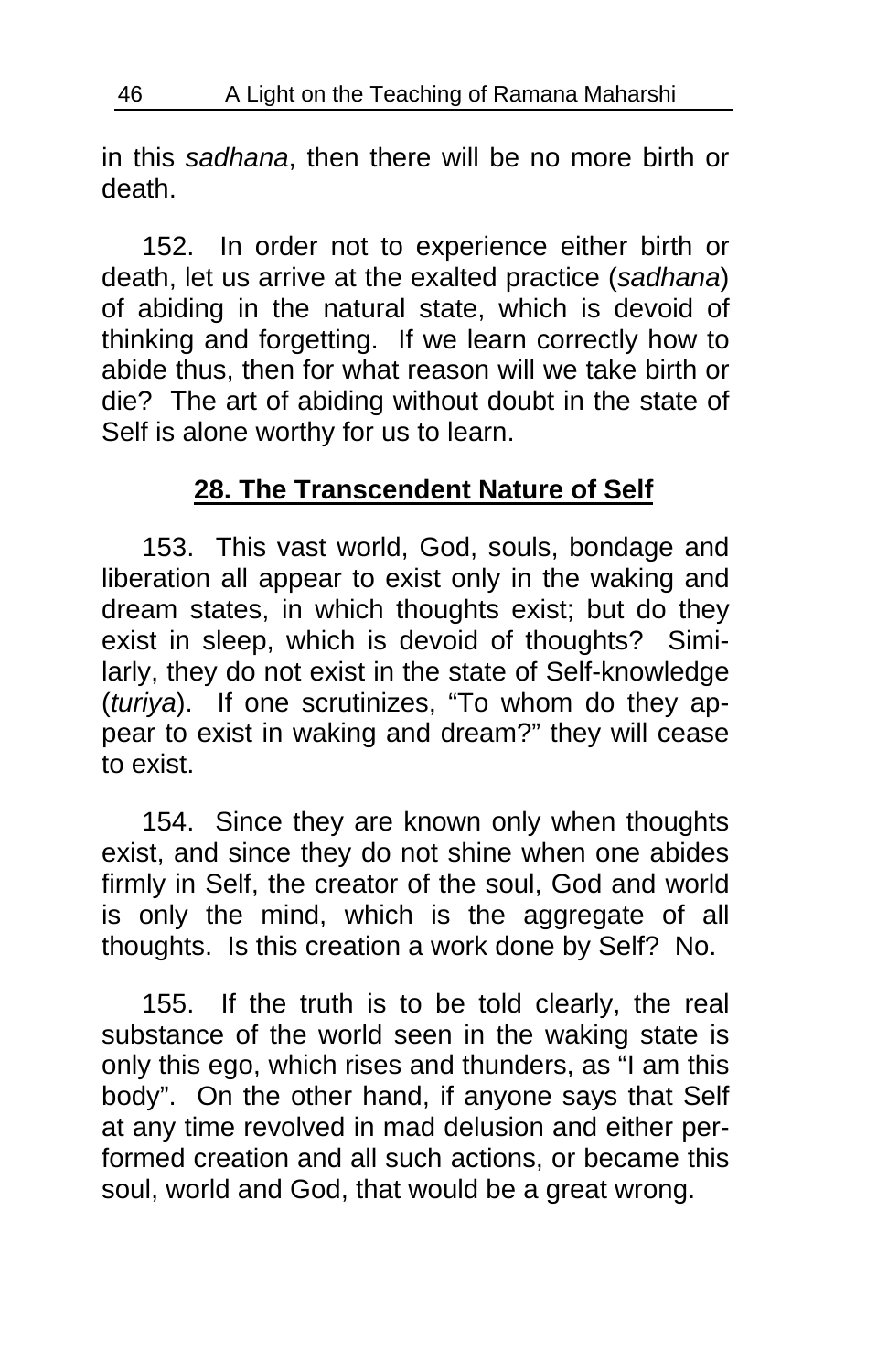### **29. Pramada**

156. Know that the world, soul and God have all seemingly come into existence only because of our *pramada* or slackness in Self-attention.

# **30. The Disappearance of Otherness**

157. The entire universe composed of the five elements, earth, water, fire, air and space, appears only due to our error of mistaking as "I," the ego that rises from Self like a spark rising from fire, and which appears as different from Self whose nature is Being, and as identical with the mind, whose nature is rising.

158. The entire appearance of this world that is seen, including we (the individual or *jiva*) who see it, is a mere false appearance like a dream. If we keenly scrutinize the source (the real "I am") from which the seeing ego rises, and thereby enter the heart and firmly abide there, the reality will shine forth (and the appearance of the triad – the seer, seeing and object seen – will disappear).

159. If we attain the otherness-free knowledge (*ananya jnana*), that this world is nothing but our own Self, seen wrongly in our self by our self through our power of imagination, then the delusion of desire for or fear of the world (the objects we see in front of us), will never rise again; and we will merge in and become one with Self. This alone is our natural state.

160. Self alone exists. Except oneself, nothing exists. But if one takes this pure consciousness,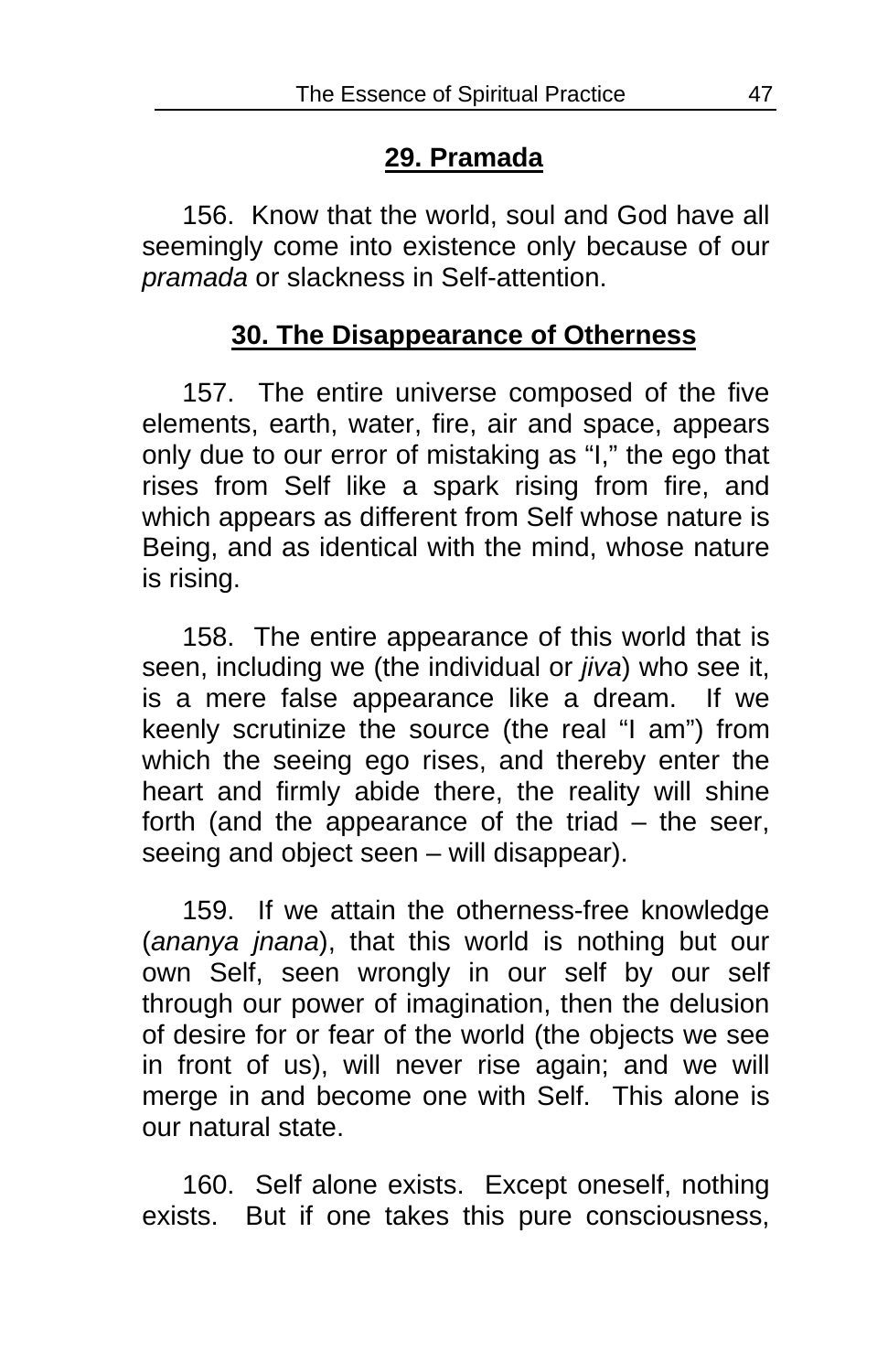which exists and shines as "I," to be the body, everything will assume a form and appear to exist. If one inquires, "Is this 'I' only the body, or is it something else?" and thereby sees the true nature of "I," everything will cease to exist. See thus.

161. If you ask, "For what reason is it said, that if one inquires and knows oneself, this entire world would disappear?" The reason is that the result attained by the inquiry "Who am I?" is the destruction of the unreal individual (*jiva*), the ego, who is immersed in activity due to his taking the body to be himself. (That is, since the entire world-appearance depends for its seeming existence upon the ego who sees it, and since the ego itself has no real existence of its own, when the real "I" is known, the ego will be found to be truly non-existent; whereupon, the world-appearance will vanish, having no one to see it and thereby to give it a seeming existence).

162. The "I," which cannot shine without being joined with a body-form, is alone the ghost-like ego- "I," the great illusion (*maya*). If one courageously and without fear inquires, "Who is this I?" it will become non-existent, and along with it everything else will cease to exist.

163. If this "I," the self-rising ego-appearance, is destroyed by the inquiry "Who am I?", then everything else, which till then appeared only in him (in the mind) but which was seen as if existing outside of him, will cease to exist. The ever-existing Whole or *purna*, which then shines forth as "I-I," the blissful existence which neither appears nor disappears, is the real Self, the true import of the word "I."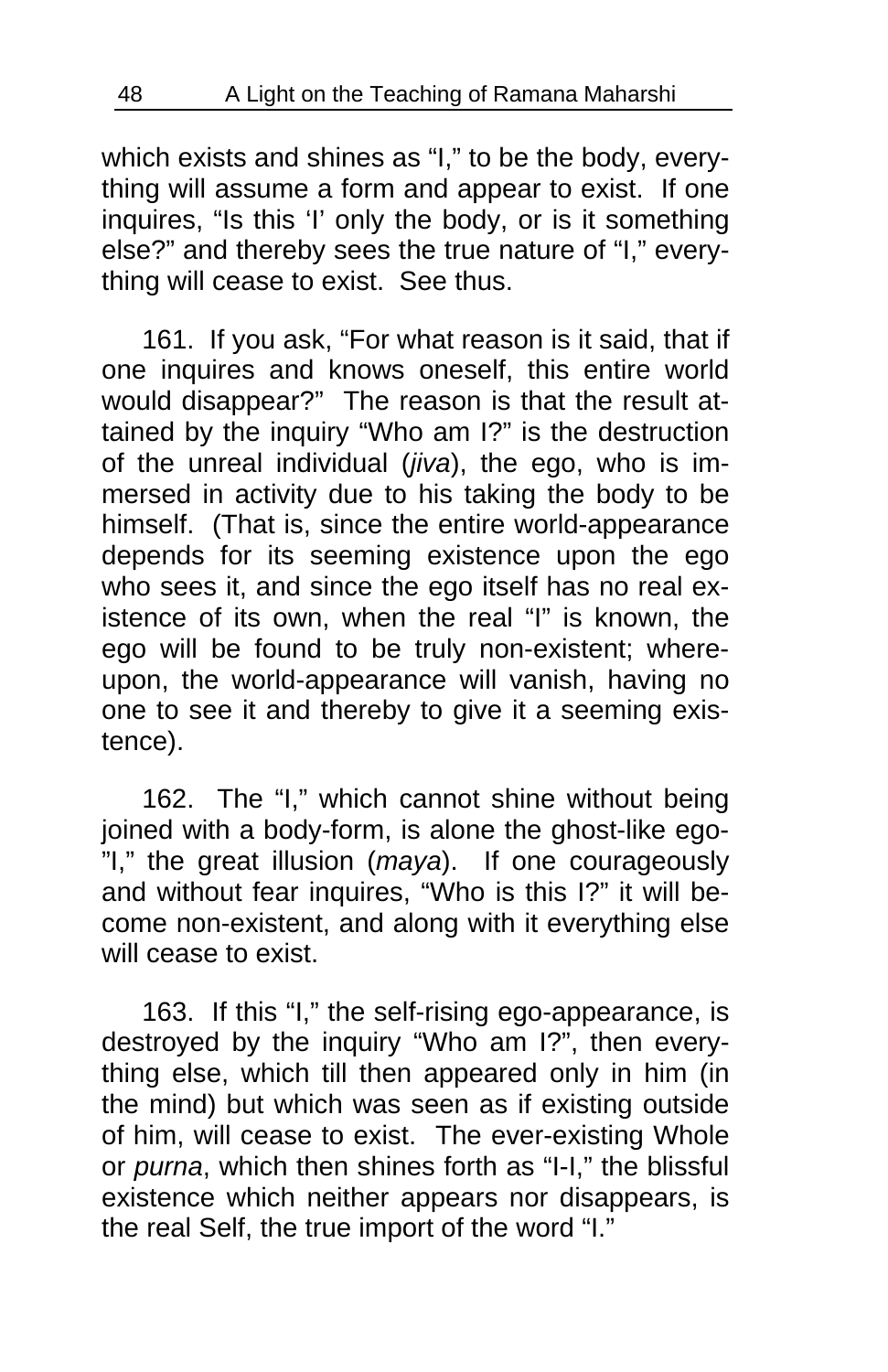164. The "I" which is the Whole, which is the true import of "I", which shines by its own light without appearing due to the functioning of the five sense-knowledges (and disappearing when they cease to function); which is the exalted and everunleaving experience of Self, and which is the true nature of everyone, alone is the one non-dual reality; it alone is true knowledge.

165. This true knowledge is not anything other than oneself; it is our own existence-consciousness "I am." Why should we suffer by imagining and seeing the soul, world and God in this knowledge? Abiding firmly as mere Being, experience this knowledge correctly; then what thing other than oneself will appear there?

### **31. The Destruction of the Universe (Pralaya)**

166. The destruction of the entire universe together with the space and other elements that constitute it is not the state of absolute destruction (*pralaya)*. The state in which the wicked ego, which rises in the form of the feeling "This body of flesh is I" (*abhimana*), drowns in Self and is destroyed entirely, is alone the glorious state of absolute destruction (*maha-pralaya*).

167. After being destroyed in the ordinary destruction at the end of an eon (*yuga-pralaya*), the heaven and earth will appear again at the proper time. The state in which the Fire of Knowledge (*Jnanagni*), which blazes forth on being ignited as the churning process of investigation "Who am I?" pervades and shines everywhere, having destroyed the feeling, "I am this body" (*dehatma-buddhi*), is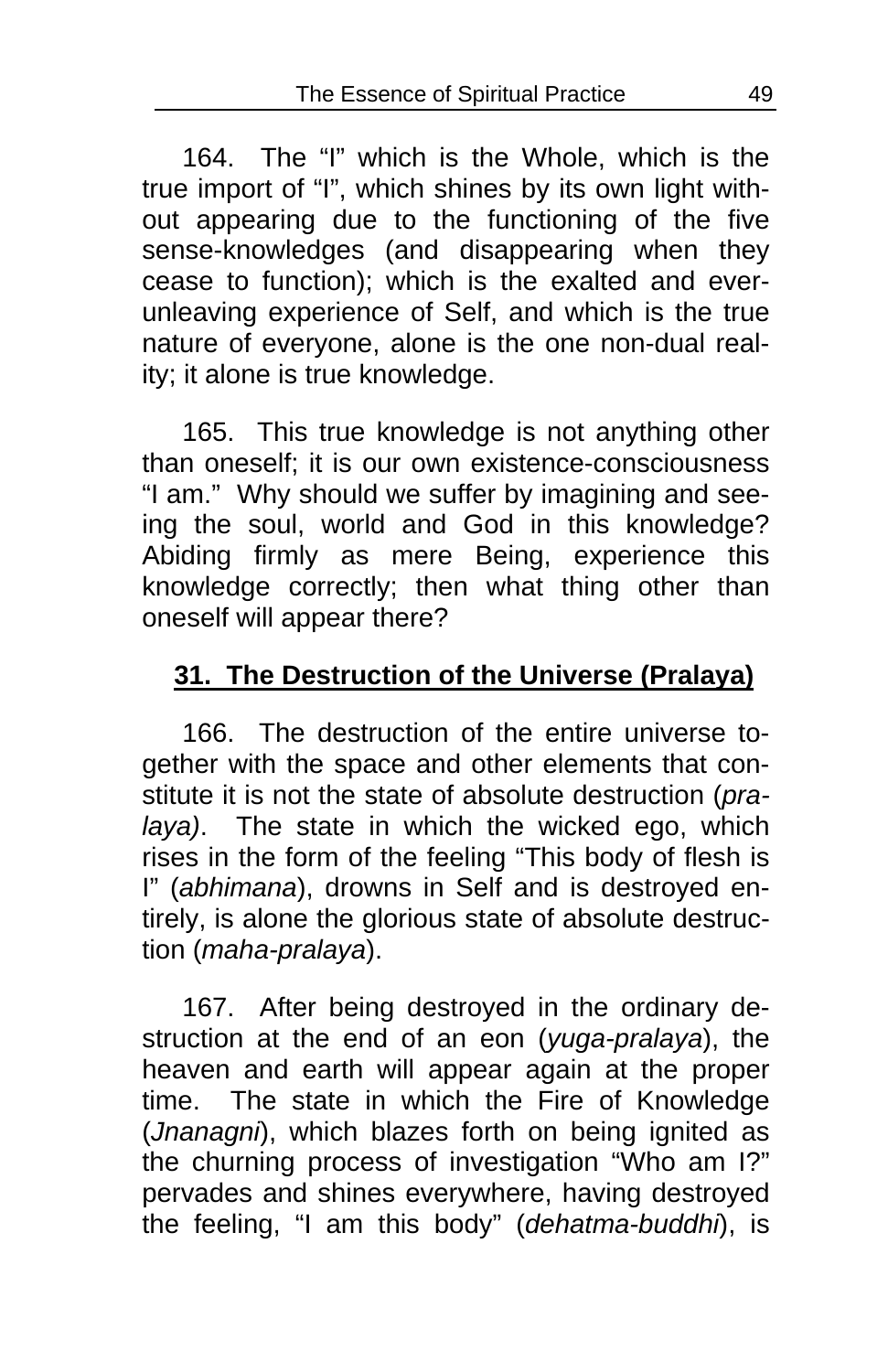alone the absolute destruction (*maha-pralaya*); because the ego, which is thus destroyed by the Fire of Knowledge (*Jnana*) will never appear again.

168. The "I," which continues to live even after the mind has died (as a result of the above said inquiry "Who am I?") is indeed the Supreme Reality (*Brahman*), which alone exists after the universal destruction (*pralaya*). The mind expanding as everything, having risen from the heart (that is, the mind slipping down from the true state of *Brahman* due to inadvertence or lack of Self-attention (*pramada*), and thereby becoming the cause for the creation and sustenance of the false appearance of this entire universe), is not the state of true power; the mind merging and abiding firmly in Self is alone the true state of supreme power.

Note: The supreme and truly divine power is not the power of the mind (*maya*), which creates and sustains the false appearance of the universe, but is only the power of Self-abidance, which reveals the truth that illusion (*maya*) is ever non-existent.

# **32. Denying the Ego**

169. Your appearance as an ego, an individual soul who rises in the form "I am this body," alone is the root-cause for the appearance of this unreal world. If this root-appearance, the rising of yourself as an individual soul, does not rise even in the least, that state will be the state of liberation, which is completely devoid of the imaginary appearances of the world and God.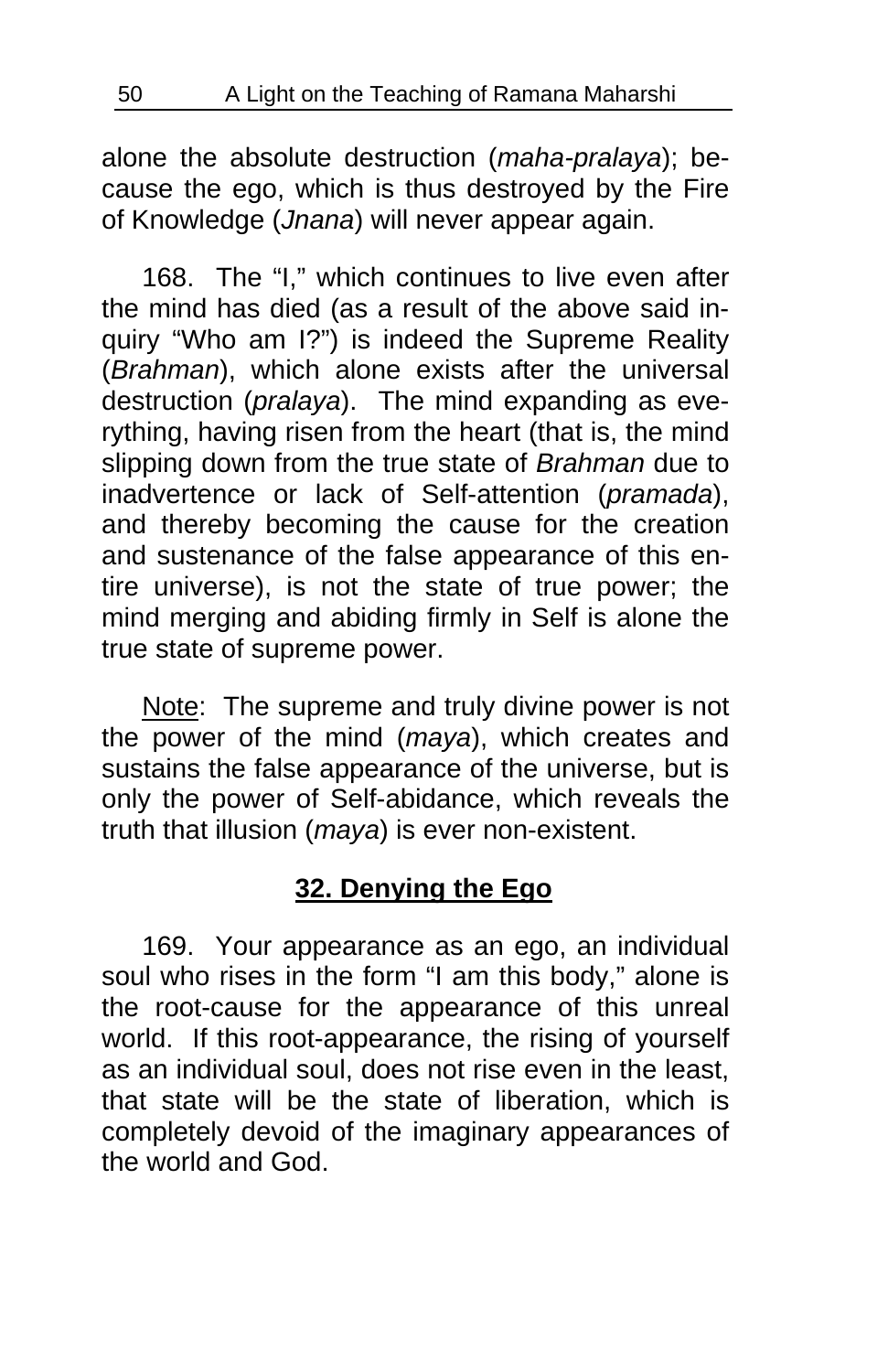170. If one has the ability to deny oneself and thereby to destroy the rising of the ego in its very source, what other *tapas* need one perform? The real Self, the source in which the ego thus subsides and dies, alone is the state which is worth to purchase and attain by selling (or renouncing) all the three worlds.

# **33. Illusion or Phenomenal Existence (Maya)**

171. Listen now to the proper reason why, in answer to those people who asked due to bewilderment of thought, "Why has this illusion or phenomenal appearance (*maya*) come? How has it come?" Lord Ramana did not give a direct reply by telling why or how, but instead said, "See to whom illusion (*maya*) has come."

172. He who says that phenomenal existence (*maya*) has come into being is only you, whereas enlightened Sages (*Jnanis*), who have attained the great experience of Self, never accept that *maya* has come or that it now exists. Therefore, you, who assert that *maya* has come and exists, alone are the one who has the duty to investigate the truth in that assertion in order to prove its validity. Investigate thus.

173. If you first attend to yourself, by investigating within yourself "To whom has this illusory appearance of the world (*maya*) come? To whom does it exist?" then in the mind that has merged in the state of Silence due to such Self-attention, the truth that you exist as the mere consciousness "I am," devoid of any differentiation, diversity or imagi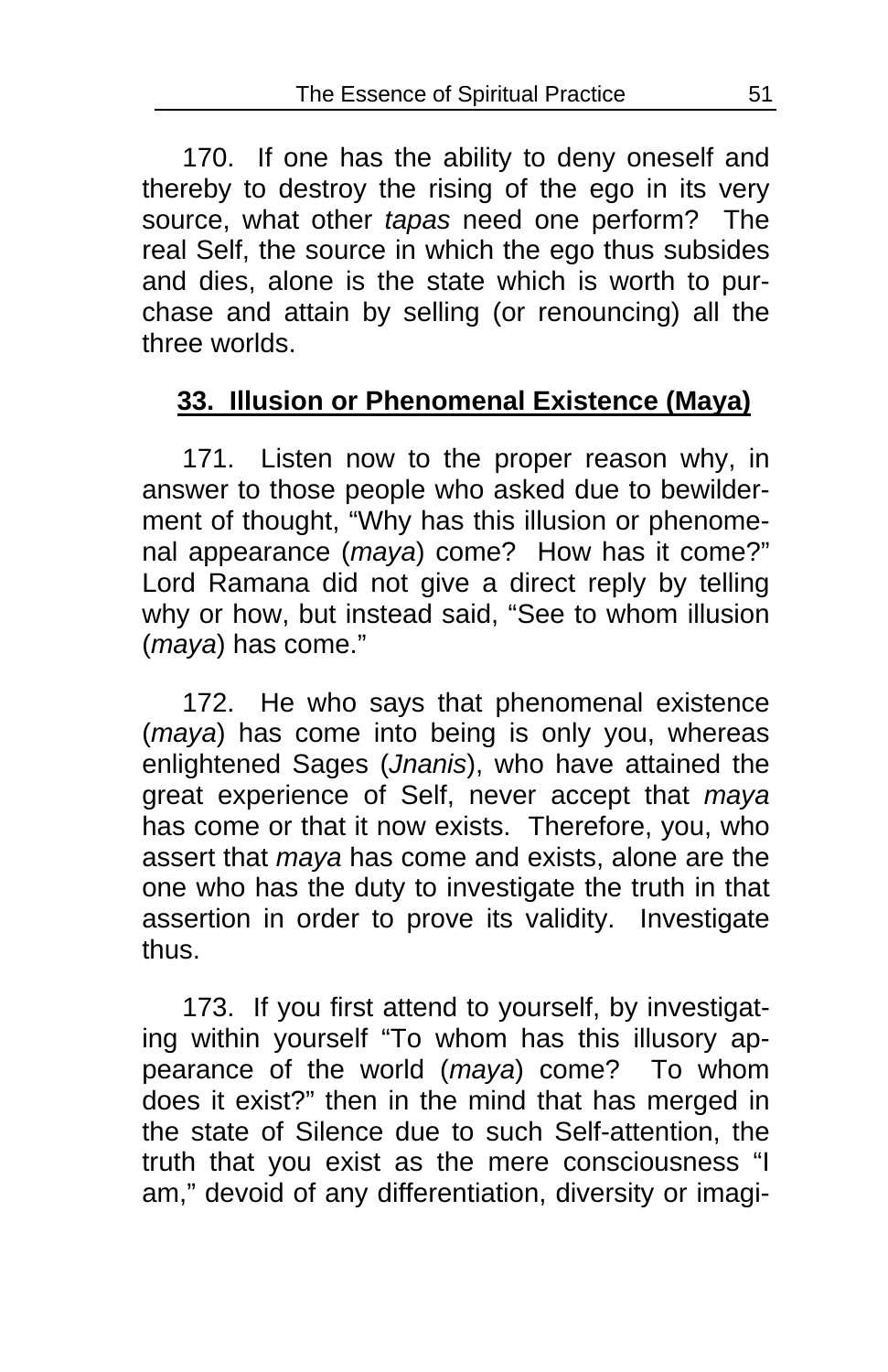nation (*vikalpa*), will spontaneously reveal itself to you.

174. When the truth is known that you, the person who identifies the body as "I," and who raises doubts and asks questions about phenomenal existence (*maya*), do not exist even in the least, then you will know as a matter of direct experience that in no place, at no time and in no way did phenomenal existence (*maya*) ever come or exist, and that the existence of the illusory world (*maya*) cannot be accepted even as a false appearance.

175. He (the mind) who says that the illusion of phenomenal existence (*maya*) has come into existence is himself an illusion (*maya*). Therefore, the one path of Self-attention, which puts an end to the mind, is alone the means that the pure *Jnana-Guru*, Sri Ramana Bhagavan, has bestowed upon us as the apt medicine to put an end to all the arguments that arise about phenomenal existence (*maya*).

176. Even though our *Guru* has instructed us, "See 'Who am I'?", people of dull intellect ask, "Why has this world and the pleasures and pains herein come into existence?" instead of investigating "Who am I?" within themselves; only for such dull-minded people who ask thus, the *Guru* and the scriptures say, "Ah! That is all illusion (*maya*)."

177. But since people of pure faith who sincerely engage in the practice of Self-attention as instructed by the *Guru*, drown in the true consciousness "I" by turning their attention again and again towards the false self (the mind) whenever it rises, to raise any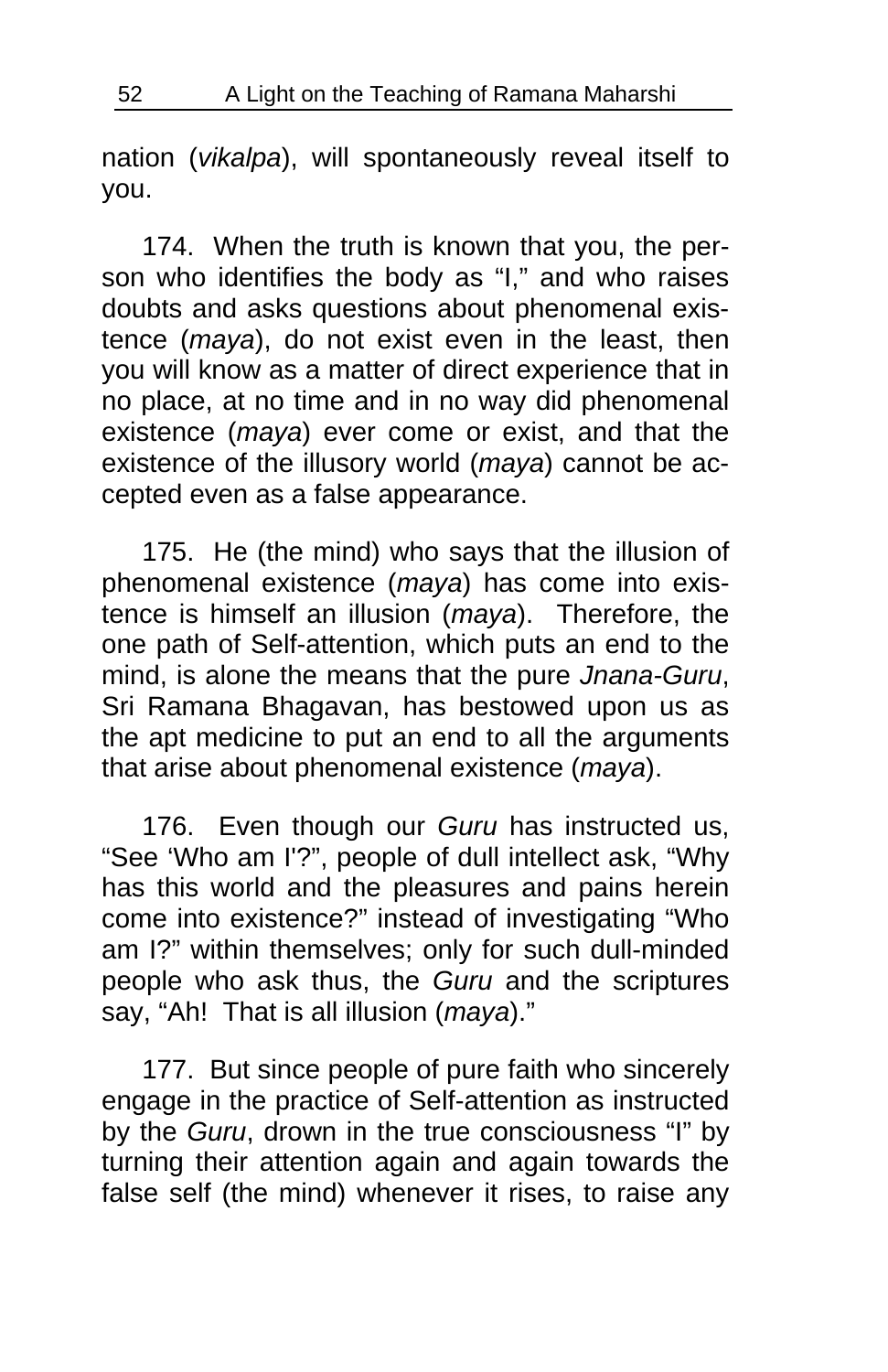kind of further questions, this talk of *maya* is not intended for them.

### **34. Doubt Who is the Doubter**

178. Do you merely want an apt reply to the doubt that has come to you? Or do you wish to attain the state in which no doubt can ever rise again? Know that to become pure consciousness, in which there is no place for any doubt to rise, is alone the state that is acceptable to wise people.

179. Even though one doubt that has come to you is removed by an apt reply, another one will spring forth in your mind. If you have a liking that such a nuisance should not rise again, investigate within yourself, "From where does this doubt arise?"

180. Doubts arise only about objects other than oneself; but no doubt can ever arise about one's own existence, "I am," (That is, no one can ever doubt "Do I exit or not?"). If one mistakes the body's existence to be one's own existence, then innumerable doubts will arise about the world and God (which appear to exist only when the wrong identification "I am the body" rises); but if one knows oneself to be Self, the one real existence, then no doubt will arise about anything.

181. Before this doubt "Am I this body, or am I something else?" is removed, why should one raise doubts about other things? Know that the only inquiry that is worthy for wise people to undertake, is to turn within and scrutinize in oneself, "What am I?"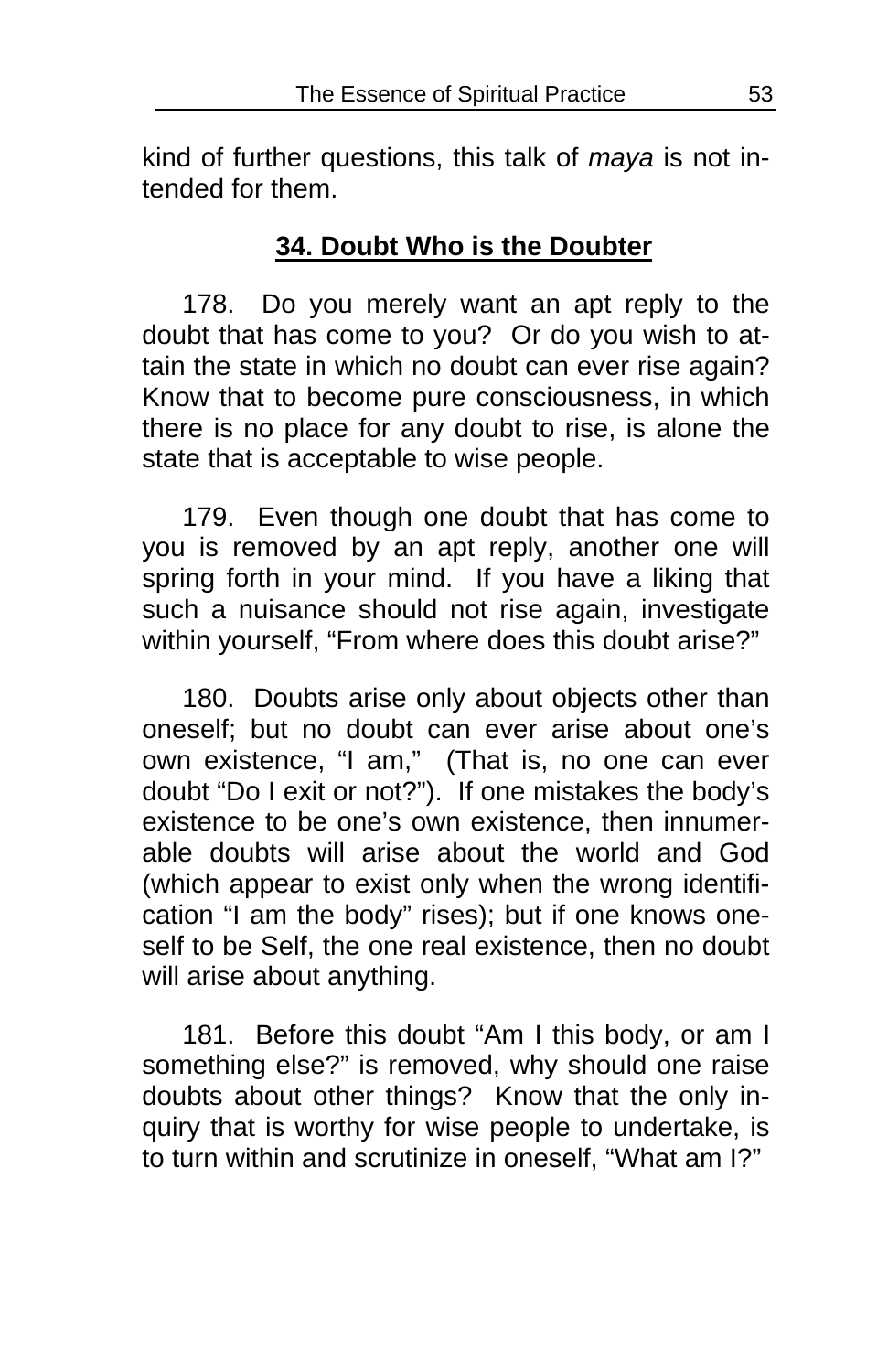182. Whatever doubt may rise, it cannot rise without you, the one who rose first and who then only raised it. Therefore, the original doubt, namely that of not knowing who this "you" is, is alone the root of all doubts.

183. Until this first doubt "Who am I?" is cleared, giving replies to the other doubts raised by you, would be just like plucking the leaves that grow on the branches of a tree, because they will sprout again and again. If you cut the root of the tree, they will not sprout again. (Similarly, if you root out the ego by scrutinizing "Who am I?" no doubt will arise thereafter).

184. Doubts arise about the reality of the world and God only because of one's error of not knowing the reality of oneself. When one's own reality shines as Self, the real "I" that is devoid of any other thing, what doubt can rise?

185. No doubt rose about anything when you were asleep. But when you wake up from sleep, you rise as a person feeling "I am this body, I am an individual." That person who rises here in the waking state is the doubter. He did not exist in sleep; but you did exist in sleep. Therefore, you who existed even in sleep are not the doubter.

186. The doubter exists only in the waking and dream states; this doubter ceases to exist in sleep. Did any doubt rise to you who existed at that time? That "you" who existed even in sleep is alone the real "you."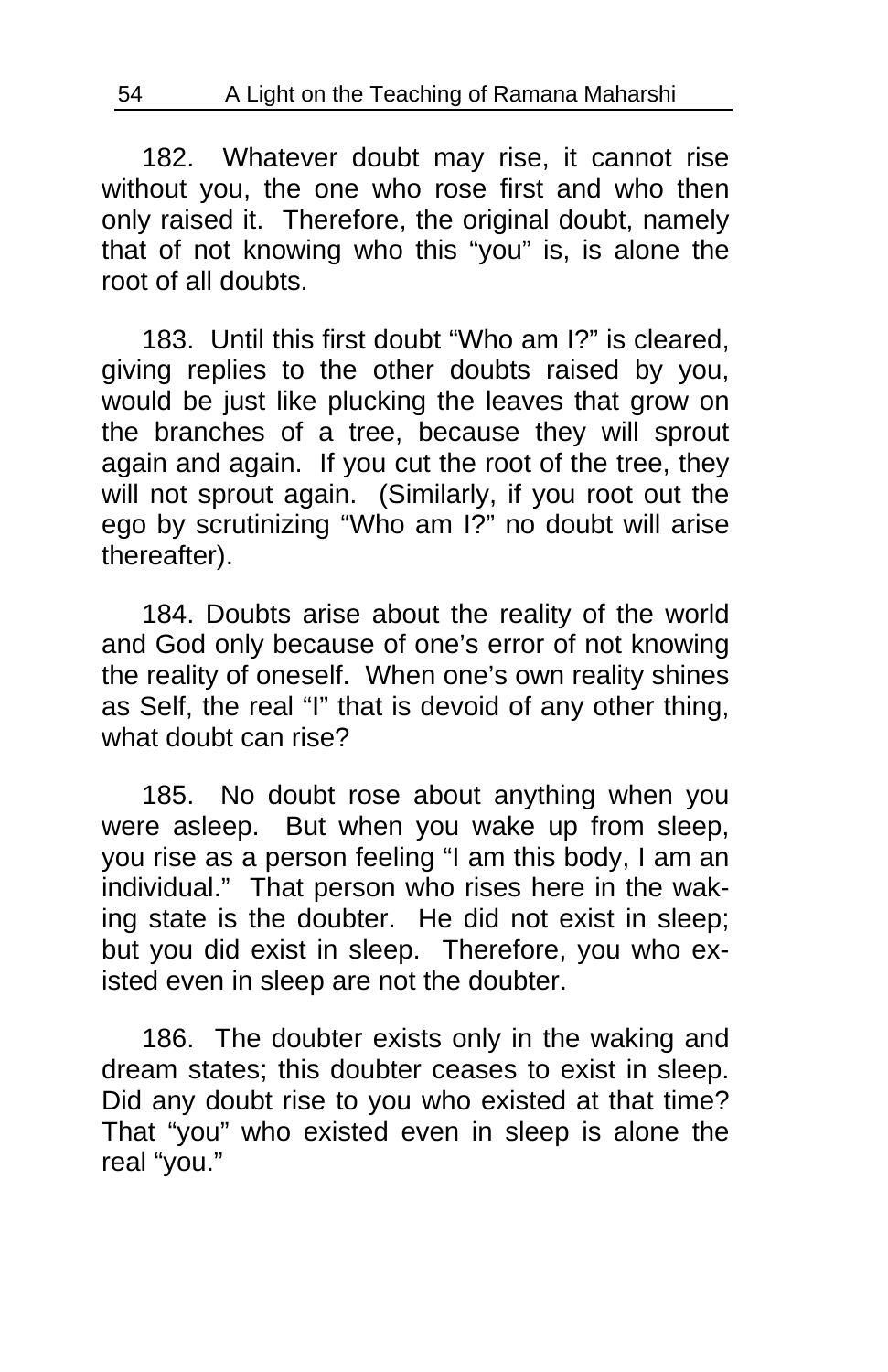187. The existence of the doubter is itself doubtful. But your existence is the unique existence, which is devoid of any doubt. He who rises, feeling his body to be himself, is the doubter; but you are the space of pure knowledge (*jnanakasa*). In the state in which you thus shine as the space of pure knowledge, what other thing exists for you to know?

188. Know that it is only for this reason that Sri Ramana Sadguru, the embodiment of Wisdom (*Jnana*) and Grace, who has taken us as His own, replied to all the questions asked by His true disciples who had taken refuge in His Feet, "Doubt who is the doubter that asks these questions."

# **35. The Learning That Should be Learnt**

189. One's learning to abide as the indestructible existence-consciousness "I am," having known it to be different from the existence of the body, is alone true learning, (the supreme science or *paravidya*). Abiding thus, having clearly known this existence-consciousness, and having thereby subsided in Self, is alone the state of true knowledge (*jnana*).

190. Even though one's mouth is dumb, (that may be an obstacle to one's speaking but) how can that dumbness of mouth be an obstacle to one's eating and filling one's stomach? Similarly, even though one has not at all studied and learnt the scriptures, (that may be an obstacle to one's delivering long and learned lectures, but it cannot be an obstacle to one's enjoying the true happiness of Self, because) to abide permanently in Self is easy.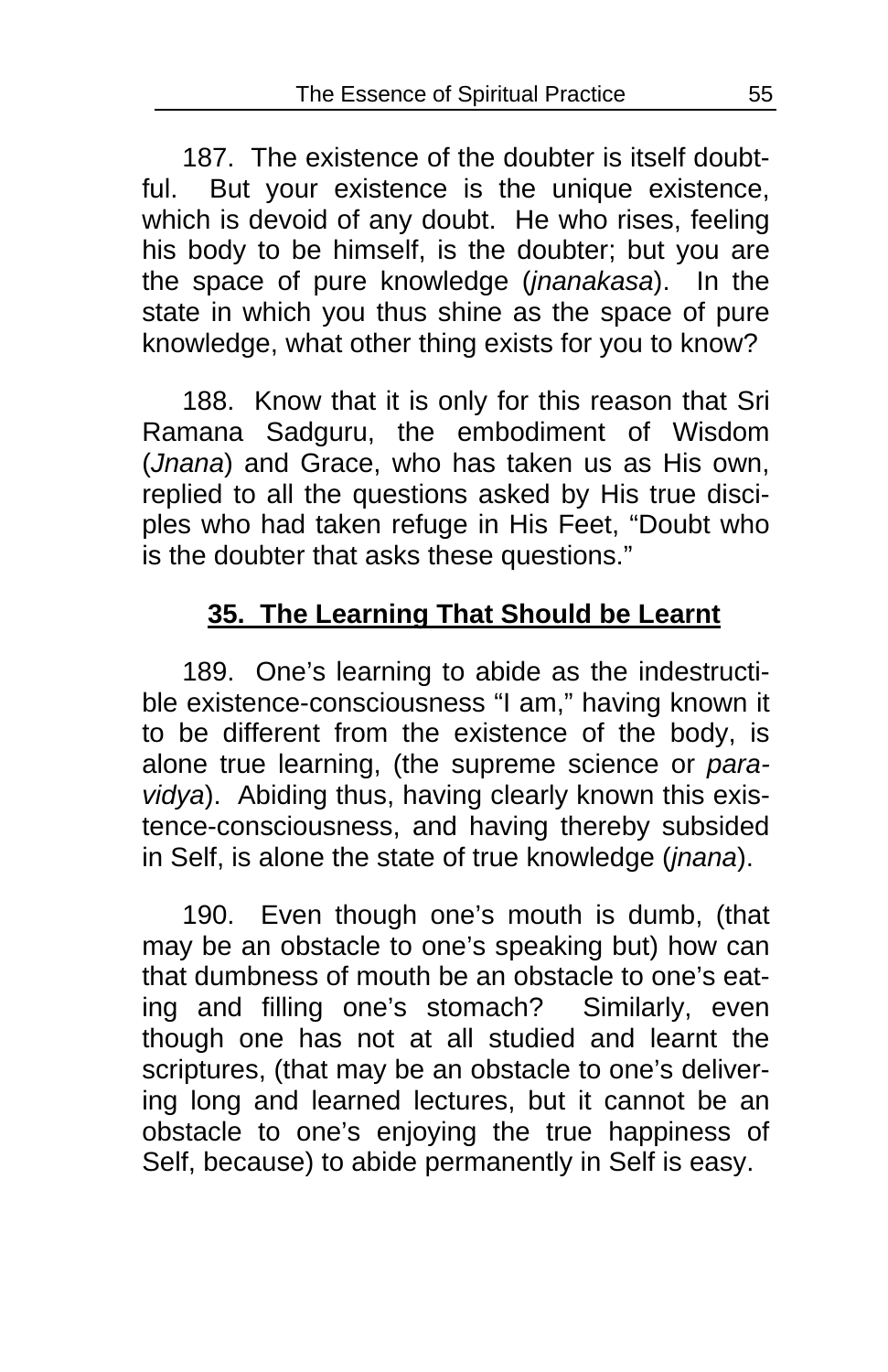56 A Light on the Teaching of Ramana Maharshi

191. The greatness which one attains by learning all the arts and sciences (the sixty-four kinds of mundane knowledge, or *apara-vidya*) is only like a very valuable gem which one has acquired in dream. In the true awakening, the state of absolute oneness (*kaivalya*), which is like one's awakening from dream, all that mundane learning will be found to be useless and unreal like the blueness of the sky.

192. All the knowledge which one learns (by studying countless scriptures) is nothing but a great store of thoughts and tendencies (*vasanas*). The pure (adjunctless and contentless) knowledge "I am", which remains as Silence when one has completely discarded all those thoughts and tendencies (*vasanas*), is alone true knowledge (*mey-jnana*). Therefore, know that all one's learning more and more is only ignorance (*ajnana*).

193. The knowledge of one's own Self, "I am", alone is true knowledge (*jnana*). Whatever knowledge one has acquired of anything other than oneself, is only ignorance (*ajnana*). Know that all that is seen by one who has first known himself, will not appear to him as different from himself.

194. Know that making effort to achieve an inward-facing attention, which will increase the clarity of Self-awareness, instead of driving the mind outwards with great force in order to acquire the useless learning (of mundane knowledge or *aparavidya*), which will cloud and destroy that clarity, is the truest and highest learning (*para-vidya*).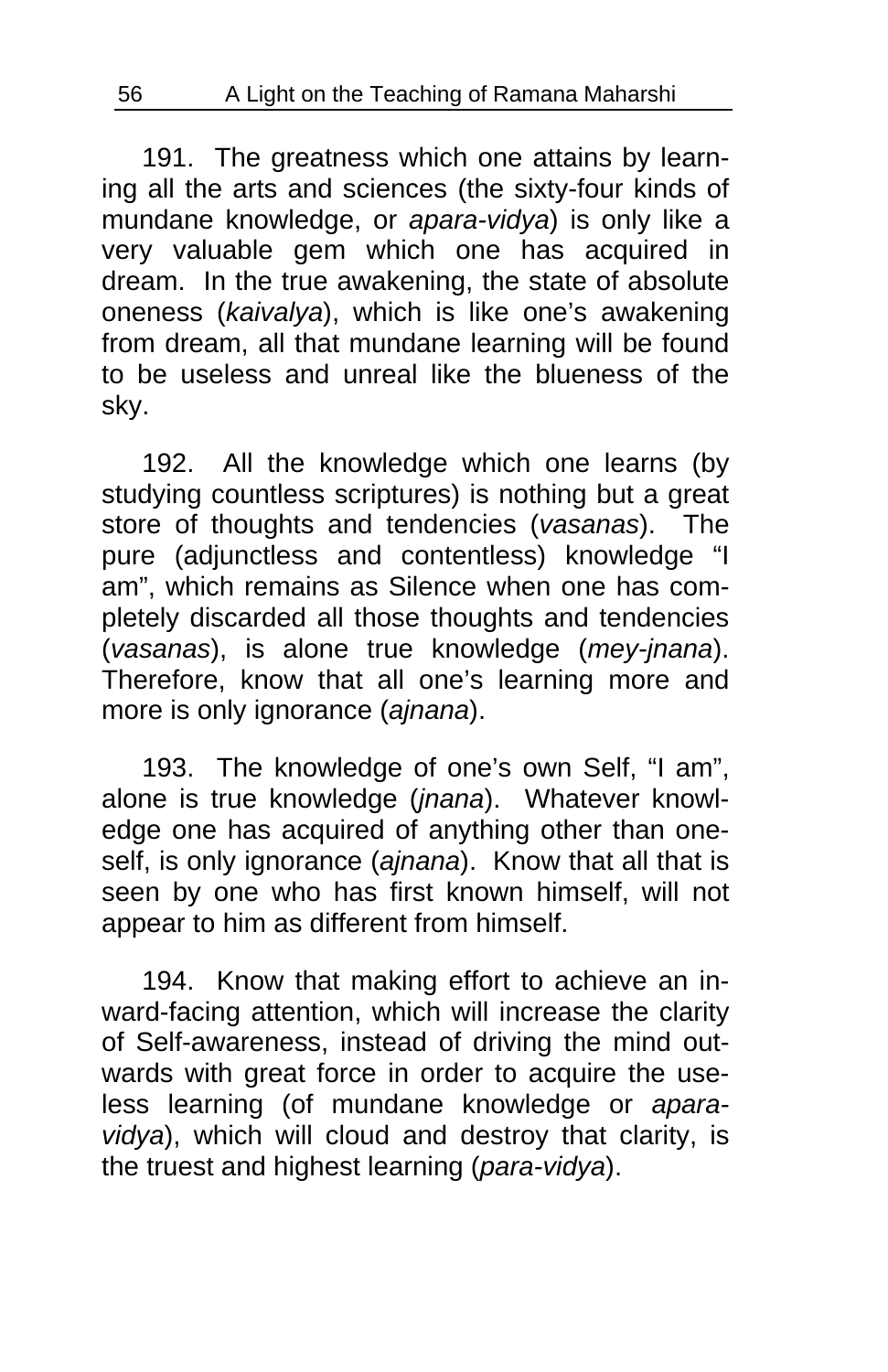### **36. The Destruction of Our Rising**

195. Seeing the world, which appears only due to our error of not knowing that the rising "I" or ego is unreal, and thinking the world to be a very great and attractive thing, the persistently mischievous mind runs after it with great desire, hoping to enjoy all the seeming pleasures which it sees in it. But instead of running thus after the world, if the mind turns its attention towards itself in order to scrutinize and know the truth of the rising ego, it will subside with great love and will thus become one with God, who is the real Self.

196. Self-knowledge will shine forth spontaneously only when the mind subsides. But if the mind that subsides is full of wicked and inauspicious tendencies (*asubha vasanas*), Self-knowledge will not shine forth, and hence the mind will once again rise and become extroverted. If on the other hand the mind that subsides is pure, being endowed with good qualities (*sattva gunas*) and the tendency to simply be (*sat-vasana*), it will merge within with onepointed Self-attention and unsleeping vigilance, and hence it will not rise again; but will attain unwavering abidance in the state of Self-knowledge.

197. If the mind, having subsided and becoming one with Self, clearly knows that Being (as it really is) is alone real happiness, and that rising as "I" (a separate individual or ego) is nothing but misery, it will gain the fondness to subside in Self without ever rising again, having completely destroyed the duality of likes and dislikes.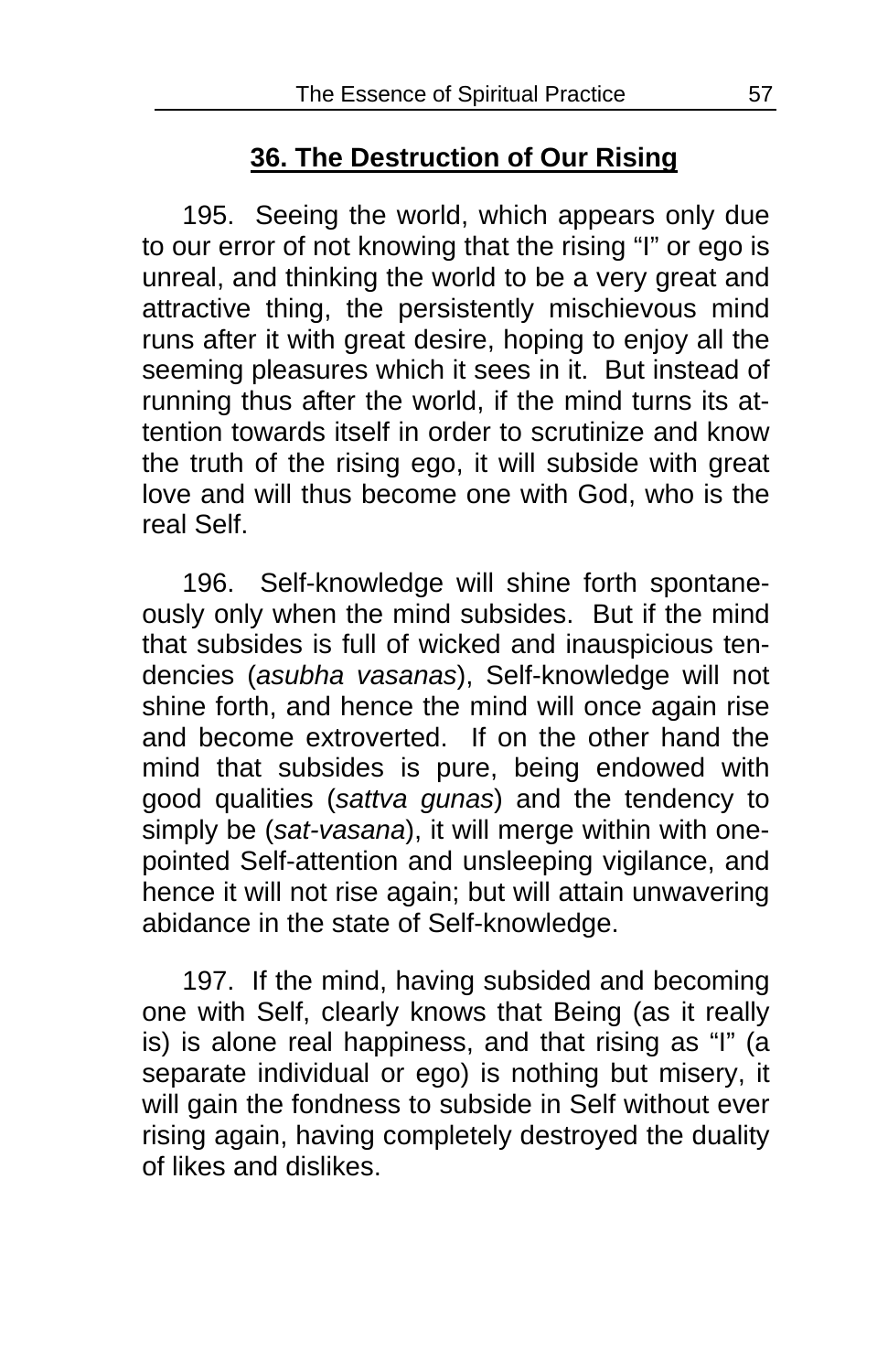# **37. Spiritual Maturity (Pakva)**

198. The mind will not be willing to come and follow the spiritual path until it has been repeatedly stung and afflicted by the miseries, which lie hidden like poisonous honeybees in all the worldly pleasures that are sought and attained through the five senses; and until it has thereby gained desirelessness (*vairagya*) towards all such pleasures. This alone is the reason why God gives all the sensepleasures that people ask Him to bestow, and is also the reason why the Vedas mainly recommend the path of *kamya karmas* (actions performed for the fulfillment of temporal desires).

Note: When God bestows worldly pleasure upon those people who pray for them, and when the Vedas recommend people to follow the path of *kamya karmas*, their inner aim is only to create desirelessness or *vairagya* in the hearts of people by making them experience all the miseries which will inevitably accompany the enjoyment of sense-pleasures. Compare verse 681 of Garland of Guru Sayings, in which Sri Bhagavan says, "The injunction 'Marry a girl' is (given in the Vedas) in order to make one give up the desire for that petty pleasure (of sexual enjoyment), is it not? (Similarly) the injunctions which extol (the performance of) ritual sacrifices are (given) by the words of the Vedas in order to make one gain aversion for all the pleasures of heaven and so on; say, is it not so?"

199. For people whose madness of desire for the pleasures of this world has not yet subsided, who have not become disgusted with all the efforts they have been making to obtain those pleasures,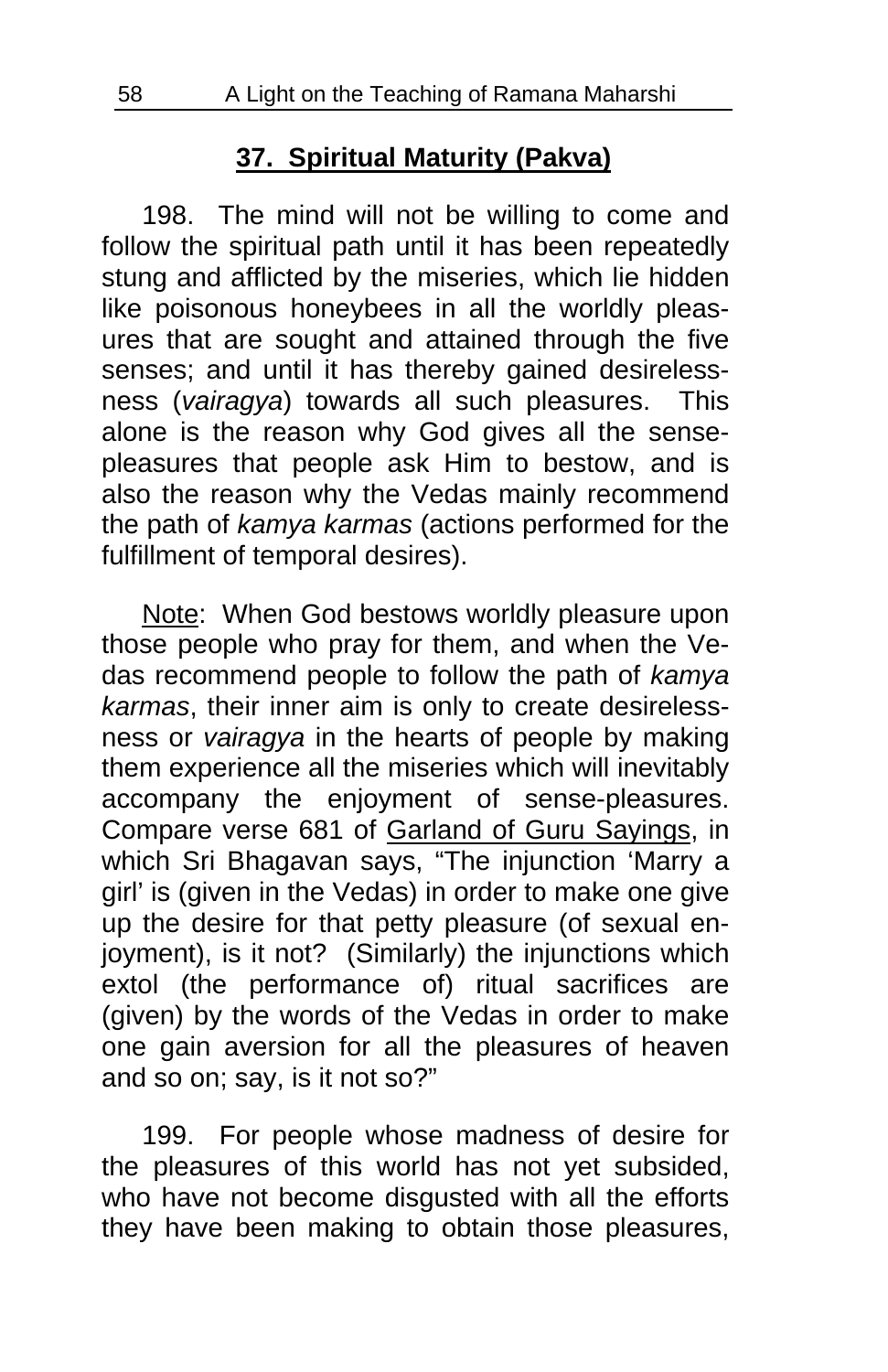and whose minds have not therefore completely withdrawn from all such extroverted desires and efforts, it will not be easy to inquire, "Who am I?", and to know the true state of Self, just as a reflection of one's face will not be formed clearly in swiftly running water. Know that a reflection can be seen clearly only when the water stops running and collects itself calmly together in one place.

Note: Compare Vichara Sangraham, ch. 8, paragraph 3, where Sri Bhagavan says, "Just as it is impossible to separate the threads of a fine silk cloth with a very gross (and blunt) crow-bar, and just as it is impossible to determine the nature of very subtle objects with a lamp which is very much wavering due to the wind, so it is impossible to experience the reality with a mind which, being under the sway of inertia and activity (*tamo-* and *rajo-gunas*) and thus is gross and wavering, because the reality is extremely subtle and motionless".

200. If the liking to attain true knowledge really rises with one, it will be easy for one to experience Self-knowledge, the state of perfect emancipation, as clearly as an *amalaka (*crystal, or goose berry*)*  fruit in the hand. But so long as even an iota of the liking to enjoy the pleasures of this unreal world remains unsubsided in one's heart, the real thirst to know Self will not rise within one.

201. To the extent in which the conviction grows stronger in us that all the extroverted activity of the mind is only misery, to that extent the desire and love to turn within will also increase. And to the extent to which the strength to attend to Self alone increases in us, to that extent the conviction will grow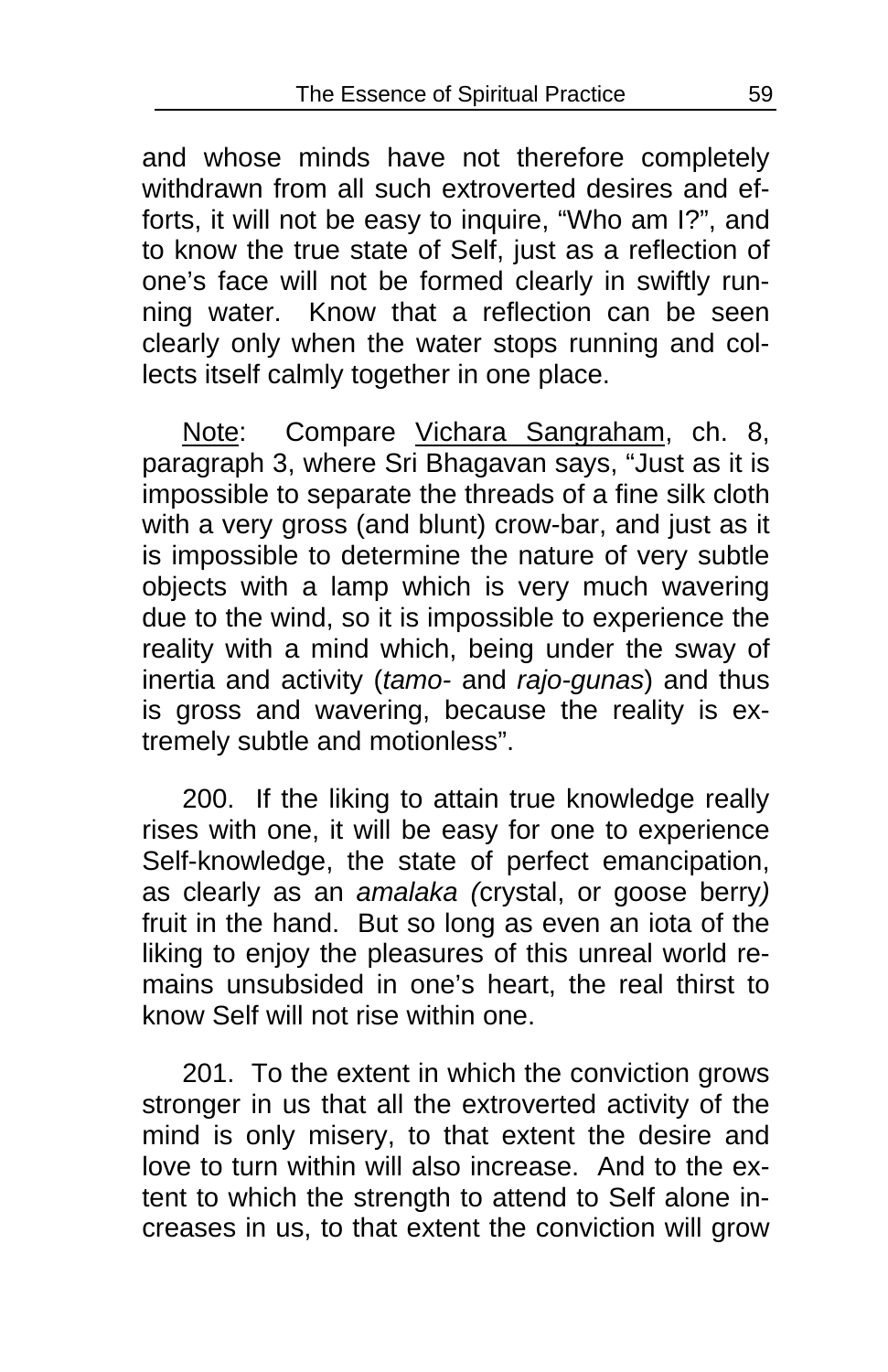that attending to anything other than Self is useless. Thus, each one of these two (namely *vairagya* or desirelessness towards external objects and *bhakti* or the love to attend to Self) is an aid to increase the other.

202. Know that he who likes to remain steadfastly attending to Self, knowing that Self-attention is far more important than any action that he has to do, than any word that he has to speak, or than any thought that he has to think, alone is a true mature spiritual aspirant (*pakvi*).

203. Though many crores (millions) of very important thoughts rise in one's heart, bliss can be enjoyed only when one rejects all of them and remains still, knowing that to be still is far more important than to continue attending to any thought whatsoever. Only by those earnest aspirants who have clearly understood this truth, can real austere practice (*tapas*) be possible.

#### **38. Intense Earnestness is Required**

204. Just as a pearl-diver ties a stone to his waist, dives and takes the fine pearl lying in the depths of the ocean, one should fasten upon the mind a stone girdle of firm desirelessness (*vairagya*) and dive within oneself to take the ancient pearl of Self, the original consciousness.

205. If a pearl-diver remains on the shore of the ocean waiting for the roaring waves to subside, will he ever succeed in gathering pearls? If he plunges through the waves on the surface and dives deep into the ocean with a heavy stone tied to his waist,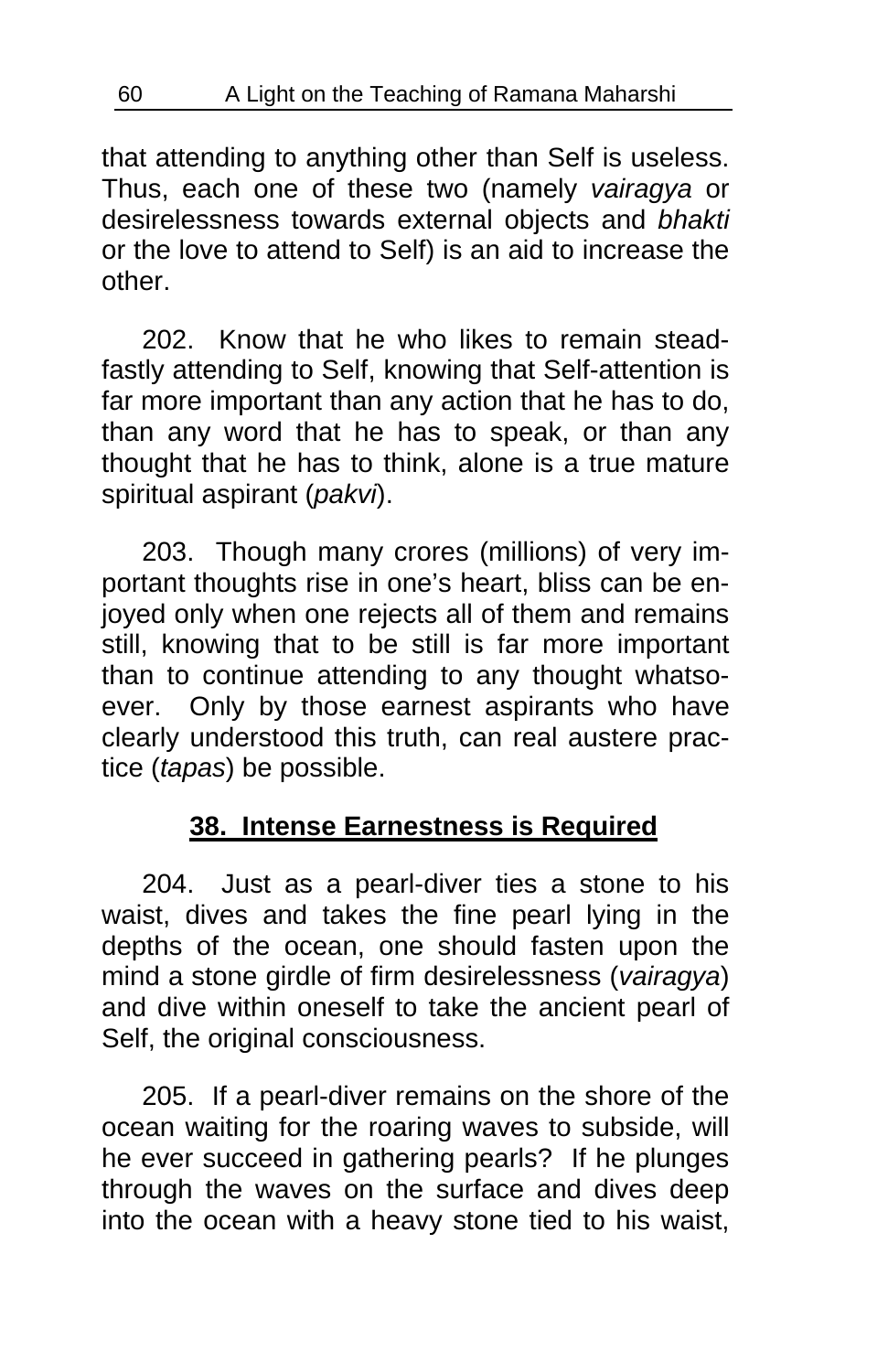what waves will he find there in the depths? (Similarly, if we steadfastly dive beneath the waves of thoughts into the depths of our heart, by keenly attending to the consciousness "I", we will find that there are no thoughts there to disturb us).

206. Since a life of great peace exists deep within the ocean of our heart, we should be completely indifferent towards the many tendencies (*vasanas*) which are tossing like heavy waves on the surface of that ocean, and with intense desirelessness (*vairagya*) we should dive deep into Self, the primal consciousness of our existence.

207. Having dived deep into the heart, which is the consciousness "I", and having thereby rectified all kinds of sense-knowledge, which are distortions of the one real consciousness, and which rise like bubbles on the surface of the ocean, we should abide only as this existence-consciousness, which shines as "I am", without knowing anything through the senses.

208. When we thus abide more and more in the natural state of Self, all the innumerable tendencies (*vasanas*) will be destroyed. Other than this practice of Self-abidance, there is no effective means that will destroy the tendencies so easily and so quickly.

209. Even before all the tendencies have been completely destroyed, by one's own desirelessness (*vairagya*) and by the Grace of God, it is possible for one to attain the blemishless light of Self-knowledge. Then by the power and clarity of that Selfknowledge, the delusion of attachment to the body and mind will automatically be destroyed.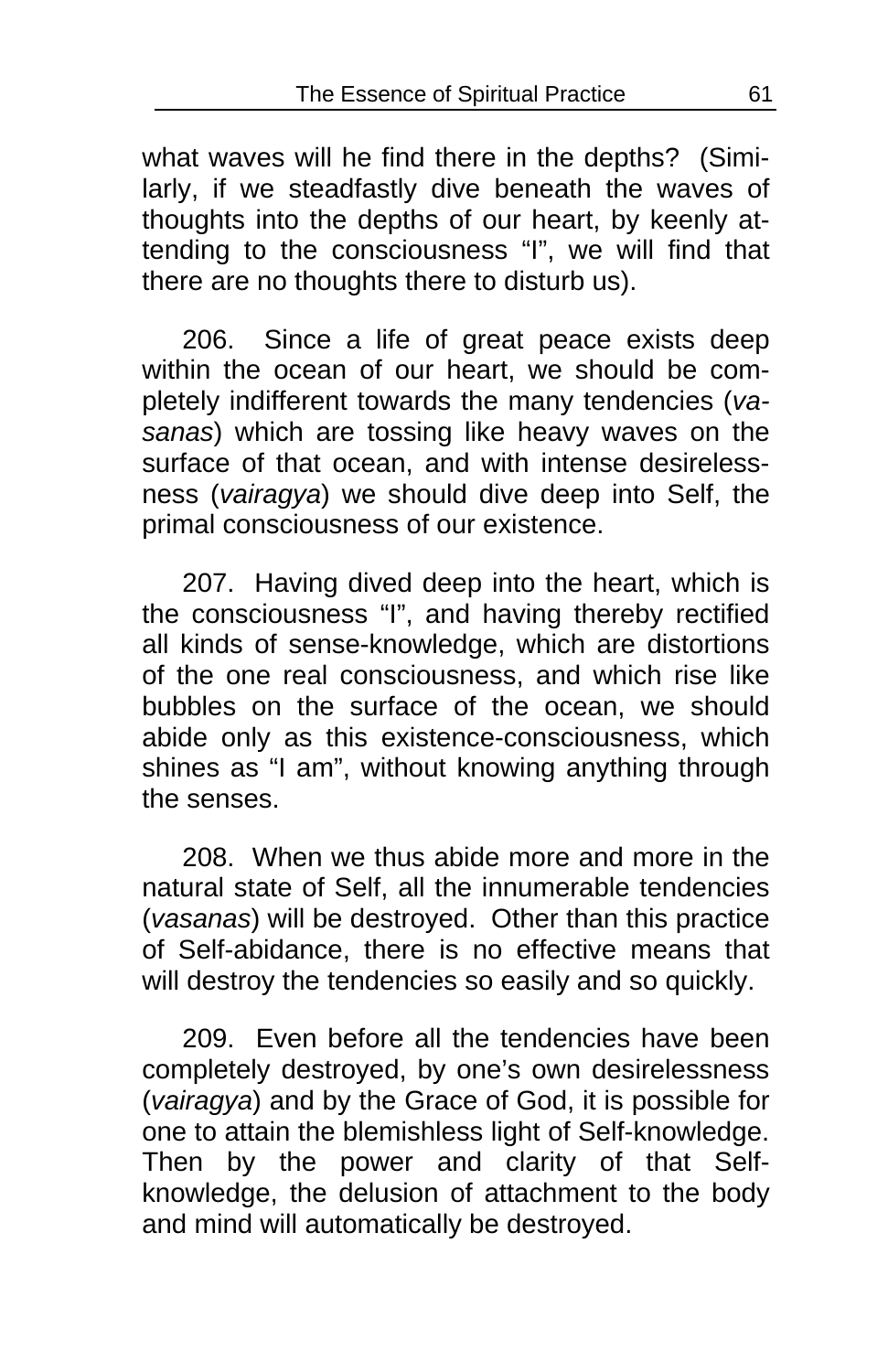210. Those aspirants who have attained purity of mind due to the strength of the good qualities that they have gradually cultivated, and acquired through so many births, will easily learn how to abide in this state of Self-knowledge as soon as they come into the presence of the *Sadguru* who has manifested Himself in human form.

211. Do not fear. By the great power of the Grace of the *Guru*, who has transcended everything, you will certainly attain this Self-knowledge. If even a single tendency (*vasana*) remains in us, our *Jnana-Guru*, Lord Ramana, will not keep quiet.

212. If we each make the same effort by which it was possible for some people in some former time to attain this Self-abidance, will any of us fail to attain it as our natural state? Therefore, by making that effort (of diving deep within yourself by keenly attending to the consciousness "I"), attain that knowledge of the one real Self.

213. Other than knowing the ever-existing Self, all the aims and paths that the deceptive mind shows to be so lofty, are not worthy to be accepted even in the least by real aspirants, but are only worthy to be rejected. Therefore, without any fear or hesitation, reject all of them.

214. We should not give even the least room in our heart to the demonic ghost of forgetfulness (*pramada*), which deludes the mind by diverting it from Self-attention. Instead, with unhesitating and irresistible courage, we should victoriously attain Self-knowledge.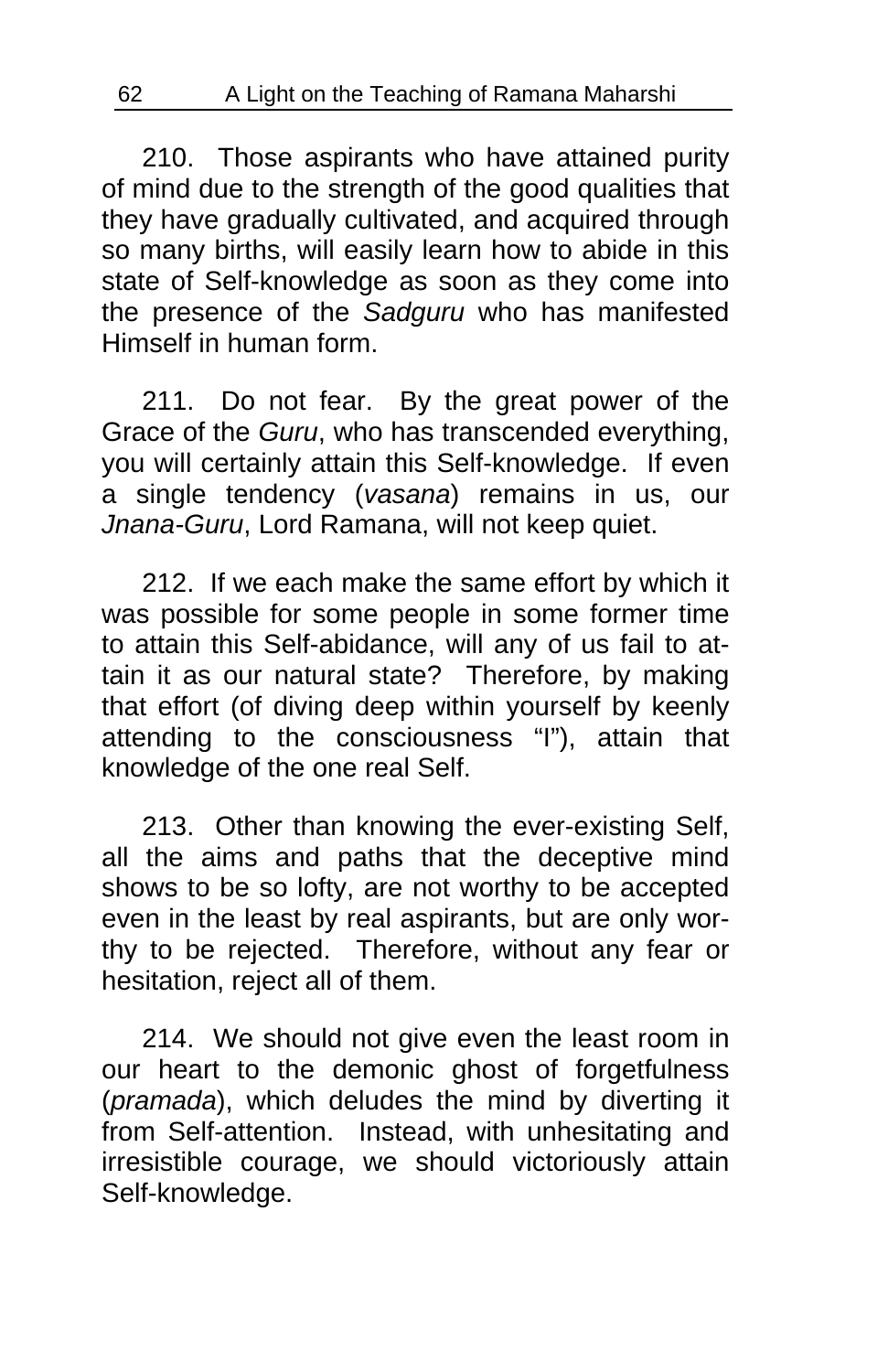### **39. The Thoughts That Arise During Meditation**

215. Among a collection of many kinds of small seeds, it is impossible to detect and remove the thorn-seeds. Only after all the seeds have sprouted in the form of plants is it possible to detect the thornplants, and thereby to pluck them out and throw them away. Similarly, only if all the tendencies or *vasanas* which are hiding in the heart sprout out in the form of thoughts during the time of your meditation, will it be possible to destroy them by the practice of Self-inquiry. Hence, the rising of thoughts during the time of meditation is good.

Note: Compare Maharshi's Gospel, Page 19, where Sri Bhagavan says, "Yes, all kinds of thoughts arise in meditation. That is only right; for what lies hidden in you is brought out. Unless it rises up, how can it be destroyed?"

216. The tendencies (*vasanas*) are the seeds, and the thoughts that rise are the plants. The Grace of God or *Guru* is the water that makes the *vasanas* sprout in the form of thoughts. Then in order to destroy those thoughts, which exist in the form of desires, that same Grace crushes them by the power of the clear discrimination that it bestows upon us. Therefore, until you achieve victory in this war of Grace, do not become disheartened and give up your meditation.

217. All thoughts that we have cultivated due to our worldly desires in many former lives when we did not possess proper discrimination, have been accumulated in our heart in the form of very powerful tendencies (*vasanas*). Those *vasanas* exist in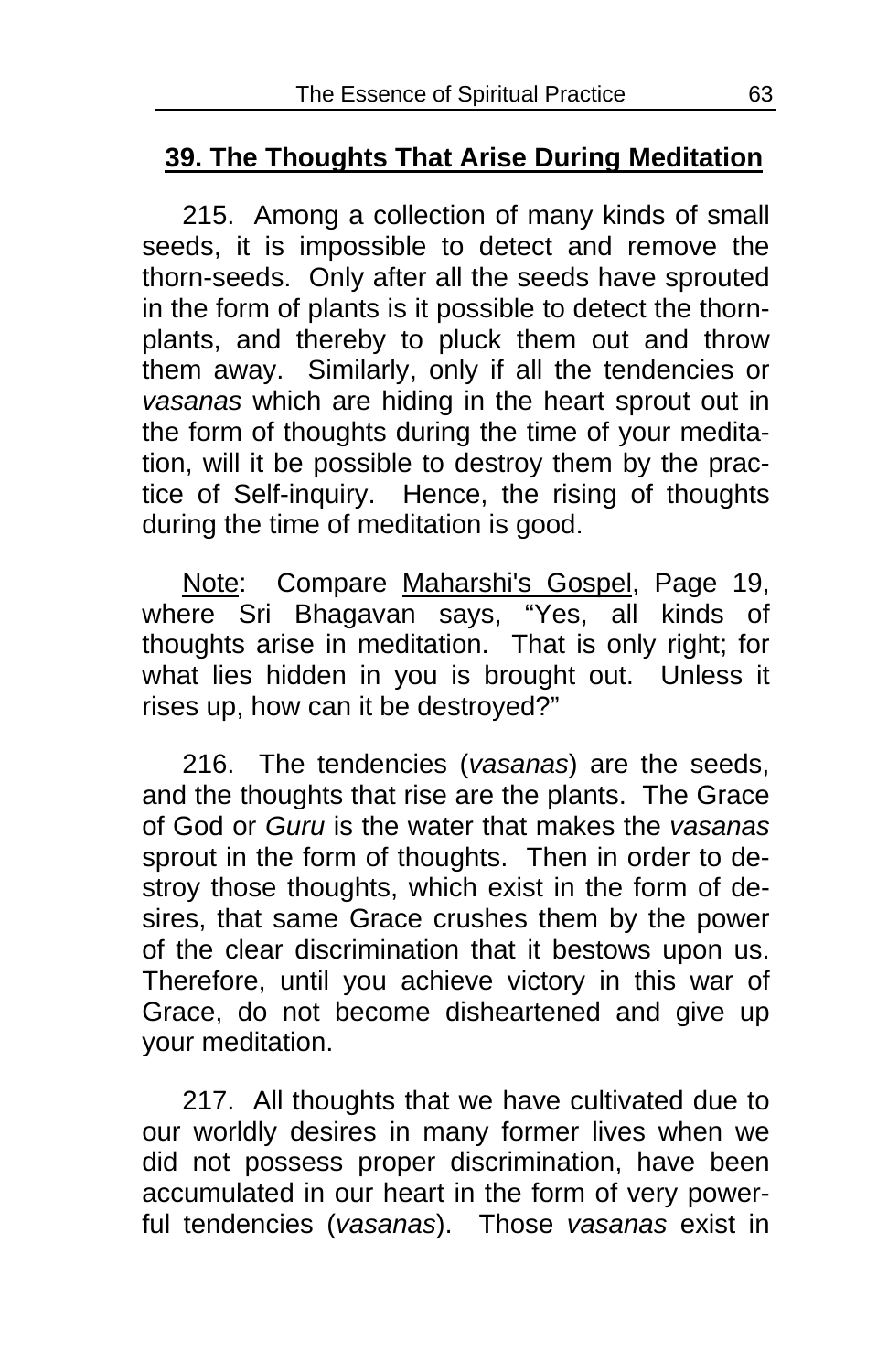the form of likes and dislikes, and they will be destroyed only to the extent to which we abide firmly in the Self.

Note: Compare Who am I? (*Nan Yar?*), paragraph 10, where Sri Bhagavan says, "Although tendencies toward sense-objects (*vishaya-vasanas*), which have been coming from the ancient past, rise without limit like the waves of the ocean, they will all be destroyed when Self-attention (*swarupa-dhyana*) becomes more and more intense."

## **40. How to Make Thoughts Subside**

218. All thoughts (*vrittis*) arise only because the unreal feeling "I am this body" has become well soaked and firmly established in us. All these thoughts will be destroyed only if we vigilantly practice Self-inquiry, and thereby root out the unreal feeling "I am this body."

Note*:* Compare verse 2 of Atma-Vidya Kirtanam, in which Sri Bhagavan says, "The thought 'This fleshy body alone is I' is indeed the one thread on which the various thoughts are strung. Therefore, if one goes within (by keenly scrutinizing) 'Who am I and what is the place (from which  $I$  rise)?' the thoughts will perish and Self-knowledge will spontaneously shine forth within the cave (of the Heart) as ' $I-I'$ ".

219. If we feel "I am this body," thoughts either about the world or about God will immediately rise with great vigor and attachment. Having risen thus, those thoughts will multiply and increase in the form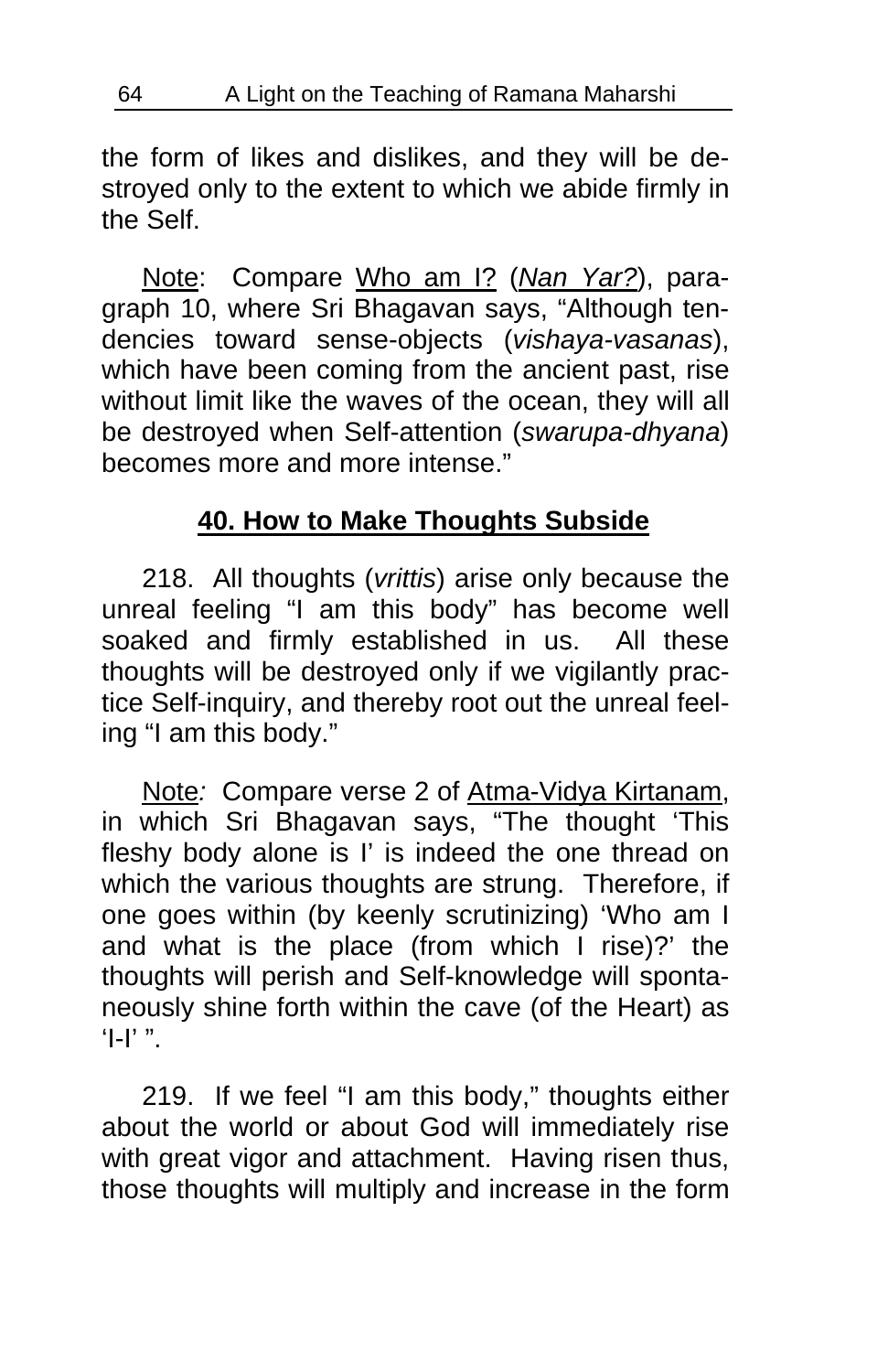of likes and dislikes, and intense misery will then result.

220. During sleep, when one does not rise as an individual who feels "I am this fleshy body", do any thoughts rise either about the world or about God? Therefore, know that the tendency to identify a body as "I" alone is the cause for the appearance of the world and God.

221. The tendency to identify this gross body as "I" (in the waking state) alone is the root which paves the path for ignorance to subsist as the subtle body (in dream) and to hide as the casual body (in sleep). Therefore, if we abide as Self, having repeatedly practiced Self-attention and having thereby put an end to this root-tendency to identify the gross body as "I," the tendency to identify with the other two bodies will also be destroyed automatically.

Note: Compare Vichara Sangraham, chapter one where Sri Bhagavan says, "All the three bodies in the form of the five sheaths are contained in the feeling 'I am this body.' If that (the feeling 'I am this body') alone is removed, all (the three bodies) will be removed automatically. Since all the other bodies (the subtle and causal bodies) subsist only by clinging to this (the feeling 'I am this gross body'), it is not necessary to remove each (of the three bodies) individually." See also lines 27 to 30 of Sri Ramana Vachana Saram on page 230 of the Mountain Path, October 1984.

222. So long as any one of the three bodies is identified as "I," it will be impossible to put an end to all the tendencies or *vasanas*, which are the seed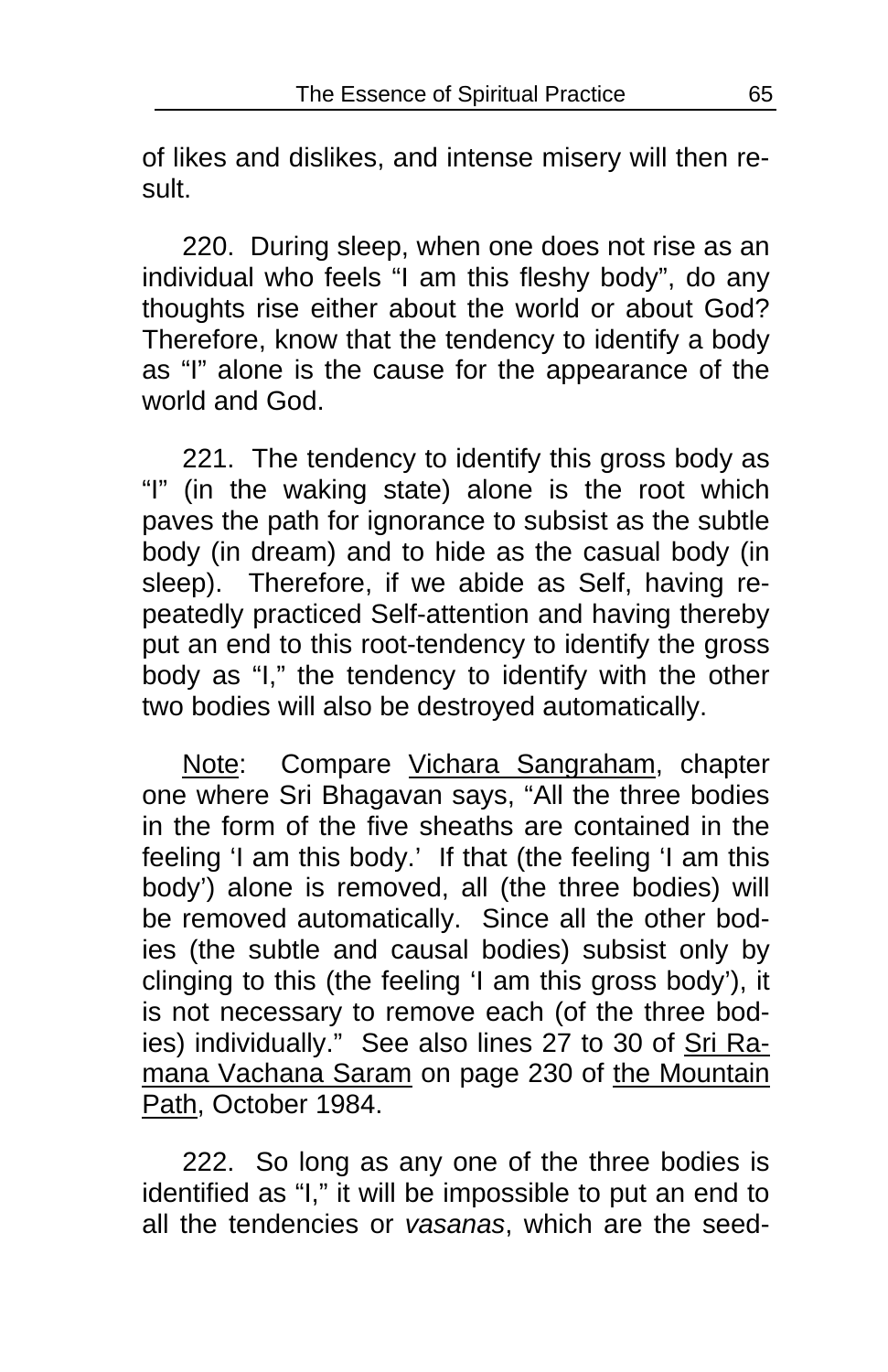forms of thoughts. Know that in order to put an end to all tendencies, any kind of effort other than the elevated practice (*sadhana*) of turning and attending to Self will be of no avail.

## **41. Intermittent Attempts**

223. The state in which our power of attention, which now sees the objects that exist in front of our eyes, sees its own existence "I am", having suddenly become introverted by giving up all objective attention and turning towards "I," is alone the state of true austerity (*tapas*) or *yoga*. If our power of attention is used in any other way, that is only an objective attention that is opposed to true *tapas* or *yoga*.

224. Know that a *vichari* (a person practicing Self-inquiry) who makes effort with the liking always to turn inwards to see the "I" with the inner eye, will not be able to experience the pure Selfconsciousness merely by the process of sitting maiestically with closed eyes for a long period of time at one stretch.

225. If at one single attempt you strive persistently for long hours without limit, to pull Selfwards and restrain the running mind without leaving your hold on Self-attention, you will find that you are not able to maintain a steady intensity of Self-attention. Therefore, after making one attempt for a few minutes, relax your effort for a while, and then again make a fresh attempt with renewed effort.

226. If you continue incessantly to struggle for many hours at a stretch to turn your power of atten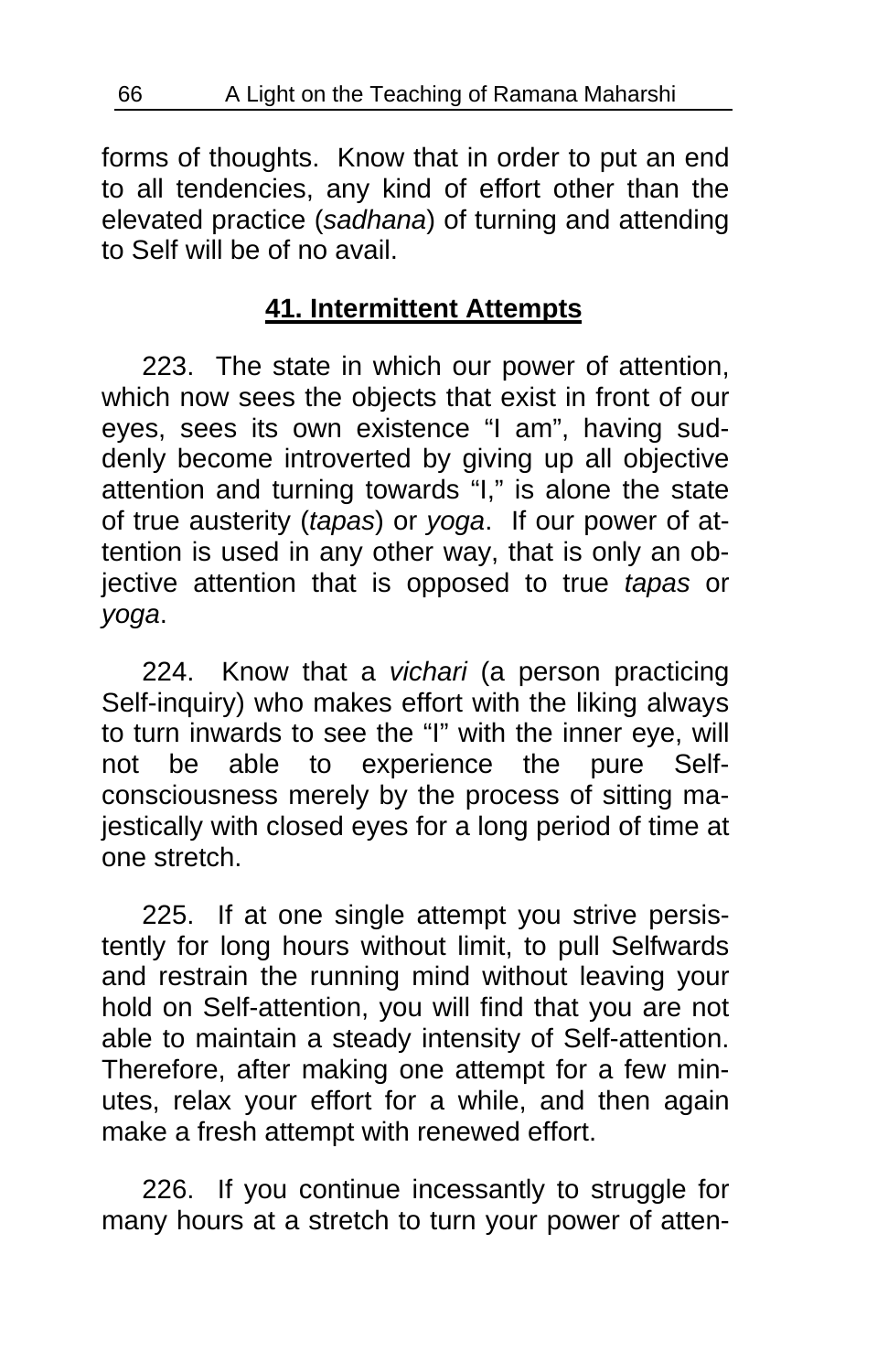tion towards Self, your effort will become slack and the intensity of your Self-attention will decrease. On the other hand, if you take rest as and when each attempt becomes slack, and then if you repeatedly make fresh efforts to turn Selfwards, with each fresh attempt your Self-attention will gain an increased vigor and intensity.

Note: If we press our hand on a weighing-scale and if we try to maintain the pressure continuously for a long time by not removing our hand, as time passes the dial will indicate that the pressure is gradually decreasing. But if instead we relax by removing our hand for a while, and if we then again apply the pressure, the dial will indicate that with each fresh attempt the pressure is increasing. Similarly, instead of struggling to maintain the intensity of Self-attention for a long time, if we make intermittent attempts to turn our attention keenly towards Self, with each fresh attempt our Self-attention will gain a greater degree of intensity and clarity.

227. When the mind, our power of attention, having little by little gained the strength to turn Selfwards, finally at one time reaches the heart due to the intensity and clarity of its Self-attention, it will drown in Self, having been caught in the clutch of the Grace of God who has ever been waiting without the least forgetfulness to catch it, and hence it will never again turn outwards to know objects other than "I".

228. Knowing that this is indeed the peerless divine marriage of Grace, the power of attention will become settled and will attain firm abidance in Self. To remain steadily established in Self-abidance, be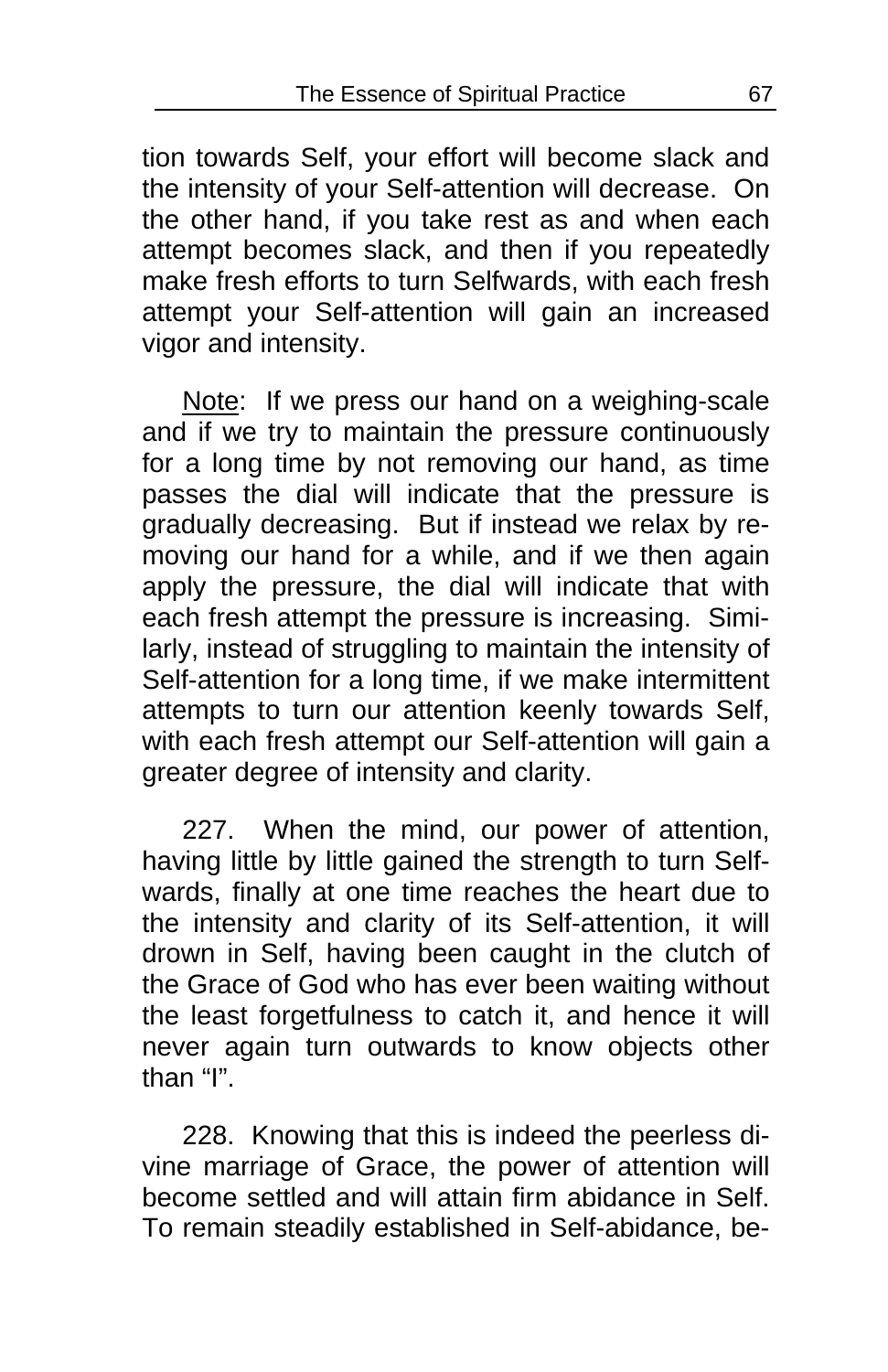ing firmly bound by Self in Self, having known oneself to be that Self, is alone the state of supreme bliss.

## **42. Watching the Breath**

229. If one takes to Self-attention, the practice of keenly observing only the consciousness "I," then one need not perform any other practice (*sadhana*). But let those who cannot take to this practice of Selfattention from the very outset, practice for a short while either repetition of mantras (*japa*) or watching of the movement of the breath, and then let them give up all such practices and cling only to Selfattention.

230. The path that Sadguru Sri Ramana was for fifty-four years repeatedly teaching to us for our salvation was only this primary practice of Selfattention. Know that the practice of watching the breath was only one among the hundreds of thousands of other methods that He taught so as to guide on the path towards salvation even those people who were not ready to come to the path of Self-inquiry, which alone was His principle teaching.

Note: Refer to verses 208 and 209

231. For those who attend keenly to both the inward-going and the outward-coming movements of the breath, the length of both these movements will decrease, and within a short time the breath will be rising and subsiding only within a very slight manner. If they attain this state, it is a sufficient sign (to show that the agitated activity of the mind has decreased). (Therefore at that stage let them give up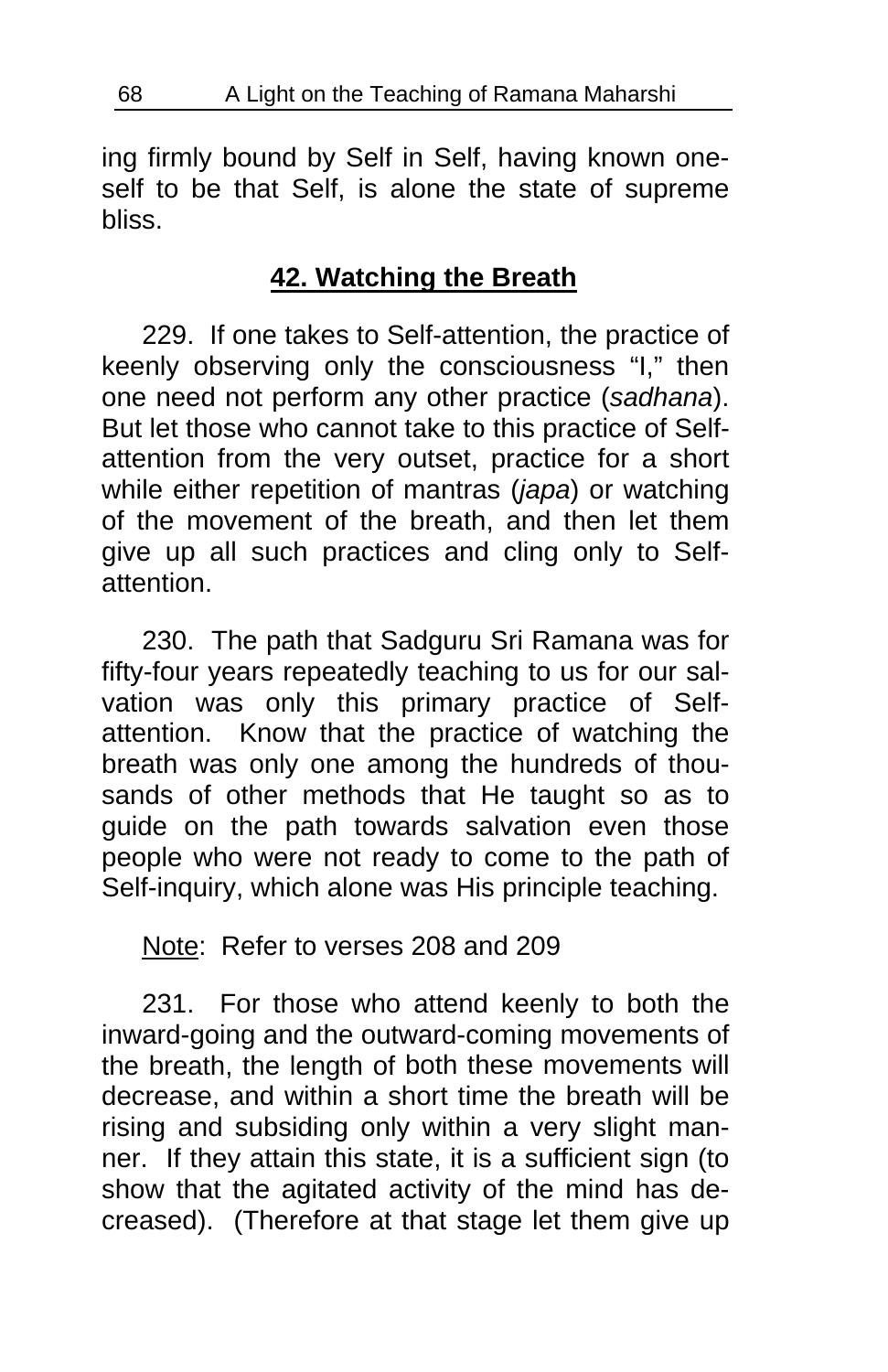attending to the breath, and let them attend instead only to the Self.)

232. If you fix your attention upon the one power within you, which is experienced in the form of the effort that draws the breath within and then pushes it out, then retention of the breath (*kumbhaka*) will be attained without difficulty or strain.

233. But if you think that effort of yours to be something other than "I," no benefit will be gained from the retention *kumbhaka*. And even though you understand this effort of yours to be only yourself, if your attention does not cling to that first person consciousness "I," know that even this practice will only be a buffoonery.

234. Relating to the breath, there are two suitable methods of practice (*sadhana*): one method is, after watching the movements of the breath for a short while, in order that the raging activity of the wavering mind may subside, to leave that breathattention and to engage in Self-attention. The other method is to attend within oneself to the one power that draws in and pushes out the breath, knowing that that one power is not other than the consciousness "I." For some people these methods are appropriate.

235. In whatever teaching He gave, the inner aim of *Sadguru* Sri Ramana was only to turn our power of attention somehow or other so as to fix it firmly upon our own existence-consciousness "I am." If you ask why this is so, the reason is that God, the original reality, exists only as the first person exis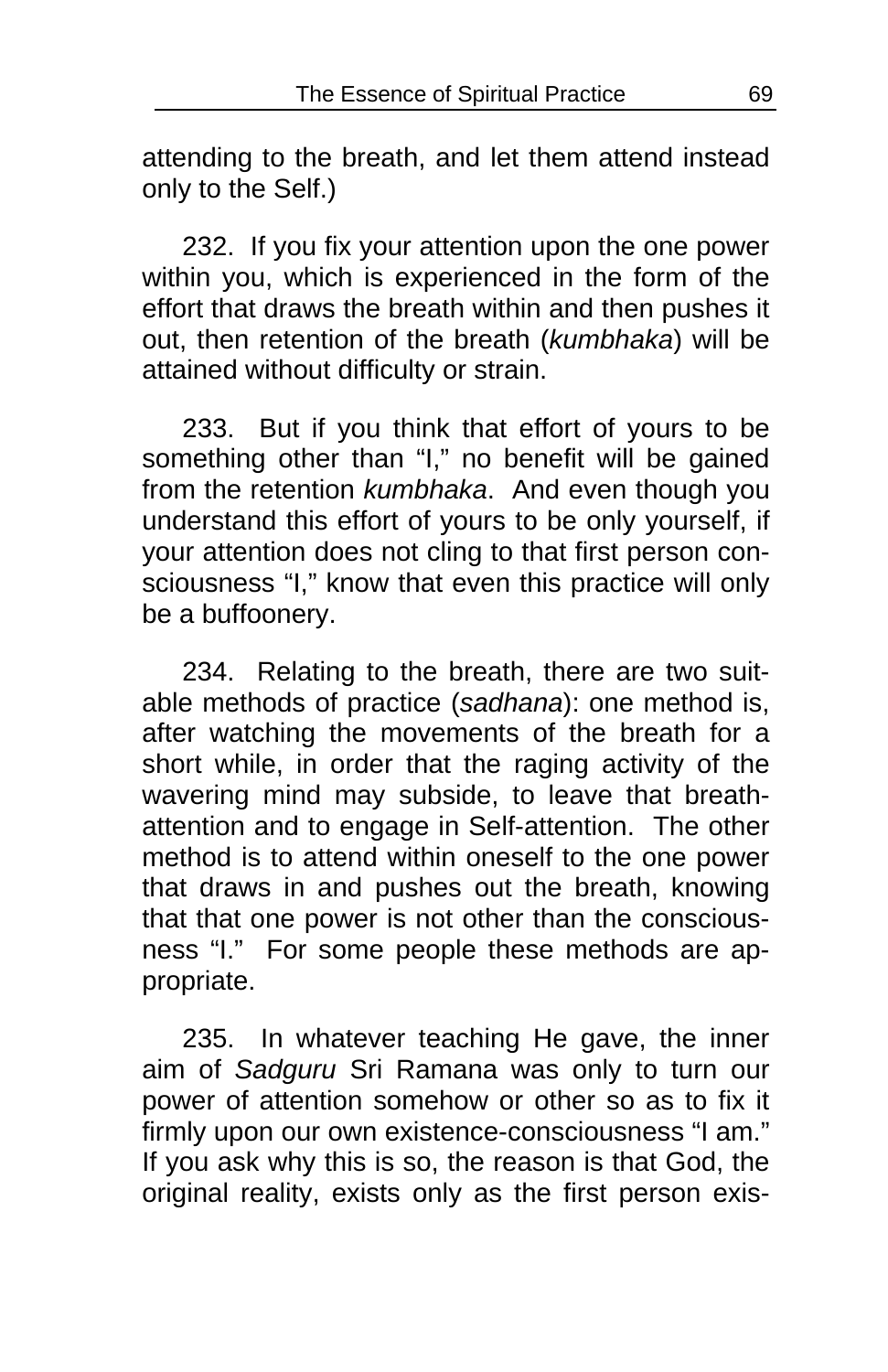tence, and hence He cannot be seen as a second person, an object other than "I."

### **43. Self-Inquiry and Other Methods of Practice (Sadhana)**

236. For those who listen and pay heed to what Sri Ramana Bhagavan has said, the path of Selfinquiry is very easy. Only to those who ask, "What is *this* path? What is *that* path?", having already confused their mind by learning so much, does it become necessary to teach all the other superficial and extroverted methods of *sadhana* saying, "First subdue the breath (by practicing *pranayama*), subdue the tongue (by observing silence), and subdue the mischief of the mind (by practicing meditation)."

237. From the mouth of Sri Ramana Bhagavan, words sometimes arose as if commending other methods, such as watching the breath or *japa*. This apparently was in order to shut the mean mouths of bystanders (those people who were attached to the practice of traditional yogic and vedantic methods of *sadhana*, by giving them no room to find fault saying, "Bhagavan has set aside all the ancient methods, showing complete indifference to them".

238. If the mind practices any one thing incessantly, it will naturally gain one-pointedness in that one thing. However, rather than any external object, the first person consciousness "I" is alone the most worthy thing for the mind to have as the target of its attention, is it not? By taking any second person object, such as the movement of the breath, or the right side of the chest, as the target of its attention,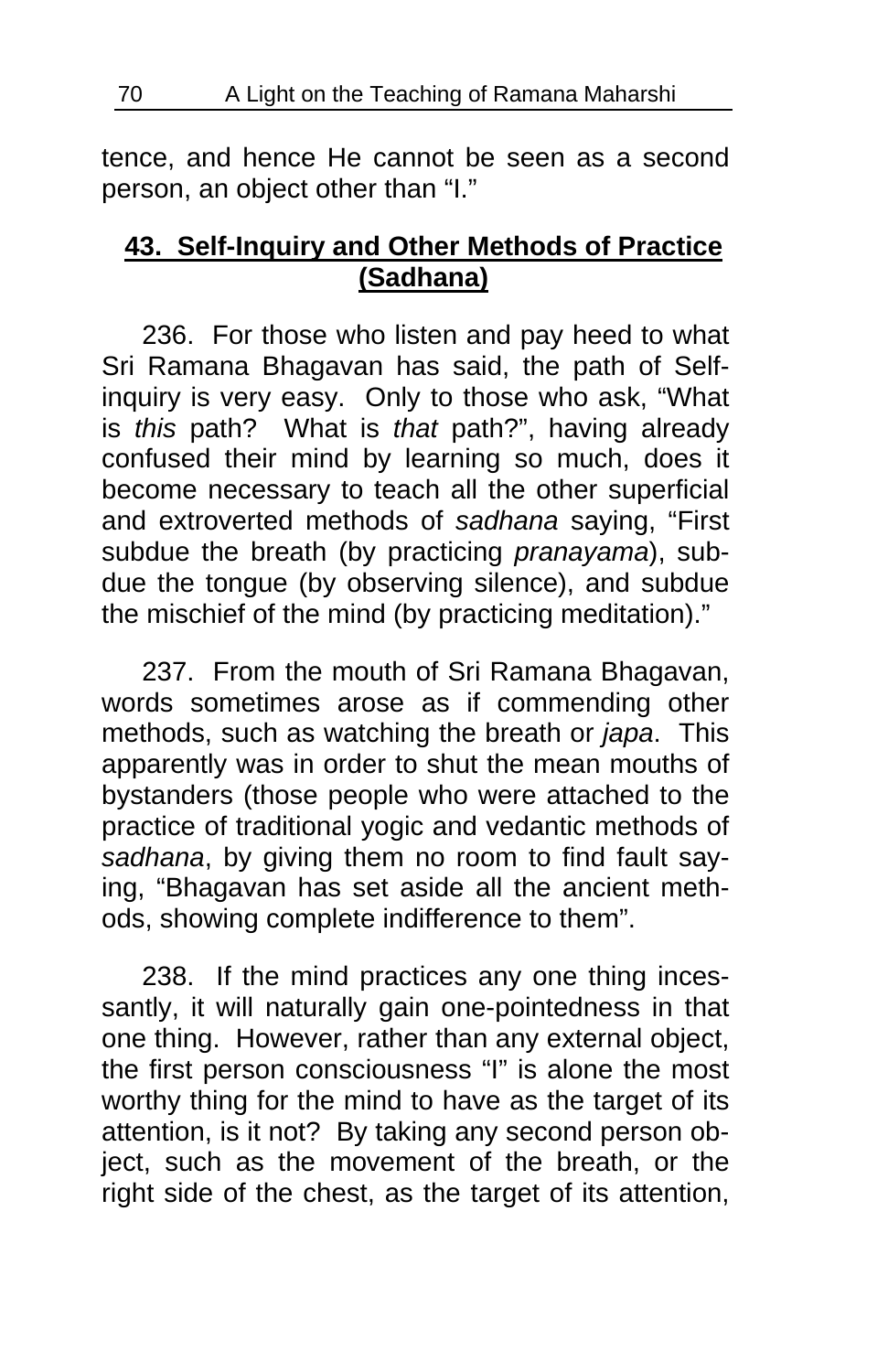the mind will attain only a state of temporary absorption in that object.

239. The state in which the mind, by the strength of practice (*abhyasa-bala*), abides or immerses itself in the attention to any second person object, however exalted that object may be, is only a state of temporary absorption of the mind (*manolaya*). On the other hand, by abiding in the state of Self-attention, the natural state of true awakening, the state of destruction of the mind (*mano-nasa*) will be attained. Since this natural state of Selfknowledge alone is our goal, cling firmly only to this flawless practice (*sadhana*), or incessantly thinking "I, I".

240. The one-pointedness of mind, which is gained by the practice of repetition of a mantra (*japa*) or meditation (*dhyana*), will also be gained by practicing Self-inquiry; but in a very easy manner without the need of any restriction or restraint, such as those that are to be observed while practicing other methods of practice (*sadhana*). Rather than the common existence-consciousness "I am," which is always experienced by all people, what more worthy and easy target of attention (*dhyana-lakshana*) is now needed?

241. Whatever kind of person they may be, everyone says, "I am"; so what obstacle can there be for anyone to attend unceasingly to that Selfconsciousness "I am?" Therefore, without giving room for even an iota of doubt, attend with love and joy only to your own being.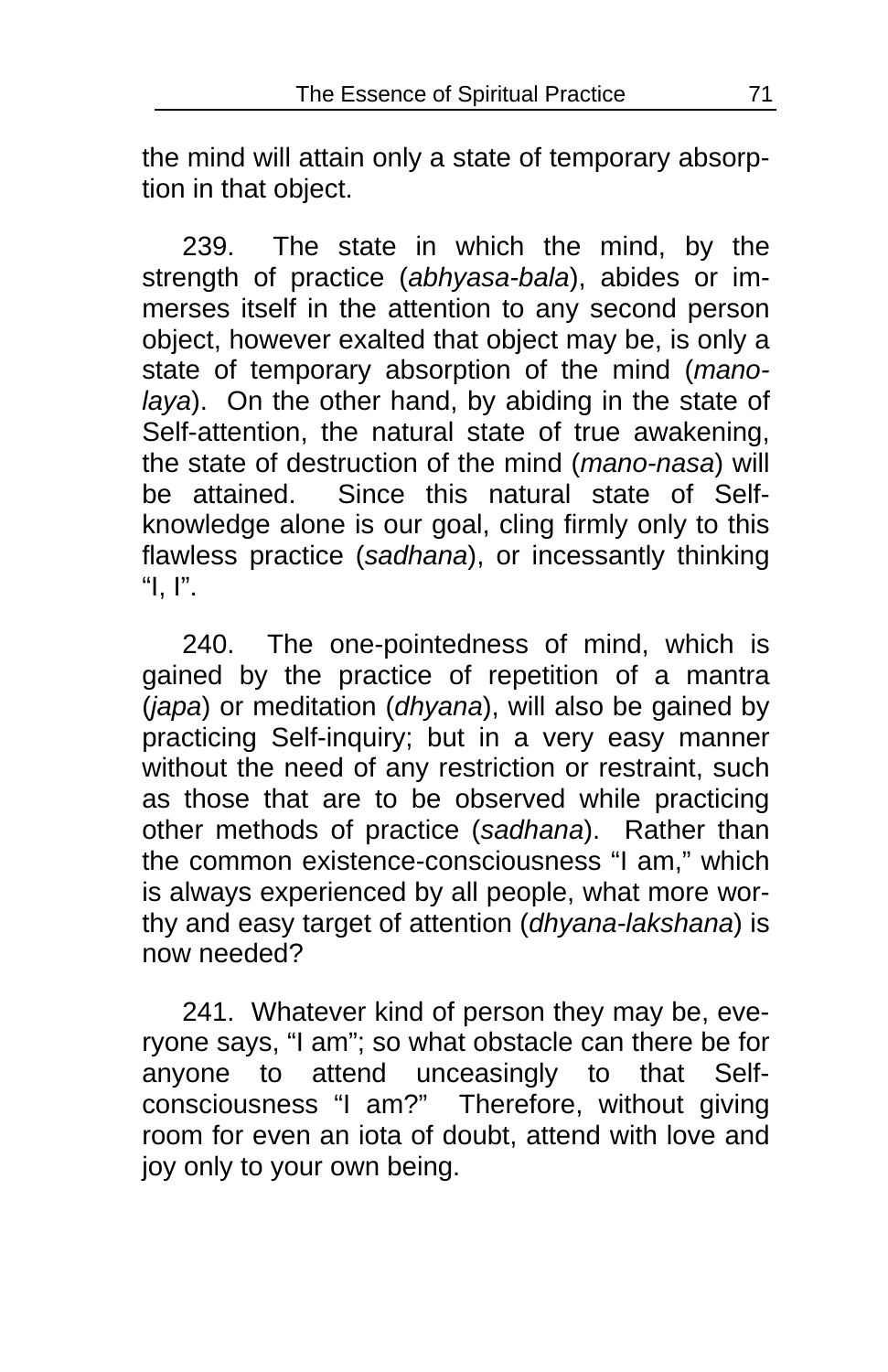## **44. Why is Practice (Sadhana) Difficult?**

242. When we are lacking in earnestness or faith (*sraddha*), whatever practice (*sadhana*) we may take to will appear to be equally difficult. But if our earnestness is firm and one-pointed, no *sadhana* will be felt to be difficult, and without any aid we will be able to remain firmly established in the state of Self-abidance.

243. Where there is a will, there is a way. That is, if a sincere liking to attain something arises in one's heart, a path whereby one can attain it will also be found, and because of that liking one's mind will unceasingly seek the goal until it is attained. Only when the liking to attain that goal does not truly arise in one's heart, will one experience difficulty in the practice (*sadhana*) or means adopted to attain it. Know that this is the secret underlying all methods of practice*.*

244. To the extent to which one approaches and lives close to true devotees, to that extent will the liking arise in one's heart to attain salvation, the real goal of human life. By having more and more association with such true devotees, that liking will gradually increase until finally one will attain salvation by abiding firmly in Self.

# **45. Love for the State of Self**

245. By great love for the fourth (the state of mere being, the natural state of Self, which is known as *turiya* or the fourth state), we can go above (transcending the three states of waking, dream and sleep). By means of breath-control and so on, it (the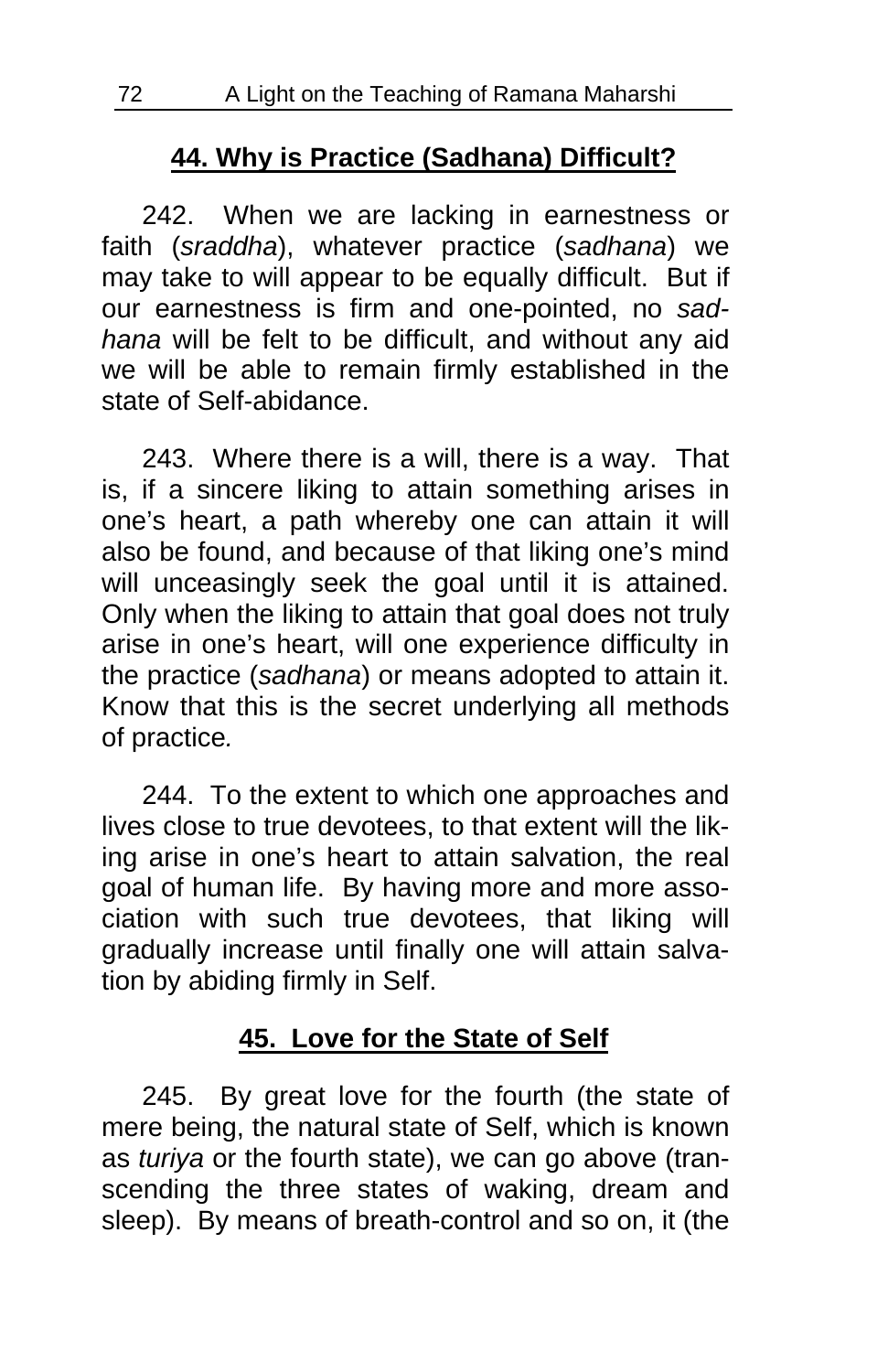transcending of the three states) will not happen. Is it proper to investigate illusion? (That is, is it proper to seek to attain the state of Self by breath-control, or by any other such effort involving an attention to second or third person objects, which are products of illusion [*maya*]?)

## **46. Gaining One-Pointedness in Self**

246. For whatever thing a liking or love arises in you, upon that thing your mind will certainly gain one-pointedness, because such is the nature of the mind. Unless a real love for Self arises in you, you will not turn within and attend to it one-pointedly; instead you will always be telling some excuse or other for not doing so.

247. (When will a real love for Self arise in you?) Whatever your intellect decides to be the greatest and most worthy thing, for that thing alone will a love arise in you. The intellect of a mature spiritual aspirant will decide that Self-alone is the greatest and most worthy thing, and hence he will have real love for Self. But to the intellects of immature people, the objects of this world alone will appear to be great and worthy to be attained, and hence their desire for those objects will constantly be increasing.

248. (When will the intellect decide that Self alone is the greatest thing?) The intellect will esteem something as the greatest according to its decision as to what is eternal and what is ephemeral. What can be correctly decided by the intellect to be eternal? Only that thing, which can be decided to be real, is unquestionably eternal; other things are only ephemeral objects that are fit to be discarded.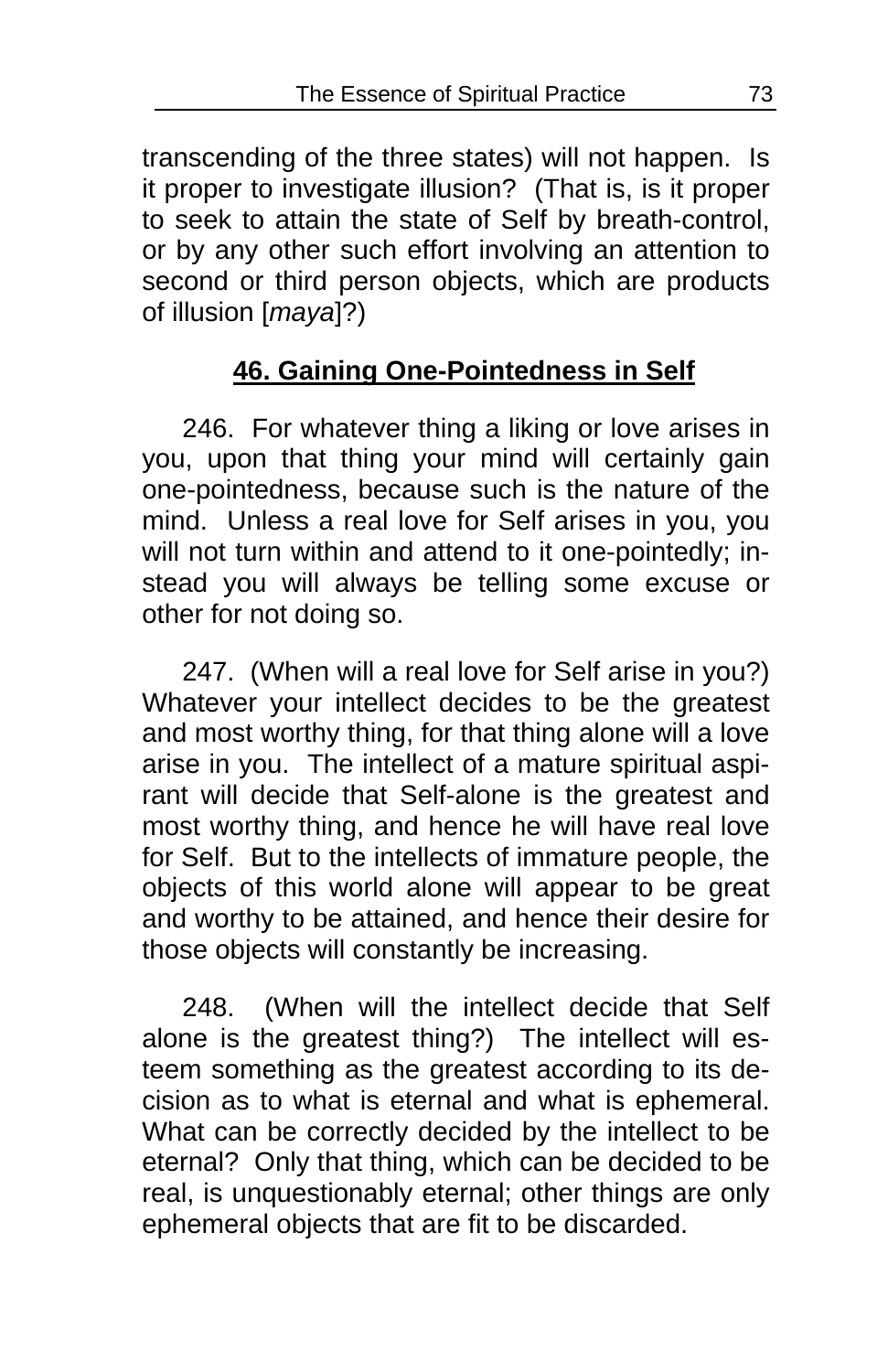249. (How to decide what is real?) Whatever exists always and unceasingly, whatever exists without ever undergoing any change, and whatever shines by its own light of consciousness without depending upon the aid of any other thing, either to know it or to make it known – that alone is to be decided as real, is it not?

Note: Compare Maharshi's Gospel, 8th ed., page 63, where Sri Bhagavan says, "What is the standard of reality? That alone is real which exists by itself, which reveals itself by itself, and which is eternal and unchanging."

250. Existing always and unceasingly, means to be deathless and indestructible; existing without ever undergoing any change, means to be devoid of movement (*achala*), either in time or in space; shining by its own light, means to be the consciousness that itself clearly knows its own existence, and not to be an insentient object that is known only by the aid of some other thing. Knowing that the definition of reality is such, scrutinize and decide what is real.

251. Whatever satisfies this definition of reality, having all the aforesaid three characteristics, alone is to be accepted as real. Therefore, scrutinize and see whether there is anything in this world that can satisfy this definition. If you scrutinize carefully, you will find that every object exists for some time and then disappears, that every object undergoes change and is devoid of stability, and that every object is known only by the aid of some other thing.

252. Therefore, none of the objects that are known through the five senses can satisfy the afore-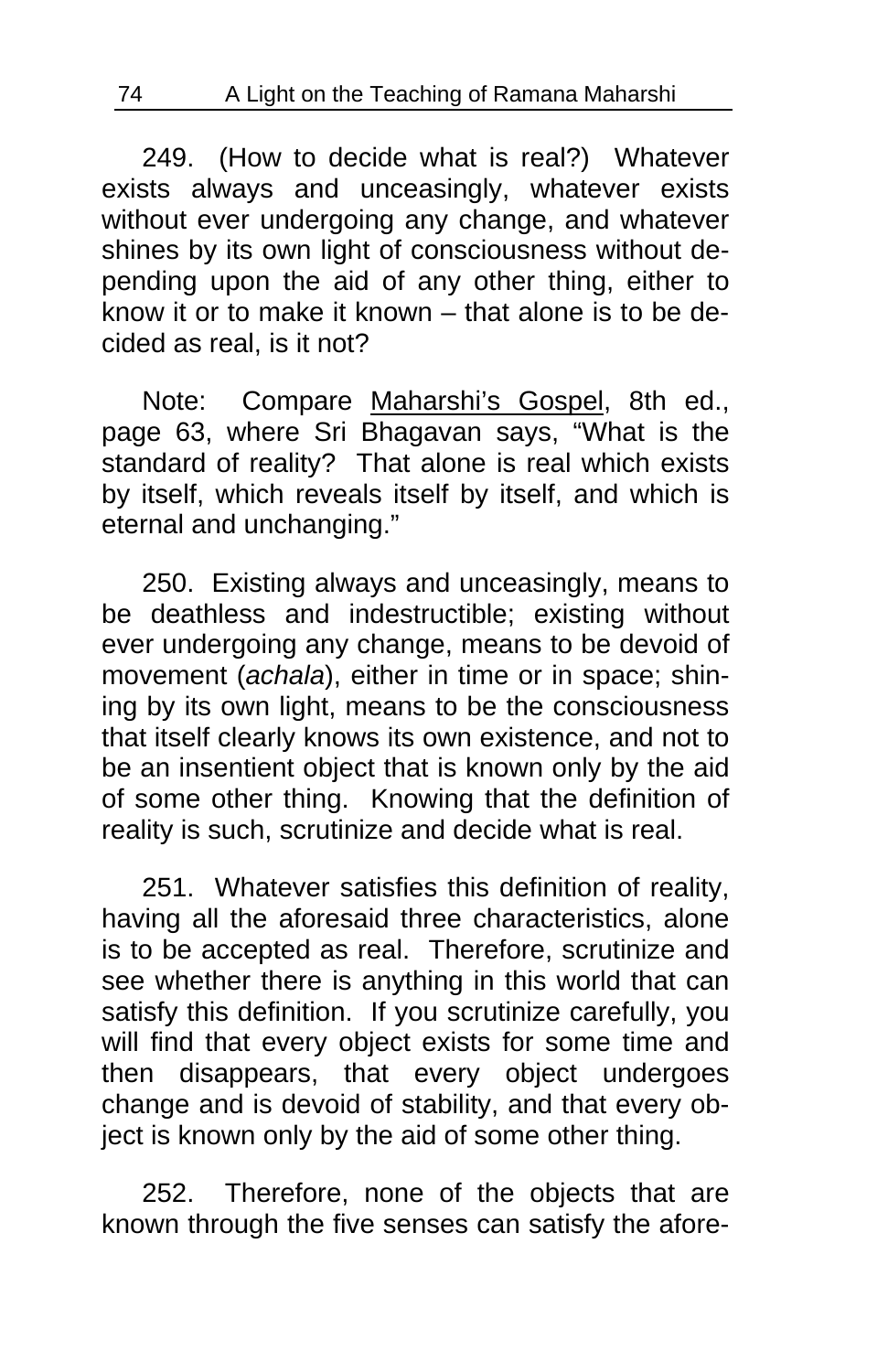said definition of reality, and hence none of them can be said to be real. But consider yourself in the light of the three characteristics mentioned above, and decide whether or not you, who know those objects, can satisfy this definition of reality.

253. The body and world are ever changing. But your own existence is the consciousness "I am" that always exists unceasingly, and without undergoing any change, is it not? Did you not exist without any deficiency even in sleep, where everything else had become non-existent? Therefore, how can there be any other thing that is more real than you? Consider well and say.

254. All the four inner organs (or *antahkaranas*), namely the mind, intellect, knowledge (*chitta*) and ego, are ever undergoing change, and they cease to exist in sleep. But you are always the same "you," are you not? Did any second "you" exist in your sleep to know you, who know all the objects that appear in waking and dream? You, who are the one and only "you," alone existed in sleep, did you not?

255. Since you alone knew your existence in sleep, and since you who knew thus are only one and not two, you alone are the self-shining substance (*swayam-prakasa vastu*). Therefore know that you, who are the consciousness "I am" that always exists and shines without undergoing any change, and without the aid of any other thing, alone can be said to be real.

256. Do not all human beings have love for sleep, the state in which one abides as Self-alone, having left aside everything else? If that state of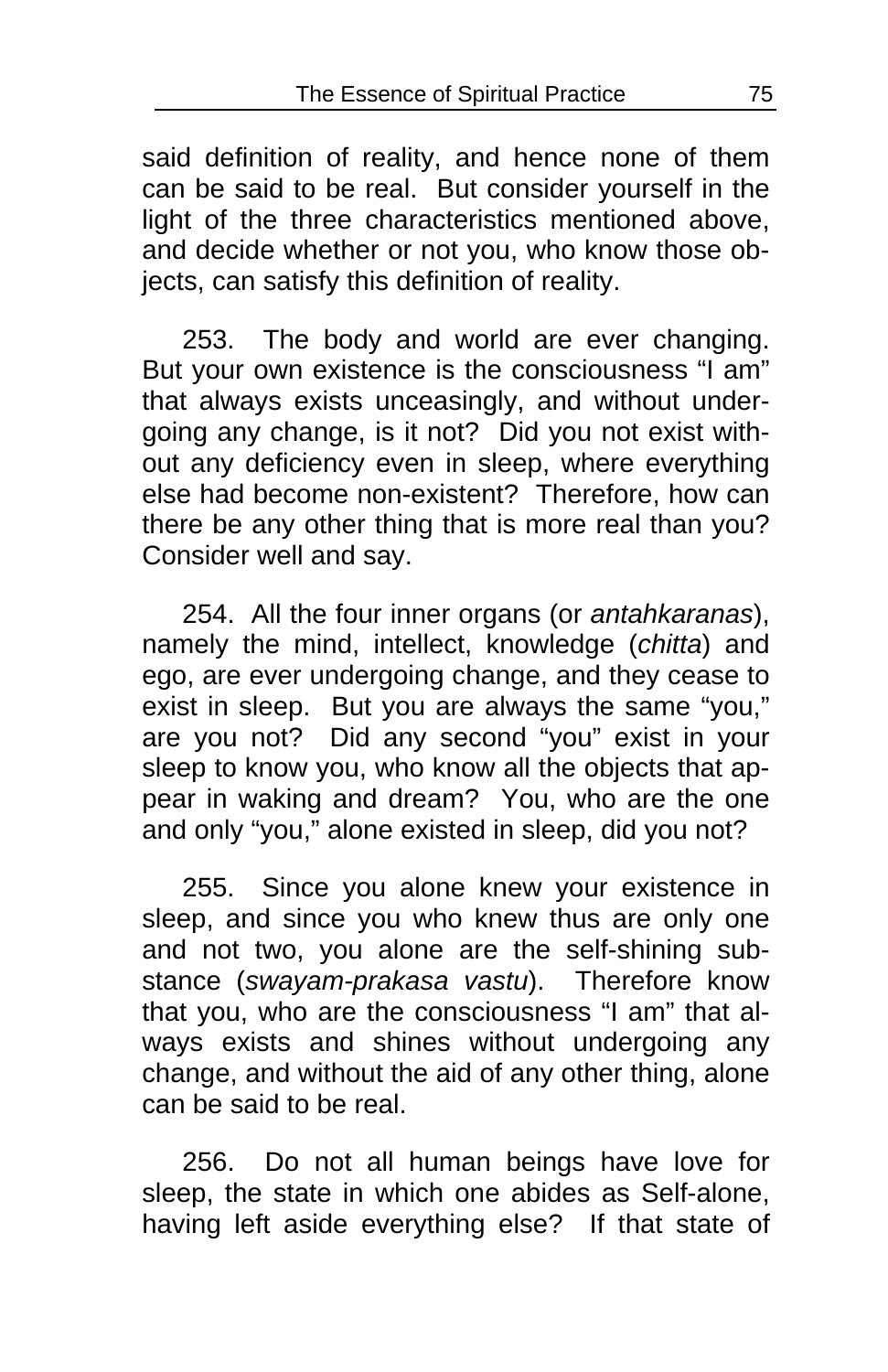Self were not blissful, would anyone have love for sleep? Moreover, is any feeling of misery experienced there in sleep? Consider well and say.

257. Therefore, knowing that you, the Self, alone are real, drown in your own non-dual blissful existence-consciousness and experience the state of Self-abidance, which is completely devoid of the unreal body and mind. To experience this state is alone the real duty of all good and cultured people.

258. Know that those people who have discriminated and clearly understood that Self is thus greater and more real than any other thing, will surely gain true love for Self, and even through forgetfulness they will never have desire for any other thing.

259. Those people who have a clear and unshakable understanding of their own reality, having thus discriminated and concluded that Self, the existence-consciousness "I am," alone is real and eternal, will gain unlimited love to abide as Self and will thus attain the state of one-pointed Self-attention.

260. When you attain the non-dual state of Selfabidance, by gaining such one-pointedness and such unequaled love for Self, you will experience the state of true spiritual discipline (*tapas*) in which you alone blissfully exist as the direct knowledge of Self.

#### **47. To Heed While in Inquiry**

261. Being worried on seeing that sleep is brought about during the practice of Self-inquiry, do not give up Self-inquiry. This sleep is one among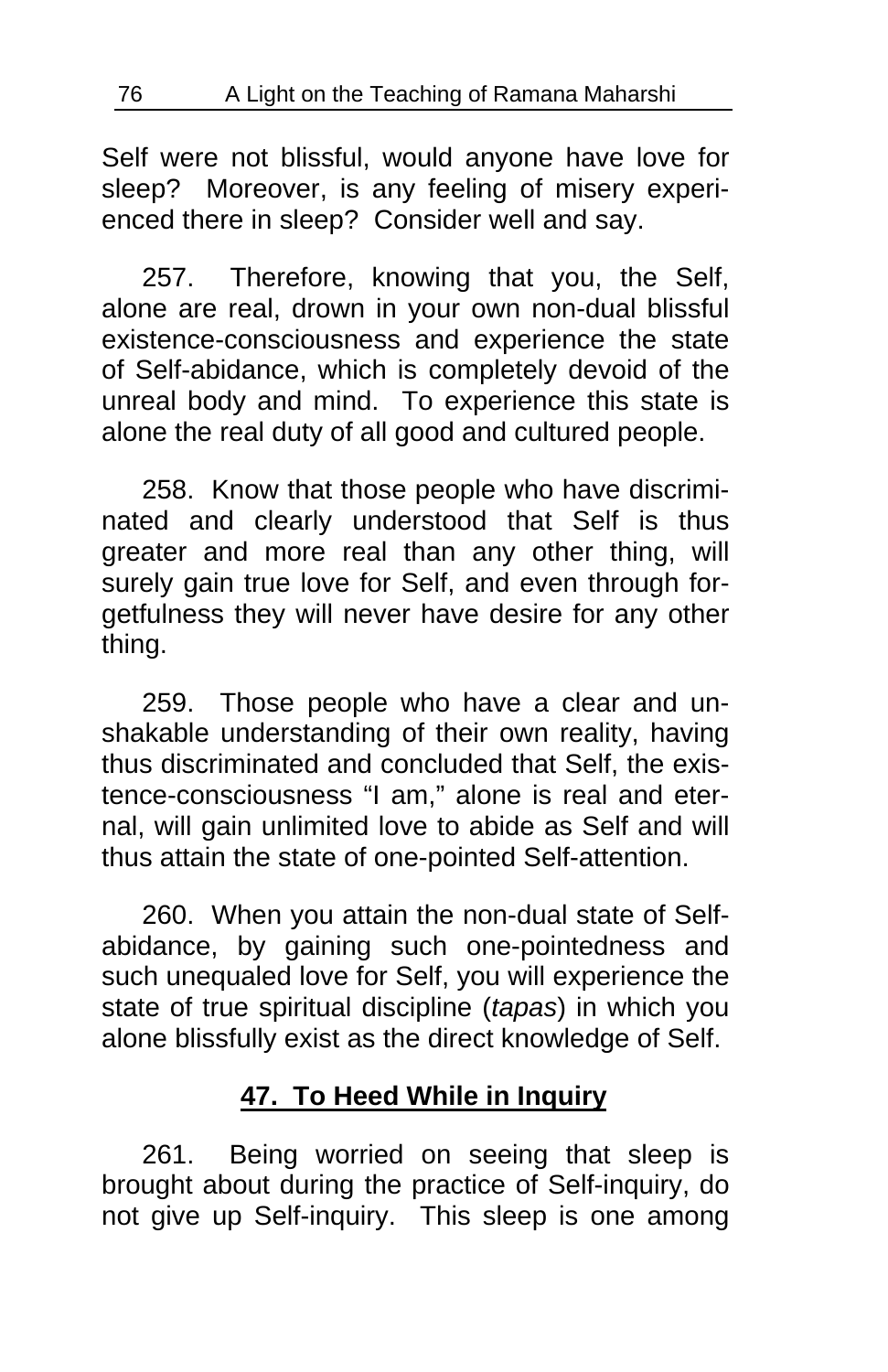the experiences that will arise during the initial stages of Self-inquiry. Have no doubt about this.

262. If sleep comes, sleep well. After sleeping thus, as soon as you wake up, fix your attention with earnest love upon the self-consciousness "I am." When the mind again subsides in that sleep-like state, and when waking returns once again, try gradually to experience the one existenceconsciousness that shines in between these two states.

263. When you practice abiding more and more in the experience of this existence-consciousness, which shines between sleep and waking, the sleep that formerly appeared to overcome you will be dispersed, and the waking state in which you identify with the body and cognize external objects will not arise and engulf you again. Therefore, abide in this existence-consciousness repeatedly and untiringly.

264. Since there is the consciousness "I am," this state is not sleep. Since there is a complete absence of thoughts, this state is not waking. It is the state of existence-consciousness, or *sat-chit*, which is the undivided nature of God, or *akhanda-sivaswarupa*. Therefore, unceasingly abide in this state with great love.

265. Why is it said, "Abide in this existenceconsciousness repeatedly" and "Abide in this state with great love?" Because until all the tendencies (*vasanas*) which drive us out of this state have ceased to exist, this state will seem to come and go. Therefore, until those *vasanas* have been com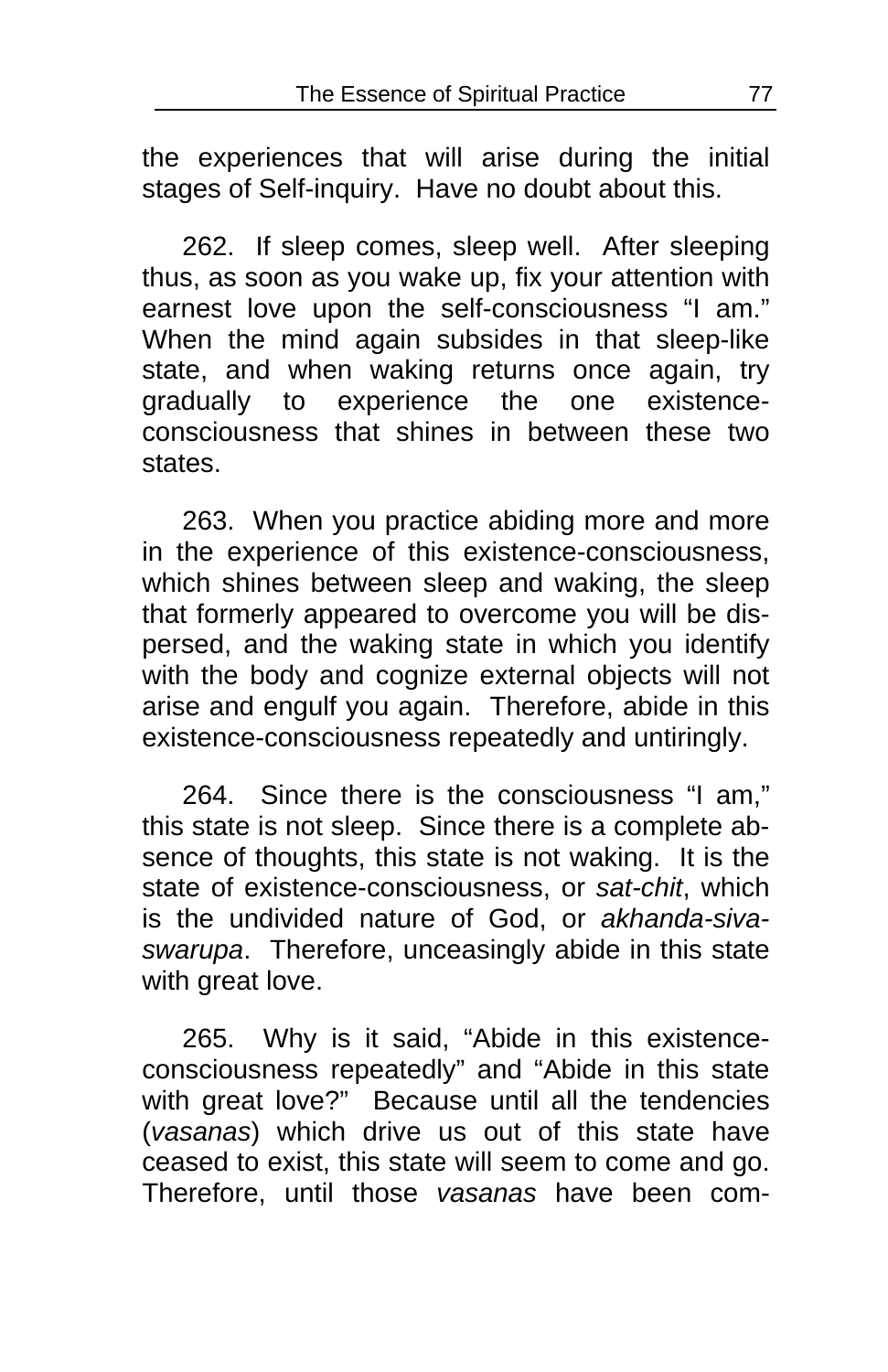pletely destroyed, it is necessary to have love and to make repeated efforts to abide in this state.

Note: Just as the moving of clouds creates the illusion that the moon itself is moving in the opposite direction, the coming and going of the mind's tendencies (*vasanas*) creates the illusion that our natural state of existence-consciousness is often coming and going of its own accord.

266. When by this practice of abiding in the state of existence-consciousness, this existenceconsciousness is always experienced to be effortless and inescapably natural, then no harm will result even if sleep, dream and waking appear to come and go.

267. For those who firmly abide in the unending state of Self-consciousness, which pervades and transcends the three states of waking, dream and sleep, that state of existence-consciousness is the only real state. It is the unlimited Whole (or *purna*). That state, in which even the feeling "I am making effort to abide" does not at all rise, alone is your natural state of Being. Be thus.

#### **48. The Manner of the Dawn of Knowledge (Janodaya Vidham)**

268. Death happens in a split second. Awakening from sleep happens in a split second. Similarly, the destruction of the delusion of individuality happens in just a split second. True knowledge is not something that can be gained and then lost. If a person feels that true knowledge is coming and going, he is still only in the state of practice (or *ab-*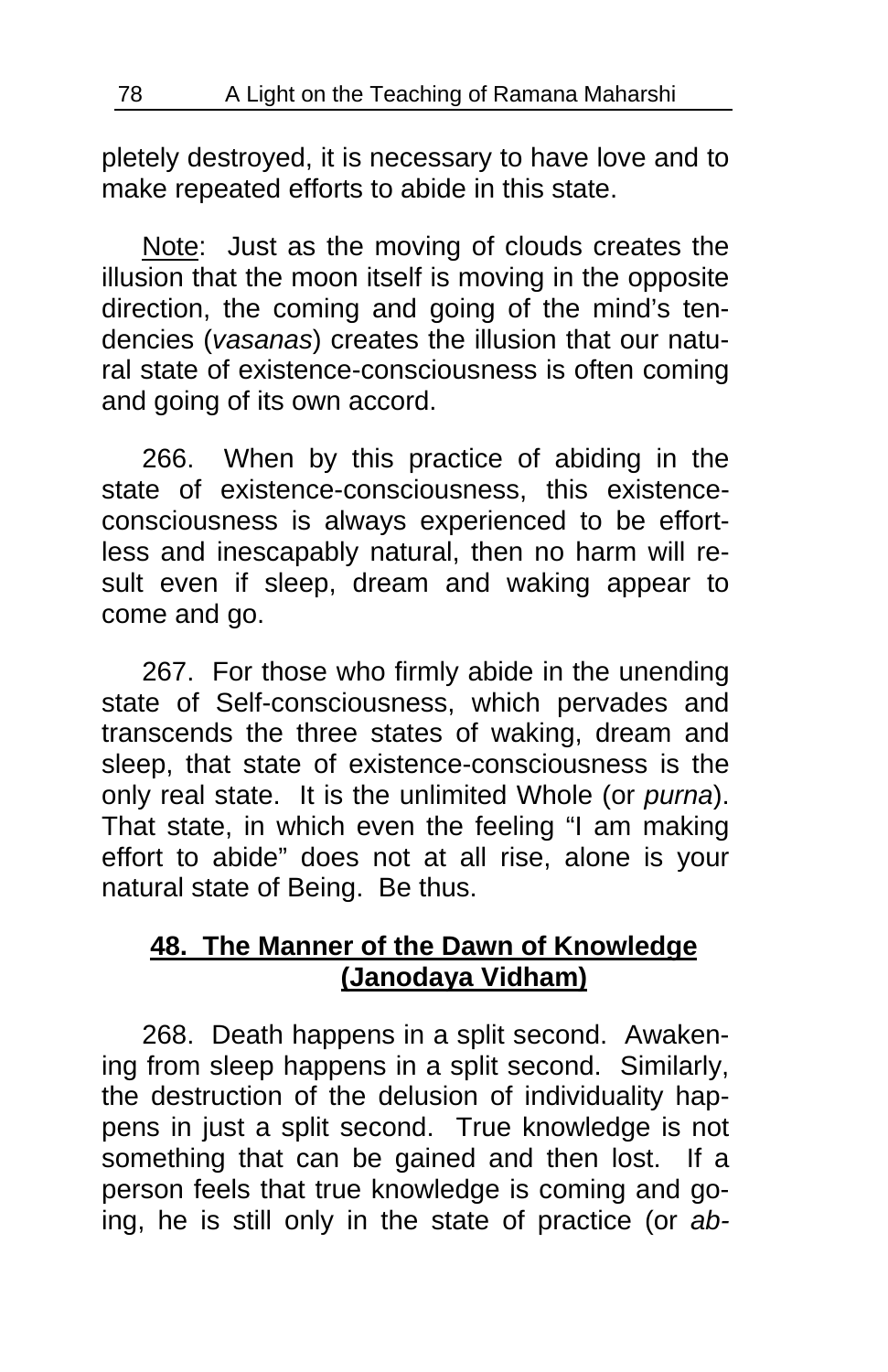*hyasa*)*.* It cannot be said that such a person has attained true Self-knowledge.

The perfect awakening into the state of Selfknowledge happens in just a split second. That state is not attained gradually over a long period of time. All the *sadhanas* that are practiced over a period of many years are meant only for attaining blemishless maturity. Listen to an apt illustration. After people have placed gunpowder in the iron barrel of a temple-cannon, after they have added broken pieces of brick, after they have packed it tight with a ramrod, after they have placed a wick in contact with the powder, and after they have plastered the open end of the barrel with clay, as soon as the charge is ignited it will explode in a split second with a blast that sounds like thunder.

Similarly, after one has learnt the truth about the real Self through hearing and reading, after one has practiced *sadhana* for a long time, after one has wept and prayed with heart-melting devotion, and after one has thereby attained purity of mind, the knowledge of the reality will instantaneously shine forth in a split second as "I am I". As soon as the dawn of Self-knowledge thus takes place, due to the clear shining of the reality of this state, which is an empty space devoid of objective knowledge, will be spontaneously realized to be the state of true knowledge, which is our beginningless real nature. When even the effort of attending to Self thereby merges in Silence, that state of mere Being, in which there is nothing further to do and nothing further to attain at any time, alone is the real state.

Note: Refer to Sri Ramana Gita 17.5 and 17.3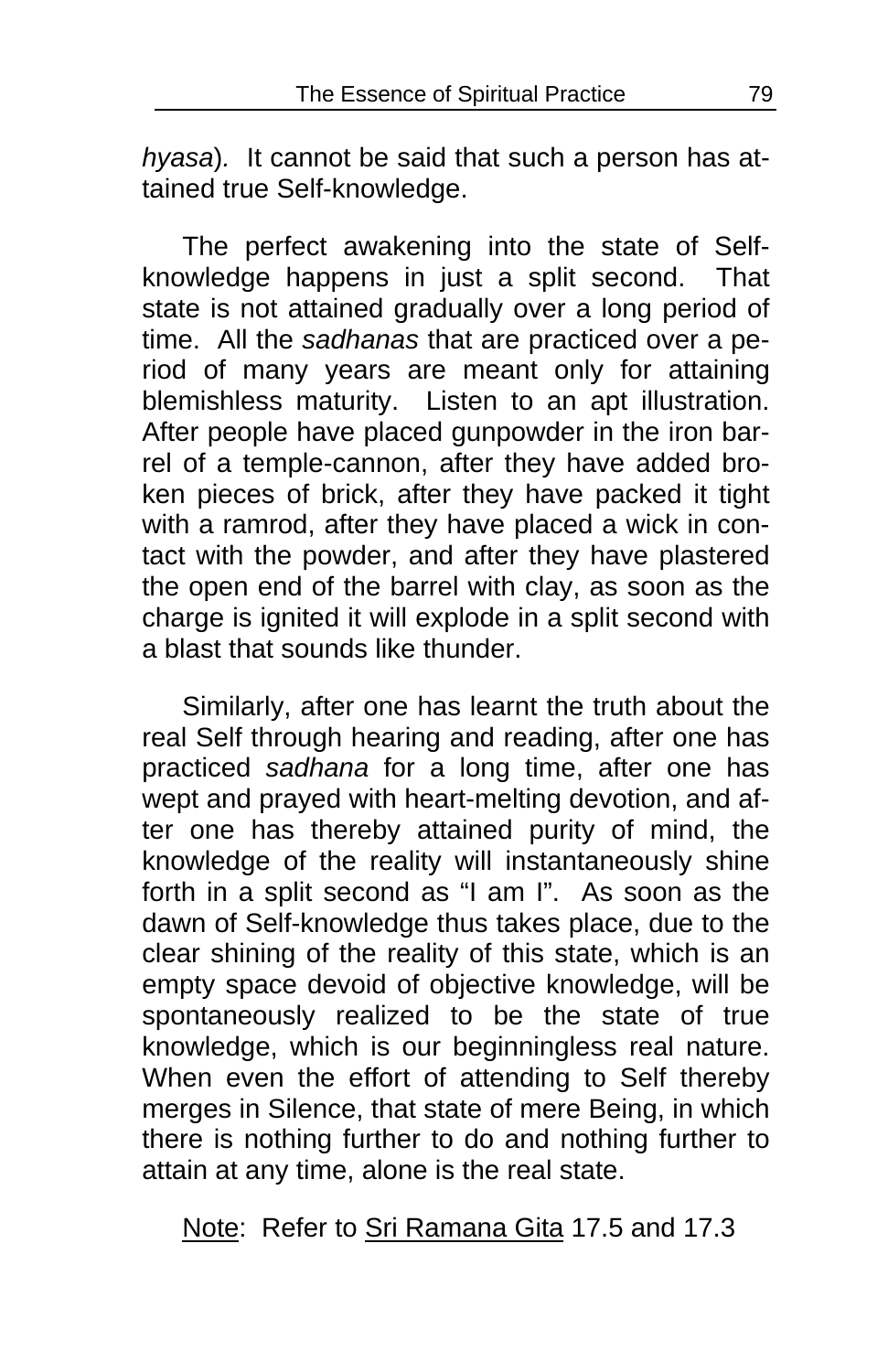## **49. Self-Knowledge**

269. One's lying, having forgotten one's existence consciousness, "I am," and having drooped, is sleep. One's being confused, mistaking one's existence-consciousness, "I am," to be the alien feeling "I am this body," is dream; which is of two kinds, known as the waking state and the dream state. One's experiencing one's existence-consciousness, "I am," without any forgetfulness (*pramada*), is the *true* waking. The former two are unreal, the latter alone is real.

270. One's lying, having forgotten one's existence-consciousness, "I am," and having drooped, is the world. One's being confused, "I am this body," is the soul. One's experiencing one's existenceconsciousness, "I am," without any forgetfulness, is God. The former two are unreal, the latter alone is real.

Note: In Vedanta, nature (*prakriti*) consists of three essential modes or qualities called *gunas*. These are *sattva-guna*, *rajo-guna* and *tamo-guna* respectively. *Sattva*, the seed or quality of intelligence, purity and equilibrium, conserves and elevates the workings of energy; *rajas*, the seed or quality of force or action, creates or activates the workings of energy; tamas, the seed of inertia and non-intelligence, and the denial of *sattva* and *rajas*, limits, immobilizes, impedes, deactivates or dissolves what the former two create and conserve.

271. One's lying, having forgotten one's existence-consciousness, "I am," and having drooped, is *tamo-guna*. One's being confused, mistaking one's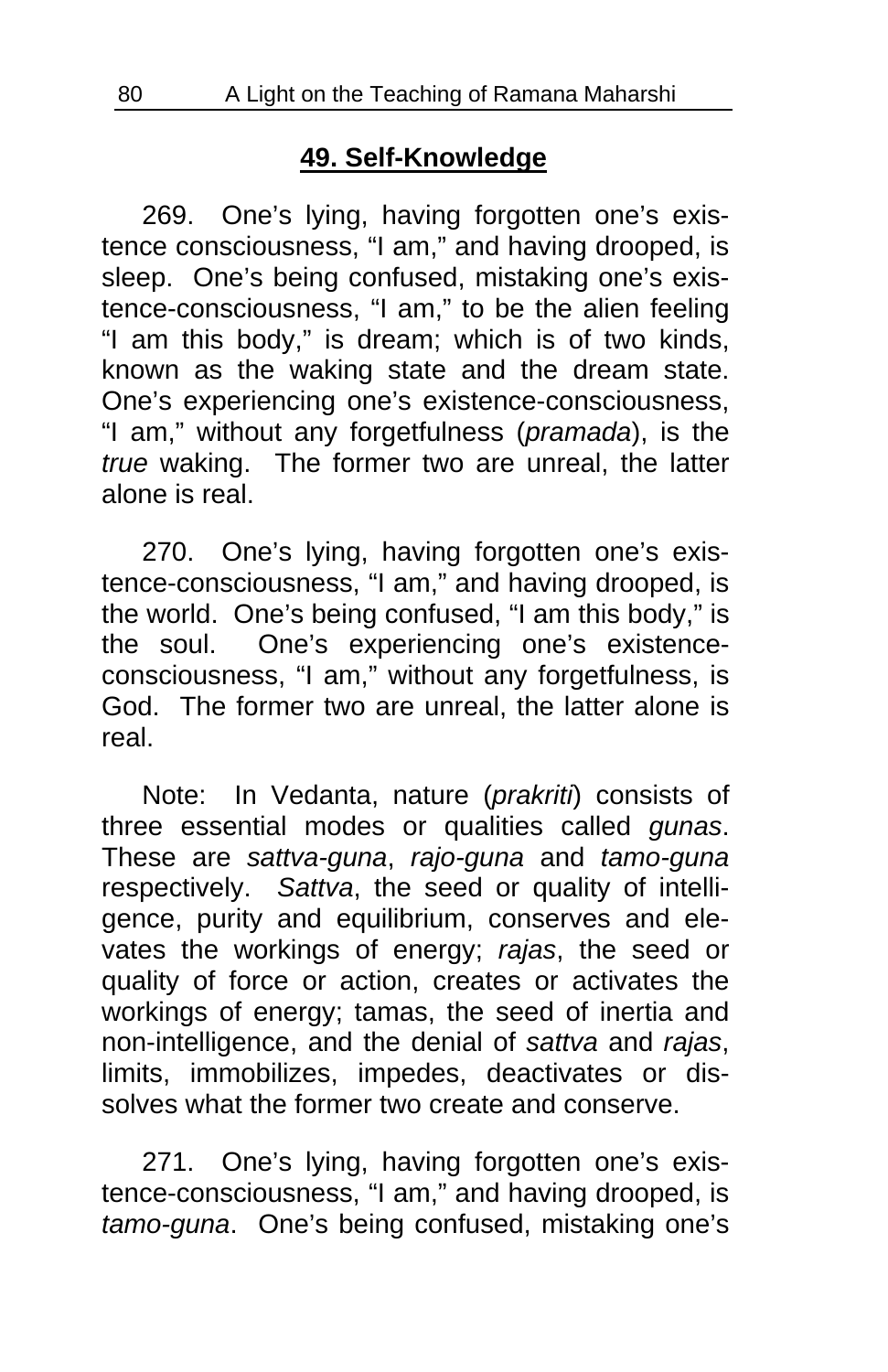existence-consciousness, "I am," to be the alien feeling "I am this body," is *rajo-guna*. The power of clear discernment (*sphurana-sakti*), which experiences one's existence-consciousness, "I am," is *sattva-guna*. Such is the nature of our illusion (*maya*); (that is, the concealing of our true nature by the former two *gunas* is ignorance or deception (*avidya-maya*), while the revealing of our true nature by the latter *guna* is true knowledge (*vidya-maya*).

272. Even when one drooped (as in sleep), having forgotten oneself, the consciousness "I am" was nonetheless existing and shining. Even when one was confused, mistaking oneself to be the body (as in waking and dream), the consciousness "I am" was still existing and shining (as the base and support of the perverted consciousness "I am the body"). Therefore, when I thus exist and know myself as the one who existed and shone (in the above two states), what obstacle can ever arise to impede me from existing and knowing my existence?

273. Therefore, one's lying, having forgotten one's existence-consciousness, "I am," and having drooped, is not (something which ever truly happened). One's being confused, mistaking one's existence-consciousness, "I am," to be the alien feeling "I am the body," is not (something which ever truly happened). One's newly experiencing one's existence-consciousness, "I am," is not (something which ever truly happens). Such is the nature of the experience of true knowledge (*jnana*).

274. Only so long as it falsely appears as if we have forgotten our existence-consciousness, "I am," can an effort arise as an effort (*tapas*) or practice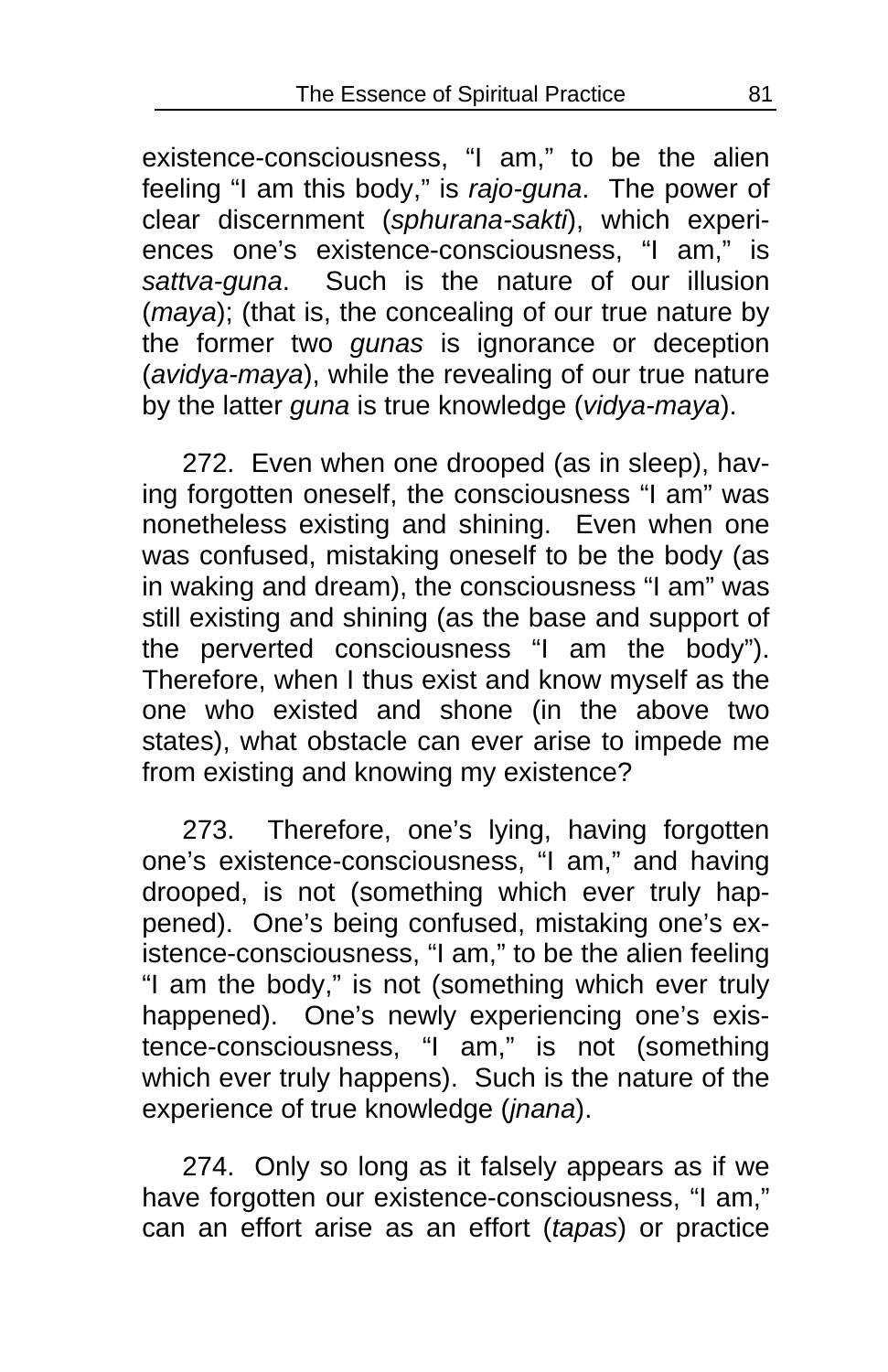(*sadhana*) to know and attain Self. After we have clearly known that we have never forgotten Self, and that the feeling as if we have forgotten Self is a mere imagination (*kalpana*), there will be no practice (*sadhana*) for us to do. The truth is that we ever exist only as mere Being.

275. To think that we have at some time lost or forgotten yourself is not true. If on the contrary it were true, then even if we were to make effort and attain Self, we may again lose it. Then what to do?

276. This true state of Self is not a state that can undergo changes, such as being lost, or again being attained. Know that this state is that which is never lost. In front of the clear light of the sun of Selfknowledge, which is devoid of changes such as being lost or being attained, how can such changes, which are an unreal darkness, take place?

277. This existing reality is not something that can be reached and attained like an object other than "I." All that is to be done is only to abide as it is, having set aside the empty imagination that has risen within us that we have lost that state. Setting aside that imagination is to abide in Self, having turned our attention within, withdrawing it from all other objects. The true state is nothing other than this.

#### **50. Untouching Union (Asparsa Yoga)**

278. Our existence and the consciousness of our existence ever remain unseparated from us; when it is so, why should the state in which we remain as we are be called a state of *yoga*, in which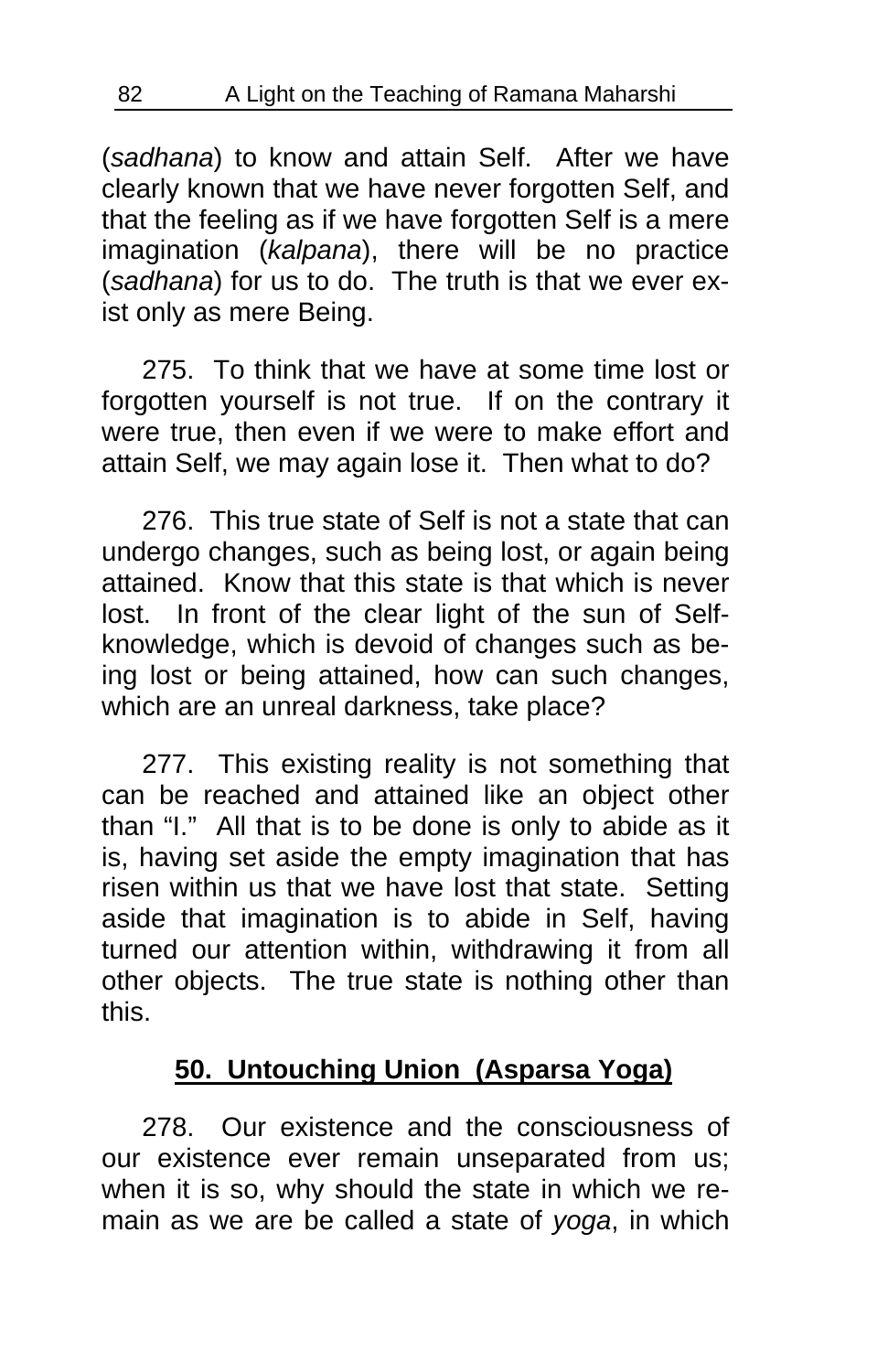we have approached and united (with our own existence)? We are always only one; therefore, the natural state in which we abide as we are, is not a state of our uniting with ourself, nor is it a state of our becoming ourself. Declare that that state is the state of "not touching" (*asparsam*); that is, the state of separation from all adjuncts such as the body and mind).

279. To talk in admiration about going and uniting hereafter with our natural state, which is nondual and which can never become two, and to glorify that this is *yoga*, is appropriate only for people who are deluded into believing that their ego-life (which is experienced only in the darkness of ignorance) is the real life. Know clearly that the truth is that no *yoga* is necessary for our real nature.

Translator's note: The above two verses were written to explain the significance of the term *asparsa yoga*, which literally means "untouching union," and which is used in certain Vedantic texts such as the Mandukya Karikas (3.39 and 4.2). To unite with something, one must touch it; but since we have never been separated from the reality, which is our own true nature, how are we either to touch it or to unite with it? Therefore, if the natural state in which we abide as Self, is to be called a state of "union" or "*yoga*", it is only an "untouching union" or "*asparsa yoga*"; that is, a state of oneness which is not brought about afresh by any act of union, but which is realized to be the ever-existing nondual state of existence-consciousness from which we have never been separated.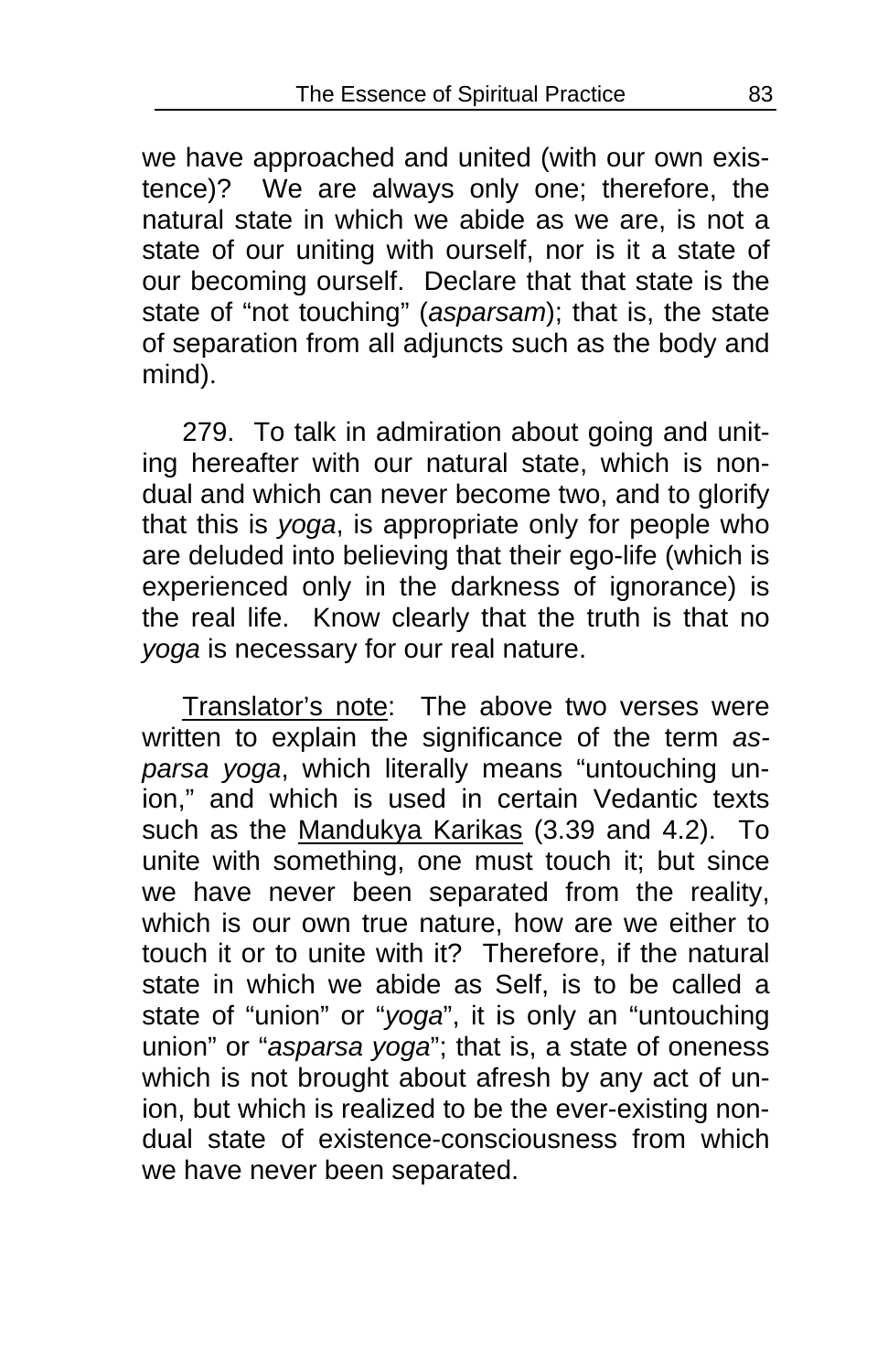### **51. Who is a Jnani?**

280. Is the intellect, which decides, "This person is a *Jnani*; that person is an *ajnani*" knowledge (*jnana*) or ignorance (*ajnana*)? *Jnana* is only one! Therefore, even the *Jnani* who is seen by the mind, the *ajnana* that sees *Jnanis* as many, is only a product of that *ajnana.* 

281. You (the mind that sees others) are yourself a mere thought. Therefore, the person who is said by you to be a pure soul, or a *Mahatma*, is only one among the many thoughts that are thought by you, the first thought! How can such a thought, which is an illusory product of *ajnana*, be a supreme Knower of Self (*Atma-jnani*)? Reflecting in this manner, know this truth.

282. To say, "He is a good soul, a *Jnani*, I know," is untrue. Even to say, "All people are *Jnanis*," is untrue, because to see as if many people are existing, is the sign of ignorance. Only one person truly exists; that is you. Know thus.

283. In the true outlook of the *Jnani*, there is no *ajnani* (because there is no one who is other than himself). The *ajnani* (pointing to a body and saying "This person is a *Jnani,*" gives the name "*Jnani*" only to a body. Due to this defective outlook, where-by the *ajnani* sees even the *Jnani* as a body, he becomes one who sees even the *Jnani* only as an *ajnani*.

284. Even though you may visit any number of *Mahatmas*, and even though they may exhibit all the eightfold occult powers (*ashta siddhis*), know that he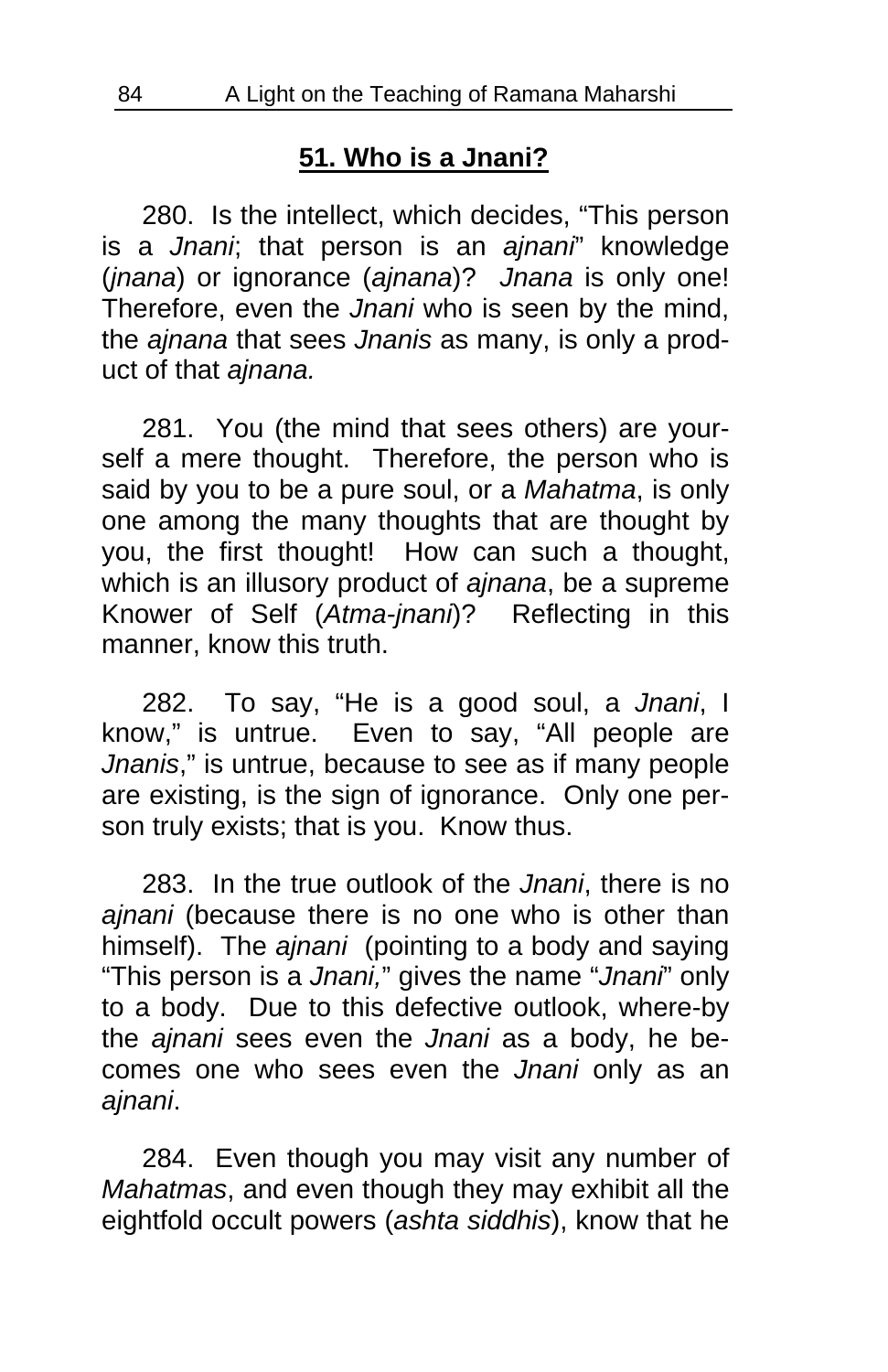who turns your attention towards Self saying, "Without allowing your mind to go after these juggleries, turn within," is alone the true pure soul (*Mahatma*).

285. Let the individual (*jivatma*) who enters the lofty Himalayas and forests seeking *Mahatmas*, enter instead the heart, by turning within seeking "Where am I?" and thereby become the blissful Self (*sukhatma-swarupa*). Thereafter, all who were seen externally as pure souls (*Mahatmas*) will be experienced by him to be his own Self (*atma-swarupa*). This is the teaching given by Sri Ramana Bhagavan.

286. Before one knows oneself, in whatever way one may try, it is not possible for one to know the real *tapasvis* (the *Jnanis*, who ever remain in the egoless state of Self-abidance, the true state of *tapas*). Therefore, giving up all the futile efforts to seek externally to know pure souls (*Mahatmas*), cling firmly to the great and worthwhile effort of attending to Self, which will destroy the unreal feeling "I am an individual *jiva.*"

287. Therefore, if any thought arises in you hereafter to seek to determine whether someone is a *Jnani* or an *ajnani*, reject that thought immediately by inquiring "Who am I who rise to determine about the state of others?" and thus merge your mind in the heart, the source from which that thought arose, by turning within and keenly fixing your attention in that source.

288. If you give up the effort to know whether a certain person is a *Jnani* or an *ajnani*, and instead scrutinize "Who is it who feels that this person exists?" the answer will be known "It is I." Then scruti-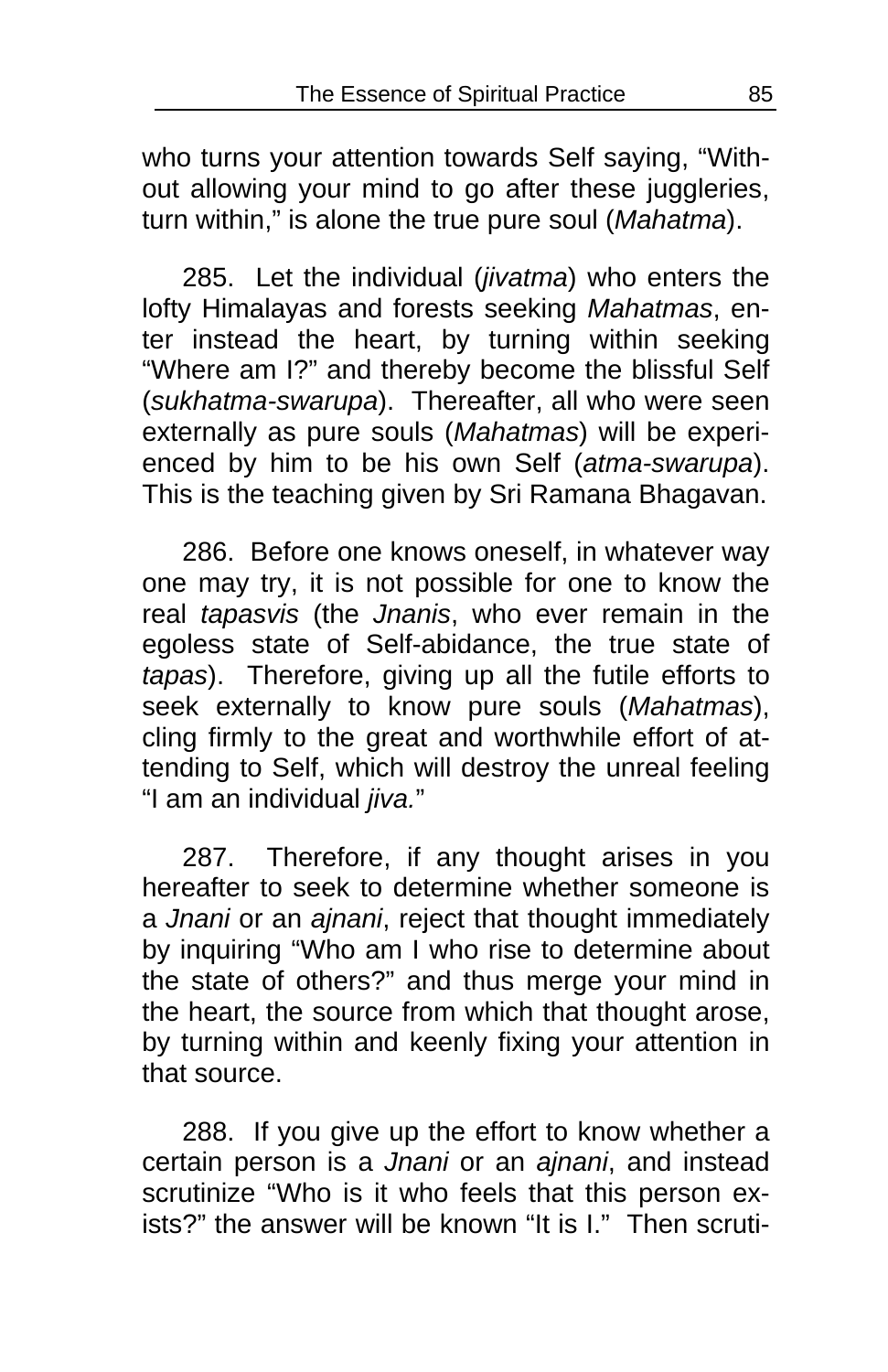nize immediately "Who is this rising I?" The true *Jnani* will then shine forth (being clearly known to be your own Self, "I-I").

289. If someone is a *Jnani*, what is that to us? So long as we do not know ourself, that will be of no benefit to us. On scrutiny, *Jnana* alone is the *Jnani*; the *Jnani* is not a human form; he is only the supreme space of pure consciousness. That supreme space is our true nature.

290. Therefore, by Self-inquiry destroy the petty mind, which seeks to know "This person is a *Jnani*; that person is a *Jnani*." The *Jnana* (the pure Selfconsciousness "I am" that remains after the mind has thus been destroyed), which shines as one (devoid of any other) and which does not rise and jump as "I am this" or "I am that", is alone the *Jnani*. Seeing the *Jnani* thus by Silence (the thought-free state which remains after the mind has been destroyed) is alone seeing him correctly.

#### **52. The Ultimate Secret of Spiritual Practice (Sadhanottava Rahasya)**

291. (Among the three places or persons [the first, second and third persons], and among the three times, the present, past and future) the first person (known in Tamil as *tanmai-idam* or the "selfness-place") and the present time, are the place and the time that *Sadguru* Sri Ramana told us to scrutinize (as our *dhyana-laksha*, or target for attention). If you abide, attending with subtle vigilance to either of these, investigating "Who is this first person, who shines as I?" or "What is this present time that shines as the consciousness am?" you will experi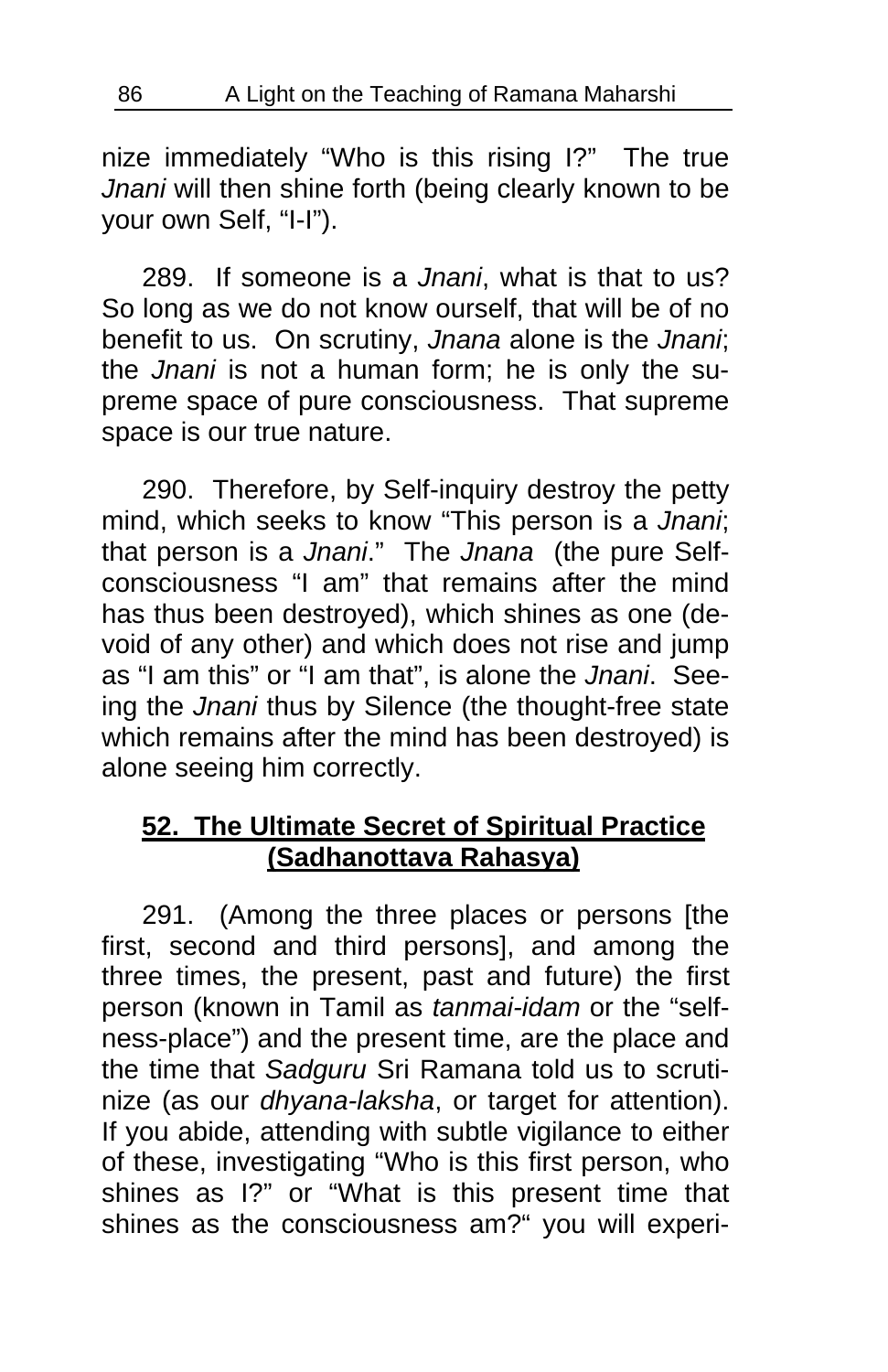ence the supreme joy of Self (*atma-parabhoga*) – having accomplished *yoga* and having become one who has attained *siddhi* (the state of final liberation). See and feast upon Self, thus.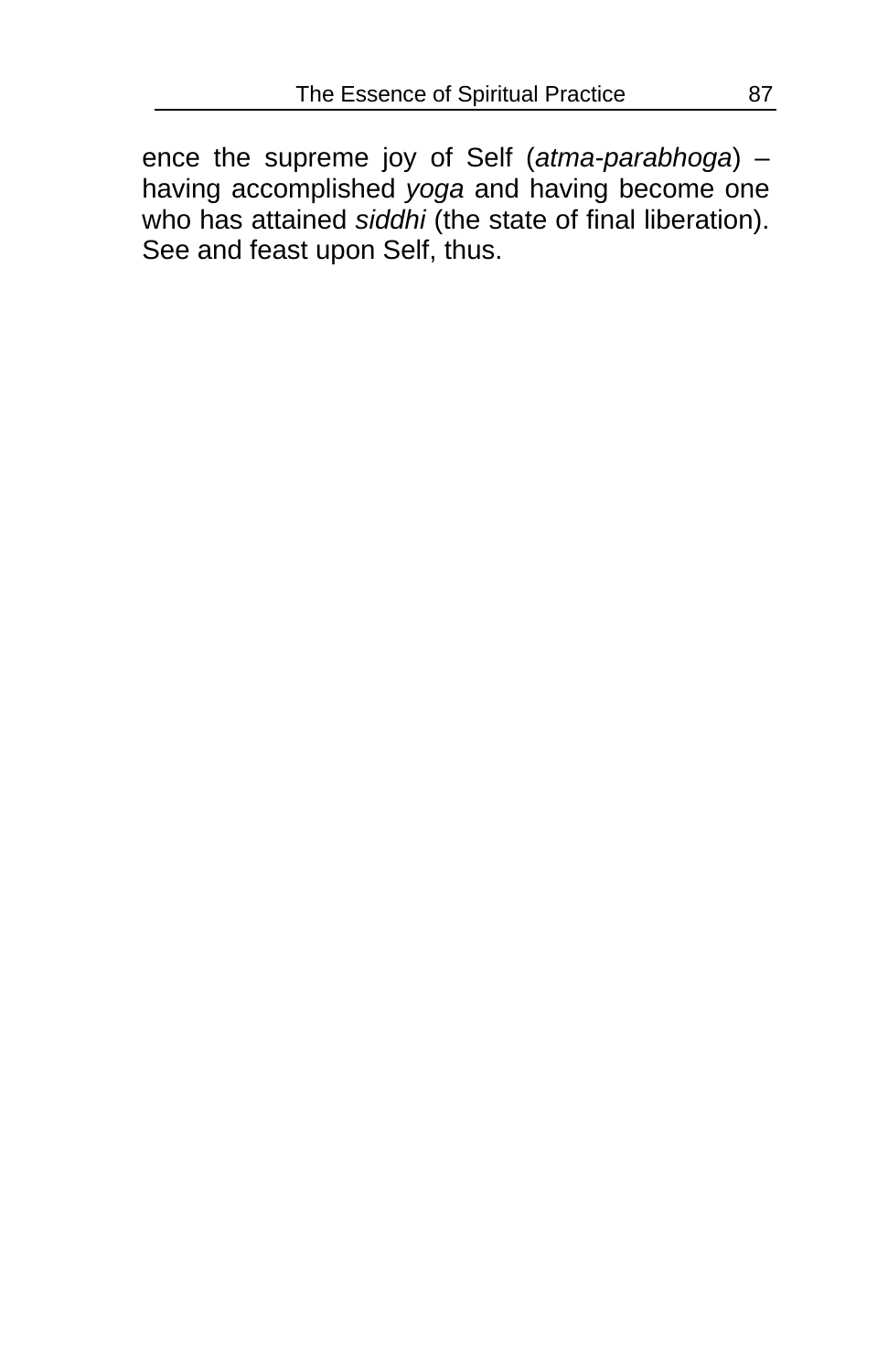### **1. ELEVEN VERSES ON SELF-INQUIRY (ATMA-VICHARA PATIKAM)**

1. Thinking is a *vritti*; being is not a *vritti* (thought). If we scrutinize "Who is thinking?" the thinking process will come to as standstill. Even when thoughts do not exist, do you have any doubt about your own existence as "I am"? Abiding in your own existence, which shines as "I am," the source, from which all thoughts rise, is the state of Selfabidance. Abide thus.

2. He who thinks is the soul, or *jiva*. He who exists as "I am" without any thought is God. If the thinker thinks with great love of that which merely exists as "I am," this Selfward-turned thought will become the thought-free consciousness, which will destroy all thoughts. When the thinker thus dies along with his thoughts, the state of abidance, which then remains shining as "I am," is the state of union with God or *Siva-sayujya*.

3. He who thinks, "I am so-and-so" is just a thought like all the other thoughts. But of all thoughts, this thought, "I am so-and-so" alone is the first. The soul who thinks, "I am so-and-so" is merely a reflection of our real Self. When we abide and shine only as that real Self, the thought "I am so-and-so" will not rise.

4. In dreamless sleep, this thought "I am so-andso" does not at all exist. In the true state of Selfknowledge also, this thought "I am so-and-so" does not at all exist. But in the states of waking and dream, which rise in between the darkness of sleep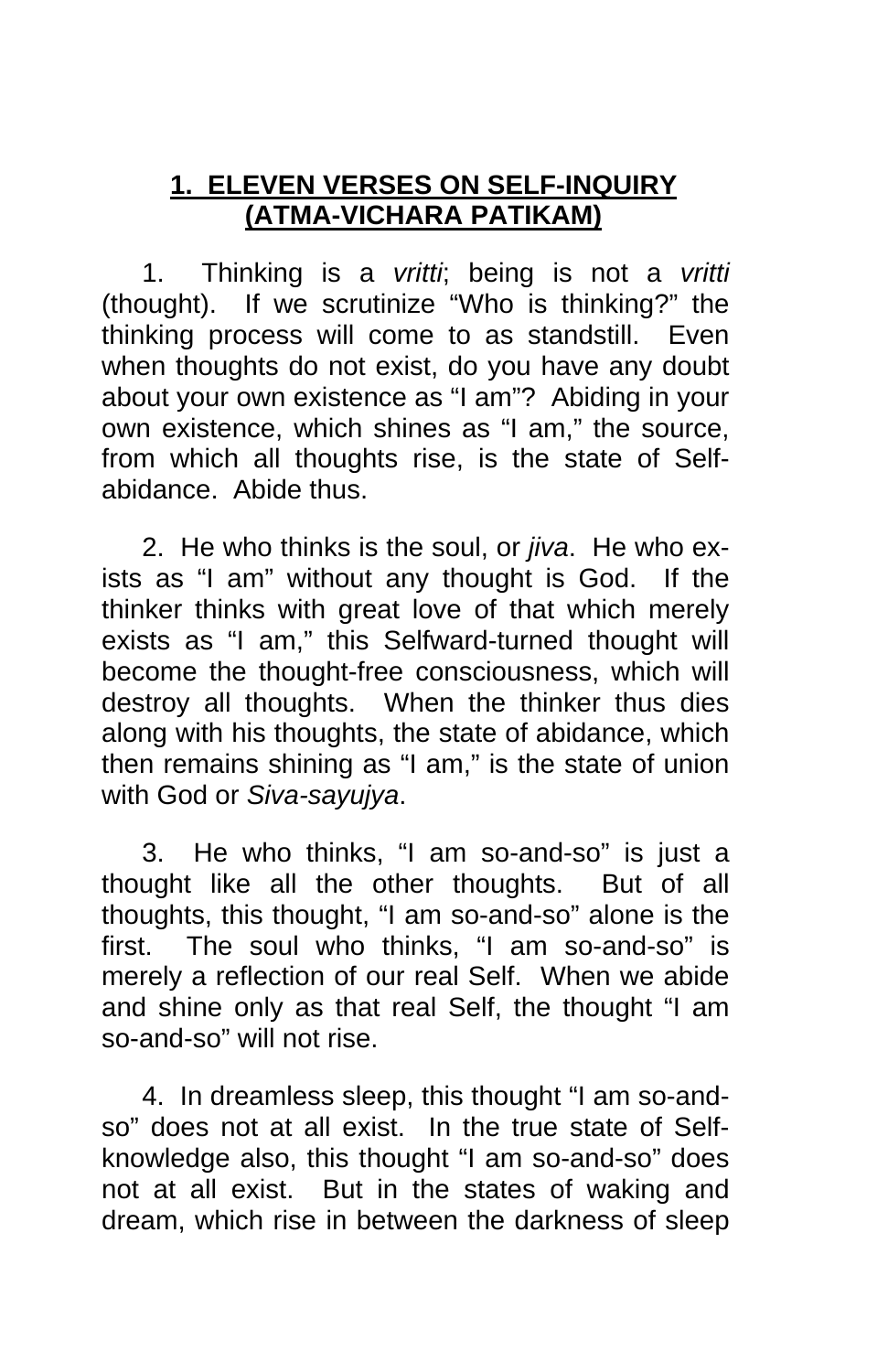and the pure light of Self-knowledge, the thought "I am this body" seems to appear and disappear. Therefore this limited "I" is not real; this "I" is only a thought.

5. The flourishing of this "I" is only the flourishing of misery. This "I" is that which is called the ego. This ego-"I" rises and flourishes only because of non-inquiry (*avichara*). If we inquire "Who is this I?", and thereby vigilantly scrutinize only the feeling "I," without attending to the adjunct "so-and-so" with which it is mixed, this adjunct will disappear, since it is devoid of any real existence.

6. The second and third persons, the known objects, subsist only because of the first person, the knowing subject, who is the root. If the mind, which is ever wavering because of attending to second and third persons, turns and attends to the first person, who rises as "I am so-and-so," the adjunct "soand-so" will cease to exist and the real Self, which always exists as "I am," will shine forth spontaneously. That real Self, which is the indestructible base of the first person, alone is true knowledge (*Jnana*).

7. Thinking about second and third persons is foolishness, because when we attend to second and third persons the mental activities (*mano-vrittis*) rise up and multiply. But the act of attending to the first person is equal to committing suicide, because only by scrutinizing the first person will the ego die of its own accord.

8. Attending to any second or third person instead of turning and attending to this "I," the first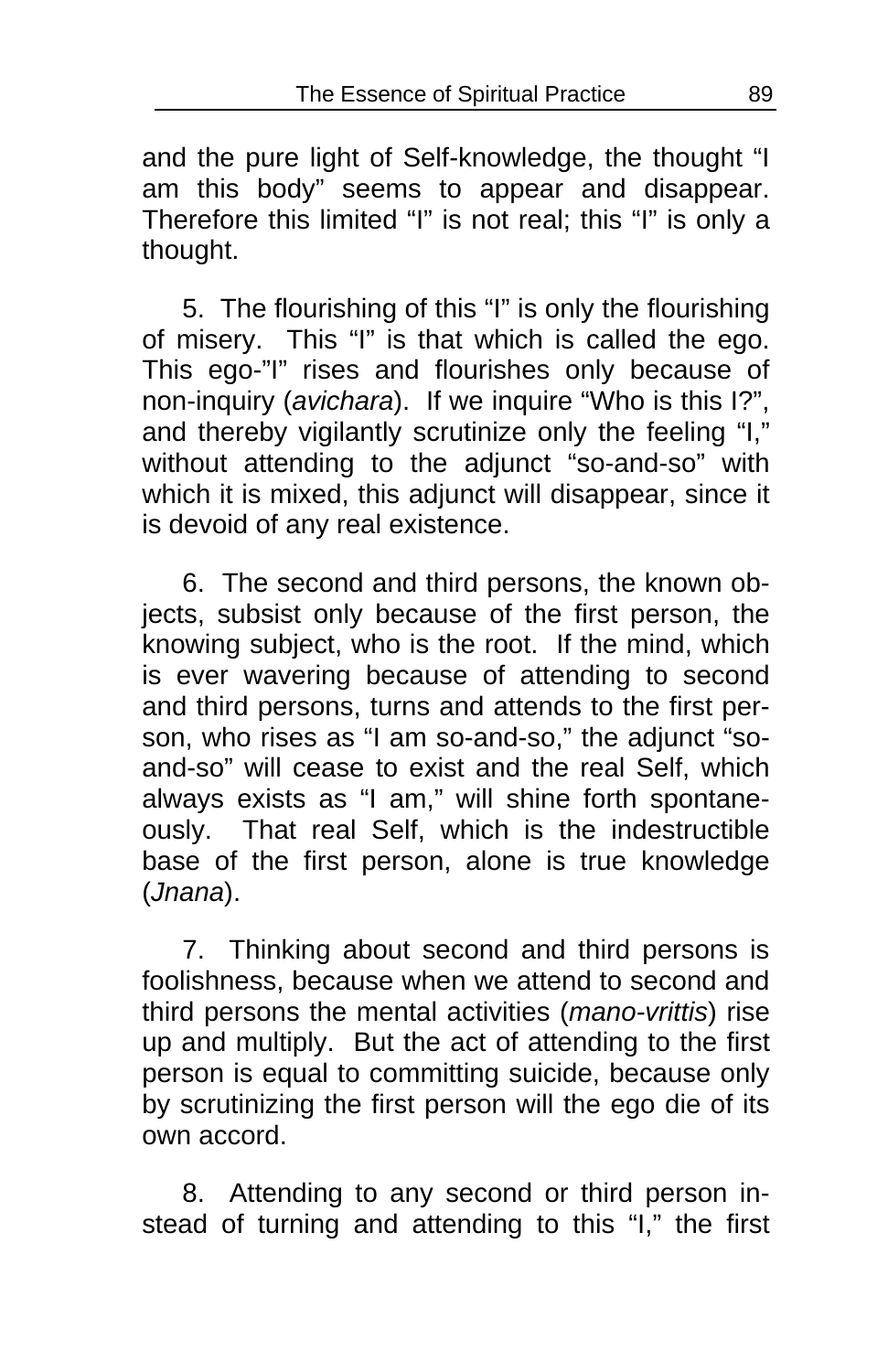person feeling that is always experienced by everyone, is only ignorance (*ajnana*). If you ask, "The ego (the feeling 'I am so-and-so') is only a product of ignorance, so attending to the ego is also ignorance, is it not? Why then should we attend to this 'I'?" Listen to what is said below:

9. Why is the ego destroyed when we scrutinize "What am I"? Because this "I"-thought (*aham-vritti*) is a reflected ray of Self-consciousness; and thus unlike other thoughts, which are devoid of consciousness, it is always directly connected with its source. Therefore, when our attention dives deeper and deeper within by following this reflected ray "I," the length of this reflected ray "I" will diminish until finally it has shrunk to nothing. When the ego, the feeling "I am so-and-so," thus disappears, the consciousness that will remain shining as "I am I" is the true knowledge of Self.

10. Do not do anything thinking, "It should be done only by me." Nothing is done by you, **because you are simply nothing**. Knowing this truth from the beginning, if you refrain entirely from rising as "I am the doer," all actions will happen of their own accord, and your peace will ever remain undisturbed.

11. If we scrutinize "What is the reality that ever exists?" we will find that nothing in this world is real. Since Self alone is real, let us mentally renounce everything else and ever abide unshakably as that reality, which will remain shining alone as "I am." This alone is the service enjoined upon us by Lord Ramana, who ever-abides as the eternal Self.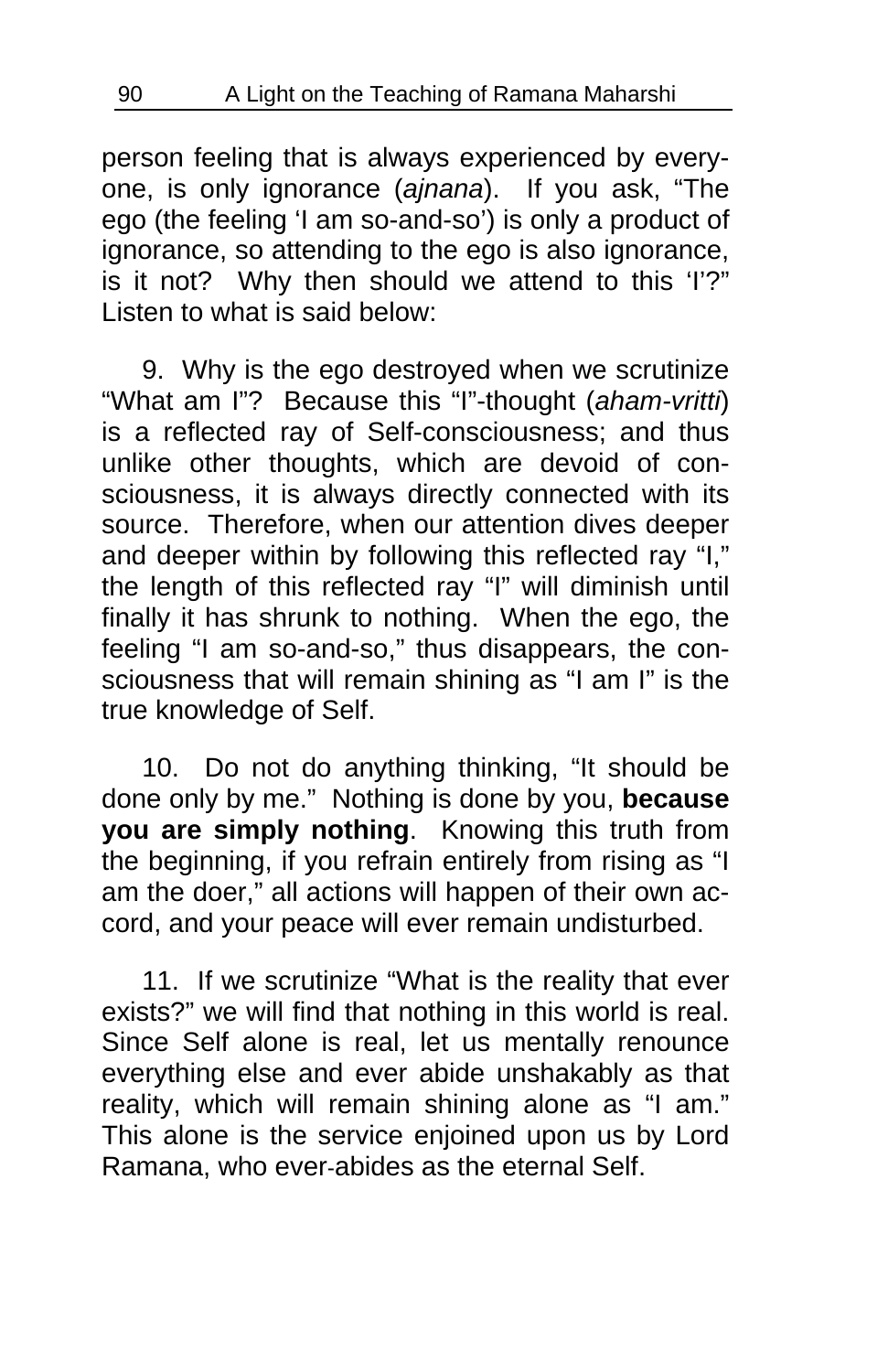Note: "Abiding in this state, having attained the supreme bliss which is devoid of bondage and liberation, is abiding in the service of God", says Sri Bhagavan in verse 29 of Upadesa Undiyar.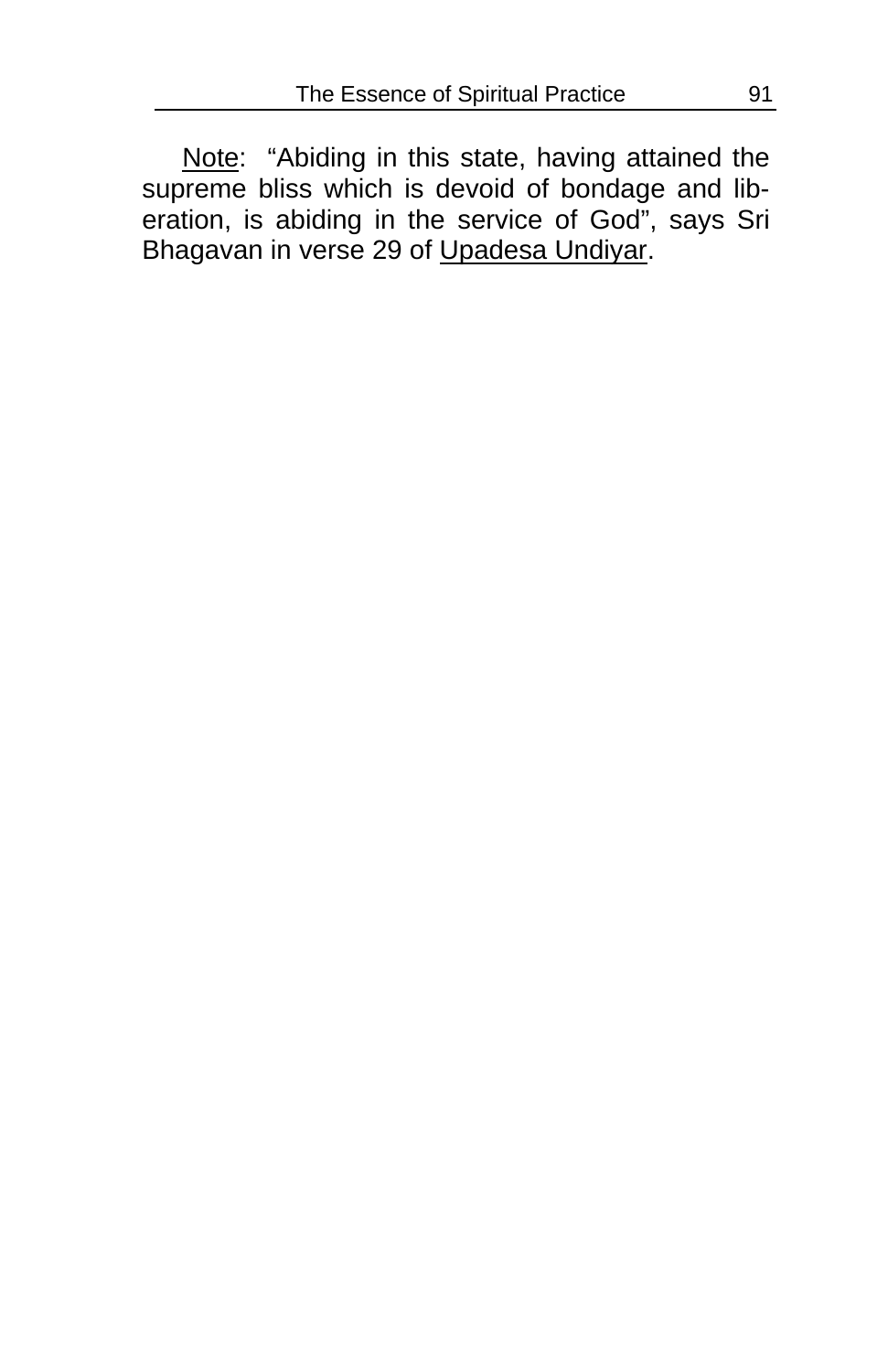## **2. FORTY VERSES ON RENUNCIATION (Turavu Narpadu)**

#### **Invocation**

1. May the Feet of Sri Ramana Bhagavan joyfully be my support to enable me to sing this Forty Verses on Renunciation (Turavu Narpadu) expressing ideas which are agreeable to the divine heart of Lord Ramana, who has renounced both renunciation and attachment (by abiding as Self, the supreme bliss which transcends both liberation [renunciation] and bondage [attachment]).

2. Falling prostrate at the Feet of Sri Ramana, who graciously manifested and dwelt in this world as the God whom we have seen in front of us with our own eyes, and who lived as the king of both inner renunciation and outer renunciation, may I rise and sing this Turavu Narpadu.

#### **Text**

1. What is the purpose of embracing the state of renunciation (*sannyasa*)? Is it not only to attain here in this very life the state of abiding as the infinite reality (*paripurna brahman*), which is devoid of any deficiency, by destroying the ego and by uniting with God, that pure infinite reality? If anyone says that there is any other purpose in embracing *sannyasa*, the Vedas will not accept it.

2. The renunciation of the ego is alone *sannyasa*. Instead of renouncing the ego, merely renouncing and leaving one's home and family is of no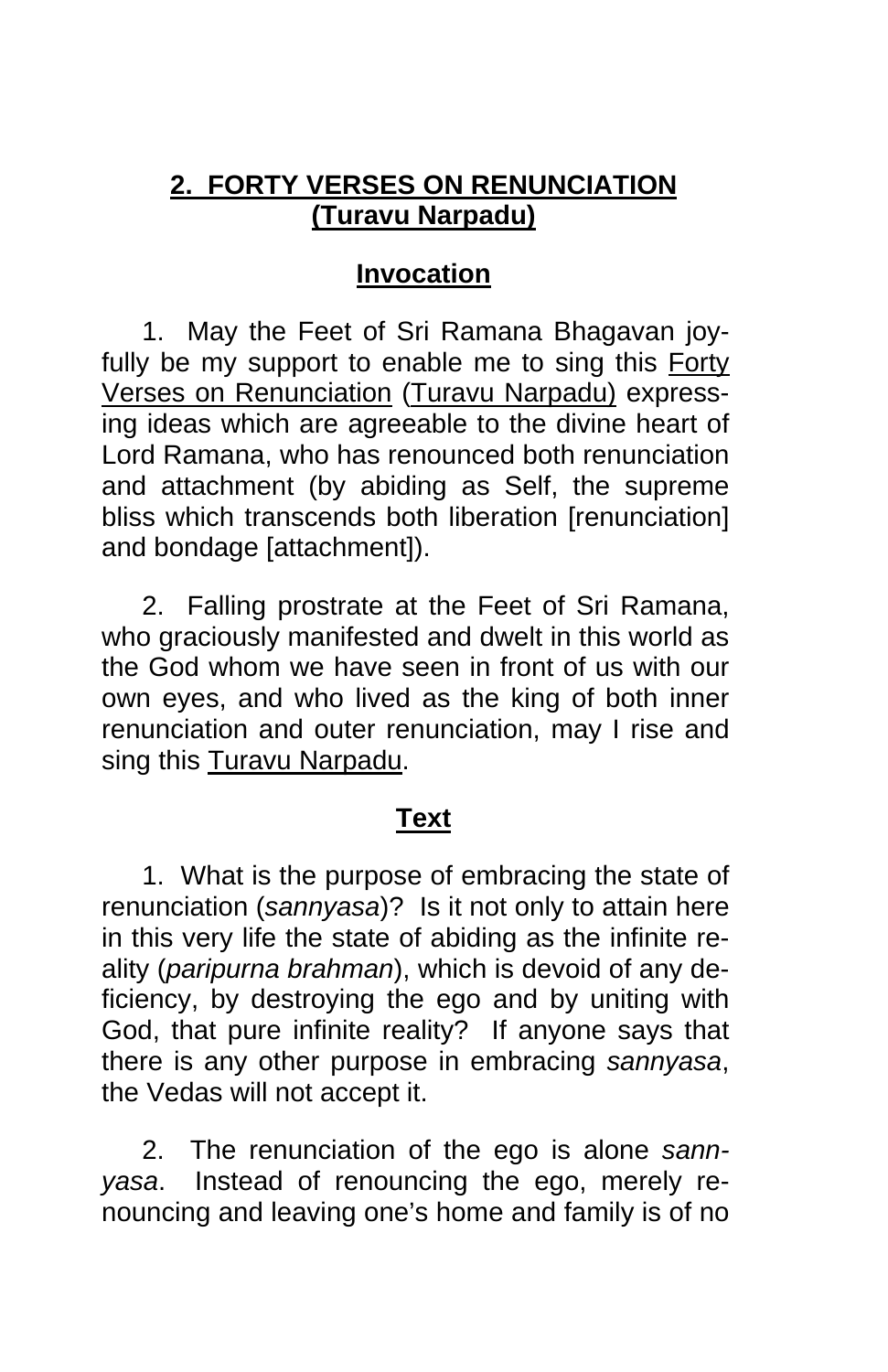benefit. The renunciation of the ego is alone liberation; that renunciation alone is Self-knowledge (*jnana*); that renunciation alone is bliss. Know this for certain.

3. The afflictions that possess us exist without leaving us even for a moment, in two forms, as "I" and "mine." Along with the renunciation of the "mine"-ness (*mamakara*), which is the feeling "These<br>things are mine," to renounce the "I"-ness mine," to renounce the (*ahankara*), which is the feeling "I am this body," is the highest among all the kinds of renunciation.

4. By changing one's external appearance (*vesha*) by wearing ochre cloth (*kashaya*), shaving one's head, or carrying a water-pot (*kamandalu*), nothing special (*visesha*) is achieved. Unless you can discover the peerless means by which to bring about the death of yourself, the ego, O my dear sir, your renunciation will not yield any benefit.

5. Know that a person who proudly feels, "I have attained renunciation (*sannyasa*), which is the highest among the four external modes of life (*asramas*); therefore people belonging to the other three levels of development (*asramas)* should praise and worship me with reverential fear and respect", can never attain salvation, the state of Self- abidance.

6. If those people whose minds are raging with the proud feeling "I am a renunciate (*sannyasi*"), would ponder over and understand the subtle truth contained in one lesson (*upadesa*) revealed by *Sadguru* Sri Ramana, namely, "To destroy the blemishful ego of the renunciate (*sannyasi*) or the man of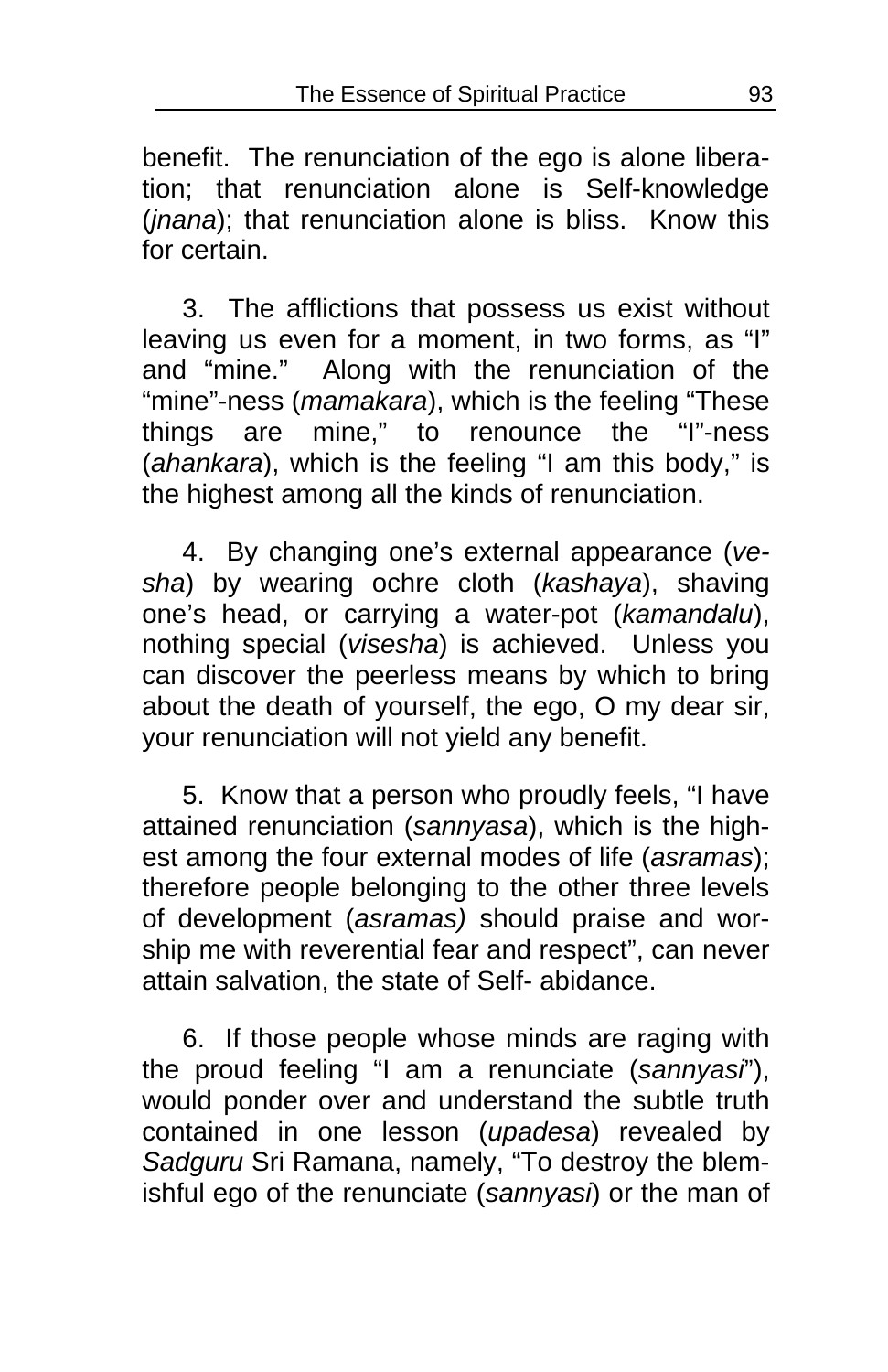highest learning (*brahmana*) is indeed very difficult", they would be enabled thereby to attain salvation.

Note: The lessons or instructions (*upadesa*) of Sri Bhagavan referred to here is that contained in verse 162 of Garland of Guru's Sayings: "The powerful hero who has destroyed the ego, the feeling 'I am the body,' is alone the true *sannyasi* and true *brahmana*. However, to destroy entirely the ego borne by the *sannyasi* or the *brahmana* who has self-conceit (feeling 'I belong to the highest *asrama*' or 'I belong to the highest caste'), ah, is very difficult!"

7. If we investigate why the injunction is given to a wandering religious mendicant (*parivrajaka sannyasi*), "Without remaining in the same village or town where you remained yesterday, before nightfall today move to a different village or town", we will find that it is in order to prevent his mind from developing a liking and attachment towards people who praise and honor him.

8. If a wandering religious mendicant (*parivrajaka sannyasi*) wanders about depending entirely upon God to provide his material needs each day, without ever seeking to acquire or save anything for the morrow with the thought, "Let this place of abode or this food be available for me for another occasion," his faith in God will increase (and he will gain the strength to live with an attitude of complete dependence upon God alone, and not upon any people).

9. Not knowing that by this wandering (*parivrajaka*) life he should thus learn to develop the quality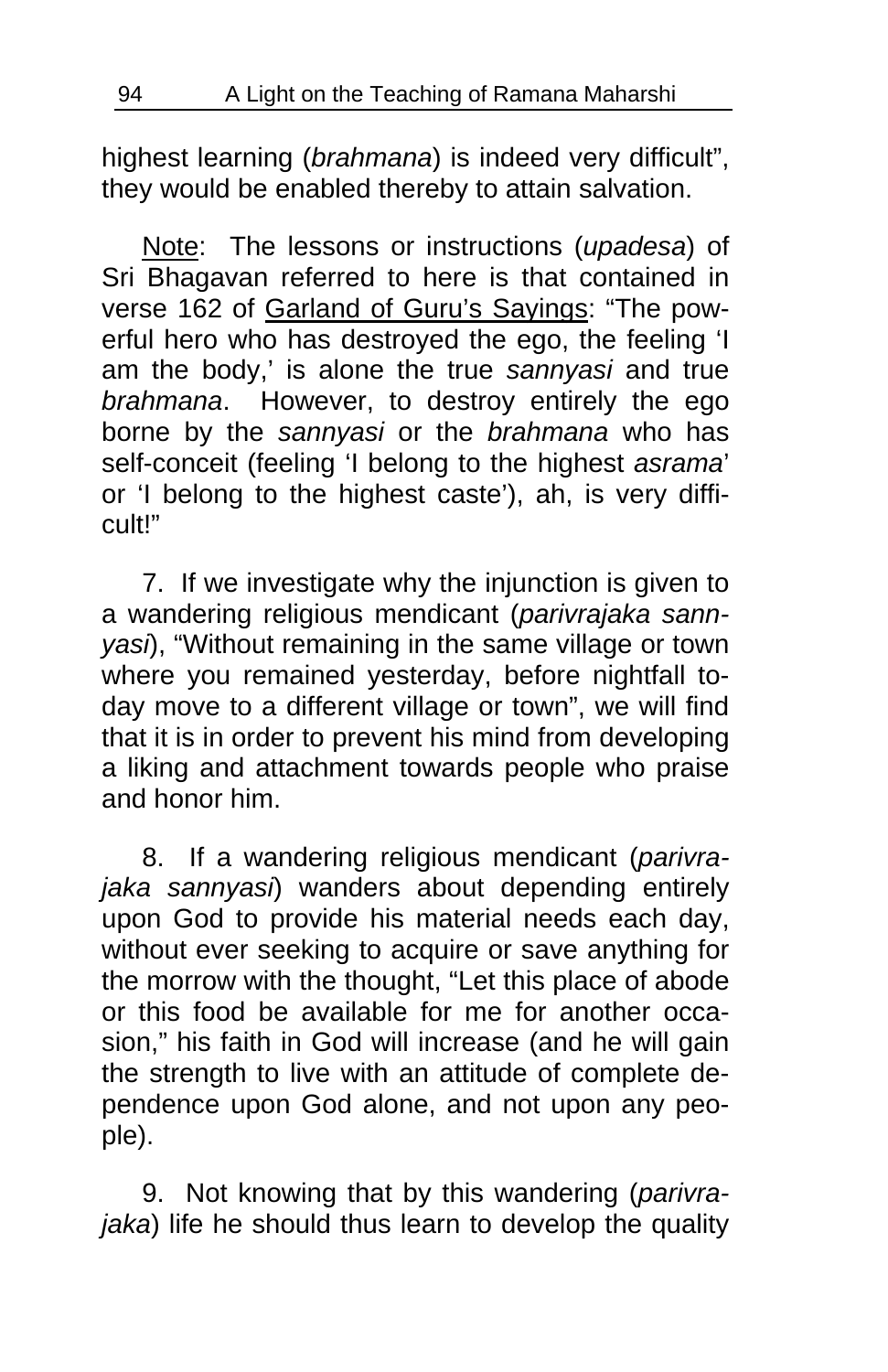of depending only upon God for everything, if a renunciate (*sannyasi*) thinks every time, "Since I am a renunciate (*sannyasi*), the householders are dutybound to honor me and to provide all my needs," know that he is unfit for the life of renunciation (*sannyasa*).

10. The renunciate (*sannyasi*) has undertaken this wandering (*parivrajaka*) life only in order that he should by practice gain the strength to live depending entirely upon God. If, instead, he expects that the householders should take care of him, he is placing his faith only in those householders and not in God.

11. For a renunciate (*sannyasi*), begging is a pure and exalted spiritual practice (sadhana). people belonging to any of the other three orders of life (*asramas*) say that by his begging the *sannyasi* is being a burden to others, they are ignorant of the truth. If the *sannyasi* is unable to endure the mean words of worldly people who speak thus, know that he is not a true *sannyasi.*

12. A steadfast renunciate (*sannyasi*) who has abundant strength of mind, does not beg for his food due to poverty. His begging is a training, which he undergoes in order to attain a state of mind in which he can experience an equal love towards those who revile him with mean words, and those who praise him with kind words.

13. The benefit which a true renunciate (*sannyasi*) is to gain by living a wandering (*parivrajaka*) life is to attain a state of mind which is fully contented, being endowed both with an attitude of com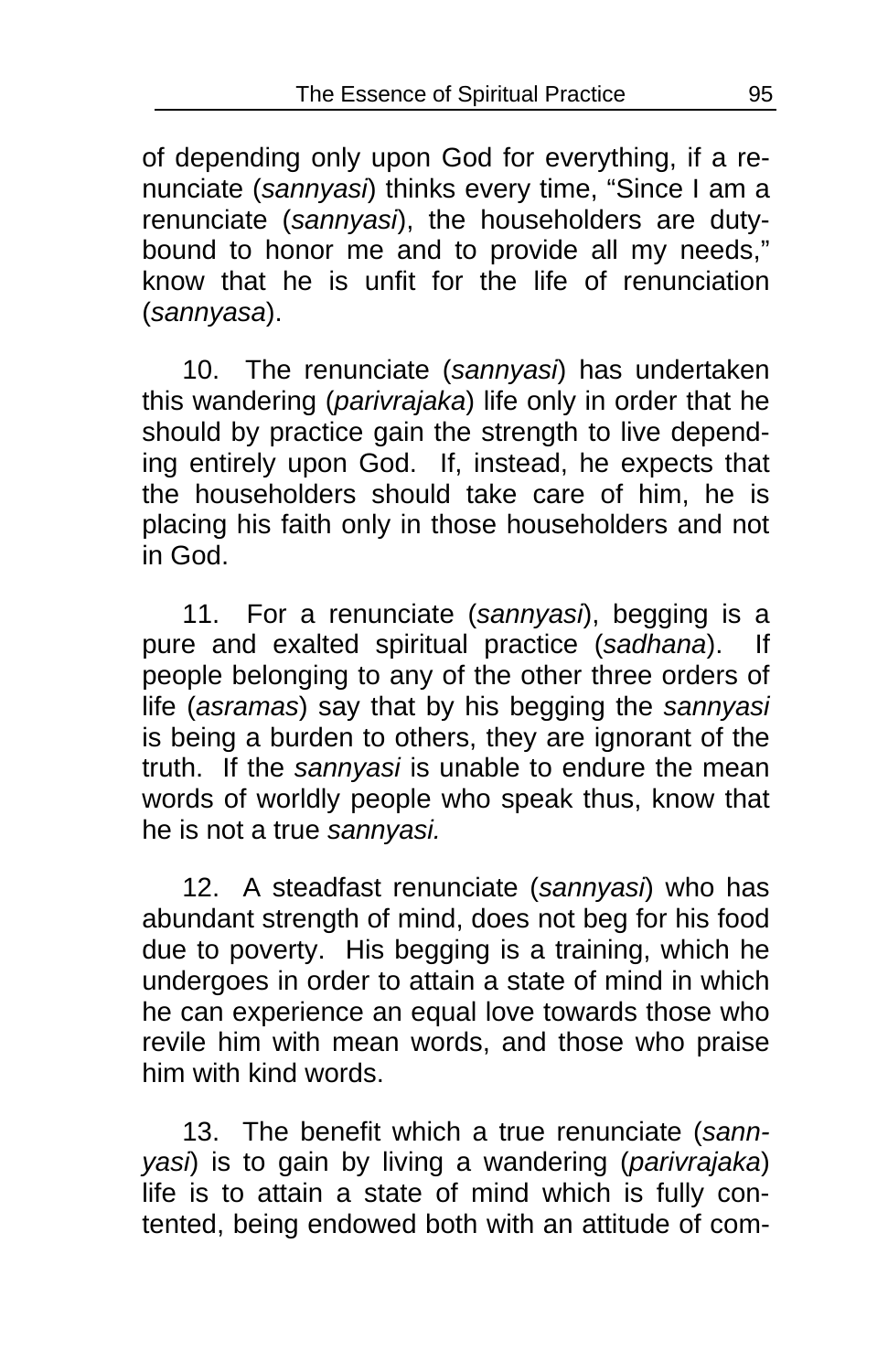plete dependence upon God-alone at all times, and with a patient endurance, which cannot be shaken by either the abuse or the praise of others.

14. But alas, not knowing this truth, so many people nowadays after assuming the ochre garb of the blemishless order of a renunciate (*sannyasa as*rama), are seen to be seeking and running after worldly people who possess much wealth, or who hold high positions in society, instead of depending entirely upon God as their sole refuge and support.

15. Some other renunciates (*sannyasis*) are caught in the bondage of trying to accumulate wealth by the power of *mantras*, by practicing astrology, by giving medicines, and by many other such tricky means (*tantras*). For such people who are caught thus in bondage, tell me, what is the use of their assuming the outward guise of a *sannyasi* by growing a beard and long matted hair, by wearing ochre cloth, and by carrying a stick and a water-pot?

16. When will they ever attain salvation, those people who giving Vermillion *kunkuma*) and sacred ash (*vibhuti*) as divine food (*prasada*), gathering a crowd of people around themselves, and proclaiming that they will give divine sight (*darsana*) to common people on only one day a month or one day a year – thus consider themselves to be exalted gods who are far superior to all other people, even though they are in truth only petty egos who are devoid of even the least greatness? (Therefore, if you wish to be saved) be still (giving up all such pomp and show).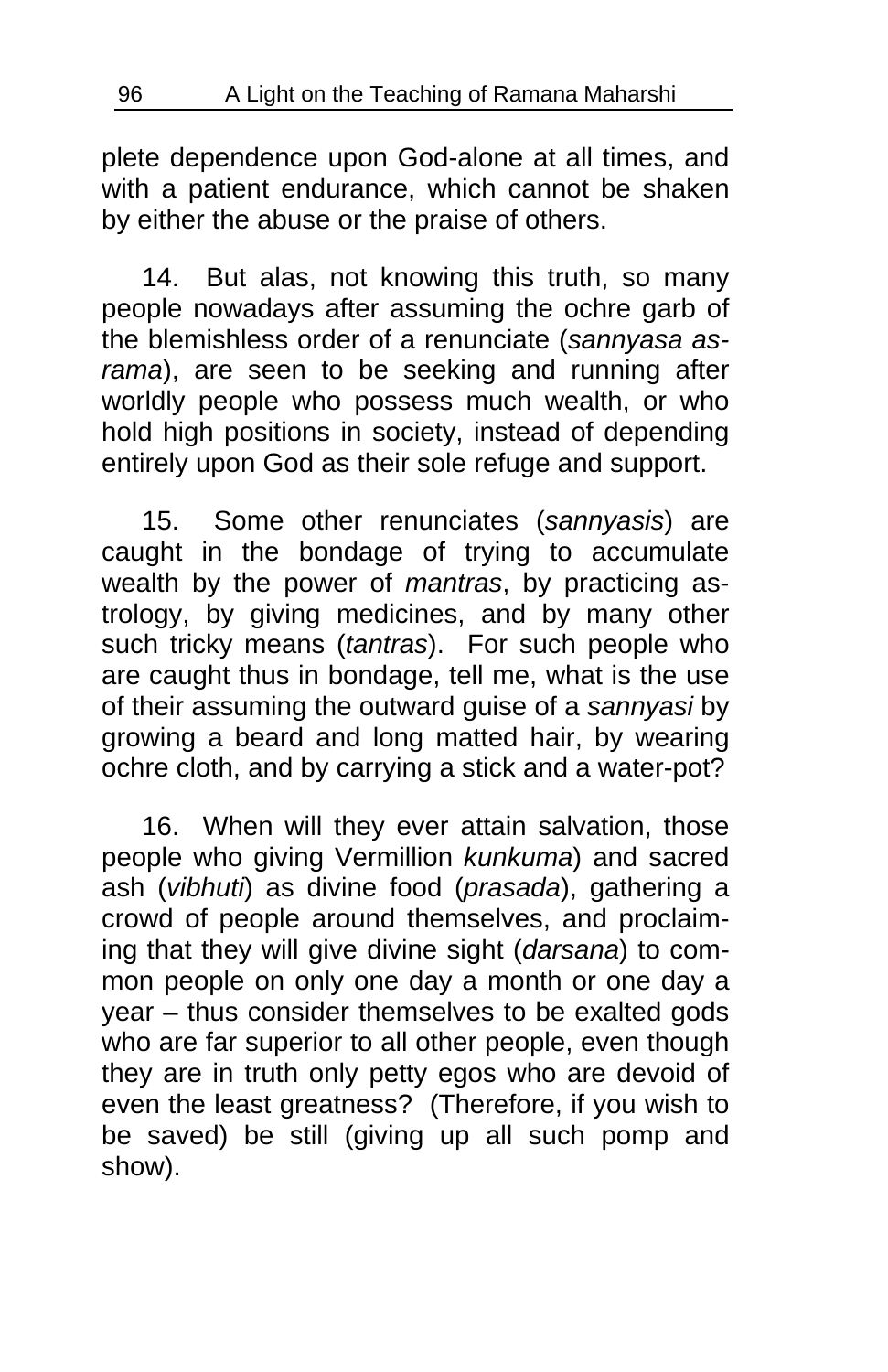17. A person who is naturally humble and submissive to every person and every living being – having the constant remembrance that, except himself, each and every living being in this world possesses some good quality and is in some way superior to himself – is alone the king among true renunciates (*sannyasis*).

18. A person who has attained true renunciation is verily dead to this world. Such a true renunciate (*sannyasi*) is indeed superior to all the other people of this world. He is the embodiment of all virtue and ethical conduct (*dharma*). Therefore, he alone is an object worthy to be worshipped and adored by this entire world.

19. If it is asked how such a true renunciate (*sannyasi*) has attained the greatness of being worshipped by all the other people in this world, the answer will be that, since he is completely devoid of ego, he has truly bowed his head in humility and paid obeisance to each and every person before they have paid obeisance to him. Therefore, what he has given to others naturally comes to him.

20. On the other hand, the renunciate (*sannyasi*) who is devoid of true humility and whose mind is full of guile, thinking, "All other people should worship and pay obeisance to me", will be left without any means of attaining salvation, and will become entirely worthless, sinking lower and lower on account of the surging and swelling of his ego.

21. If a person takes renunciation (*sannyasa*) with the desire that other people should honor and revere him that renunciation *sannyasa* will only de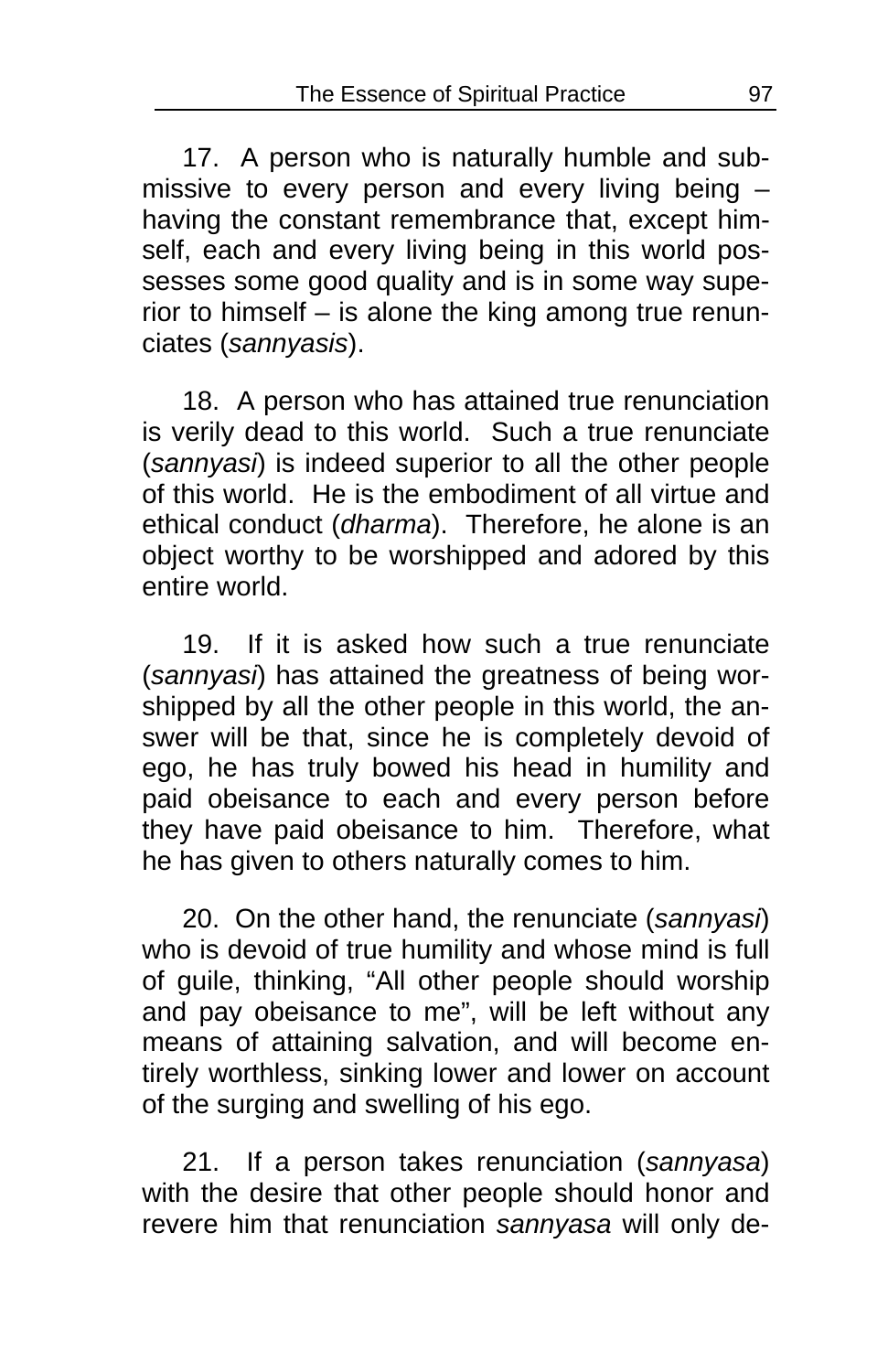stroy his true happiness. The abstinence or austerity, which is to be observed in this world by a pure renunciate (*sannyasi*), who has given up all worldly attachments, is only to refrain even in the least from becoming a victim to the disease of self-esteem or pride.

22. If a renunciate (*sannyasi*) endowed with good qualities who lives as a *kutichaka* (an ascetic who remains in one place living in a small hut instead of wandering from place to place), gradually allows himself to become a *mathadhipati* (the head of a monastery or religious institution), he will be making himself into a place meant for the experience of all kinds of unbearable sufferings. Therefore, a good *sannyasi* will never desire to become a head of a monastery (*mathadhipati*).

23. For an ordinary worldly person there is the trouble of having only one family. But a renunciate (*sannyasi*)*,* who has thus become a head of a monastery (*mathadhipati*), has become a person caught in the bondage of having many crores of families. All that is gained by him from the religious foundation (*matha*) that has come to him, is only misery. Thus, the action of becoming a *mathadhipati* is nothing but one's cheating oneself.

24. Hence, (when seen from the standpoint of a true aspirant who seeks only liberation) all endeavors such as establishing *asramas* and religious institutions are only purchasing great sufferings and difficulties for a price. To seek to establish *asramas*  and public institutions by collecting money by going from place to place, climbing on platforms and giving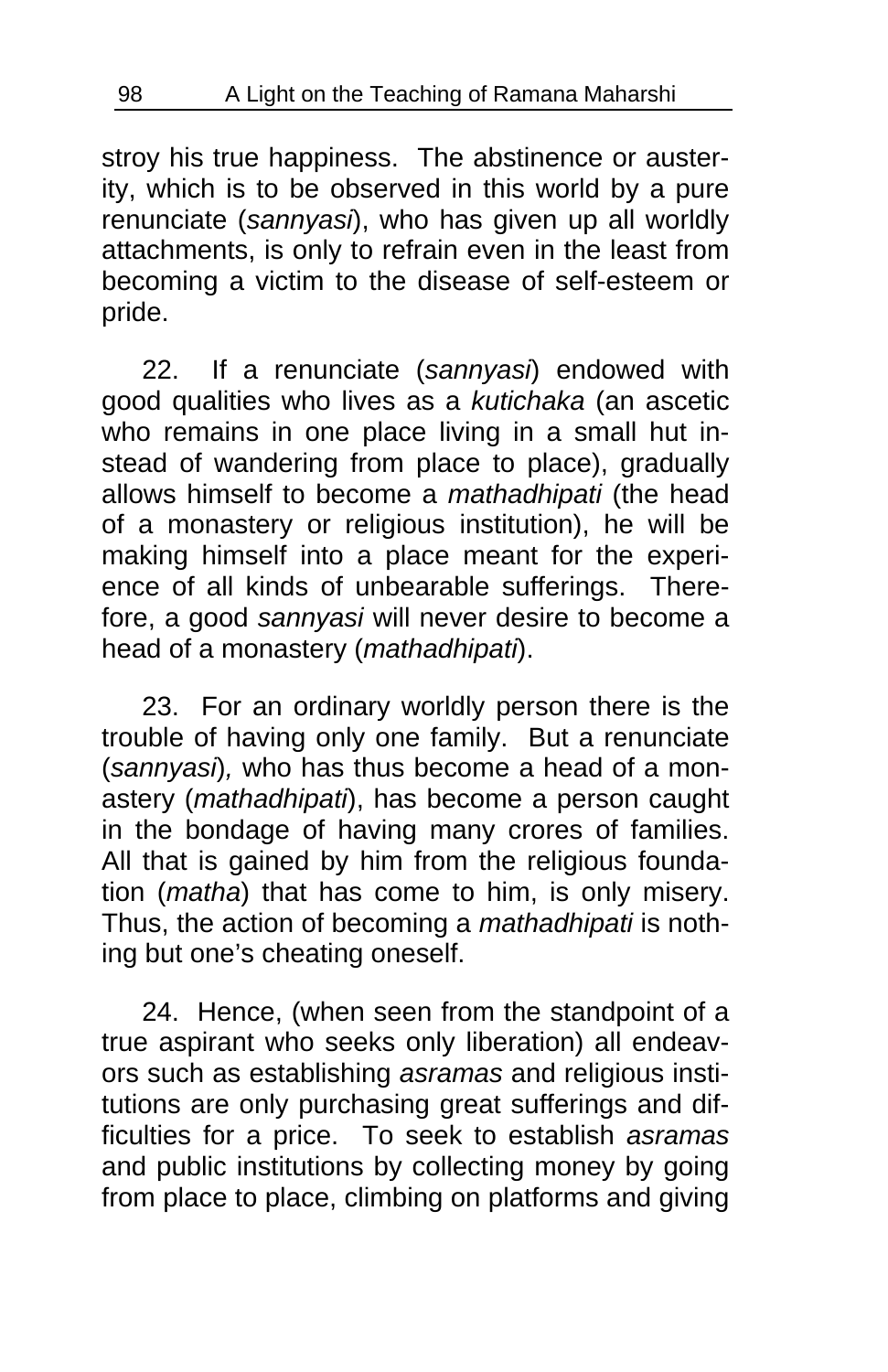lectures and discourses, is just like going and playing with a venomous snake.

25. Since (as per an ancient saying) to a renunciate (*sannyasi*) even a king is mere straw, a renunciate should not engage in politics. Know that, having completely renounced the liking to enjoy even the ordinary rights to which one is entitled as a citizen of society, a renunciate should live majestically (without being a subject or slave to anyone,

26. With the firm dispassion (*vairagya*) of not cherishing or hoarding anything for the morrow (having an unshakable faith that God will provide you each day with whatever is good for you), pass the days of accepting whatever comes to you of its own accord on each occasion without giving any work to your brain (to investigate whether each thing which comes is good or bad and to decide whether it is to be accepted or rejected).

27. If you, who have come to this world alone, live alone (being free of attachment to anything) and subside in Self by knowing what is the reality of yourself, know that that is the greatest help which you can render to all the other people in this world.

28. Going and approaching the people of the world (collecting money and engaging in many external activities) in the name of social service (*paropakara seva*) and desireless action (*nishkamya karma*) is not behavior befitting the purity of renunciation (*sannyasa*)*.* Without a sense of doership, do whatever good action comes to you of its own accord forcibly prompting you to act, by making you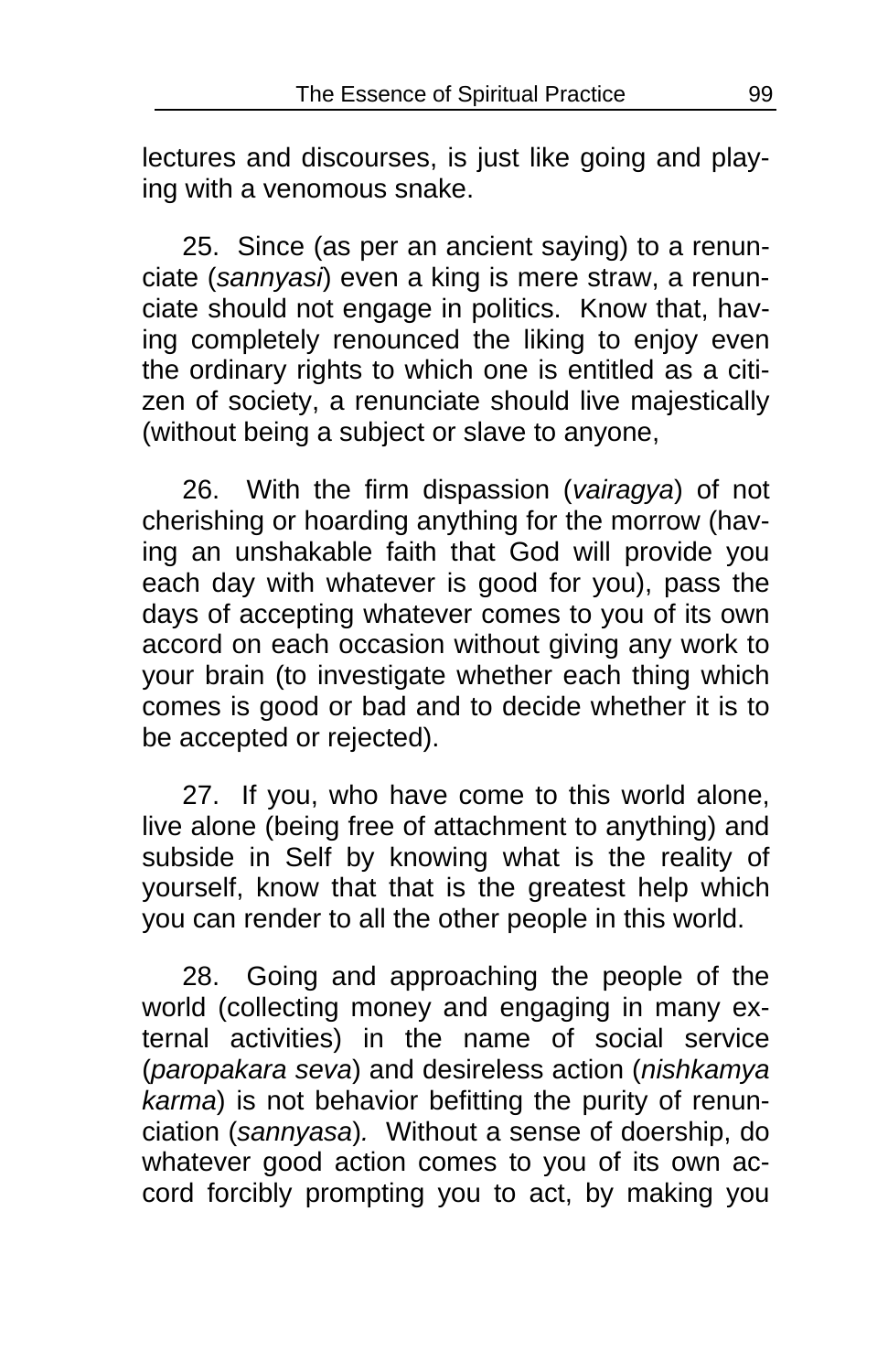feel that it is necessary to do so, and then at once forget it.

29. He who remains like a dead person in all worldly affairs without rising as "I" under any circumstances, is alone the most exalted among the renunciates (*sannyasis*); he alone is a *Jivanmukta*  (enlightened while still in the body); he alone is a true non-doer (because he has no sense of doership in whatever actions he may appear to be doing). Therefore, he alone is a true *karma yogi* (a person who does actions without any selfish motivation or desire).

30. The path of *karma yoga* (selfless service), which is practiced by anyone other than such a *Jivanmukta* (see previous verse), will gradually remove the impurities from the mind, and it will stop with thus imparting complete purity of mind. After thus attaining purity of mind, it is proper that a person should give up the path of *karma yoga* and should follow either the path of devotion (*bhakti*) or the path of Self-inquiry and thereby attain the egoless state of Self.

31. The fruit to be attained from selfless service (*karma yoga*), which bestows purity of mind (*chittasuddhi*), is only to make one mature and fit to follow the paths of devotion (*bhakti*) or Self-inquiry (*vichara*). But unless a true renunciate (*sannyasi*) is already fit to follow either of these two paths, know that he will not gain the real fruit of the renunciation (*sannyasa*), which he has taken.

32. For a person who has taken renunciation (*sannyasa*) in order to attain God, the supreme real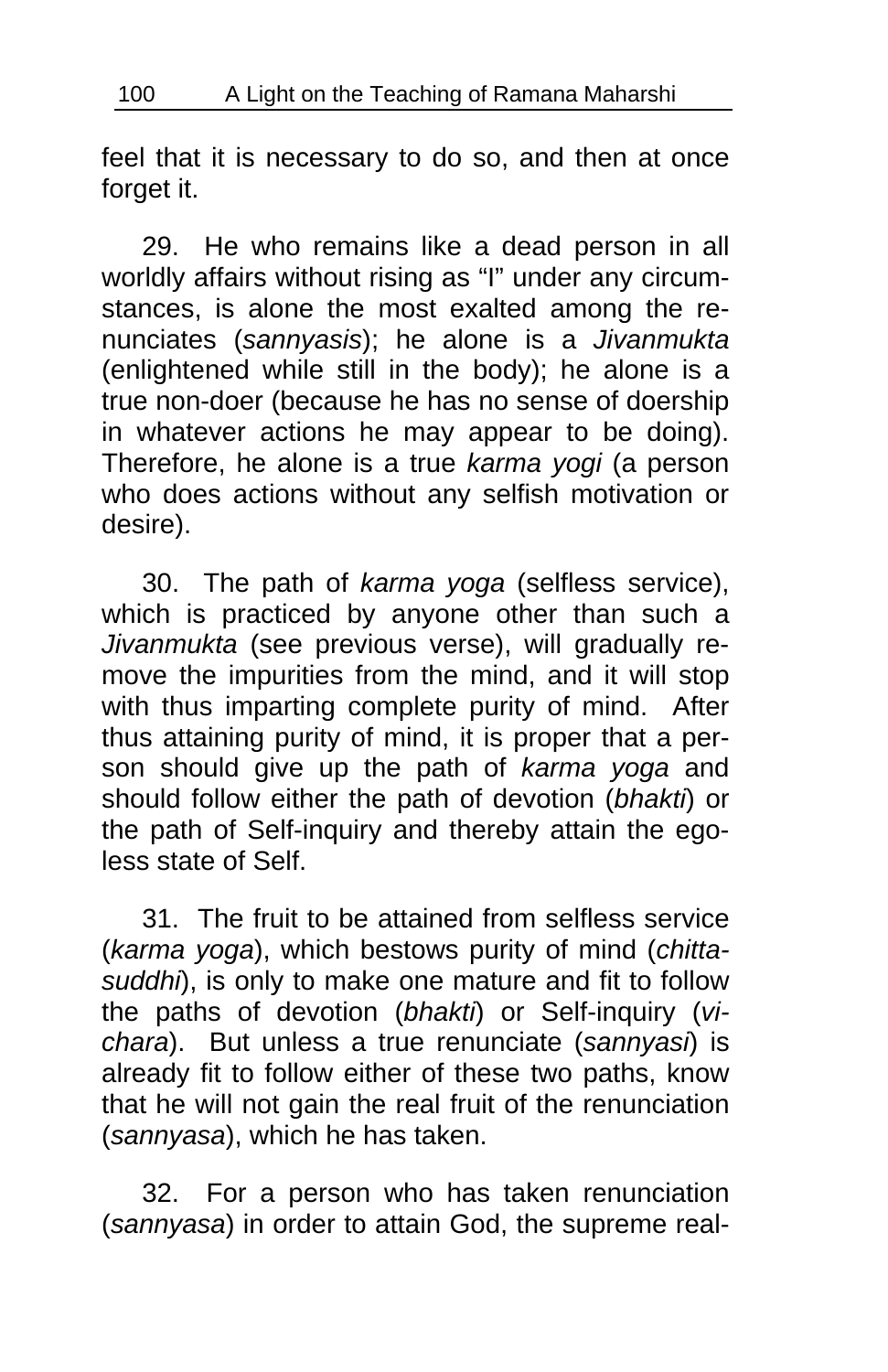ity, it is not proper to go outwards seeking worldly people and climbing on platforms to give lectures. Instead of turning within towards God and becoming established in Self-abidance, if a renunciate (*sannyasi*) turns towards the alluring and deceptive world, diverting his mind to the habit of giving lectures, he will be doing great harm to himself.

33. You have taken this renunciation (*sannyasa*) not for the sake of giving spiritual instructions (*upadesa*) to the people of this world, but only to attain the infinite Self, and to remain firmly established in Self-abidance. Why do you forget this truth and wander about in the world giving lectures?

34. Only the real renunciate (*sannyasi*), who never deviates from the state of firm Self-abidance is a person who is correctly teaching true knowledge to all other people. Rather than by climbing on platforms to give lectures by mouth, if one turns the mind within away from the world and abides in Self, then the entire world, which seems to exist externally, will be awakened into the state of true knowledge.

35. Without renunciation (*sannyasa*), to attain liberation is not in the least possible; but renunciation (*sannyasa*) truly means only inward renunciation (that is, the renunciation of the first thought "I am this body") and not anything else (that is, not the assuming of any traditional outward guise such as ochre cloth and shaven head). Therefore, in whichever one of the four stages of spiritual development (*asramas*) one may be in outward appearance, according to one's *prarabdha* (see note following verse 115, above), know that that level or stage of devel-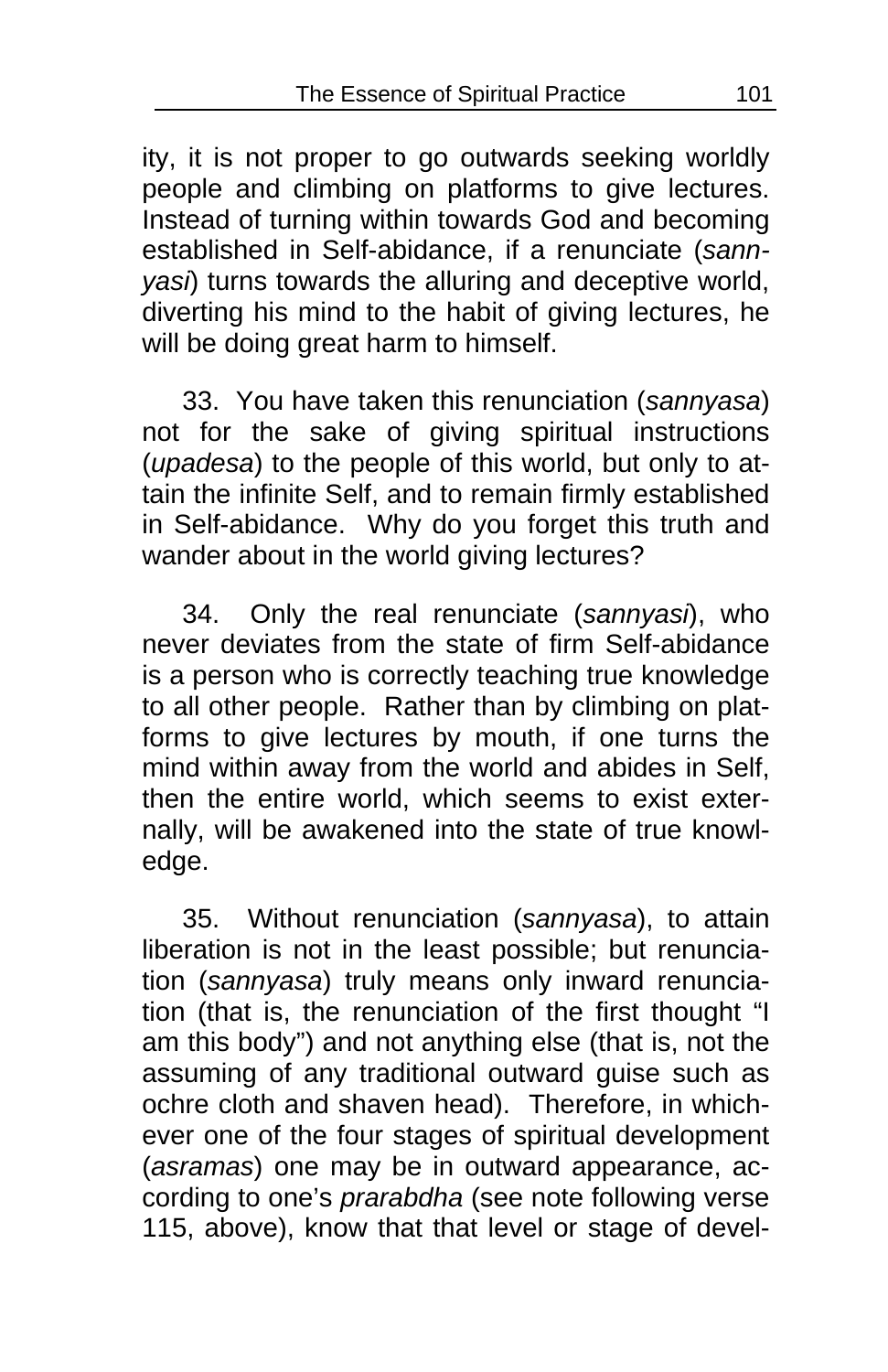opment (*asrama*) is not an obstacle to one's attaining liberation.

36. Just as a wife comes to one only in accordance with *prarabdha*, which is the fruit of *karmas*  done by one in former lives, so the outward renunciation (*sannyasa*) also comes to one only in accordance with *prarabdha*. If outward *sannyasa* does not come to you of its own accord in accordance with *prarabdha*, do not have desire for it; if you remain free of all desire (including even the desire to live the outward life of a *sannyasi*), that itself is true *sannyasa*.

37. To become devoid of all impurities in the mind is true renunciation (*sannyasa*). If one abides in the true state of Self, which is devoid of all thoughts, that itself is all virtues and ethical conduct (*dharmas*). If one attains the state of being devoid of even the desire to become a renunciate (*sannyasi*), that itself is the true attainment of renunciation (*sannyasa*)*.*

38. Even though he outwardly lives the life of a *grihastha* (a householder living with his family), a person who is devoid of the defect of thinking "I am a *grihastha*" is superior to a *sannyasi* that proudly thinks "I am a *sannyasi*". This is a saying graciously uttered by Sri Ramana Bhagavan, the supreme philanthropist.

Note: The saying of Sri Bhagavan referred to here is recorded in verse 840 of Garland of Guru's Sayings as follows: "Know that, rather than one's thinking in the heart 'I have renounced everything', the state of not thinking oneself to be limited to the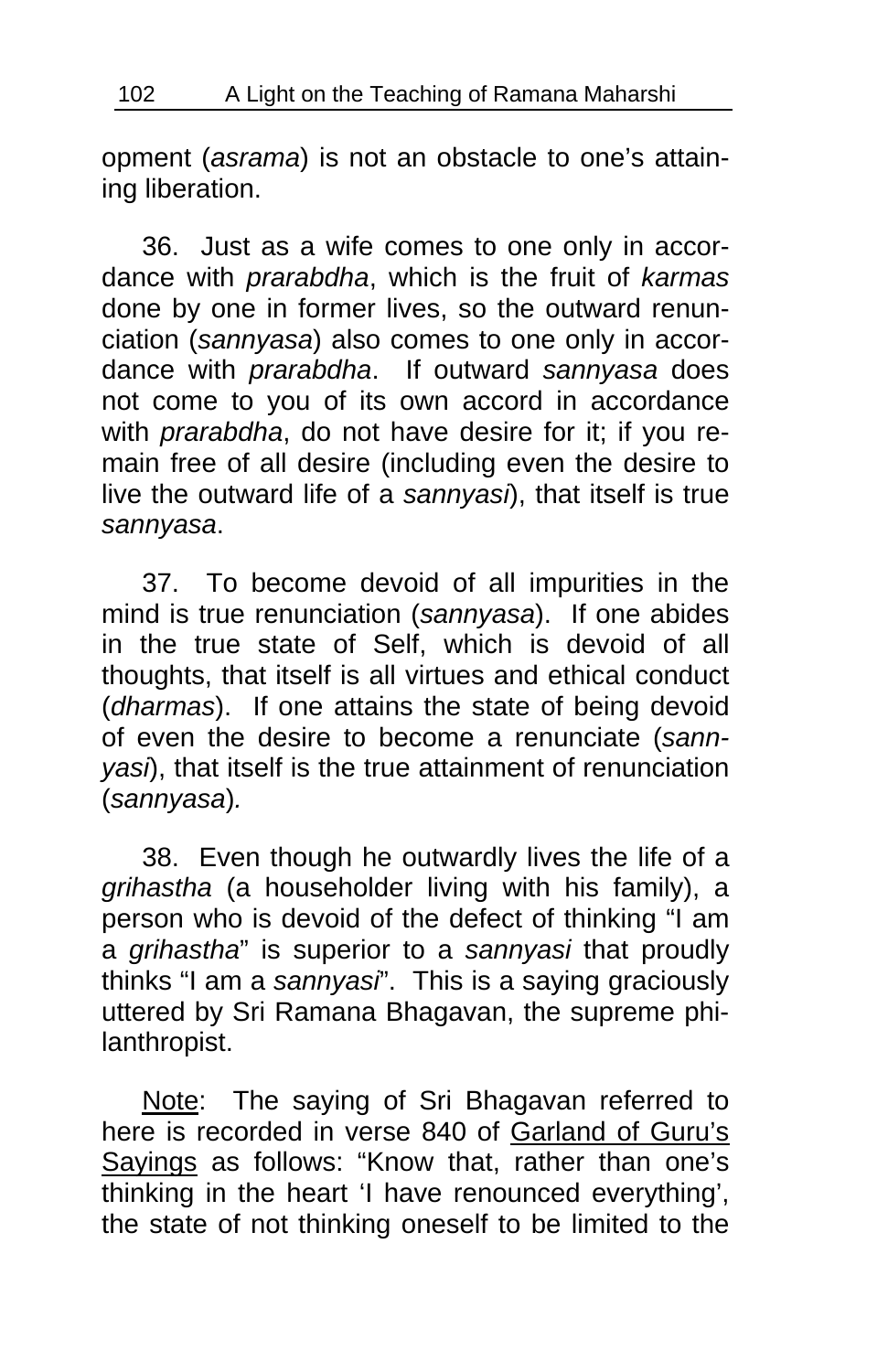measure of the body, and to be caught in the mean bondage of family life, is a superior renunciation.' The experience 'I am only I' is true knowledge, or *brahma-jnana*. If along with the pure consciousness 'I am' any adjunct is added such as 'I am a *sannyasi*', 'I am Siva', 'I am *Brahman*', 'I am a *grihastha*' or 'I am so-and-so,' that is ignorance (*ajnani)*. If a householder (*grihastha*) does not feel 'I am this body, I am so-and-so, I am a family man', he is a knower truth (*brahma-jnani*) who experiences his own existence as 'I am only I'. But if a *sannyasi* thinks, 'I am a *sannyasi*', he is only an ignorant being (*ajnani*) who identifies himself with the body and other adjuncts, and hence he is still immersed in bondage." That is why Sri Bhagavan used to say that a *grihastha* who does not feel "I am a *grihastha*" is truly a better *sannyasi* than a *sannyasi* that feels "I am a *sannyasi*."

39. A renunciate (*sannyasi*) is one who has severed all connection with the four castes (*varnas*). Therefore, to inquire about a *sannyasi*, "In which caste was he born? Is he a low-caste *sudra sannyasi*, or a high-caste *brahmana sannyasi*?" is only mischief born of the ego.

40. All distinctions of caste (*varna*) and stages of development (*asrama*) relate only to the filthy body, and not to Self, which is the form of Grace. Know that those people who have renounced and escaped from the attachment to the body, by gaining a clear knowledge of Self, are not bound by distinctions of *varna* and *asrama*, which are fetters of *maya*.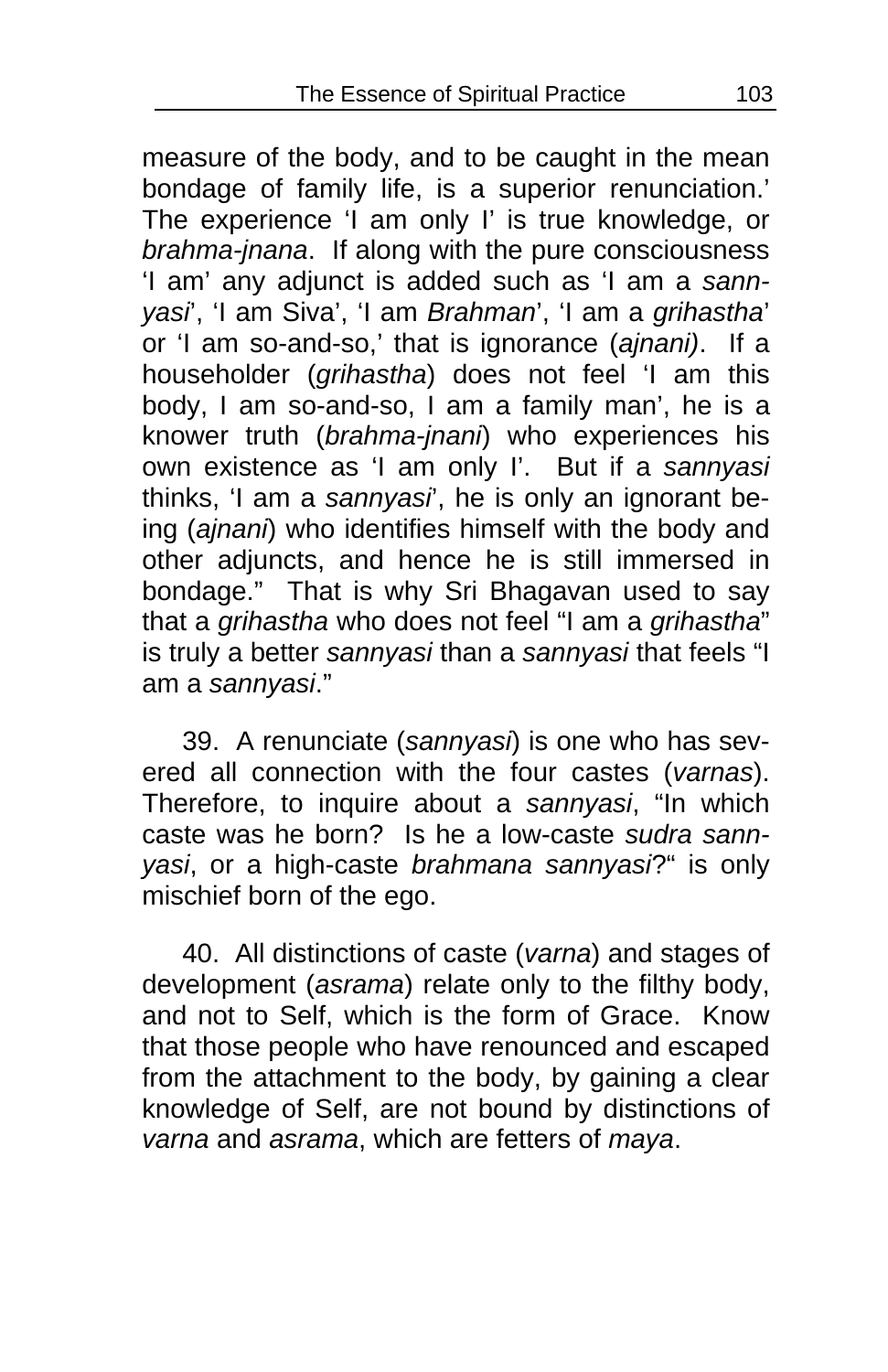# **Concluding Verse (Mudivurai)**

41. Know for certain that these Forty Verses on Renunciation (*Turavu Narpadu*) are formed only of the ideas that have been conclusively realized in His divine heart by our Lord and *Jnana-Guru* Sri Ramana Bhagavan, who is the Sovereign of all the Sages who have attained inward renunciation, and who is the Embodiment of the supreme power of Silence.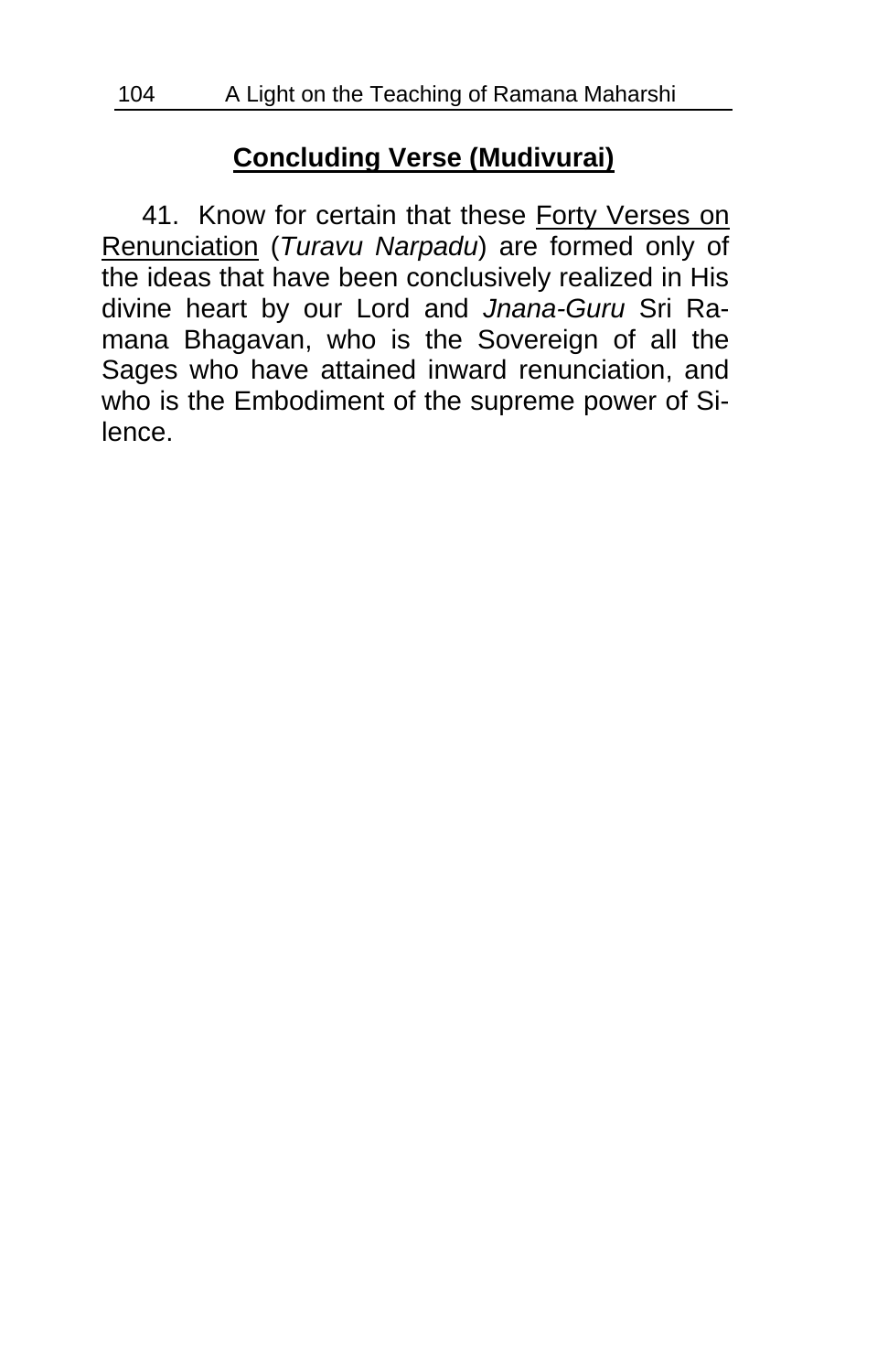# **GLOSSARY**

# **(Sanskrit and Tamil Words Used in This Book)**

## **A**

*abhimana* – attachment *abhyasa* – practice *abhyasabala* – strength of practice *adharma* – unrighteousness *aham-vritti* – 'I' thought; the reflected ray of Selfconsciousness *ahankara* – 'I' sense; the ego-self *ajata* – non-creation, knowledge of nothing *ajnana* – ignorance *ajanai* – the ignorant one who has not realized Self *akhanda-Siva-swarupa* – undivided nature of God amalka – *ananda* – bliss; love *ananya jnana* – free knowledge that this world is nothing but our own Self seen wrongly in ourself by ourself through imagination *anaya priya* – non-dual love *antahkaranas* – four inner organs, namely; the mind, intellect, memory and ego *anya priya* – dual love; desire towards other objects *apara-vidya* – mundane, useless knowledge *asakta* – powerless *asat* – not real *ashtasiddis* – eightfold occult powers *asparsa-yoga* – a state of oneness by act of union *asrama* – a place where hermits and sages live *asti-bhakti-priya* – luminosity-love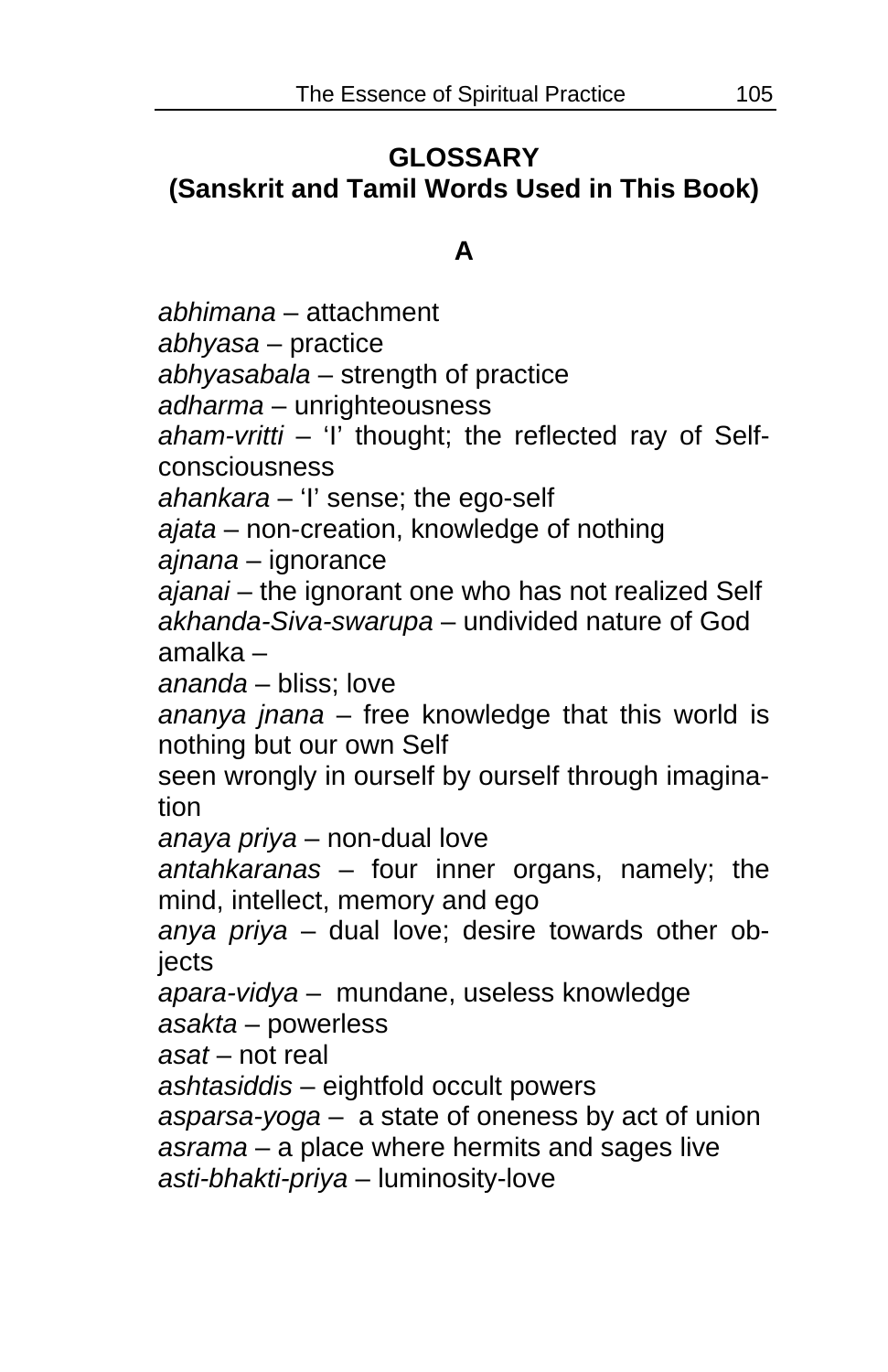*asubha vasanas* – wicked and inauspicious tendencies *atmanubhavam* – state of Self-experience *atma-parabhoga* – supreme joy of Self *atma-swarupa* – Self *avali* – series *avaita vritti* – dual activity *avidya-maya* – revealing of our true nature *avichara* – non-inquiry

#### **B**

*bhagavat gunas* – divine qualities i.e., splendor, valor, glory, desirelessness *bhakti* – devotion *bhakti japa* – repeating the name of God with love *Brahma jnana* – true knowledge of 'I am only I' *Brahman* – the Supreme Being; the Absolute *brahmana sannyasi* – lower caste *brahma-swatantra* – one's own perfect freedom

#### **C**

chit – *consciousness* chitta – *memory; mind* chitta-suddhi – *purity of mind*

#### **D**

*dara-putra-dhana* – desire for wife, son and wealth (Sanskrit) *darsana* – seeing; vision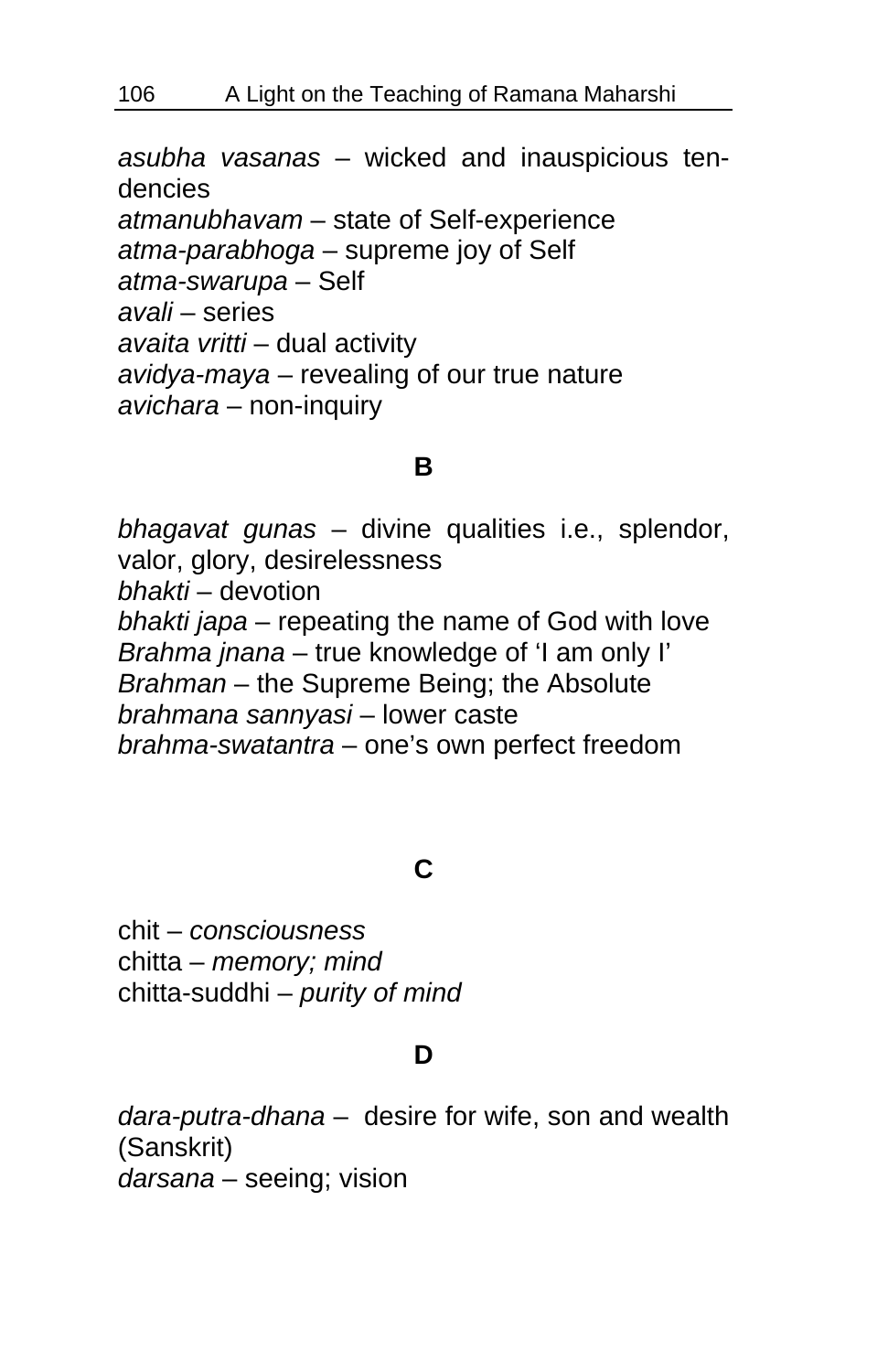*dattapahara* – stealing back what has once been given *deedeepa* – lights *dehabimana* – attachment to the body as 'I' *dehatma-bhava* – the feeling 'I am this body' *dehatma-buddhi* – 'I am this body' consciousness *devas* – celestial beings *dharma* – righteousness *dhyana* – meditation *dhyana-lakshana* – object of attention *dhyana-laksya* – target of attention *dosha* – dangerous harm *drishti* – look, seeing *dvandvas* – pairs of opposites; dyads

## **G**

*guru* – spiritual master *grishastha* – householder

#### **J**

*jada* – insentient *jagat-maya* – world-illusion *japa* – repetition of a sacred word or syllable or name of God *jnana* – knowledge *jnana-gurunatan* – Lord Ramana *jnana japa* – repeating mentally 'I-I' *jnanakasa* – the space of pure being *jnananubhuti* – Self-knowledge *jnanatma*-*vichara* – Self-inquiry *Jnani* – Sage; one who realized the Self *jiva* – individual; ego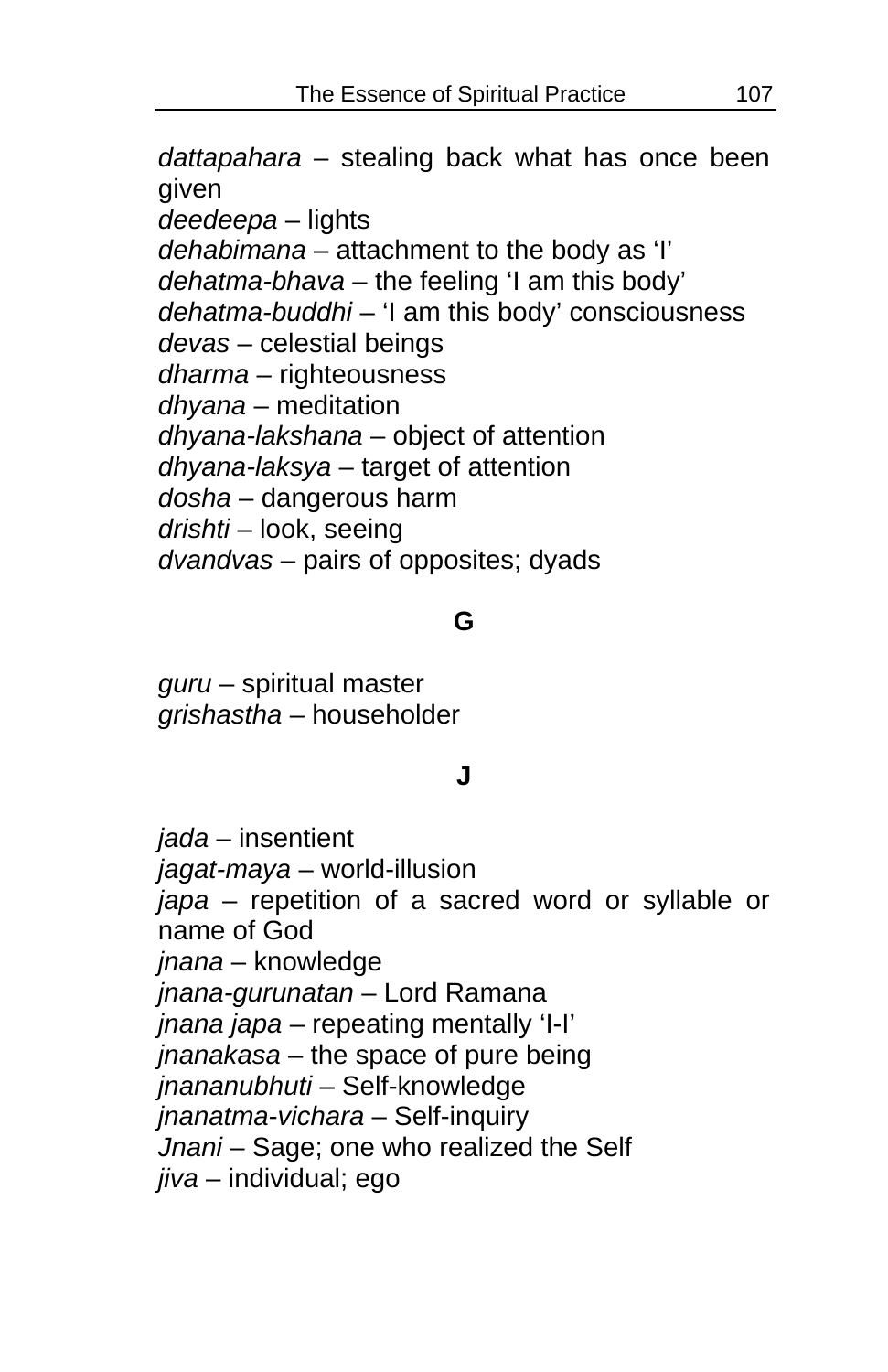*jivan-mukta* – one who is Liberated even when alive

*jivatma* – individual

### **K**

*kaivalya* – state of Liberation *kalpana* – imagination; idea *kama* – worldly *kamandalu* – water-pot *kamya karmas* – actions performed for the fulfilment of temporal desires *karanas* – skillful actions of the mind, speech and body; causes *karmas* – actions, work, deeds; results of actions *Karma-yoga* – the spiritual path of action *kashaya* – ochre colored cloth *kumbhaka* – retention of the breath *kumkuma* – vermilion powder applied to the forehead *kutichara* – an ascetic

#### **M**

*maha-pralaya* – absolute destruction *Mahatma* – Enlightened person *malam* – filth *mamakara* – 'mineness' *mana-kalpana* – a creative imagination of the mind *manana* – contemplation over meaning of ; thinking out what was heard *mano-laya* – temporary subsidence of the mind *mano-nasa* – extinction of the mind mano-vrittis – mental activities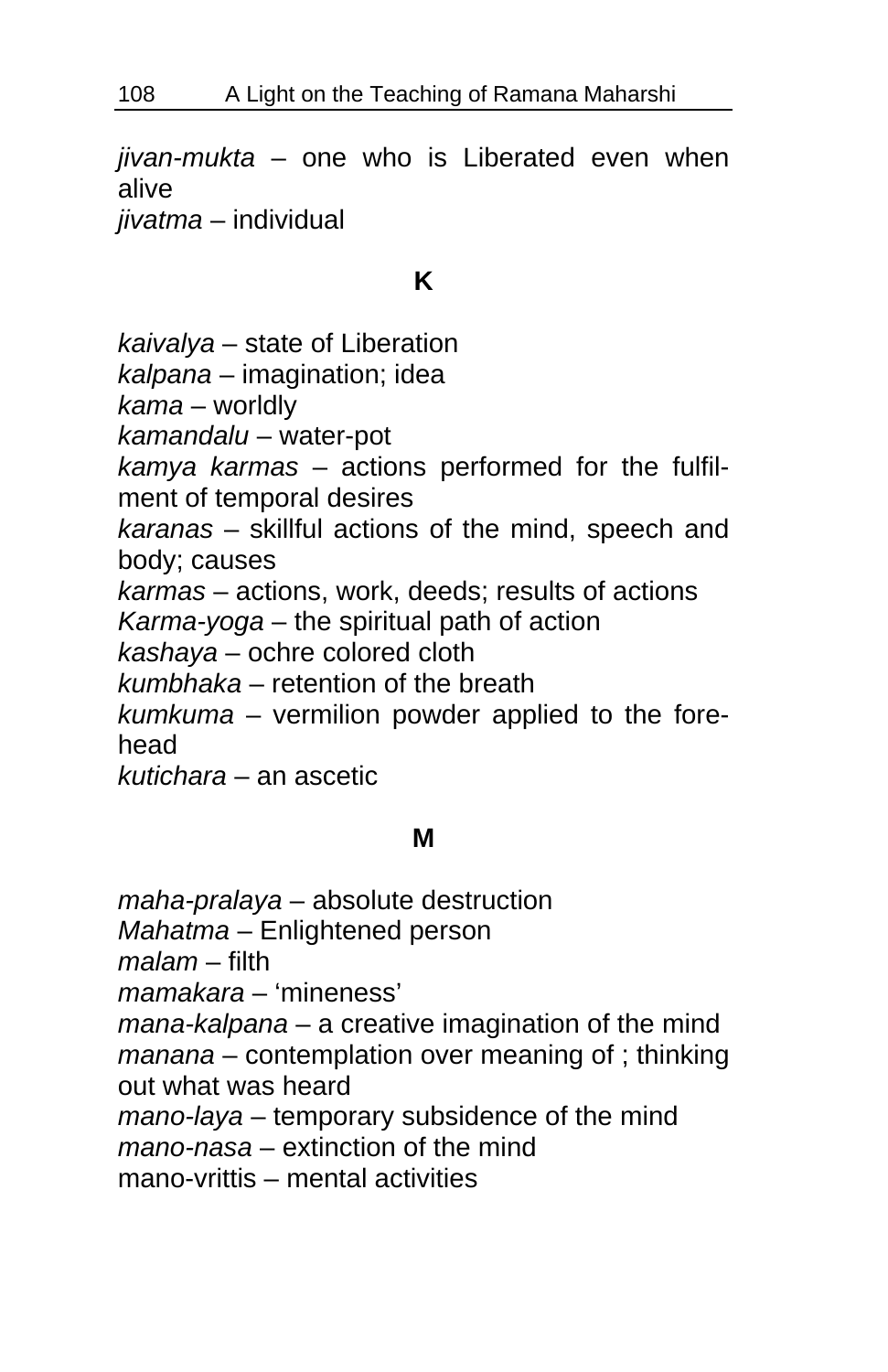man-pen-pon – desires for land, women and gold (Tamil)

*mantras* – cosmic sound forms of the Vedas used for worship and prayer; ritual incantations; seed letters for meditation on the form of the Lord.

*math* – religious center or foundation

*mathadhipati* – the head of a religious institution or monastery

*mauna* – inner silence

*maya* – illusion, seeing Self as many

*mey-jnana* – true knowledge

*mukti* – Liberation; spiritual freedom

*mula-vasana* – root tendency identifying a body as 'I'

# **N**

*naman* – ashes smeared on forehead *Nan Yar?* – Who am I? *nishkamya karma* – desireless action; action done without a motive *nishtha* – Self-abidance *nis-sanga* – non association

## **P**

*pakvi* – mature spiritual aspirant *papa* – sin *papa-malam* – filthy sins *parandhama* – supreme abode *para-vidya* – the supreme science; highest learning *Paripurna Brahman* – infinite reality *parivrajaka sannyasi* – wandering religious mendicant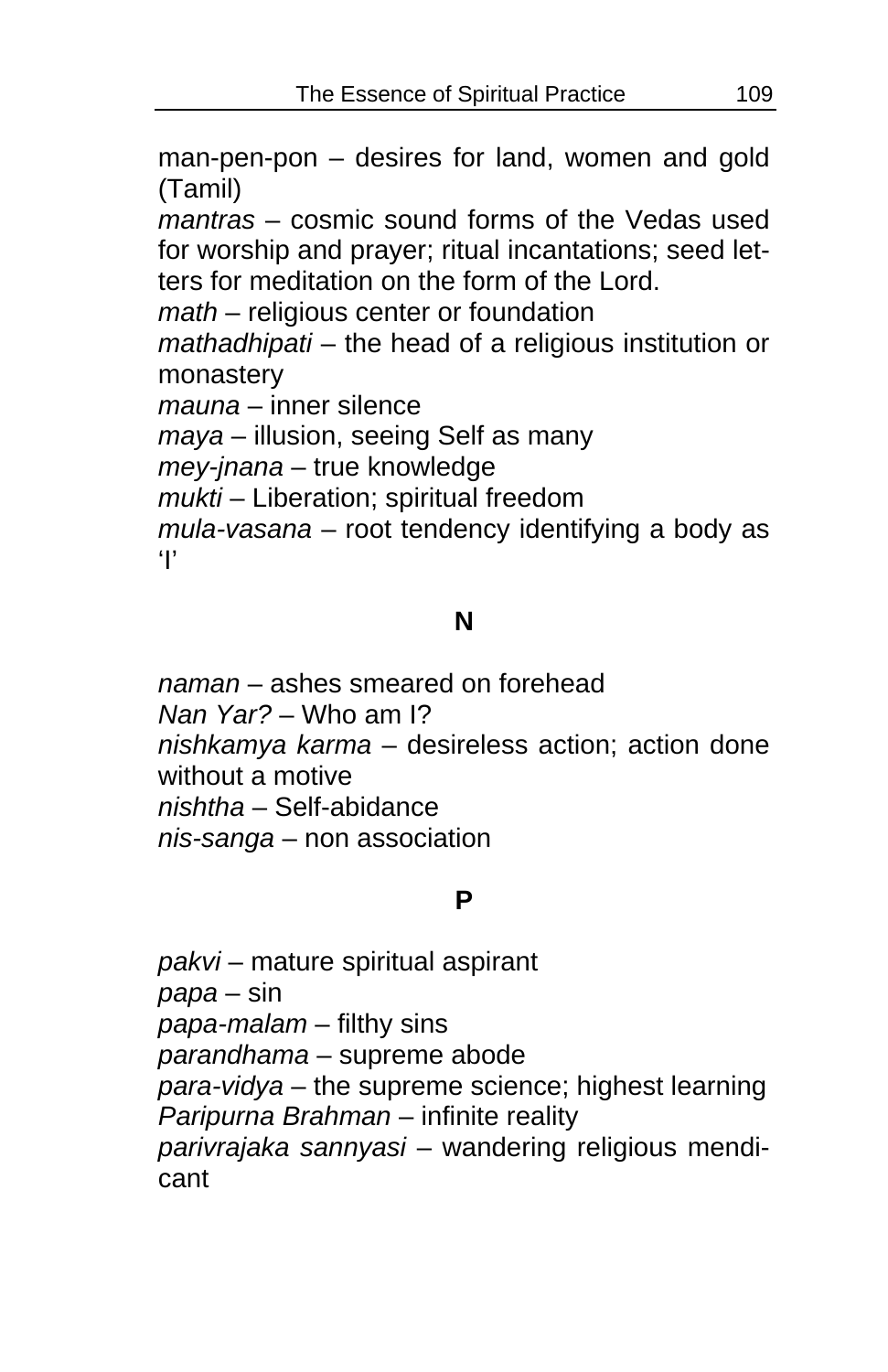*parivrajaka-brahma-swatantra* – own unlimited perfect freedom *paropakara seva* – social service *porul-asai* – desire for material possessions *pradakshina* – circumambulating or going around a sacred person or object *pralaya* – dissolution (of the world) *pramada* – slackness of Self-attention *pranayama* – practice of watching the breath; regulation of breath *prarabdha* – destiny *prarabdha karma* – karma to be worked out in this life *prasada* – grace, food, etc., which has been offered to God and afterwards distributed among the devotees *priya* – love; joy *puhazh* – honor; fame *puhazh-asai* – desire for praise, honor and appreciation *punya* – merit

### **R**

*raja* – principle of activity

*Raja yoga* – the principal system of yoga

*raja guna* – one's being confused; mistaking one's existence-consciousness for 'I am this body' feeling *Rama* – God

*Ramanarpanam* – that which has been offered to Sri Ramana

*Ramaniyam* – that which is ever of the nature of Ramana; that which is ever blissful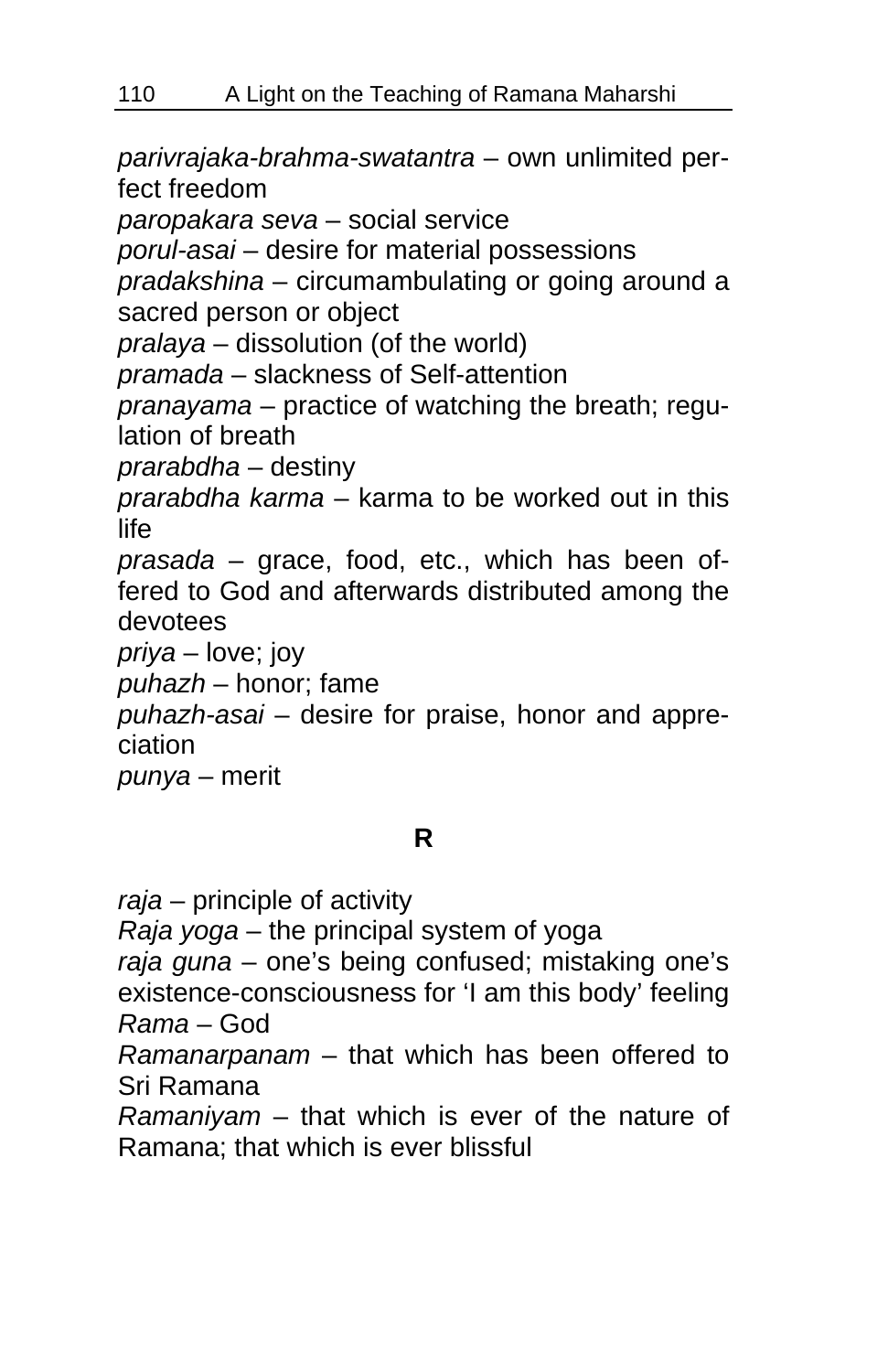### **S**

*sadhana* – method of spiritual practice *Sadguru* – Ramana *Sadhus* – those who have realized Self *Sahaja Jnani* – one who has realized oneself permanently *sanchita karmas* – accumulated karmas of former births *sanga* – association *sannyasa* – the state of renunciation *sannyasi* – an ascetic; one who belongs to the fourth state of life *sannyasi-asrama* – an ascetic living in a certain place; see asramas *santasha* – joy *saranagati-tattva* – principle of self-surrender *sat* – ever-indestructible existence *sat-chit-ananda* – existence-consciousness-bliss *sat-chit-swarupa* – existence-consciousness-real nature *sat-guna* – true quality of abiding steadfastly as the Reality devoid of good and bad tendencies *sat-purusha* – a person who knows and abides as the Reality *sat-sanga* – association with Reality *sattva-gunas* – elevated and pure qualities *sattvic* – purity *sat-vasana* – good qualities *Siddhi* – state of final liberation *siddhis* – supernatural powers; realization; attainment *Siva-sayujyu* – state of union with God *sphurana-satki* – the power of clear discernment *sraddha* – faith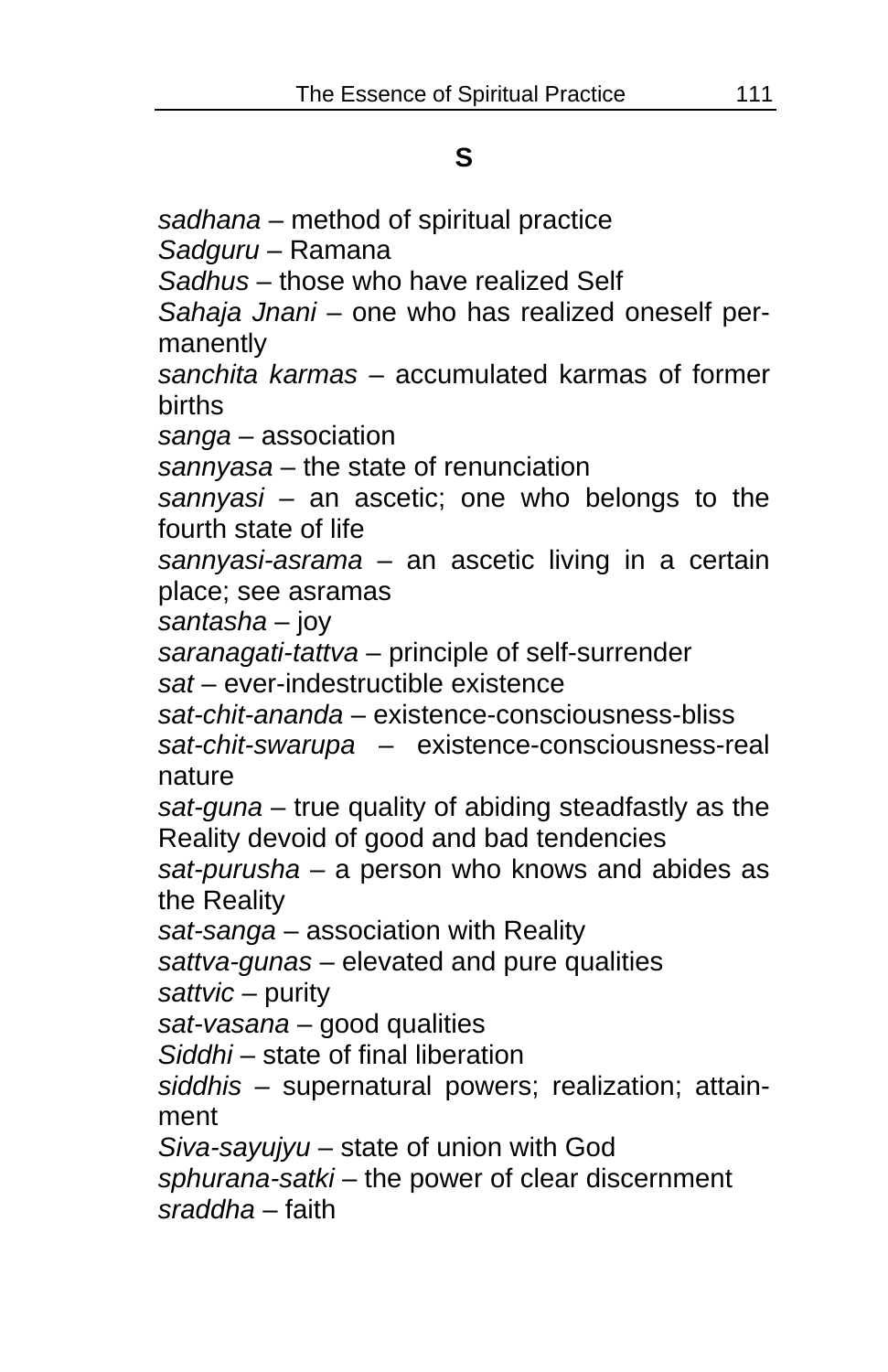*srutti* – single keynote *sudra sannyasi* – lower caste *sukhatma-swarupa* – blissful-Self *swarupa-anubhava* – the experience of Self *swarupa-dhyana* – Self-attention *swarupa japa* – repetition of real form *swayam-prakasa-vastu* – Self-shining entity

# **T**

*tamas* – darkness; ignorance of the three primal qualities described as black; the principle of inertia *tamo-guna* – one's lying; having forgotten one's existence-consciousness 'I am' *tanmui-idam* – selfness-place *tapas* – state of Self-abidance; austerity *tapasavis* – austerities *tat tvam asi* – 'You are That' *Triputi* – state of Self-knowledge; the fourth state beyond waking, dreaming and sleeping *turiya* – fourth state

### **U**

*udasina* – indifference to mundane happenings *upadesa* – spiritual instruction *uravi-asai* – desire for loving relationships

#### **V**

*vairagya* – dispassion; non-attachment *varnas* – castes *vasanas* – latent tendencies or impressions; habits of the mind *vesha* – one's external appearance